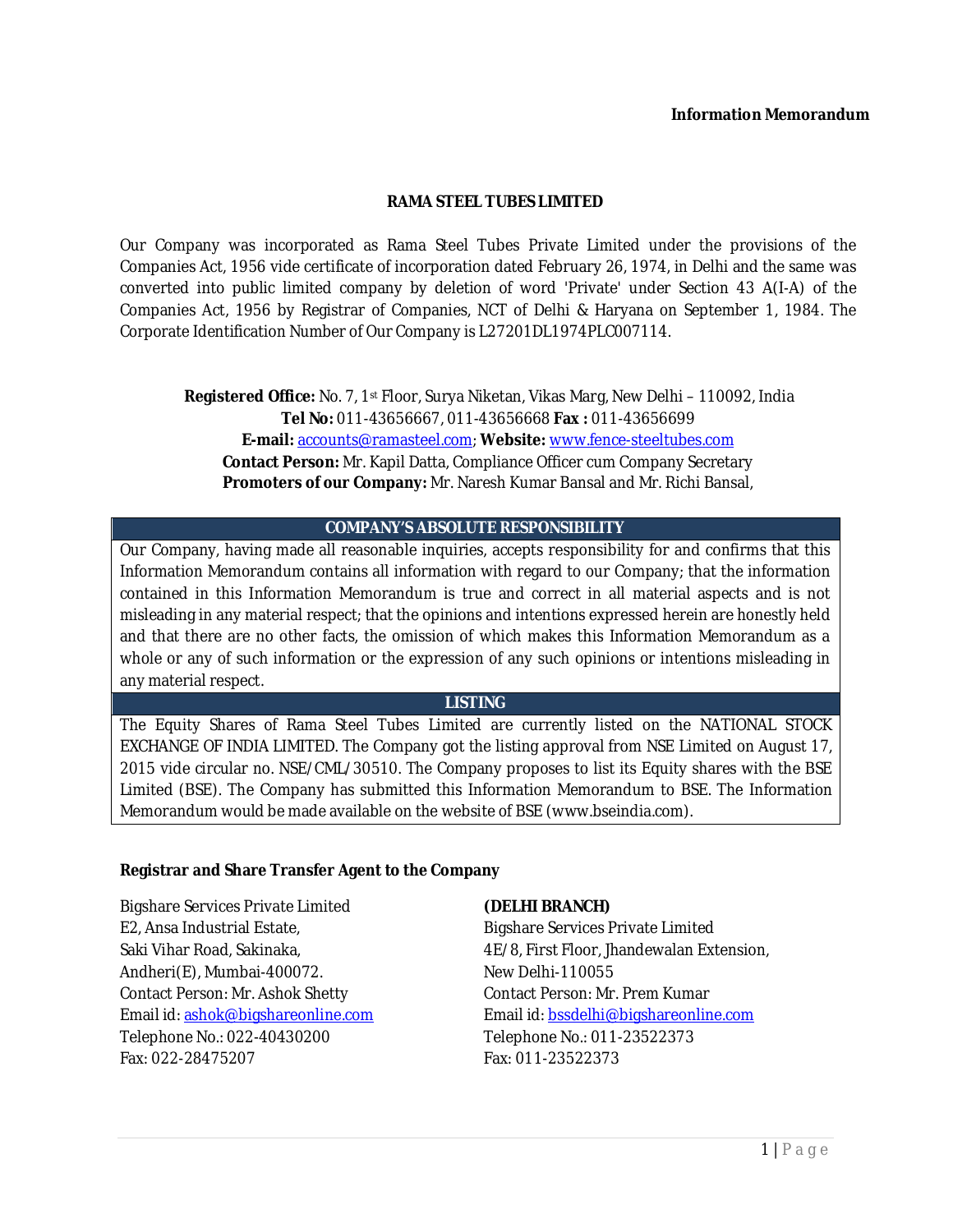| <b>CHAPTER</b>                                           | <b>PAGE NO.</b> |
|----------------------------------------------------------|-----------------|
| <b>SECTION I-GENERAL</b>                                 |                 |
| DEFINITION AND ABBREVIATIONS                             | 3               |
| PRESENTATION OF FINANCIAL, INDUSTRY AND MARKET DATA      | $\overline{7}$  |
| FORWARD - LOOKING STATEMENTS                             | 8               |
| <b>SECTION II - RISK FACTORS</b>                         | 9               |
| <b>SECTION III - INTRODUCTION</b>                        | 12              |
| OVERVIEW OF INDIAN ECONOMY AND OUR INDUSTRY              | 12              |
| <b>OUR BUSINESS</b>                                      | 15              |
| <b>GENERAL INFORMATION</b>                               | 17              |
| <b>CAPITAL STRUCTURE</b>                                 | 20              |
| <b>SECTION IV - ABOUT THE COMPANY</b>                    | 41              |
| OUR HISTORY AND CERTAIN OTHER CORPORATE MATTERS          | 41              |
| <b>OUR MANAGEMNT</b>                                     | 45              |
| <b>OUR PROMOTERS</b>                                     | 51              |
| DIVIDEND POLICY                                          | 53              |
| <b>SECTION V - FINANCIAL INFORMATION</b>                 | 54              |
| <b>FINANCIAL STATEMENT</b>                               | 54              |
| SECTION VI - OTHER STATUTORY INFORMATION                 | 58              |
| GOVERNMENT AND OTHER STATUTORY APPROVALS                 | 58              |
| OTHER REGULATORY AND STATUTORY DISCLOSURES               | 59              |
| SECTION VII - MAIN PROVISIONS OF ARTICLES OF ASSOCIATION | 62              |
| <b>SECTION VIII - OTHER INFORMATION</b>                  | 95              |
| MATERIAL CONTRACTS AND DOCUMENTS FOR INSPECTION          | 95              |
| DECLARATION                                              | 96              |

# **INDEX**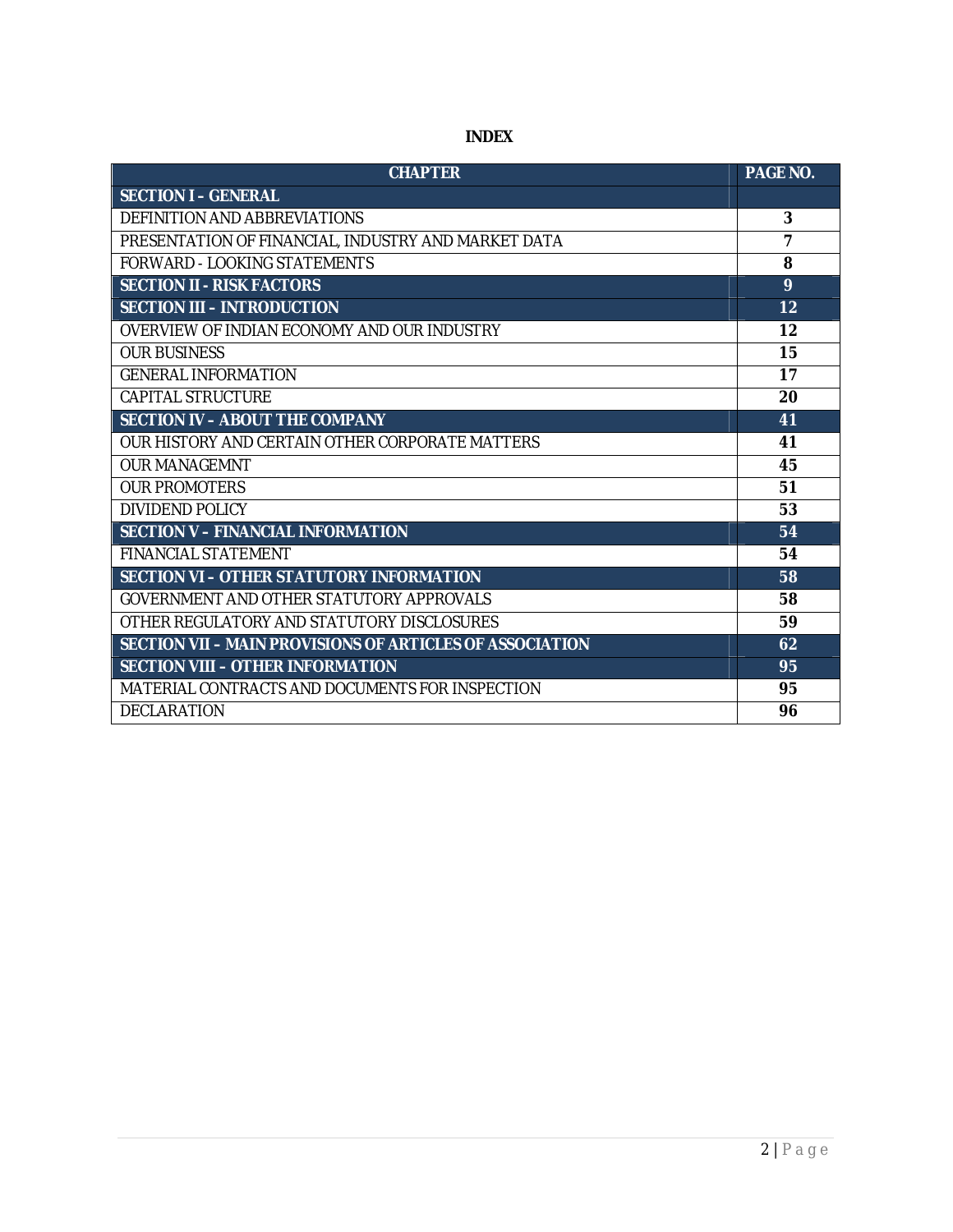# **SECTION I - GENERAL**

#### **DEFINITIONS AND ABBREVIATIONS**

In this Information Memorandum, unless the context otherwise requires, the terms and abbreviations stated hereunder shall have the meanings as assigned therewith.

## **Company Related Terms**

| <b>Term</b>                                                                                                     | <b>Description</b>                                                                                                                                    |
|-----------------------------------------------------------------------------------------------------------------|-------------------------------------------------------------------------------------------------------------------------------------------------------|
| Articles or Articles of Association<br>or AOA                                                                   | The articles of association of our Company, as amended from time<br>to time                                                                           |
| Auditor or Statutory Auditor                                                                                    | The auditor of our Company, being VAPS & Co. Chartered<br>Accountants, having their Office at C-42, South Extension, Part -<br>II, New Delhi - 110049 |
| "Board" or "Board of Directors" or<br>"our Board"                                                               | The Board of Directors of our Company, as duly constituted from<br>time to time, or committee(s) thereof                                              |
| Corporate Office                                                                                                | The Corporate Office of our Company located at 7, Surya Niketan,<br>Vikas Marg, New Delhi - 110092, India                                             |
| Compliance Officer                                                                                              | Mr. Kapil Datta                                                                                                                                       |
| Director(s)                                                                                                     | The Director(s) of our Company, unless otherwise specified                                                                                            |
| <b>Equity Shares</b>                                                                                            | Equity Shares of our Company of face value of Rs. 10 each                                                                                             |
| <b>Equity Shareholders</b>                                                                                      | Persons holding equity shares of our Company                                                                                                          |
| Memorandum of Association or<br>Memorandum or MOA                                                               | The memorandum of association of our Company, as amended<br>from time to time                                                                         |
| "Promoters" or "our Promoter"                                                                                   | Promoter of our company being Mr. Naresh Kumar Bansal and<br>Mr. Richi Bansal                                                                         |
| "Rama Steel Tubes Limited" or<br>"Rama Steel" or "the Company", or<br>"our Company" or "we", "us", or<br>"our". | Rama Steel Tubes Limited, a public limited company incorporated<br>under the provisions of the Companies Act, 1956                                    |
| <b>Registered Office</b>                                                                                        | The registered office of our Company located at No. 7, 1st Floor,<br>Surya Niketan, Vikas Marg, New Delhi - 110092, India                             |
| <b>ROC</b>                                                                                                      | Registrar of Companies, National Capital Territory of Delhi and<br>Haryana                                                                            |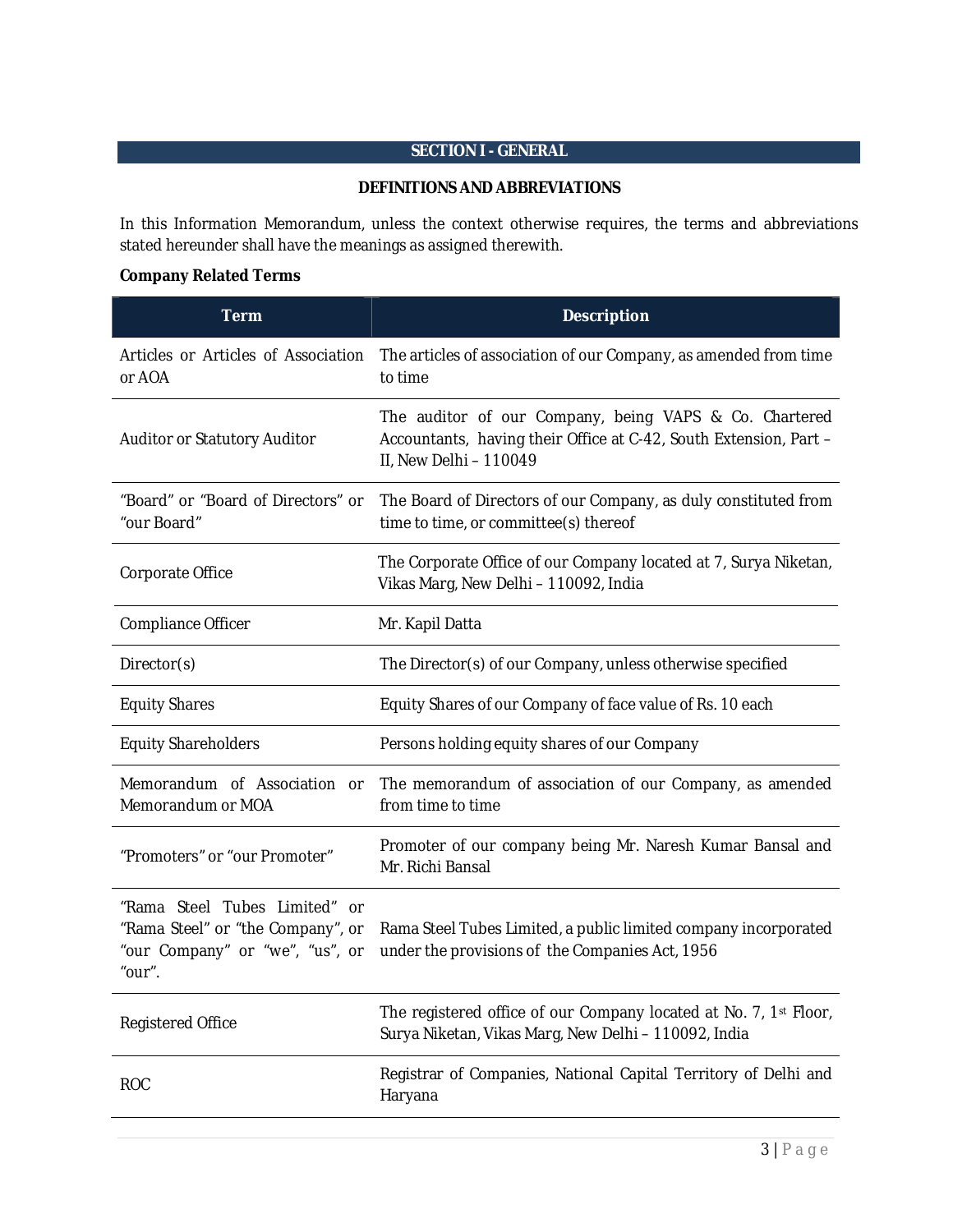# **Conventional and General Terms/ Abbreviations**

| <b>Term</b>      | <b>Description</b>                                                                                                                                                                           |  |  |  |  |  |
|------------------|----------------------------------------------------------------------------------------------------------------------------------------------------------------------------------------------|--|--|--|--|--|
| A/C              | Account                                                                                                                                                                                      |  |  |  |  |  |
| Act              | The Companies Act, 1956 and amendments thereto including provisions<br>of Companies Act 2013, wherever notified                                                                              |  |  |  |  |  |
| AGM              | <b>Annual General Meeting</b>                                                                                                                                                                |  |  |  |  |  |
| <b>Articles</b>  | Articles of Association of the Company as originally framed or as altered<br>from time to time in pursuance of any previous companies law or of this<br>Act                                  |  |  |  |  |  |
| <b>BSE</b>       | <b>BSE Limited</b>                                                                                                                                                                           |  |  |  |  |  |
| CAGR             | <b>Compounded Annual Growth Rate</b>                                                                                                                                                         |  |  |  |  |  |
| CDSL             | Central Depository Services (India) Limited                                                                                                                                                  |  |  |  |  |  |
| <b>CIN</b>       | Corporate Identification Number                                                                                                                                                              |  |  |  |  |  |
| Companies Act    | Companies Act, 1956 as amended from time to time, including notified<br>provisions of Companies Act 2013, wherever notified by the Central<br>Government                                     |  |  |  |  |  |
| Depositories     | NSDL and CDSL; Depositories registered with the SEBI under the<br>Securities and Exchange Board of India (Depositories and Participants)<br>Regulations, 1996, as amended from time to time. |  |  |  |  |  |
| Depositories Act | The Depositories Act, 1996, as amended from time to time.                                                                                                                                    |  |  |  |  |  |
| <b>DIN</b>       | <b>Director Identification Number</b>                                                                                                                                                        |  |  |  |  |  |
| <b>DSE</b>       | Delhi Stock Exchange Limited                                                                                                                                                                 |  |  |  |  |  |
| <b>EBIDTA</b>    | Earnings<br>before<br>Interest,<br>Depreciation,<br>Tax,<br>Amortization<br>and<br>extraordinary items.                                                                                      |  |  |  |  |  |
| <b>EGM</b>       | <b>Extraordinary General Meeting</b>                                                                                                                                                         |  |  |  |  |  |
| <b>EPS</b>       | Earnings per Share                                                                                                                                                                           |  |  |  |  |  |
| <b>FDI</b>       | Foreign Direct Investment                                                                                                                                                                    |  |  |  |  |  |
| <b>FV</b>        | <b>Face Value</b>                                                                                                                                                                            |  |  |  |  |  |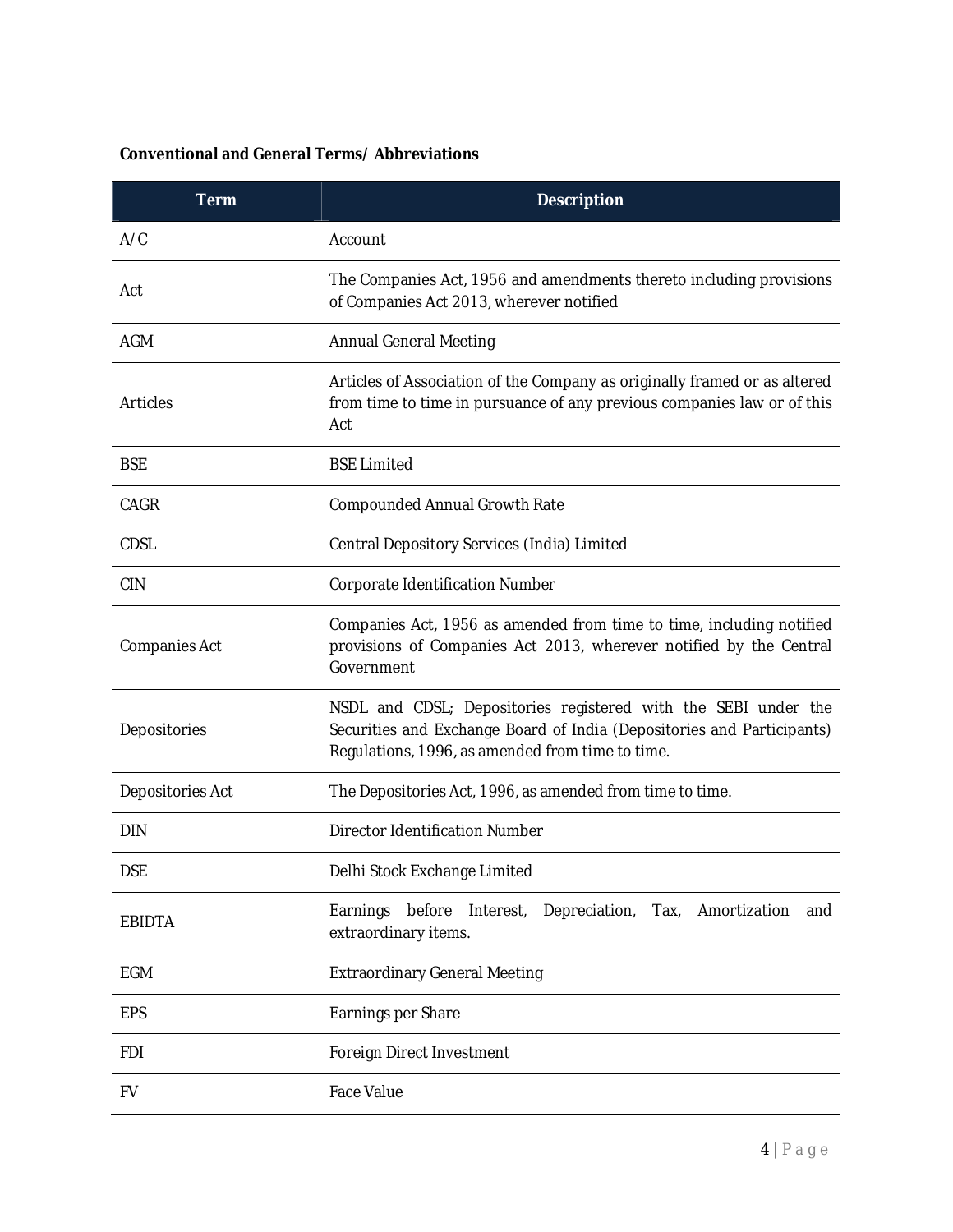| <b>Term</b>        | <b>Description</b>                                                                                                                                                                                                                                                                             |
|--------------------|------------------------------------------------------------------------------------------------------------------------------------------------------------------------------------------------------------------------------------------------------------------------------------------------|
| F.Y./FY            | <b>Financial Year</b>                                                                                                                                                                                                                                                                          |
| GDP                | <b>Gross Domestic Product</b>                                                                                                                                                                                                                                                                  |
| Gol/Government     | Government of India.                                                                                                                                                                                                                                                                           |
| HNI                | High Networth Individual                                                                                                                                                                                                                                                                       |
| HUF                | Hindu Undivided Family                                                                                                                                                                                                                                                                         |
| <b>Indian GAAP</b> | Generally accepted accounting principles in India.                                                                                                                                                                                                                                             |
| <b>ICAI</b>        | Institute of Chartered Accountants of India                                                                                                                                                                                                                                                    |
| <b>IT Act</b>      | The Income-tax Act, 1961 as amended from time to time except as stated<br>otherwise.                                                                                                                                                                                                           |
| <b>IT Rules</b>    | The Income-tax Rules, 1962, as amended from time to time                                                                                                                                                                                                                                       |
| <b>INR</b>         | <b>Indian National Rupee</b>                                                                                                                                                                                                                                                                   |
| Ltd.               | Limited                                                                                                                                                                                                                                                                                        |
| <b>MCA</b>         | Ministry of Corporate Affairs, Government of India                                                                                                                                                                                                                                             |
| MD                 | <b>Managing Director</b>                                                                                                                                                                                                                                                                       |
| MoU                | Memorandum of Understanding                                                                                                                                                                                                                                                                    |
| N/A or N.A.        | Not Applicable                                                                                                                                                                                                                                                                                 |
| Net Worth          | The aggregate of the paid up share capital, share premium account, and<br>reserves and surplus (excluding revaluation reserve) as reduced by the<br>aggregate of miscellaneous expenditure (to the extent not adjusted or<br>written off) and the debit balance of the profit and loss account |
| <b>NSDL</b>        | National Securities Depository Limited.                                                                                                                                                                                                                                                        |
| p.a.               | per annum                                                                                                                                                                                                                                                                                      |
| <b>PAN</b>         | Permanent account number                                                                                                                                                                                                                                                                       |
| PAT                | Profit After Tax                                                                                                                                                                                                                                                                               |
| Pvt.               | Private                                                                                                                                                                                                                                                                                        |
| PBT                | Profit Before Tax                                                                                                                                                                                                                                                                              |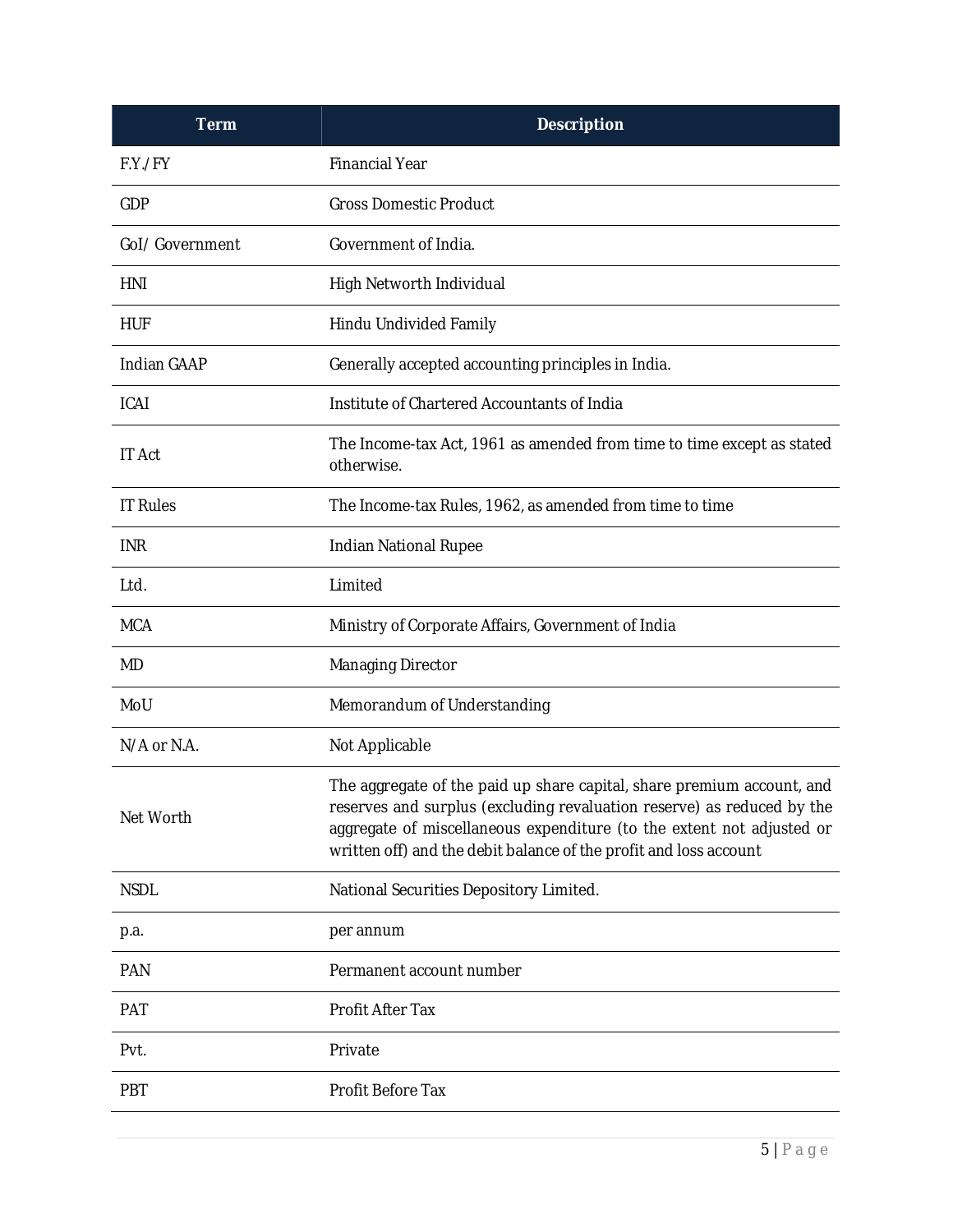| <b>Term</b>        | <b>Description</b>                                                                                                                          |
|--------------------|---------------------------------------------------------------------------------------------------------------------------------------------|
| PBDIT              | Profit before depreciation, interest and tax                                                                                                |
| <b>RBI</b>         | Reserve Bank of India                                                                                                                       |
| <b>RBI Act</b>     | The Reserve Bank of India Act, 1934, as amended from time to time                                                                           |
| RoC                | The Registrar of Companies, NCT of Delhi and Haryana                                                                                        |
| Rs. / INR          | <b>Indian Rupees</b>                                                                                                                        |
| <b>SEBI</b>        | Securities and Exchange Board of India.                                                                                                     |
| <b>SEBI Act</b>    | Securities and Exchange Board of India Act, 1992, as amended from time<br>to time.                                                          |
| Sec.               | Section                                                                                                                                     |
| Stock Exchange (s) | DSE Limited, where the equity shares of the Company are currently<br>listed. The Company proposes to list its equity shares on BSE Limited. |
| u/s                | <b>Under Section</b>                                                                                                                        |
| <b>UOI</b>         | Union of India                                                                                                                              |
| w.e.f.             | With effect from                                                                                                                            |
| YoY                | Year over year                                                                                                                              |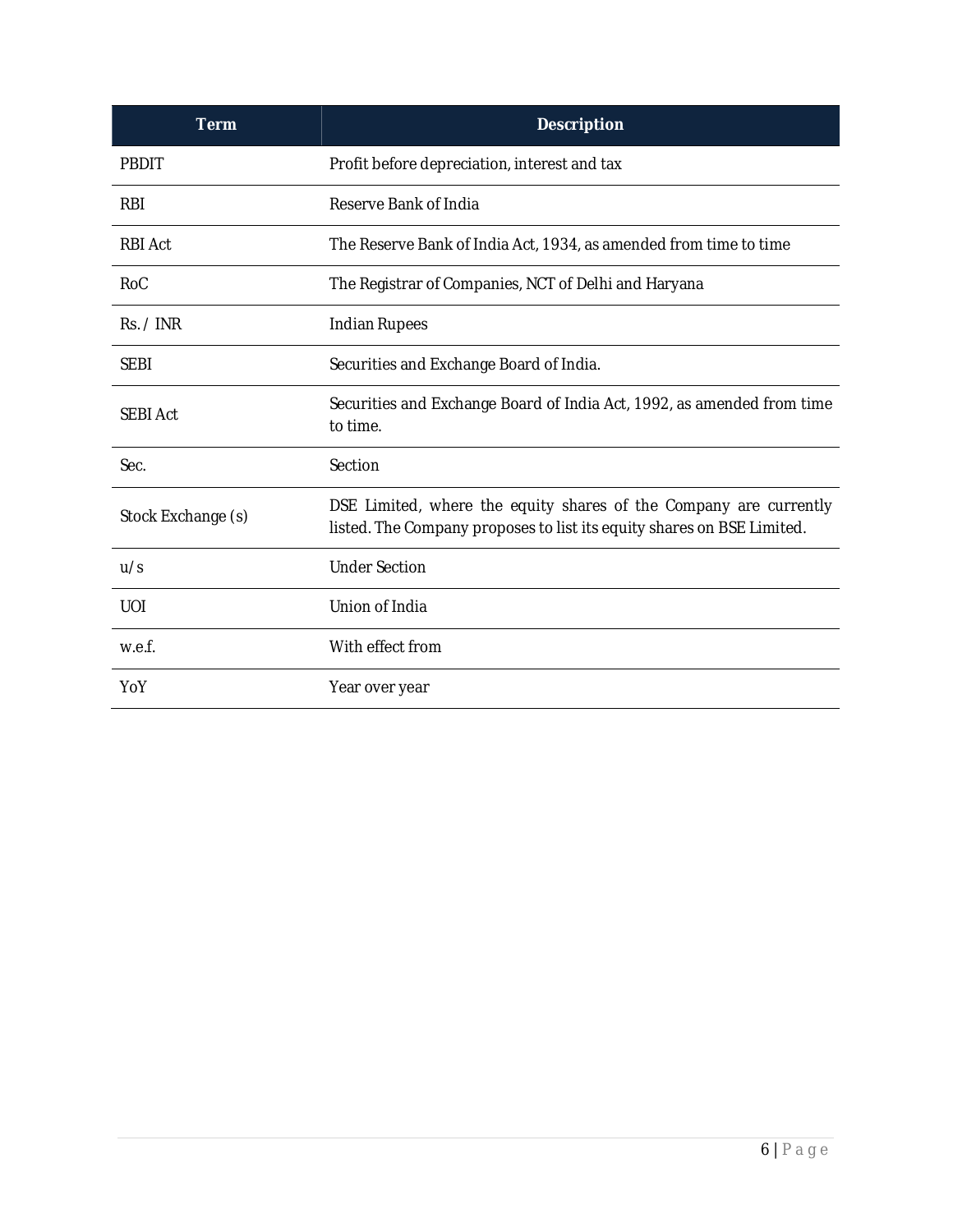## **PRESENTATION OF FINANCIAL, INDUSTRY AND MARKET DATA**

#### **Financial Data**

Unless otherwise stated, the financial data in this Information Memorandum is derived from the audited financial accounts of Rama Steel Tubes Limited ("Rama Steel"). The financial statements of Rama Steel are as of and for the year ended March 31, 2015. The fiscal year of Rama Steel commenced on April 1 and ended on March 31 of the next year, so all references to a particular fiscal year of Rama Steel are to the 12 months period ended on March 31 of that year.

### **Currency of Presentation**

All references to "Rupees" or "Rs." or "INR" are to Indian Rupees, the official currency of the Republic of India.

#### **Market Data**

Unless otherwise stated, industry data used in this Information Memorandum has been obtained from industry publications. These industry publications generally state that the information contained therein has been obtained from sources believed to be reliable but that their accuracy and completeness are not guaranteed and their reliability cannot be assured. Although Rama Steel believes that industry data used in this Information Memorandum is reliable, such data has not been verified by any independent source.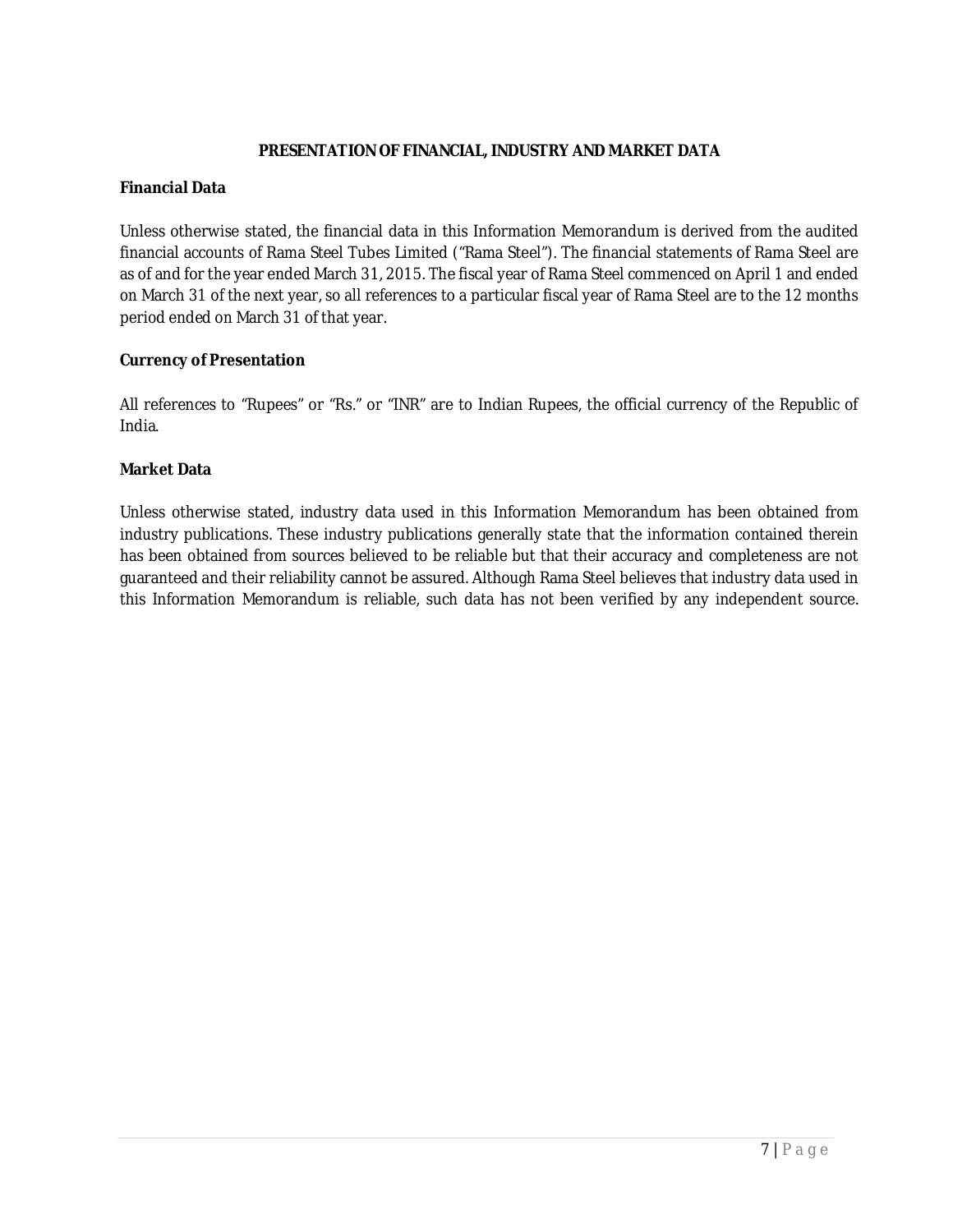## **FORWARD LOOKING STATEMENT**

This Information Memorandum contains certain "forward-looking statements". These forward looking statements can generally be identified by words or phrases such as, "anticipate", "believe", "expect", "estimate", "intend", "objective", "shall", "will", "will continue", "will pursue" or other words or phrases of similar meaning. Similarly, statements that describe our strategies, objectives, plans or goals are also forward-looking statements. All forward looking statements are subject to risks, uncertainties and assumptions about us that could cause actual results and property valuations to differ materially from those contemplated by the relevant forward looking statement.

Important factors that could cause actual results to differ materially from our expectations include, among others:

- Increased competition in Steel Pipes and Tubes Industry;
- Our ability to meet our capital expenditure requirements;
- Fluctuations in operating costs;
- Inflation, deflation, unanticipated turbulence in interest rates, or other rates or prices;
- The occurrence of natural disasters or calamities;
- Factors beyond our control;

Future looking statements speak only as of the date of this Information Memorandum. Neither we, our Directors, Promoters nor any of their respective affiliates have any obligation to update or otherwise revise any statements reflecting circumstances arising after the date hereof or to reflect the occurrence of underlying events, even if the underlying assumptions do not come to fruition.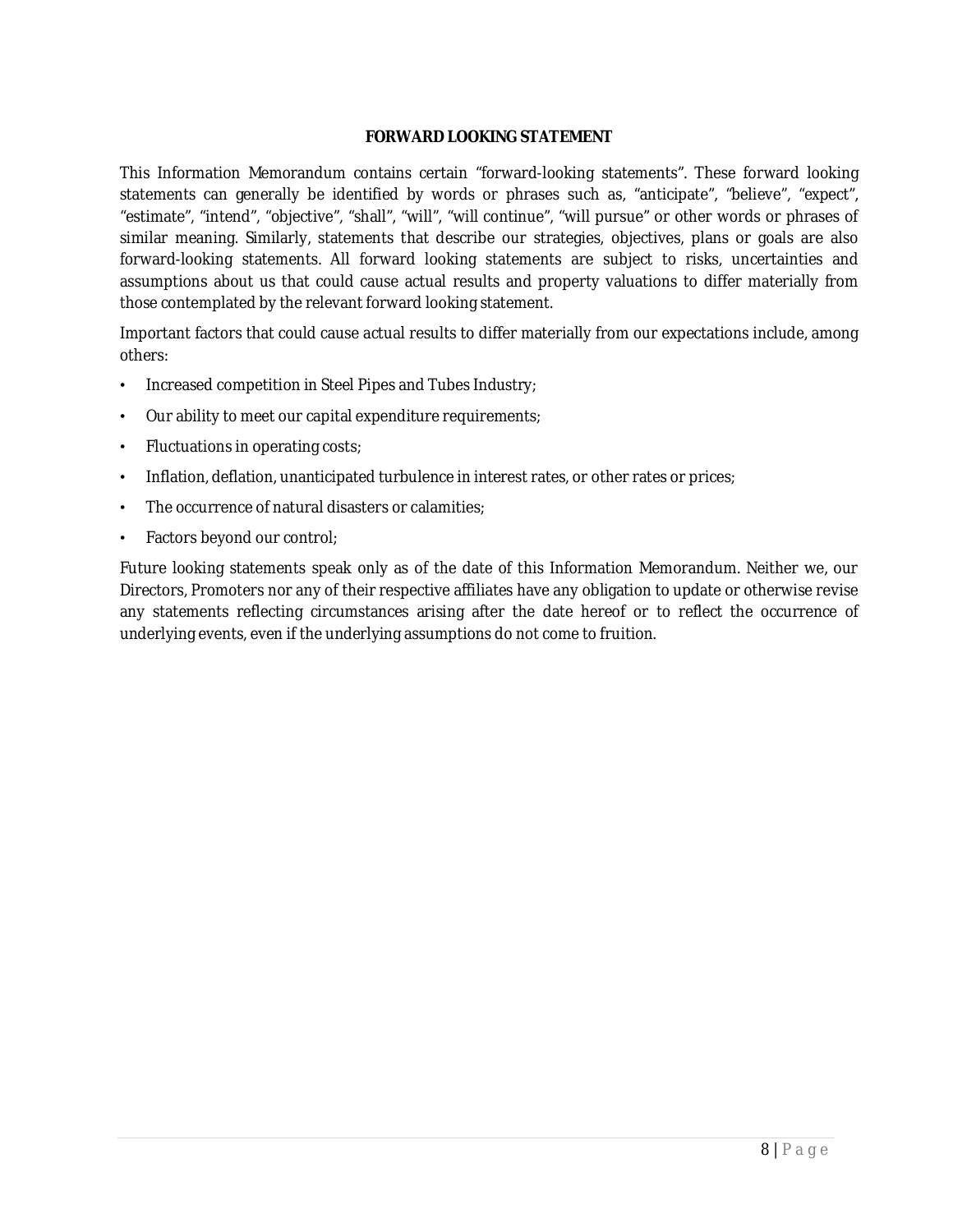#### **Internal Risk Factors**

### *1. Delays or defaults in client payments could result in a reduction of our profits.*

In case clients default in their payments to which we have devoted significant resources it could have a material adverse effect on our business, financial condition and results of operations and could cause the price of our Equity Shares to decline.

## *2. Our inability to effectively implement our growth strategies or manage our growth could have a material adverse effect on our business, results of operations and financial condition.*

Our growth strategy is subject to and involves risks and difficulties, many of which are beyond our control and, accordingly, there can be no assurance that we will be able to implement our strategy or growth plans, or complete them within the budgeted cost and timelines. Any inability on our part to manage our growth or implement our strategy effectively could have a material adverse effect on our business, results of operations and financial condition.

## *3. Developments in the competitive environment in the steel industry could have an adverse effect on the competitive position and hence our business, financial condition, results of operations or prospects.*

We believe that the key competitive factors affecting our business include product quality, workforce skill and productivity, cash operating costs, pricing power with large buyers, access to outside funds, the degree of regulation and access to low-cost raw materials. We cannot assure that we will be able to compete effectively against our current or emerging competitors with respect to each of these key competitive factors. Further, the Company also poses the risk in respect of increasing competition from low-cost destinations.

#### *4. We may not be able to sustain effective implementation of our business and growth strategy.*

The success of our business will depend greatly on our ability to effectively implement our business and growth strategy. Whilst we have generally been successful in execution of our business strategy in the past, there can be no assurance that we will be able to execute our strategy on time and within the estimated budget in the future. If we are unable to implement our business and growth strategy, this may have an adverse effect on our business, financial condition and results of operations.

## *5. The Company may not be able to obtain adequate funding required to carry out its future plans for growth.*

Disruptions in global credit and financial markets and the resulting governmental actions around the world could have a material adverse impact on the Company's ability to meet its funding needs, and could cause the market value of the Company's Equity Shares to decline. In the event of adverse market conditions, or if actual expenditures exceed planned expenditures, the Company's external financing activities and internal sources of liquidity may not be sufficient to affect current and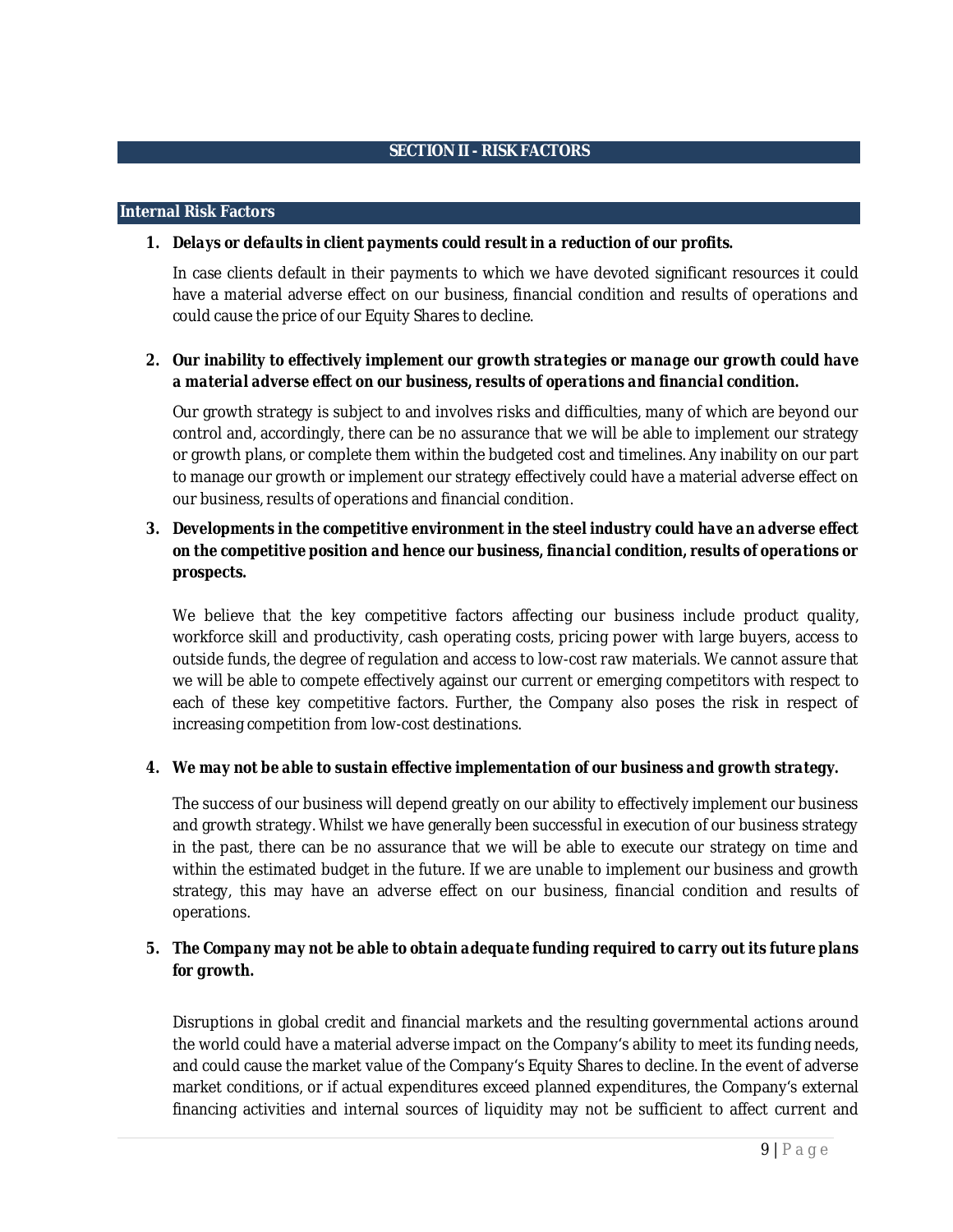future operational plans. The Company may not perform well due to weak working capital management and the Company might not be able to fund its new projects on optimum basis.

## *6. Our ability to pay dividends will depend upon future earnings, financial condition, cash flows, working capital requirements, capital expenditures and other factors.*

The amount of our future dividend payments, if any, will depend upon various factors such as our future earnings, financial condition, cash flows, working capital requirements, capital expenditures and other factors. There can be no assurance that we shall have distributable funds or that we will declare dividends in the future. Additionally, the terms of any financing we obtain in the future, may contain restrictive covenants which may also affect some of the rights of our shareholders, including the payment of the dividend.

## *7. Sourcing of Raw materials and supply of output*

The Company also carries a risk in respect of the inability to source raw materials within a specified time and may lead to delayed product delivery and costumer attrition. In addition, the Company may need to struggle with the fluctuating costs of steel. The Company also carries with it the risk of erratic and poor quality of raw materials and the same may have a bearing on the offtake of output product. An inability of the Company to provide the products of the Company at the right point of time to the customer may have an impact on the profits and margins of the Company.

#### **External Risk Factors**

## *8. Changes in policies of the Government could adversely affect economic conditions in India generally and our business in particular.*

Our business, and the market price and liquidity of our Equity Shares, may be affected by interest rates, changes in Government policy, taxation, social and civil unrest and other political, economic or other developments in or affecting India. Elimination or substantial change of policies or the introduction of policies that negatively affect the Company's business could cause its results of operations to suffer. Any significant change in India's economic policies could disrupt business and economic conditions in India generally and the Company's business in particular.

## *9. The steel industry is highly cyclical and a decrease in steel prices may have an adverse effect on the Company's results of operations and financial condition.*

Steel prices are volatile, reflecting the highly cyclical nature of the global steel industry. Steel prices fluctuate based on macroeconomic factors, including, amongst others, consumer confidence, employment rates, interest rates and inflation rates, in the economies in which the steel producers sell their products and are sensitive to the trends of particular industries, such as the automotive, construction, packaging, appliance, machinery, equipment and transportation industries, which are among the biggest consumers of steel products. When downturns occur in these economies or sectors, the Company may experience decreased demand for its products, which may lead to a decrease in steel prices.

## *10. Financial instability in Indian financial markets could adversely affect our company's results of operations and financial condition.*

In this globalised world, the Indian economy and financial markets are significantly influenced by worldwide economic, financial and market conditions. Although economic conditions differ in each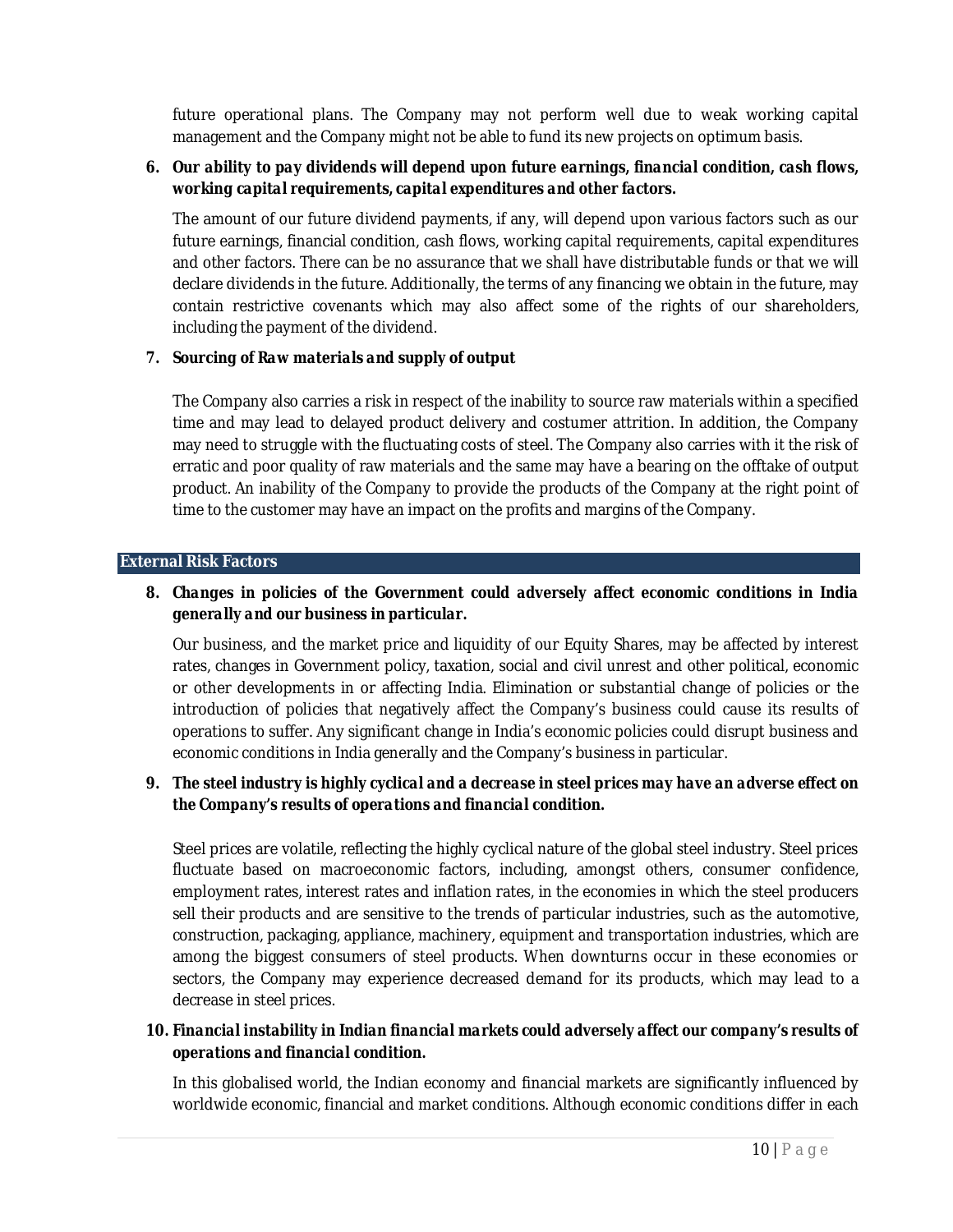country, investors' reactions to any significant developments in one country can have adverse effects on the financial and market conditions in other countries. Any prolonged financial crisis may have an adverse impact on the Indian economy, thereby resulting in a material and adverse effect on our Company's business, operations, financial condition, profitability and price of its Shares. Stock exchanges in India have in the past experienced substantial fluctuations in the prices of listed securities.

## *11. Global economic, political and social conditions may harm our ability to do business, increase our costs and negatively affect our stock price.*

Global economic and political factors that are beyond our control, influence forecasts and directly affect performance. These factors include interest rates, rates of economic growth, fiscal and monetary policies of governments, inflation, deflation, foreign exchange fluctuations, consumer credit availability, fluctuations in commodities markets, consumer debt levels, unemployment trends and other matters that influence consumer confidence, spending and tourism. Increasing volatility in financial markets may cause these factors to change with a greater degree of frequency and magnitude, which may negatively affect our stock prices.

# *12. Taxes and other levies imposed by the Government of India or other State Governments, as well as other financial policies and regulations, may have a material adverse effect on our business, financial condition and results of operations*.

Taxes and other levies imposed by the Central or State Governments in India that affect our industry include sales tax, income tax and other taxes, duties or surcharges introduced on a permanent or temporary basis from time to time. Imposition of any other taxes by the Central and the State Governments may adversely affect our results of operations.

## *13. Human resource risk*

A weak working environment or lack of skills may also have a bearing on the competitiveness of the Company.

## *14. Technology Risk*

In today's techno savvy world, the Company bears the risk of technological obsolence and the same could have a bearing on the Company's brand and trade name and competitiveness.

## *15. Geographic and client concentration risk*

The Company may suffer from low diversification, investing too heavily in projects addressing one or few domestic industries or one geographic area.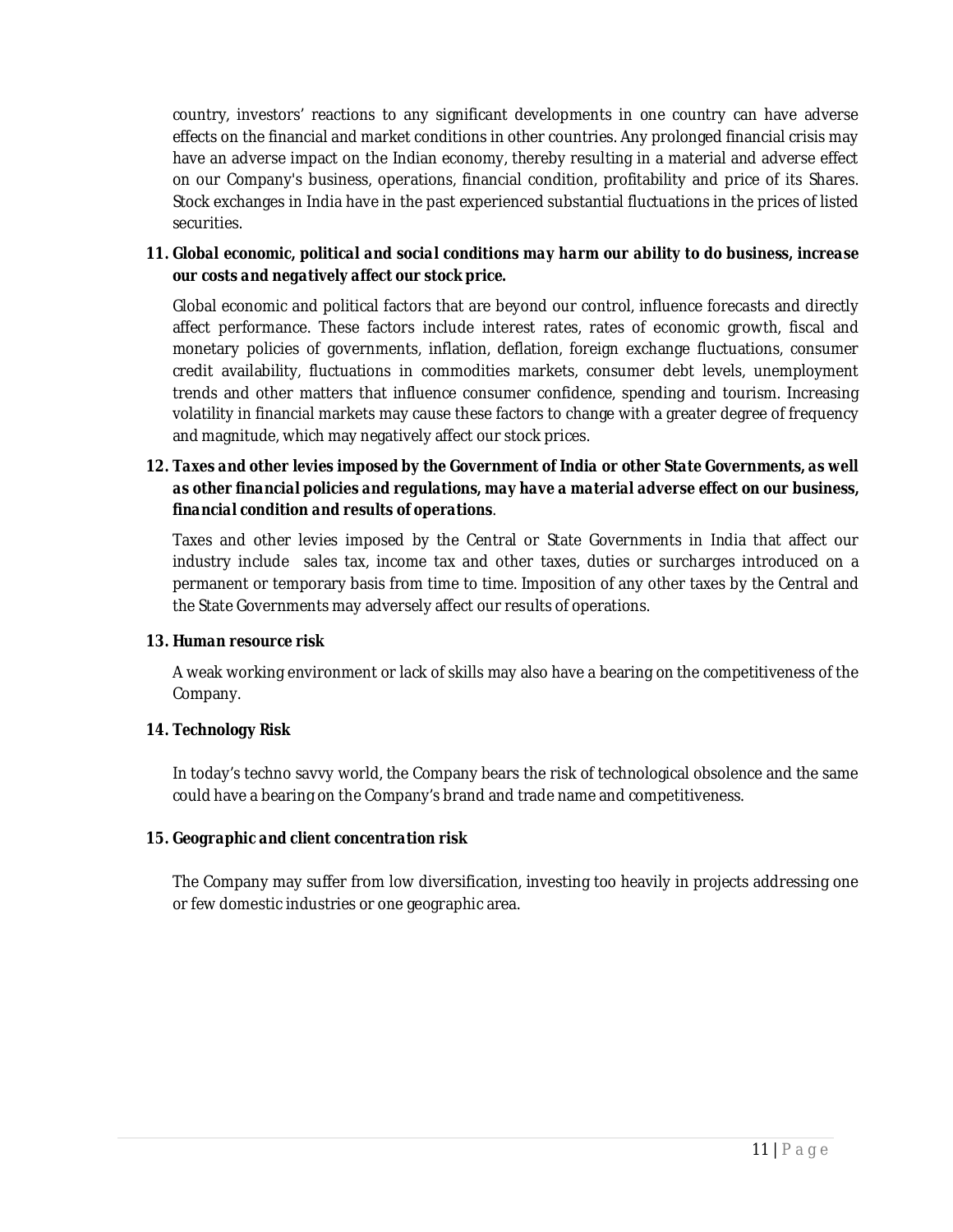## **SECTION III – INTRODUCTION**

#### **Overview of Indian Economy:**

India, the world's largest democracy in terms of population (1,236 million people) had a GDP on a purchasing power parity basis of approximately USD 4.99 trillion in 2013. This makes it the fourth largest economy in the world after the United States of America, European Union and China. The outlook for India's medium-term growth is positive due to a young population and corresponding low dependency ratio, healthy savings and investment rates, and increasing integration into the global economy. (*Source: CIA World Fact book as on November 18, 2014 & http://eaindustry.nic.in/Key\_Economic\_Indicators/Key\_Economic\_Indicators.pdf*) (Source: https://www.cia.gov/library/publications/the-world-factbook/geos/in.html)



## *(Source: "Fact Book" from Department of Economic Affairs, Ministry of Finance, Government of India, June 2012)*

India is currently one of the world's most attractive investment destinations. With the opening up of foreign direct investment (FDI) in several sectors, the country is an eye-catching destination for overseas investors. The relaxation of norms by the government has also created a vast opportunity for foreign players, who are competing for a greater role in the Indian market. Sectors projected to do well in the coming years include automotive, technology, life sciences and consumer products.

Furthermore, the US\$ 1.2 trillion investment that the government has planned for the infrastructure sector in the 12th Five-Year Plan is set to help in further improving the export performance of Indian companies and the Indian growth story, which will consequently improve the overall Indian economy.

India holds a 6.4 percent share of global gross domestic product (GDP) on purchasing power parity (PPP) basis and presently is the third biggest economy in the world in terms of PPP, according to a World Bank report.

The industrial sector in India looks positive as industrial production grew at a 13-month high rate of 3.4 per cent in April 2014, driven mainly by electricity generation and manufacturing, as indicated by the Index of Industrial Production (IIP).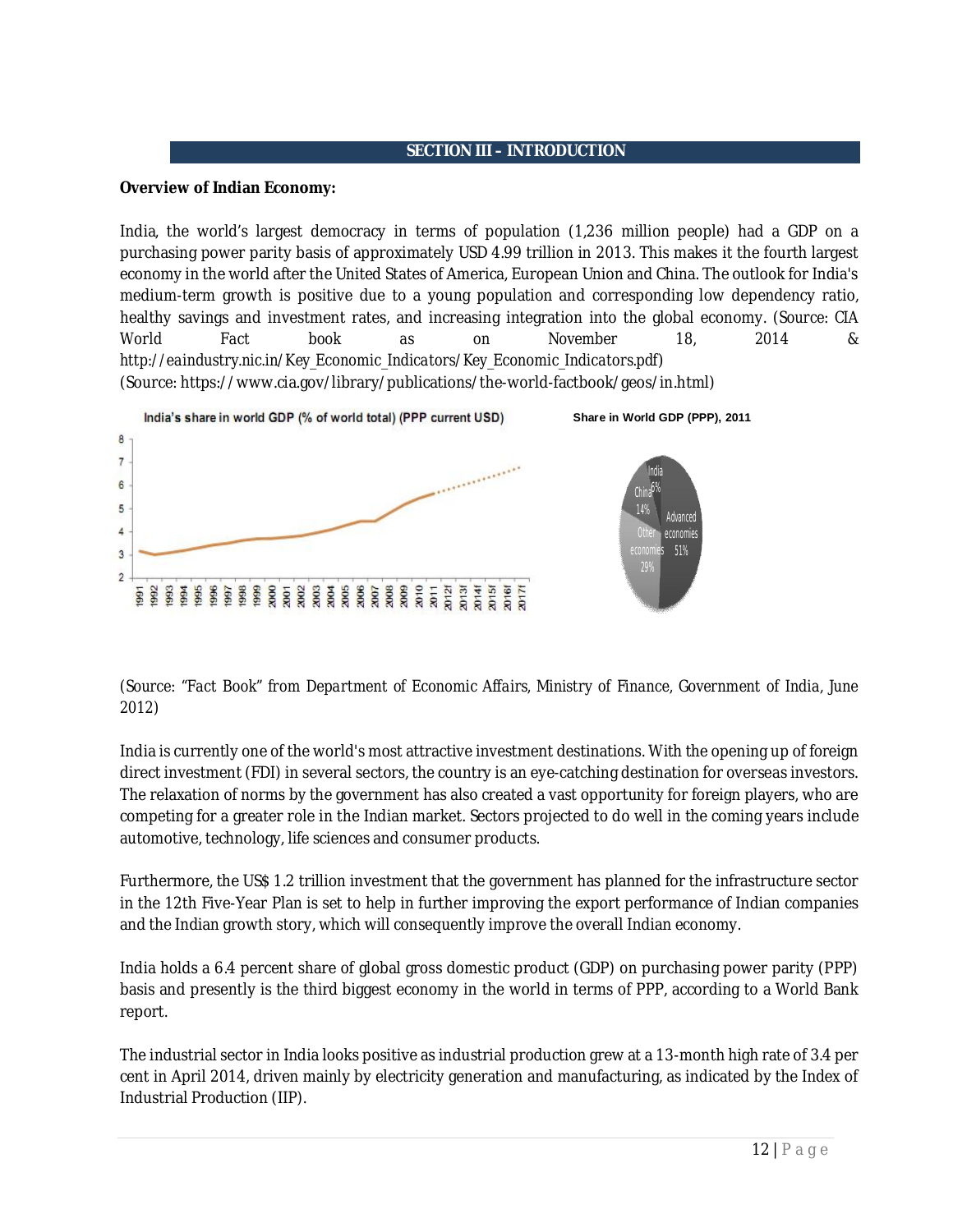The trade and external sector showed improvement as exports posted double-digit growth in May, 2014, the highest in six months, as shipments of key commodities registered strong increases.

Overseas investors have invested around US\$ 20.4 billion in the Indian market in the first half of 2014, mainly on hopes of a stable and reform-oriented government at the Centre. FIIs have helped in pushing up the benchmark BSE sensex by over 20 per cent in the first six months of the year.

India has become a promising investment destination for foreign companies looking to do business here, after the new government led by Mr. Narendra Modi, Prime Minister of India took over, according to Mr Nitin Nohria, Dean, Harvard Business School (HBS). The Government of India has taken several initiatives to improve the Indian economy, which has been responsible for a number of positive outcomes.

India's foreign exchange reserves rose by US\$ 857 million for the week ending on June 27, 2014, to touch US\$ 315.78 billion, while foreign currency assets rose by US\$ 851 million to reach US\$ 288.81 billion. This can be attributed to the RBI announcing a few measures in its bi-monthly monetary policy which included a hike in the foreign exchange remittance limit to US\$ 125,000 from the previous limit of US\$ 75,000.

Also, India could become the world's seventh biggest nation in terms of private wealth, with a 150 per cent increase in total, from US\$ 2 trillion in 2013 to US\$ 5 trillion by 2018, as per a recent study by the Boston Consulting Group (BCG).

Thus, the Government of India's initiatives for improving trade and infrastructure can go a long way in improving the country's overall economy and make it a force to reckon with in the global economic scenario.

(Source: http://www.ibef.org/economy/indian-economy-overview)

## **Overview of Steel Industry**

India's economic growth is contingent upon the growth of the Indian steel industry. Consumption of steel is taken to be an indicator of economic development. While steel continues to have a stronghold in traditional sectors such as construction, housing and ground transportation, special steels are increasingly used in engineering industries such as power generation, petrochemicals and fertilisers. India occupies a central position on the global steel map, with the establishment of new state-of-the-art steel mills, acquisition of global scale capacities by players, continuous modernisation and upgradation of older plants, improving energy efficiency and backward integration into global raw material sources.

The steel sector is one of the most crucial sectors in the development of a nation and is considered as the backbone of civilisation. The level of per capita consumption of steel is an important determinant of the socio-economic development of the country.

The Indian steel industry has entered a new development stage since 2007–08 and is riding on the resurgent economy and the growing demand for steel. India's 33 per cent growth in steel production in the last five years was second only to China among the top five steel producing nations, according to data by World Steel Association (WSA).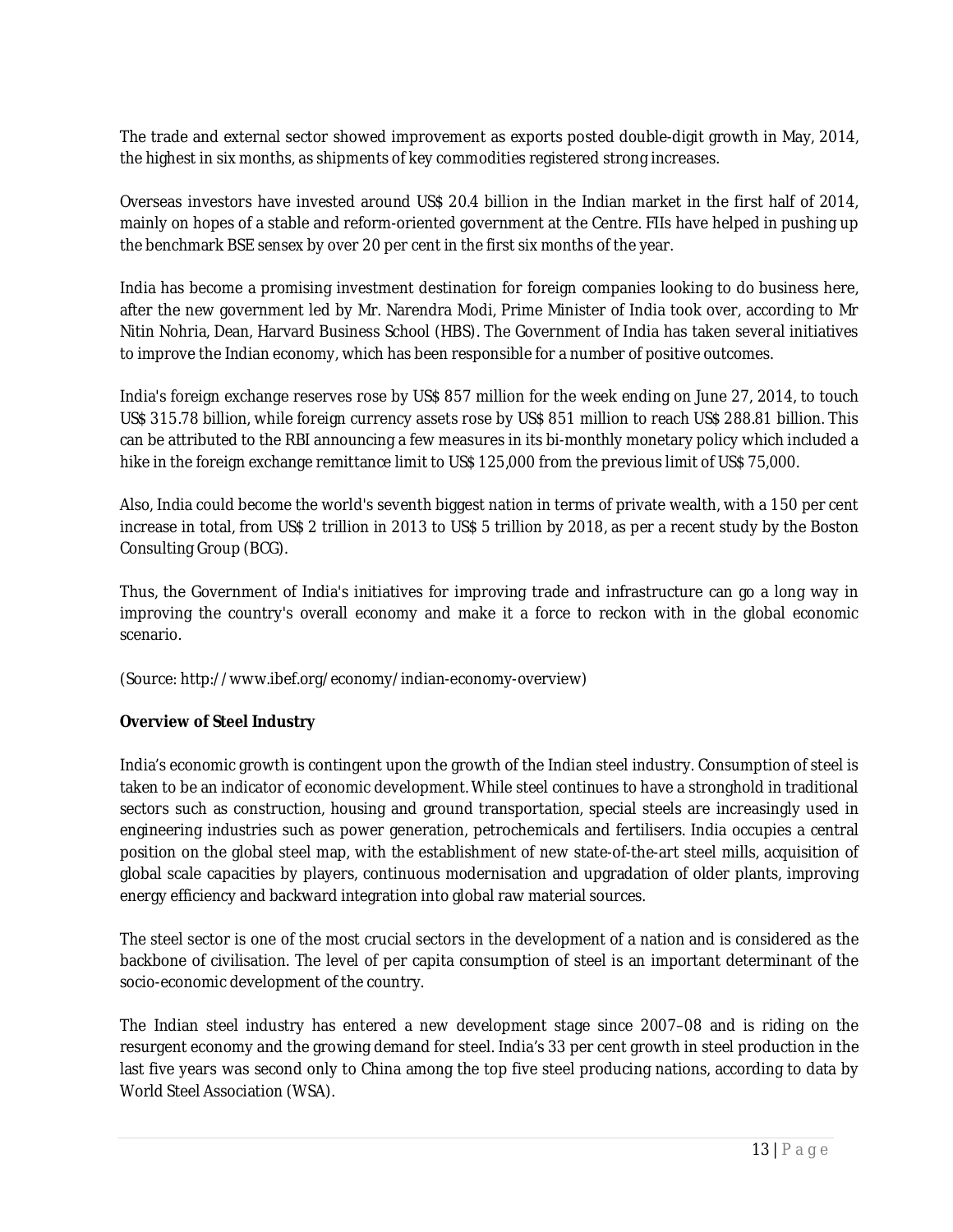India is the fourth largest producer of crude steel and the largest producer of soft iron in the world. Presently, the Indian steel industry employs around 500,000 people while the per capita consumption in 2013 stood at around 57.8 kilograms. However, these figures are expected to rise with increased industrialisation throughout the country. The country is slated to become the second-largest steel producer by 2015 as large public and private sector players strengthen steel production capacity in view of the rising demand.

The Indian steel industry is divided into primary and secondary sectors. The primary sector comprises a few large integrated steel providers producing billets, slabs and hot rolled coils. The secondary sector involves small units focused on the production of value-added products such as cold rolled coils, galvanised coils, angles, columns, beams and other re-rollers, and sponge iron units. Both sectors cater to different market segments.

The total market value of the steel sector in India stood at US\$ 57.8 billion in 2011 and is expected to touch US\$ 95.3 billion by 2016. Total crude and finished steel production grew at a compound annual growth rate (CAGR) of 6.6 per cent and 4.2 per cent over FY08-11 to reach 69.6 million tonnes (MT) and 66 MT respectively.

Steel production in the country has increased at a compound annual growth rate (CAGR) of 6.9 per cent over 2008–2012. The infrastructure sector accounts for close to 60 per cent of the country's total steel demand while the automobile industry accounts for 15 per cent.

Steel consumption is expected to grow at an average rate of 6.8 per cent to reach 104 MT by 2017 driven by rising infrastructure development and growing demand for automotives. Attracted by the growth potential of the Indian steel industry, several global steel players have been planning to enter the market. The Government of India (GOI) has allowed 100 per cent foreign direct investment (FDI) in the sector through automatic route in order to attract foreign investments. The recently released Union Budget 2014–15 has paved the way for the development of the Indian steel sector with proposals for the construction of 100 smart cities and changes in the Mines and Minerals (Development and Regulation) Act, 1957. Also, India's ranking in the global list for production of crude steel is all set to improve with increasing demand for domestic consumption in the years to follow.

(Source: www.ibef.org)

Steel industry is heavily dependent on raw material and bulk movement. For every tonne of steel produced about four tonnes of raw materials requires to be transported. Indian steel industry is facing difficulties and delays caused due to inadequate infrastructure for transportation and handling bulk materials. Most of the steel plant does not have proper connectivity through rail network to mines and ports. Bulk handling facility at majority of the ports, mines and steel plants are of low capacity causing delays in loading & unloading. In most cases road networks connecting steel plants to mines and ports are congested leading to delays in supply and delivery of raw material and other items.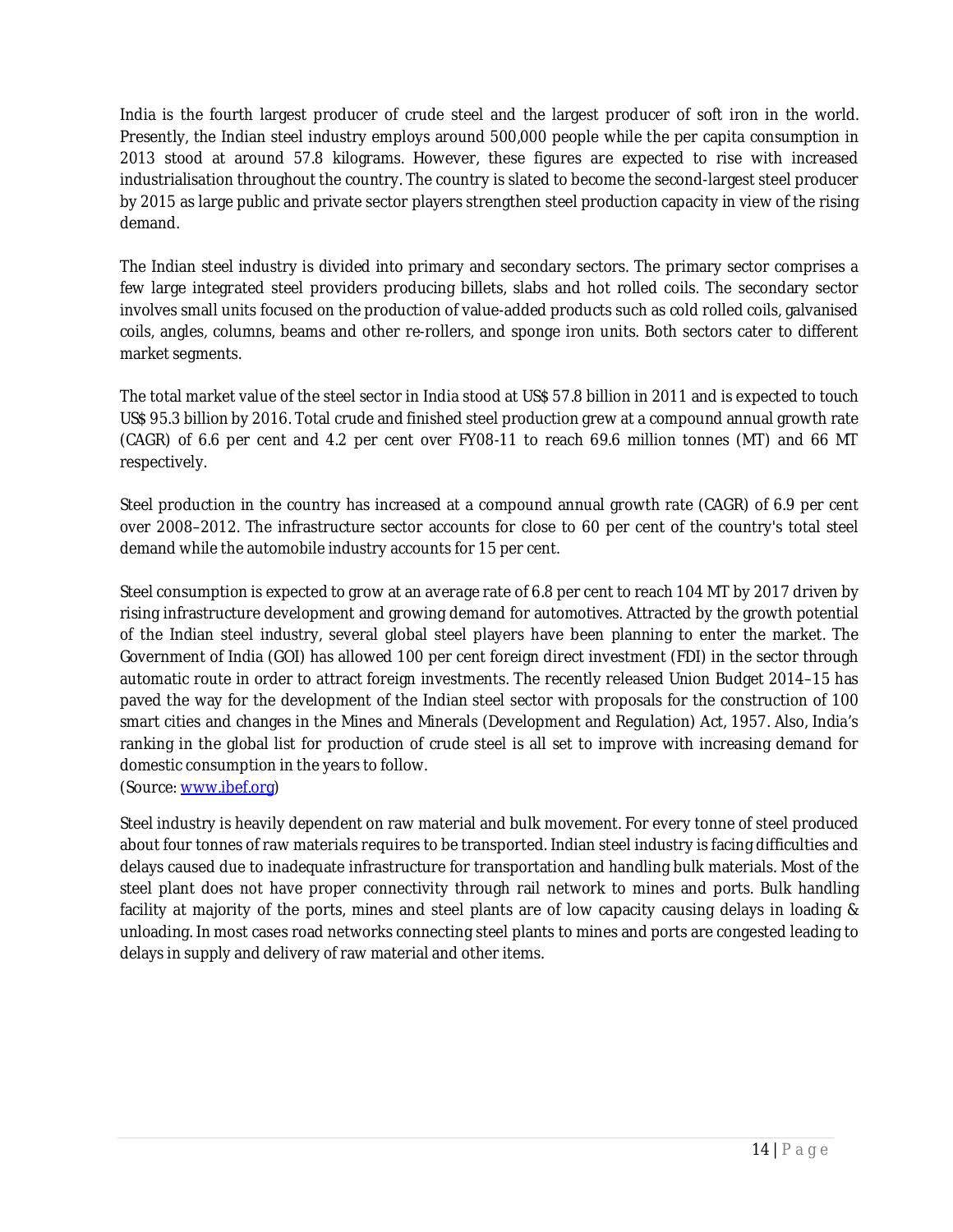## **OUR BUSINESS**

**"Rama Steel Tubes Limited"**, incorporated in the year 1974 at Delhi, was founded and promoted by the great visionary and dynamic leader Sh. Harbans Lal Bansal who had vast experience of over five decades in trade and industry of steel pipes and tubes**.** Under the stewardship & valuable guidance of Sh. Harbans Lal Bansal, the Company has today achieved its present prestigious name and position in "Steel Tube"" Industry.

Rama Steel set up its initial unit in 1981 with an installed capacity of 10,000 metric tones per annum, at B-21, Industrial Area Site No. 4, Sahibabad (Uttar Pradesh), an industrial area which is just 10 kms. from Delhi, the National Capital of India, and is well connected with road & rail. In the year 1984, the installed capacity got increased to 25,000 metric tonnes which further got increased to 75,000 metric tones in the year 1992.

In the year 1987, Rama Steel started its another plant to galvanise the black pipes and received contracts and orders from D.G.S&D and various other government departments.

In the year 1990, Rama Steel started manufacturing larger dia Pipes as per IS-3589 & IS4270 in addition to the IS-1239 and IS-1161 which are mandatory to manufacture the steel pipes under the able guidance of qualified technical team. IS Specification and Company's Trade Mark "TTT Rama" or "Gujrat Rama" are embossed at the distance of every meter of the pipe and have become symbolic with the product of the Company.

In the year 2001, the Company set up another plant at B-5, Industrial Area Site No. 4, Sahibabad (Uttar Pradesh) to manufacture 24000 MT pipe p.a.

In order to improve profitability of the company, we have erected one more plant at Khapoli, Distt. Raigad, Maharashtra (Near Navi Mumbai) with an initial installed capacity of 36,000 metric tones per annum. We had already conducted the trial production and regular production has been started from April 6, 2015.

At present, Rama Steel is an established brand and name in the steel tube industry with a turnover of more than Rs. 180 crores per annum and a strong sales network comprising of dealers, distributors and stockists in all parts of the country

The product of the Company has become a symbol of excellence and first choice for those who never compromise with the quality and strength.

Lately, Rama Steel in the last decade has also entered international markets by starting exporting the galvanized pipes to other countries.

Despite the stiff competition in Domestic and Export Markets, Rama Steel has been able to establish itself at all level of markets be it local market, government procurement and export.

#### PRODUCTS:

Rama Steel is engaged in the manufacturing of full range of MS/G.I. Pipes i.e. from 15mm dia. to 200mm dia. in light, medium & heavy classes confirming to IS-1239 (Part-1) 1990 with latest amendments. Besides G.I. Pipes, Rama Steel also manufactures MS ERW Black Pipes from 15mm to 200mm NB conforming to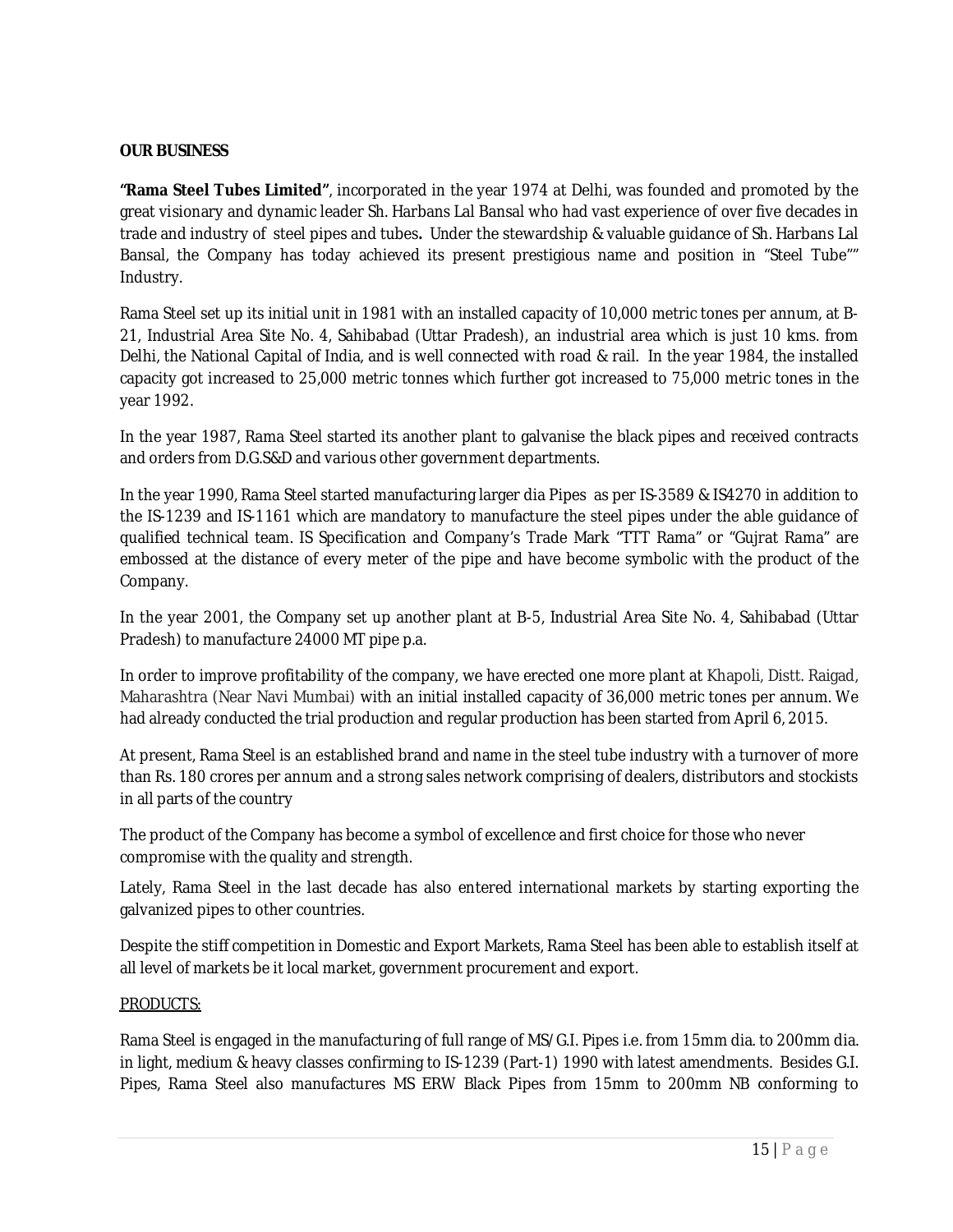IS:1239(Part-(1)2004, IS-1161, IS-3589, IS-4270 & IS-3601. Rama Steel also manufacture steel tubular poles from SP-1 to SP-80 conforming to IS-2713 for overhead lines.

The Company has also started the production of hollow sections and square pipes which is mainly used in infrastructure industry.

## **BUSINESS THROUGH SUBSIDIARY COMPANY (M/S RST INTERNATIONAL TRADING FZE)**

With an objective of exploring the business opportunities in international steel products, the company set up a wholly subsidiary company in Dubai under the name and style of M/s RST International Trading FZE. The company was registered with UAE Authorities in Feb-2015 and started operating in April-2015. The company's investment stands at around INR 10 million in the above said Subsidiary company.

The said company is doing business of trading in basic steel products, basic non-ferrous metal products, building construction material, pipe & fitting goods and industrial plant equipment & spare parts. Its operations are presently spread over UAE, Sudan, Ethiopia, India and is contemplating to extend to European Countries and other African countries.

M/s RST International Trading FZE has achieved the turnover of INR 70 millions from April-2015 to July-2015.

## **BUSINESS THROUGH JOINT VENTURE (M/S PIR PANCHAL CONSTRUCTION PVT. LTD., JV)**

The Jammu & Kashmir had initiated a drive of Electrification in its vastly spread villages and other areas in the Year 2008. For doing the needful it engaged many private sector companies for the erection of steel Poles.

Our company joined hands with 3 other companies, in the business of steel pipes for the purpose of bidding the contracts of supply and erection of steel pipes by the Jammu & Kashmir Govt. and a Joint Venture under the name and style of M/s Pir Panchal Construction Pvt. Ltd. Joint Venture was formed in the Year 2009.

Presently the company's investment in the said Joint Venture stands at Rs. 34 millions. The company holds 25% share in this joint venture.

The JV executed contracts worth more than Rs. 1400 millions till date since inception. The Joint Venture also got completion certificates from the concerned authorities in the Jammu and Kashmir for the satisfactory completion of contracts awarded to it.

## **OTHER INCOME SOURCE**

Apart from income from the operations, the company is also having an annual income of Rs.160 lacs approx. from the commercial properties owned by the company which are leased out.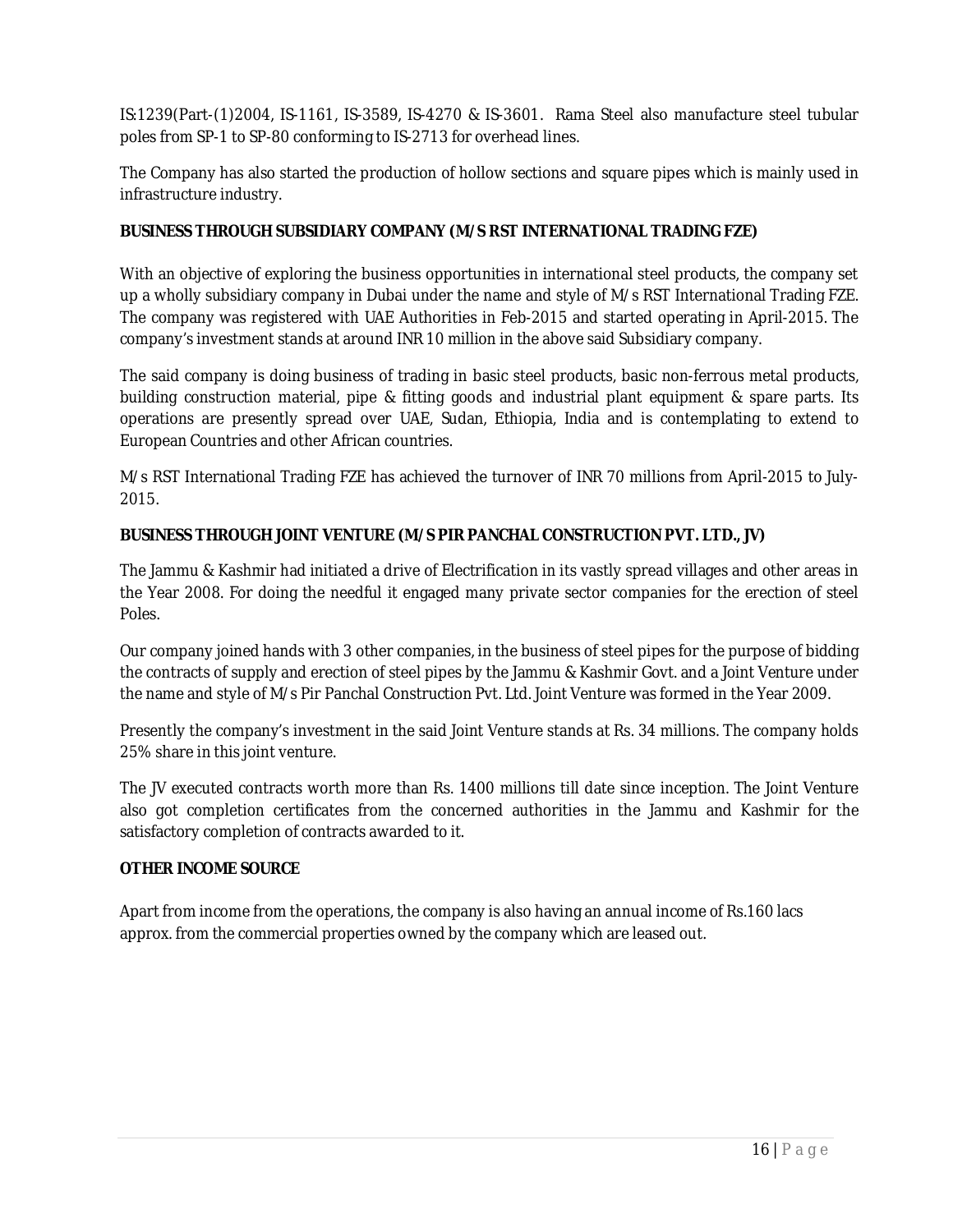## **GENERAL INFORMATION**

Our Company was incorporated as Rama Steel Tubes Limited under the provisions of the Companies Act, 1956 vide certificate of incorporation dated February 26, 1974, in Delhi and the same was converted into public limited company by deletion of word 'Private' under Section 43 A(I-A) of the Companies Act, 1956 by Registrar of Companies, NCT of Delhi & Haryana on September 1, 1984. The Corporate Identification Number of Our Company is **L27201DL1974PLC007114.**

### **REGISTERED OFFICE OF OUR COMPANY**

**No.** 7, 1st Floor, Surya Niketan, Vikas Marg, New Delhi – 110092, India

### **REGISTRAR OF COMPANIES**

### **Registrar of Companies National Capital Territory of Delhi and Haryana**

4th Floor, IFCI Tower, 61, Nehru Place New Delhi – 110 0192 Delhi, India **Website:** www.mca.gov.in **PLANT LOCATIONS** 

B-5, Site 4, Sahibabad Industrial Area, Ghaziabad, Uttar Pradesh

B-21 & B-25/1, Site 4, Sahibabad Industrial Area, Ghaziabad, Uttar Pradesh

Plot No.151, Village Umbare, Taluk-Khalapur, Khapoli, Pali Road, Near Imagica Fun World, District Raigad, Maharashtra

#### **STOCK EXCHANGE**

The Equity Shares of Rama Steel Tubes Limited are currently listed on the NATIONAL STOCK EXCHANGE OF INDIA LIMITED. The Company got the listing approval from NSE Limited on August 17, 2015 vide circular no. NSE/CML/30510. The Company is now proposed to be listed and traded on the BSE Limited.

#### **BOARD OF DIRECTORS OF OUR COMPANY**

| Sr. No.          | <b>Name</b>                    | <b>DIN</b>                                                         | <b>Address</b>                                                                                                                     | <b>Designation</b>                    |
|------------------|--------------------------------|--------------------------------------------------------------------|------------------------------------------------------------------------------------------------------------------------------------|---------------------------------------|
| $\mathbf{1}$ .   | Naresh Kumar<br>Bansal         | 00119213                                                           | D-104, Preet Vihar, New Delhi,<br>110092, Delhi, India                                                                             | <b>Managing Director</b>              |
| 2 <sub>1</sub>   | Richi Bansal                   | D-104, Preet Vihar, New Delhi,<br>00119206<br>110092, Delhi, India |                                                                                                                                    | Director                              |
| 3.               | <b>Bharat Bhushan</b><br>Sahny | 00014334                                                           | B-22, Dayanand Colony, Lajpat<br>Nagar-4, Delhi - 110024, India                                                                    | Non-Executive<br>Independent Director |
| $\overline{4}$ . | Rajendra Prasad<br>Khanna      | 07015844                                                           | Near Mulund Railway Station,<br>205/206 - Relish Apartment, City<br>of Joy, Jatashankar Dosa Road,<br>Mulund West, Mumbai - 400080 | Non-Executive<br>Independent Director |
| 5.               | Hannya Dhir                    | 01325752                                                           | C-77, Surya Nagar, Ghaziabad,<br>201010                                                                                            | Non-Executive<br>Independent Director |

For further details of our Directors, please refer to the chapter titled "Our Management" beginning on page 45 of this Information Memorandum.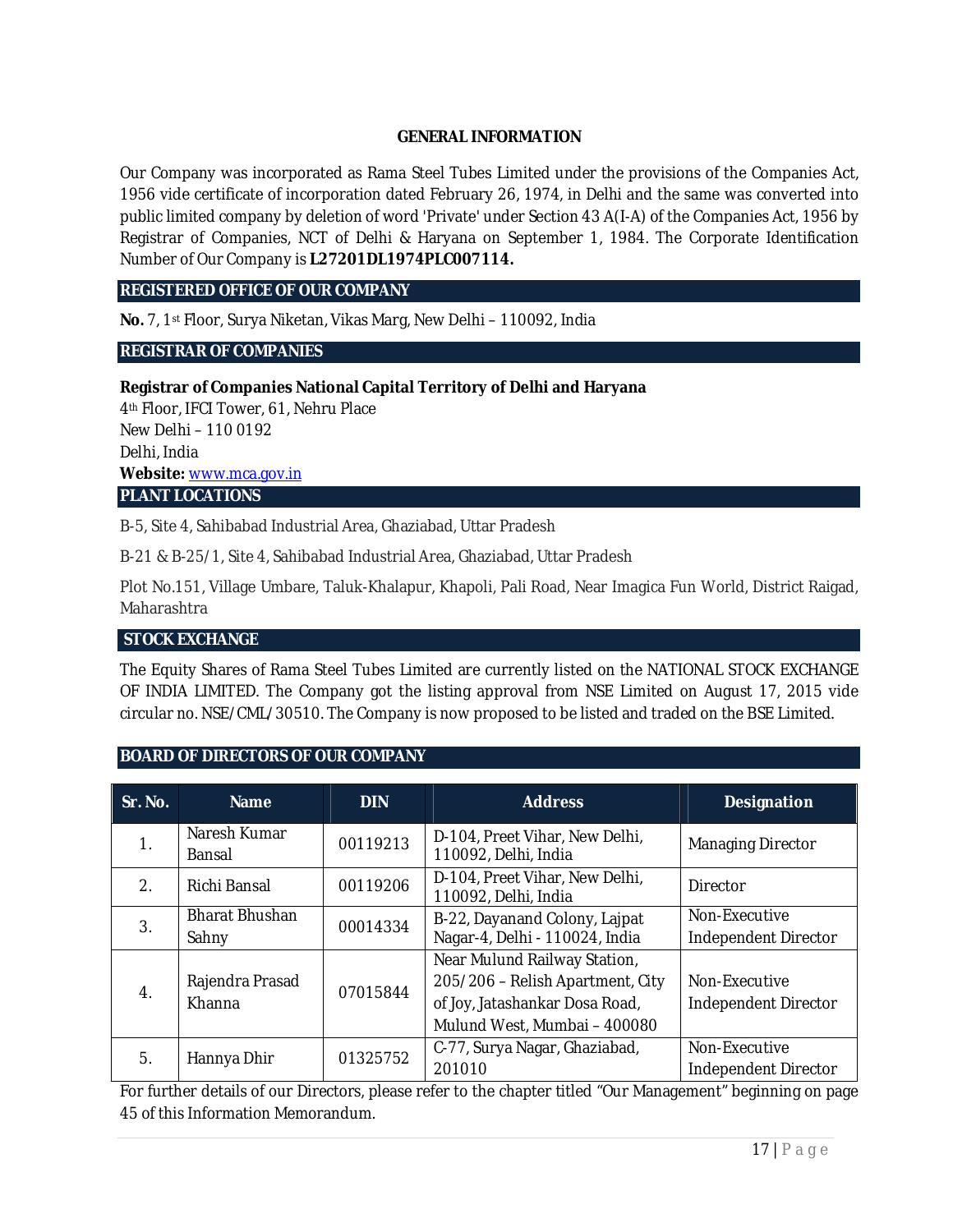## **COMPLIANCE OFFICER CUM COMPANY SECRETARY OF OUR COMPANY**

Mr. Kapil Datta No. 7, 1st Floor, Surya Niketan, Vikas Marg, New Delhi – 110092, India, **Telephone No.:** 011-43656667 **E mail:** info@ramasteel.com; accounts@ramasteel.com **Fax No.**: 011-43656699

**Shareholders may contact the Compliance Officer and/or the Registrar to the Company in case of any grievances related to the equity shares of the company.** 

### **STATUTORY AUDITORS OF OUR COMPANY**

VAPS & Company C – 42, South Extension Part – II, New Delhi-110049 Tel: (91) 11- 41645051 ; Fax: (91) 11- 41644896 **E-mail:** vapscompany@gmail.com **Contact Person:** Mr. P.K. Jain **Firm Registration No.**: 003612N

### **BANKER TO THE COMPANY**

Canara Bank Hauz Quazi Branch, Delhi-110006, Delhi, India **Telephone No.:** 011-23234516; **Fax No.:** 011-23215459 **Email:**managercb0272@canarabank.com

#### **REGISTRAR AND SHARE TRANSFER AGENT TO THE COMPANY**

Bigshare Services Private Limited E2, Ansa Industrial Estate, Saki Vihar Road, Sakinaka, Andheri(E), Mumbai-400072. Contact Person: Mr. Ashok Shetty Email id: ashok@bigshareonline.com Telephone No.: 022-40430200 Fax: 022-28475207

#### **(DELHI BRANCH)**

Bigshare Services Private Limited 4E/8, First Floor, Jhandewalan Extension, New Delhi-110055 Contact Person: Mr. Prem Kumar Email id: bssdelhi@bigshareonline.com Telephone No.: 011-23522373 Fax: 011-23522373

#### **Caution**

The Company accepts no responsibility for statements made otherwise than in the Information Memorandum or any other material issued by or at the instance of the Company and anyone placing reliance on any other source of information would be doing so at his or her own risk. All information shall be made available by the Company to the public and investors at large and no selective or additional information would be available for a section of the investors in any manner.

**Filing**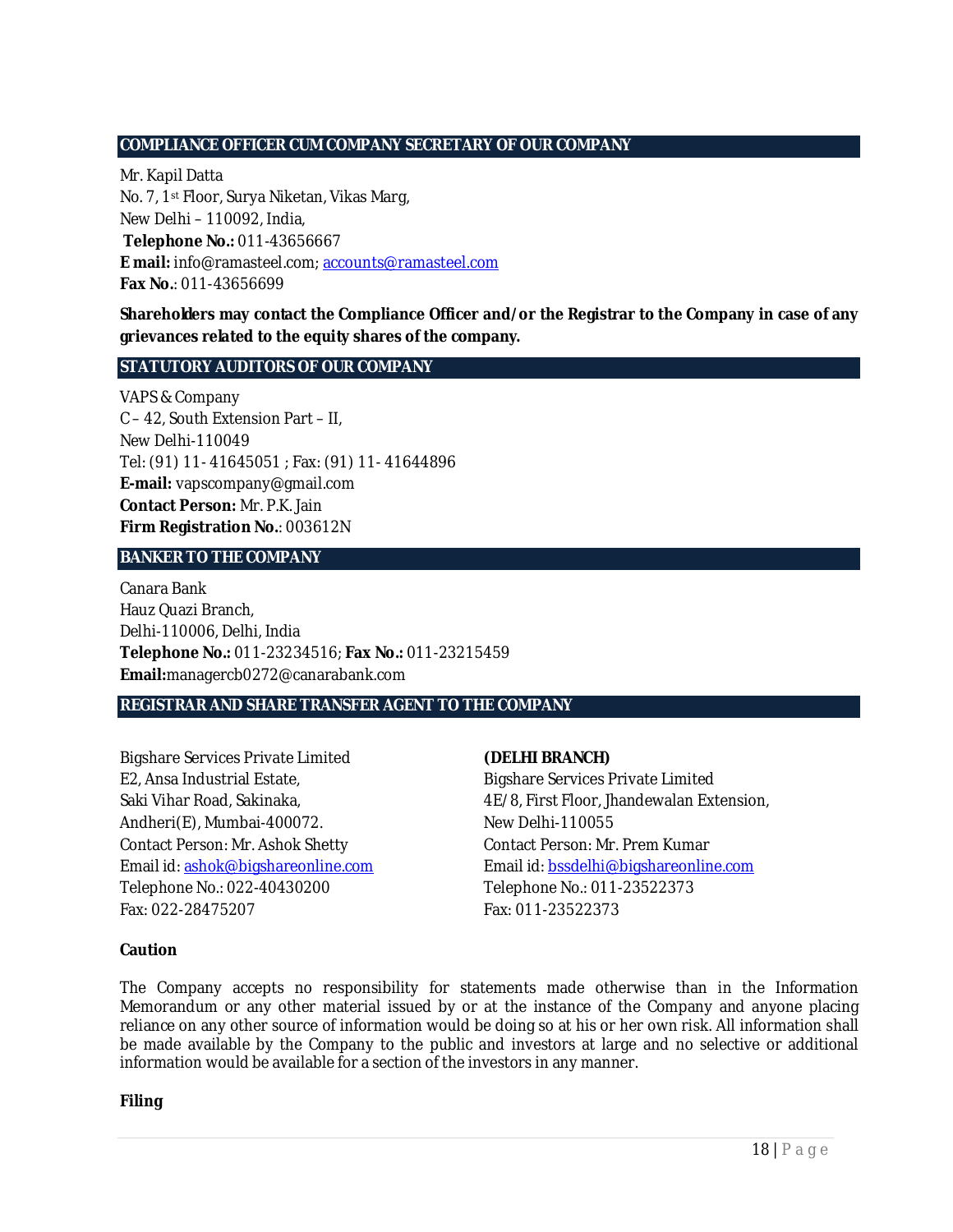Copies of this Information Memorandum have been filed with BSE in due compliance.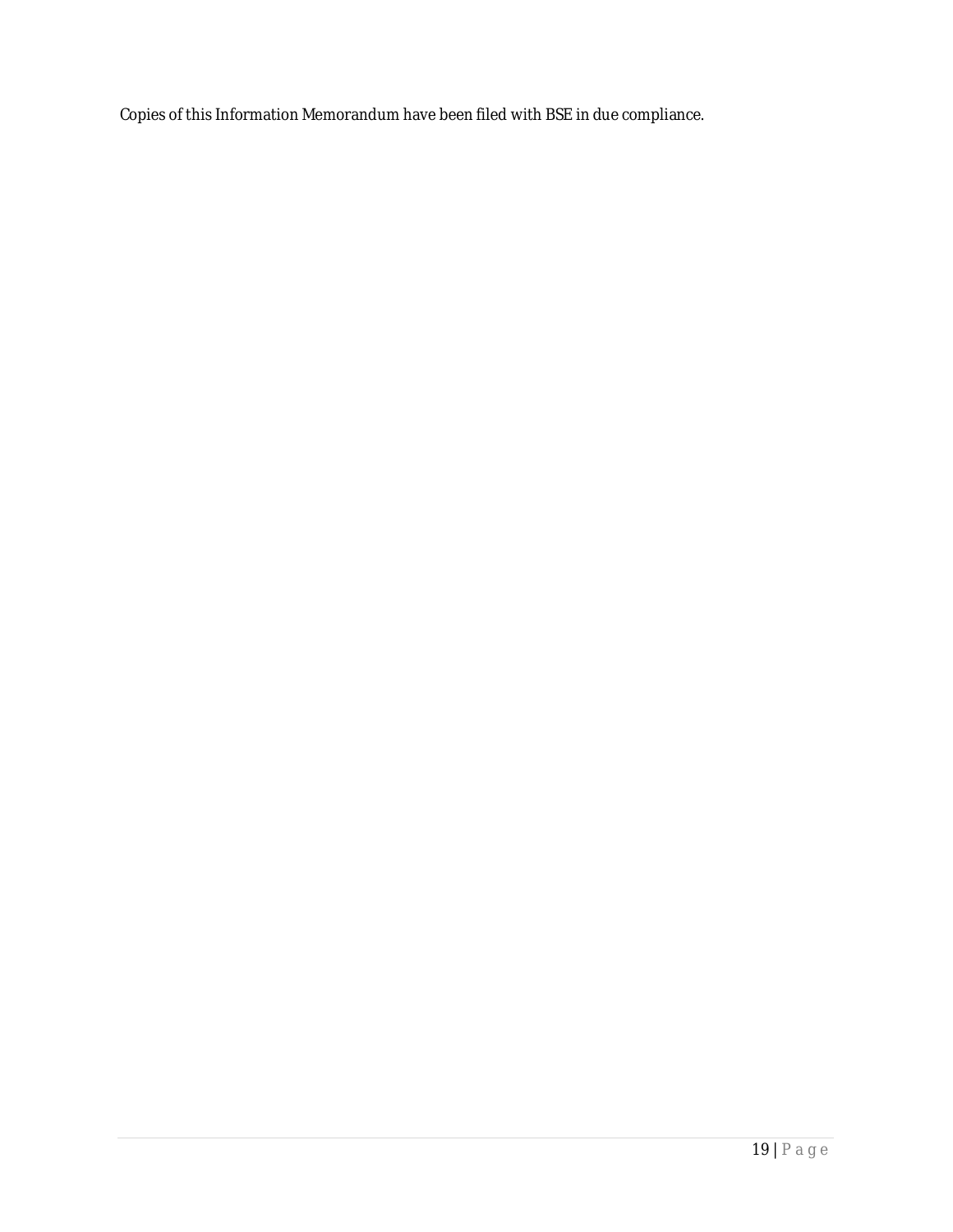## **CAPITAL STRUCTURE**

The Share Capital of the Company as at the date of this Information Memorandum is set forth below: (Rs. In Lacs)

| S. No                                                          | <b>Particulars</b>                                                               | <b>Aggregate Nominal Value</b> |     |    |        |  |  |  |  |
|----------------------------------------------------------------|----------------------------------------------------------------------------------|--------------------------------|-----|----|--------|--|--|--|--|
|                                                                |                                                                                  |                                |     |    |        |  |  |  |  |
| А.                                                             | <b>Authorized Share Capital</b>                                                  |                                |     |    |        |  |  |  |  |
|                                                                | 15,00,000<br><b>Equity</b><br><b>of</b><br><b>Shares</b><br>face<br>value        | οf                             | Rs. | 10 | each   |  |  |  |  |
| 150.00<br>250.00                                               | 25,00,000 5% Non-Cumulative Preference Shares<br>of face value of Rs. 10<br>each |                                |     |    |        |  |  |  |  |
|                                                                | <b>TOTAL</b>                                                                     |                                |     |    | 400.00 |  |  |  |  |
|                                                                |                                                                                  |                                |     |    |        |  |  |  |  |
| В.                                                             | Issued, Subscribed and Paid-up Share Capital                                     |                                |     |    |        |  |  |  |  |
| 14,93,400 Equity Shares of face value of Rs. 10 each<br>149.34 |                                                                                  |                                |     |    |        |  |  |  |  |
|                                                                | 10,00,000 5% Non-Cumulative Preference Shares of face                            |                                |     |    | 100.00 |  |  |  |  |
|                                                                | value of Rs. 10 each                                                             |                                |     |    |        |  |  |  |  |
|                                                                | <b>TOTAL</b>                                                                     |                                |     |    | 249.34 |  |  |  |  |

The following is the history of the Equity Share Capital of the Company:

| Date of<br><b>Allotment</b> | No. of<br><b>Shares</b><br><b>Allotted</b> | Face<br>Valu<br>$\mathbf{e}$<br>$($ In<br>RS. | <b>Issu</b><br>e<br><b>Pric</b><br>e<br>$($ In<br>$Rs.$ ) | <b>Nature of</b><br><b>Allotment</b> | <b>Nature of</b><br>Consideratio<br>$\mathsf{n}$ | <b>Cumulativ</b><br>e No. of<br><b>Shares</b> | <b>Cumulativ</b><br>e paid-up<br><b>Capital</b> |
|-----------------------------|--------------------------------------------|-----------------------------------------------|-----------------------------------------------------------|--------------------------------------|--------------------------------------------------|-----------------------------------------------|-------------------------------------------------|
| On<br>Incorporatio<br>n     | 300                                        | 100                                           | 100                                                       | Subscriptio<br>n to MOA              | Cash                                             | 300                                           | 30,000                                          |
| <b>December</b><br>19, 1974 | 1850                                       | 100                                           | 100                                                       | Further<br>Allotment                 | Cash<br>2150                                     |                                               | 2,15,000                                        |
| June 18, 1975               | 2245                                       | 100                                           | 100                                                       | Further<br>Allotment                 | Cash<br>4395                                     |                                               | 4,39,500                                        |
| June 30, 1975               | 400                                        | 100                                           | 100                                                       | Further                              | Cash<br>4795                                     |                                               | 4,795,000                                       |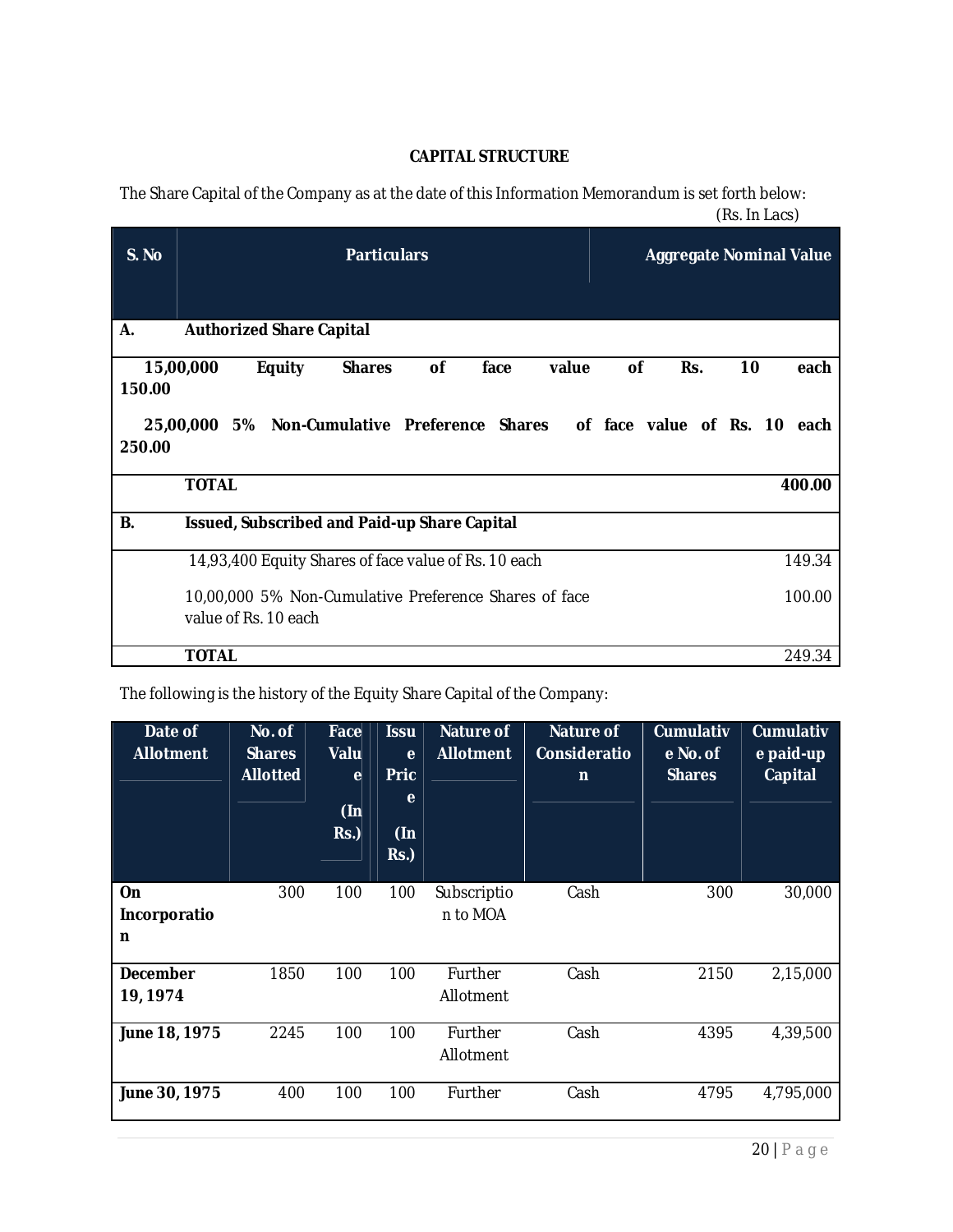|                       |               |     |     | Allotment            |      |           |             |
|-----------------------|---------------|-----|-----|----------------------|------|-----------|-------------|
| December<br>26, 1980  | 2245          | 100 | 100 | Further<br>Allotment | Cash | 7040      | 7,040,000   |
| March 28,<br>1981     | 1650          | 100 | 100 | Further<br>Allotment | Cash | 8690      | 8,69,000    |
| August 24,<br>1984    | 1200          | 100 | 100 | Further<br>Allotment | Cash | 9890*     | 9,89,000    |
| September<br>05, 1984 | 1,50,000      | 10  | 10  | Further<br>Allotment | Cash | 2,48,900  | 24,98,900   |
| September<br>12,2014  | 12,44,50<br>0 | 10  | 10  | <b>Bonus Issue</b>   |      | 14,93,400 | 1,49,34,000 |
| <b>Total</b>          |               |     |     |                      |      |           | 1,49,34,000 |

*\*In the year 1984, the Company sub-divided its equity shares of face value of Rs. 100/- each into equity shares of Rs. 10 each and the 9,890 equity shares of Rs. 100/- each got subdivided into 98,900 equity shares of Rs. 10/ each*

## **List of top ten Shareholders of our Company as on 22.08.2015:**

| S. No. | Name of Shareholders      | No. of Shares<br>held | Shareholding % |
|--------|---------------------------|-----------------------|----------------|
| 1.     | Naresh Kumar Bansal       | 7,42,800              | 49.74          |
| 2.     | Richi Bansal              | 1,29,300              | 8.66           |
| 3.     | Nikhil Naresh Bansal      | 1,26,600              | 8.48           |
| 4.     | Kumud Bansal              | 54,000                | 3.62           |
| 5.     | Krati Bansal              | 30,000                | 2.01           |
| 6.     | Naresh Kumar & Sons (HUF) | 18,000                | 1.21           |
| 7.     | Manoj Gupta               | 12,000                | 0.80           |
| 8.     | Amit Sureka               | 7,800                 | 0.52           |
| 9.     | Shikha Malhotra           | 7,200                 | 0.48           |
| 10.    | Gaurav Lamba              | 7,200                 | 0.48           |
|        | Total                     | 11,34,900             | 76.00          |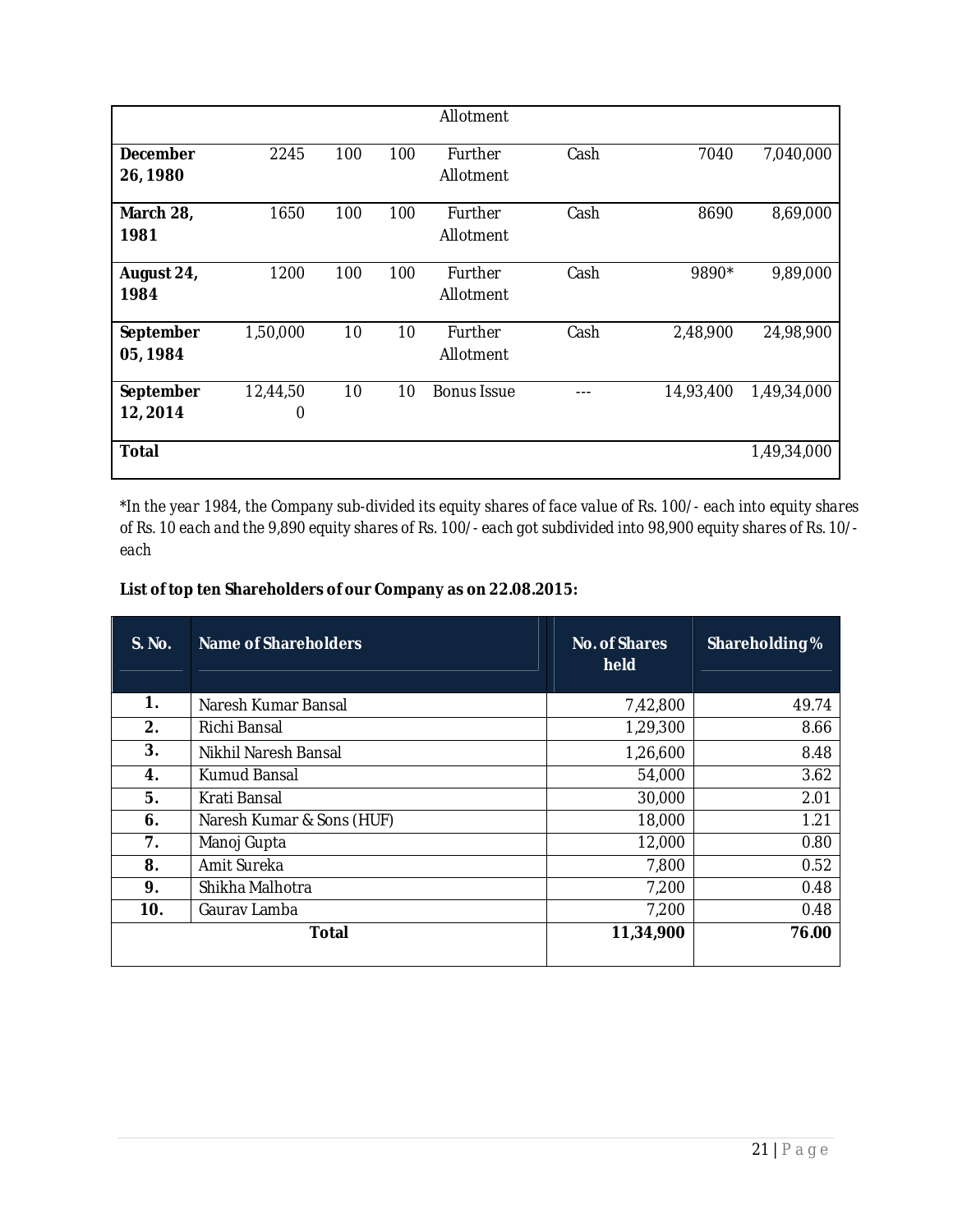## **SHAREGHOLDING PATTERN AS ON DATE OF FILING THIS MEMORANDUM**

|  | $(l)(a)$ Shareholding Pattern of the Company as on 22.08.2015 |
|--|---------------------------------------------------------------|
|--|---------------------------------------------------------------|

| <b>Table</b>         |                                                                    |                                                     |                                               |                                                                     |                                                                                 |                                        |                                                  |                           |
|----------------------|--------------------------------------------------------------------|-----------------------------------------------------|-----------------------------------------------|---------------------------------------------------------------------|---------------------------------------------------------------------------------|----------------------------------------|--------------------------------------------------|---------------------------|
| Cate<br>gory<br>code | Category of<br>Shareholder                                         | <b>Num</b><br>ber of<br><b>Share</b><br>Hold<br>ers | <b>Total</b><br>number<br><b>of</b><br>shares | <b>Number</b><br>of shares<br>held in<br>demater<br>ialized<br>form | <b>Total</b><br>shareholding as a<br>percentage of<br>total number of<br>shares |                                        | <b>Shares Pledged or</b><br>otherwise encumbered |                           |
|                      |                                                                    |                                                     |                                               |                                                                     | As a<br>percent<br>age of<br>$(A+B)^1$                                          | As a<br>percen<br>tage of<br>$(A+B+C)$ | <b>Number</b><br>of shares                       | As a<br>percentage        |
| (1)                  | (II)                                                               | (III)                                               | (IV)                                          | (V)                                                                 | (VI)                                                                            | (VII)                                  | (VIII)                                           | (IX)<br>$(VIII)/(IV)*100$ |
| (A)                  | <b>Shareholding of Promoter</b><br>and Promoter Group <sup>2</sup> |                                                     |                                               |                                                                     |                                                                                 |                                        |                                                  |                           |
| 1                    | <b>Indian</b>                                                      |                                                     |                                               |                                                                     |                                                                                 |                                        |                                                  |                           |
| (a)                  | Individuals/ Hindu Undivided<br>Family                             | $\overline{7}$                                      | 1104300                                       | 1104300                                                             | 73.95                                                                           | 73.95                                  | 0                                                | 0.00                      |
| (b)                  | Central Government/ State<br>Govt.(s)                              | $\boldsymbol{0}$                                    | $\mathbf 0$                                   | $\mathbf 0$                                                         | 0.00                                                                            | 0.00                                   | 0                                                | 0.00                      |
|                      | <b>Bodies Corporate</b>                                            | $\mathbf 0$                                         | $\overline{0}$                                | 0                                                                   | 0.00                                                                            | 0.00                                   | 0                                                | 0.00                      |
| $\overline{d}$       | Financial Institutions/Banks                                       | $\overline{0}$                                      | $\overline{0}$                                | 0                                                                   | 0.00                                                                            | 0.00                                   | $\overline{0}$                                   | 0.00                      |
| $\overline{e}$       | Any Others(Specify)                                                | $\mathbf 0$                                         | $\overline{0}$                                | 0                                                                   | 0.00                                                                            | 0.00                                   | 0                                                | 0.00                      |
|                      |                                                                    |                                                     |                                               |                                                                     |                                                                                 |                                        |                                                  |                           |
|                      | Sub Total(A)(1)                                                    | $\overline{7}$                                      | 1104300                                       | 1104300                                                             | 73.95                                                                           | 73.95                                  | 0                                                | 0.00                      |
| $\overline{2}$       |                                                                    |                                                     |                                               |                                                                     |                                                                                 |                                        |                                                  |                           |
| a                    | Foreign<br>Individuals (Non-Residents                              |                                                     |                                               |                                                                     |                                                                                 |                                        |                                                  |                           |
|                      | Individuals/                                                       |                                                     |                                               |                                                                     |                                                                                 |                                        |                                                  |                           |
|                      | Foreign Individuals)                                               | $\boldsymbol{0}$                                    | $\mathbf 0$                                   | $\mathbf 0$                                                         | 0.00                                                                            | 0.00                                   | 0                                                | 0.00                      |
| b                    | <b>Bodies Corporate</b>                                            | $\overline{0}$                                      | $\overline{0}$                                | $\overline{0}$                                                      | 0.00                                                                            | 0.00                                   | $\overline{0}$                                   | 0.00                      |

22 | P a g e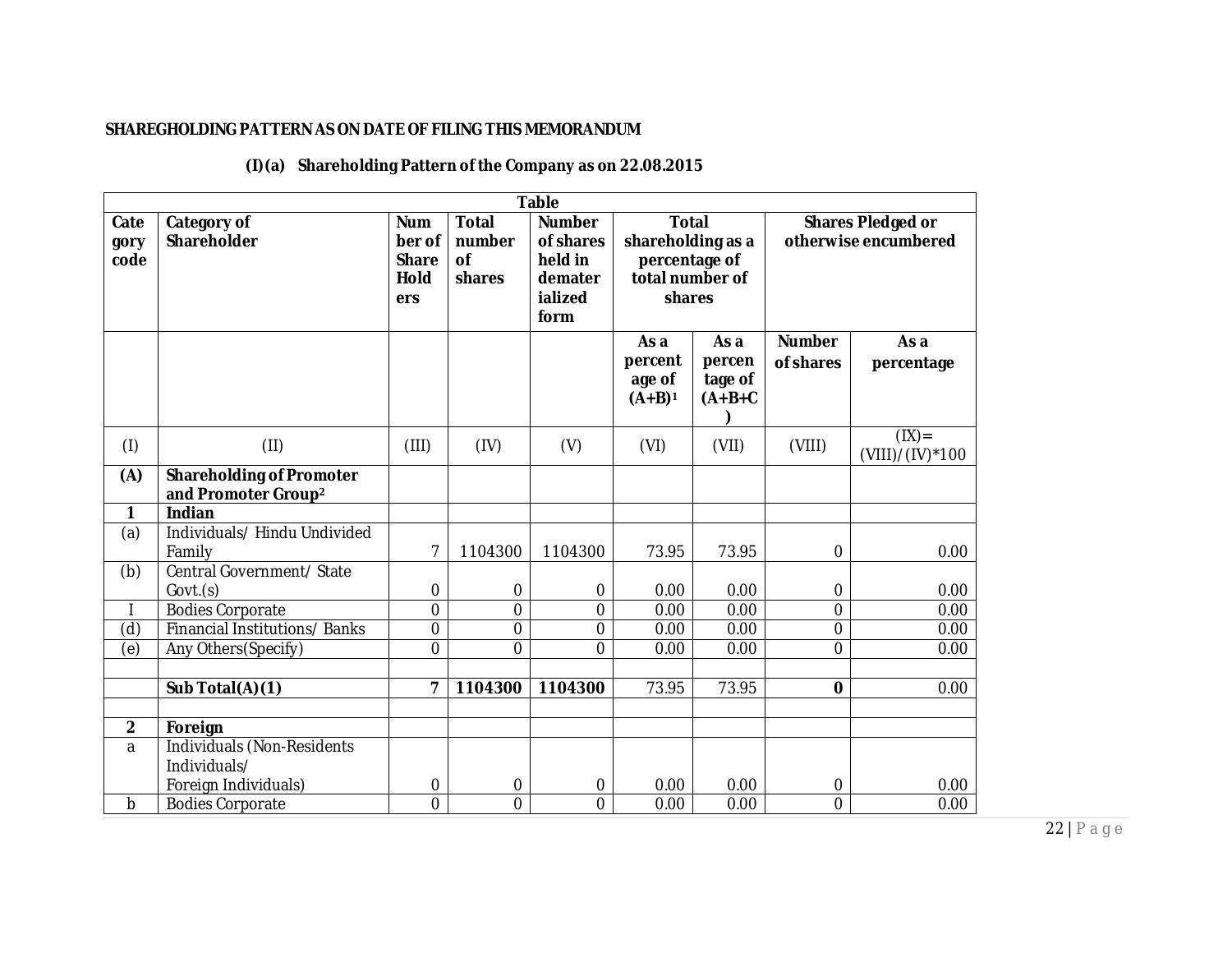| C              | Institutions                    | 0                | 0              | $\mathbf 0$      | 0.00  | 0.00  | 0              | 0.00 |
|----------------|---------------------------------|------------------|----------------|------------------|-------|-------|----------------|------|
| d              | Qualified Foreign Investor      | 0                | $\overline{0}$ | $\mathbf 0$      | 0.00  | 0.00  | 0              | 0.00 |
| $\mathsf e$    | Any Others(Specify)             | $\overline{0}$   | $\overline{0}$ | $\overline{0}$   | 0.00  | 0.00  | 0              | 0.00 |
|                |                                 |                  |                |                  |       |       |                |      |
|                | Sub Total(A)(2)                 | 0                | 0              | $\mathbf 0$      | 0.00  | 0.00  | $\bf{0}$       | 0.00 |
|                |                                 |                  |                |                  |       |       |                |      |
|                | <b>Total Shareholding of</b>    |                  |                |                  |       |       |                |      |
|                | Promoter and Promoter           |                  |                |                  |       |       |                |      |
|                | Group $(A) = (A)(1)+(A)(2)$     | 7                | 1104300        | 1104300          | 73.95 | 73.95 | $\bf{0}$       | 0.00 |
|                |                                 |                  |                |                  |       |       |                |      |
| (B)            | <b>Public shareholding</b>      |                  |                |                  |       |       |                |      |
| 1              | <b>Institutions</b>             |                  |                |                  |       |       |                |      |
| (a)            | Mutual Funds/UTI                | $\boldsymbol{0}$ | 0              | $\boldsymbol{0}$ | 0.00  | 0.00  | 0              | 0.00 |
| (b)            | Financial Institutions / Banks  | 0                | $\overline{0}$ | $\mathbf 0$      | 0.00  | 0.00  | 0              | 0.00 |
|                | Central Government/ State       |                  |                |                  |       |       |                |      |
|                | Govt.(s)                        | 0                | 0              | 0                | 0.00  | 0.00  | 0              | 0.00 |
| (d)            | Venture Capital Funds           | $\overline{0}$   | $\overline{0}$ | $\overline{0}$   | 0.00  | 0.00  | $\overline{0}$ | 0.00 |
| $\overline{e}$ | Insurance Companies             | $\overline{0}$   | 0              | $\boldsymbol{0}$ | 0.00  | 0.00  | 0              | 0.00 |
| (f)            | Foreign Institutional Investors | 0                | 0              | $\overline{0}$   | 0.00  | 0.00  | 0              | 0.00 |
| (g)            | Foreign Venture Capital         |                  |                |                  |       |       |                |      |
|                | Investors                       | 0                | 0              | 0                | 0.00  | 0.00  | 0              | 0.00 |
| (h)            | Qualified Foreign Investor      | 0                | $\overline{0}$ | $\overline{0}$   | 0.00  | 0.00  | $\mathbf 0$    | 0.00 |
| (i)            | Any Other (specify)             |                  |                |                  |       |       |                |      |
|                |                                 |                  |                |                  |       |       |                |      |
|                | Sub-Total (B)(1)                | $\bf{0}$         | 0              | $\mathbf 0$      | 0.00  | 0.00  | $\mathbf 0$    | 0.00 |
|                |                                 |                  |                |                  |       |       |                |      |
| B <sub>2</sub> | <b>Non-institutions</b>         |                  |                |                  |       |       |                |      |
| (a)            | <b>Bodies Corporate</b>         | $\mathbf 0$      | 0              | $\mathbf 0$      | 0.00  | 0.00  | 0              | 0.00 |
| (b)            | Individuals                     | 0                | $\overline{0}$ | $\overline{0}$   | 0.00  | 0.00  | $\overline{0}$ | 0.00 |
|                | Individuals-i. Individual       |                  |                |                  |       |       |                |      |
|                | shareholders holding nominal    |                  |                |                  |       |       |                |      |
|                | share capital up to Rs 1 lakh   | 527              | 377100         | 196950           | 25.25 | 25.25 | 0              | 0.00 |
| $\mathbf{II}$  | ii. Individual shareholders     |                  |                |                  |       |       |                |      |
|                | holding nominal share capital   |                  |                |                  |       |       |                |      |
|                | in excess of Rs. 1 lakh.        | 1                | 12000          | 12000            | 0.80  | 0.80  | 0              | 0.00 |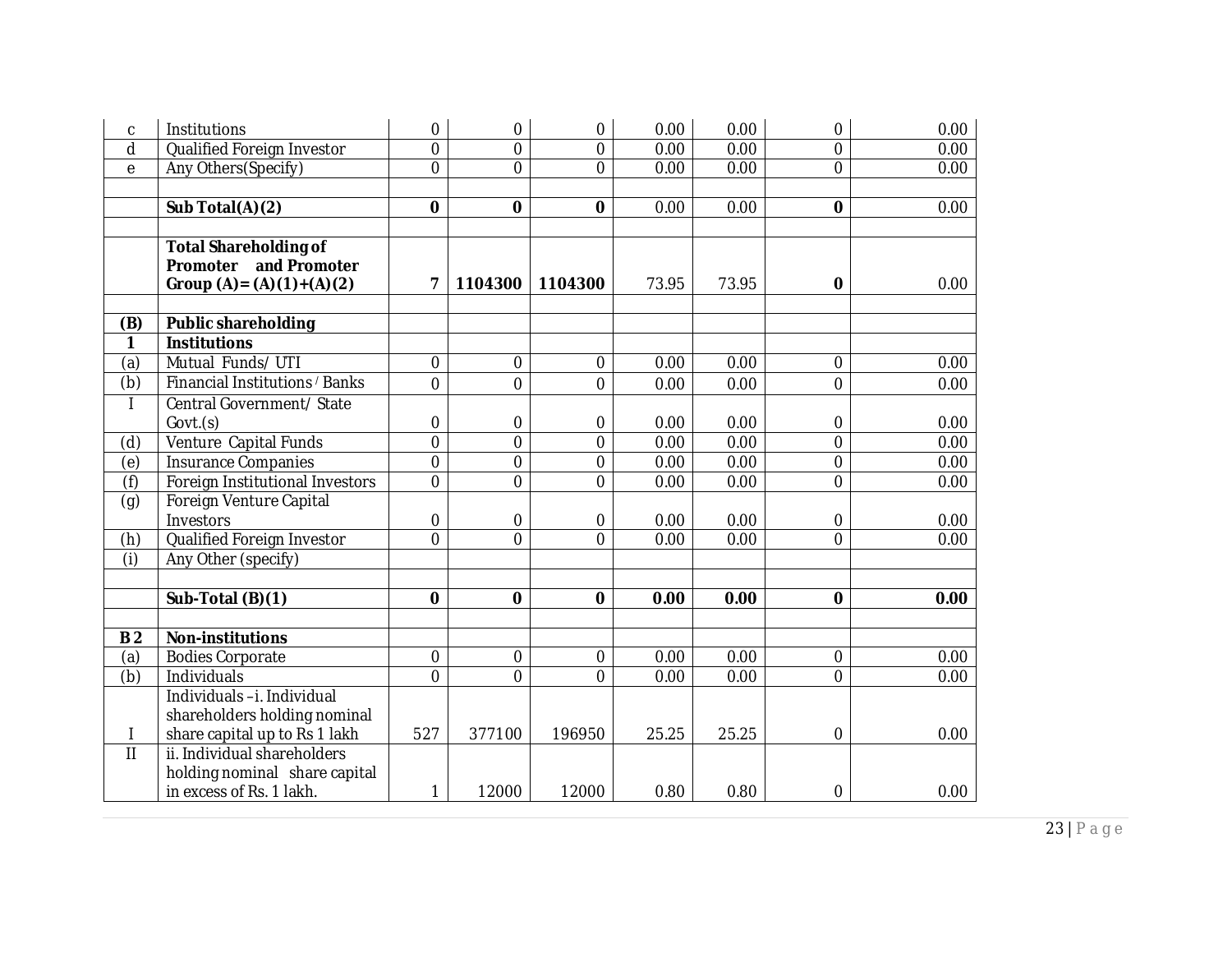|     | Qualified Foreign Investor      | 0           | 0        | 0              | 0.00   | 0.00   | $\Omega$ | 0.00 |
|-----|---------------------------------|-------------|----------|----------------|--------|--------|----------|------|
| (d) | Any Other (specify)             | 0           | 0        | 0              | 0.00   | 0.00   | 0        | 0.00 |
|     |                                 |             |          |                |        |        |          |      |
|     | Sub-Total (B)(2)                | 528         | 389100   | 208950         | 26.05  | 26.05  | 0        | 0.00 |
|     |                                 |             |          |                |        |        |          |      |
|     | <b>Public</b><br>Total          |             |          |                |        |        |          |      |
| (B) | Shareholding (B)=               |             |          |                |        |        |          |      |
|     | $(B)(1)+(B)(2)$                 | 528         | 389100   | 208950         | 26.05  | 26.05  | $\Omega$ | 0.00 |
|     |                                 |             |          |                |        |        |          |      |
|     | TOTAL $(A)+(B)$                 | 535         | 1493400  | 1313250        | 100.00 | 100.00 | $\Omega$ | 0.00 |
|     |                                 |             |          |                |        |        |          |      |
|     | Shares held by Custodians       |             |          |                |        |        |          |      |
|     | and against which               |             |          |                |        |        |          |      |
|     | <b>Depository Receipts have</b> |             |          |                |        |        |          |      |
|     | been issued                     |             |          |                |        |        |          |      |
|     | Promoter and Promoter Group     | $\mathbf 0$ | 0        | $\overline{0}$ | 0.00   | 0.00   | $\Omega$ | 0.00 |
| 2   | Public                          | $\mathbf 0$ | 0        | 0              | 0.00   | 0.00   | $\Omega$ | 0.00 |
|     | Sub-Total (C)                   | $\mathbf 0$ | $\Omega$ | 0              | 0.00   | 0.00   | $\Omega$ | 0.00 |
|     |                                 |             |          |                |        |        |          |      |
|     | GRAND TOTAL $(A)+(B)+(C)$       | 535         | 1493400  | 1313250        | 100.00 | 100.00 | $\Omega$ | 0.00 |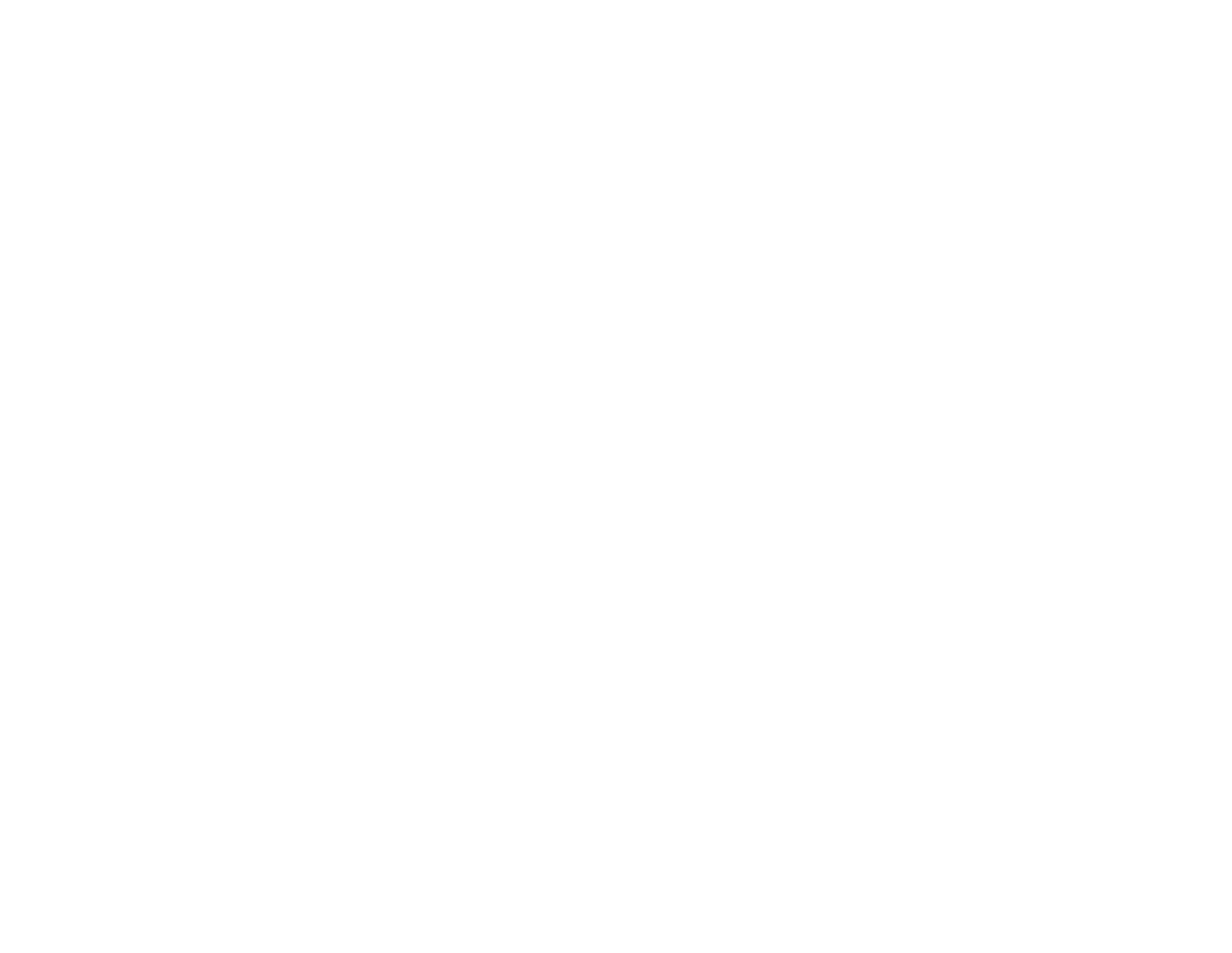**\*** *Our Registrar (M/s Bigshare Services Private Limited) has confirmed that as on August 22, 2015, following shareholding of the Company is held in dematerialized form:*

| Category                               | <b>No. of Shares</b> | <b>No. of Shares in</b><br>demat | $%$ of<br>dematerialization<br>of the holding of<br>each category |
|----------------------------------------|----------------------|----------------------------------|-------------------------------------------------------------------|
| Promoter<br>&<br><b>Promoter Group</b> | 11,04,300            | 11,04,300                        | 100.00%                                                           |
| Public Shareholding                    | 3,89,100             | 2,08,950                         | 53.70%                                                            |
| <b>Total</b>                           | 14,93,400            | 13,13,250                        | 87.94%                                                            |

**(I)(b) Statement showing holding of securities (including shares, warrants, convertible securities) of persons belonging to the category "Promoter and Promoter Group"**

| S.<br><b>No</b> | Name of<br><b>Shareholder</b> | <b>Details of Shares</b><br>held |           | <b>Shares</b><br>pledged or<br>otherwise<br>encumbered |           | <b>Details of</b><br><b>Warrants</b> |           | <b>Details of</b><br>Convertibl<br>e<br>Securities |           | <b>Total</b><br><b>Shares</b> |
|-----------------|-------------------------------|----------------------------------|-----------|--------------------------------------------------------|-----------|--------------------------------------|-----------|----------------------------------------------------|-----------|-------------------------------|
|                 |                               | No. of<br>shares<br>held         | As a<br>% | No.                                                    | As a<br>% | No. of<br>Warra<br>nts<br>held       | As a<br>% | No.                                                | As a<br>% |                               |
| 1.              | Naresh Kumar<br>Bansal        | 742800                           |           | Nil                                                    | Nil       | Nil                                  | Nil       | Nil                                                | Nil       | 742800                        |
| 2.              | Kumud Bansal                  | 54000                            |           | Nil                                                    | Nil       | Nil                                  | Nil       | Nil                                                | Nil       | 54000                         |
| 3.              | Naresh Kumar &<br>Sons (HUF)  | 18000                            |           | Nil                                                    | Nil       | Nil                                  | Nil       | Nil                                                | Nil       | 18000                         |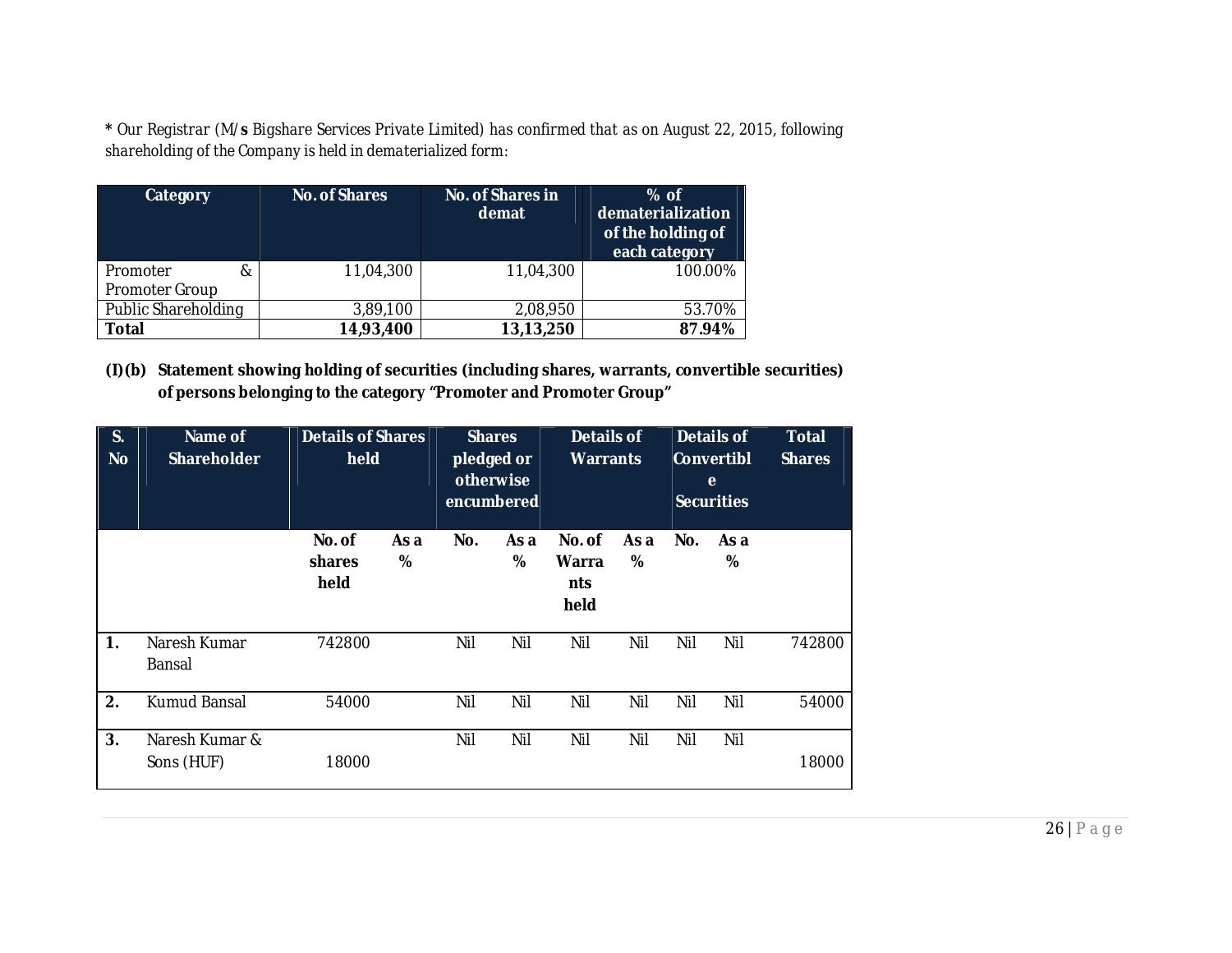| -4. | Richi Bansal            | 129300 | Nil | Nil | Nil | Nil | Nil | Nil | 129300 |
|-----|-------------------------|--------|-----|-----|-----|-----|-----|-----|--------|
| 5.  | Krati Bansal            | 30000  | Nil | Nil | Nil | Nil | Nil | Nil | 30000  |
| 6.  | Nikhil Naresh<br>Bansal | 126600 | Nil | Nil | Nil | Nil | Nil | Nil | 126600 |
|     | Kanika Bansal           | 3600   | Nil | Nil | Nil | Nil | Nil | Nil | 3600   |

**(I)I Statement showing Shareholding of persons belonging to the category "Public" and holding more than 1% of the total number of shares:**

| $\blacksquare$ S. No. | Name of Shareholder | No. of shares | Shares as % of total no. of shares |
|-----------------------|---------------------|---------------|------------------------------------|
| -                     |                     |               |                                    |
|                       | $\sim$              | -             | -                                  |

# **(I)(d) Statement showing details of locked-in shares**

| S.<br>No. | Name of Shareholder |   | No. of locked-in Shares | Shares as a percentage<br>of total number of<br>shares |
|-----------|---------------------|---|-------------------------|--------------------------------------------------------|
|           |                     | - |                         |                                                        |
|           |                     | - |                         |                                                        |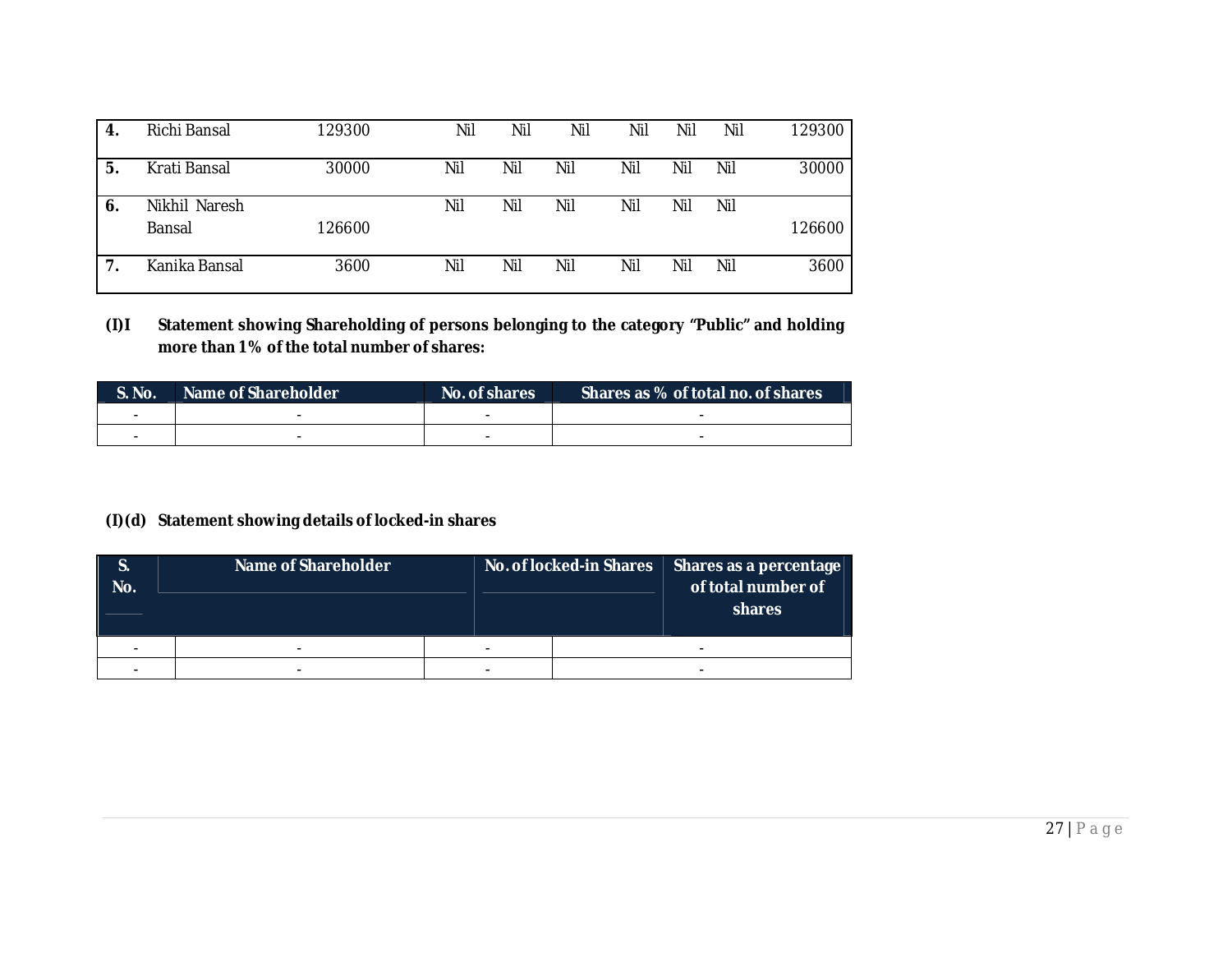**(II)(a) Statement showing details of Depository Receipts (DRs)**

| S.<br>No. | Type of outstanding DR (ADRs,<br>GDRs, SDRs, etc) | <b>Number of</b><br>outstanding DRs | <b>Number of shares</b><br>underlying<br>outstanding DRs | <b>Shares underlying</b><br>outstanding DRs<br>as a percentage of<br>total number of<br>shares |
|-----------|---------------------------------------------------|-------------------------------------|----------------------------------------------------------|------------------------------------------------------------------------------------------------|
|           |                                                   |                                     | $\blacksquare$                                           | -                                                                                              |
|           |                                                   | -                                   |                                                          | -                                                                                              |

**(II)(b) Statement showing holding of Depository Receipts (DRs), where underlying shares are in excess of 1% of the total number of shares**

| S.<br>No. | <b>Name of DR Holder</b> | Type of<br>outstanding DR<br>(ADRs, GDRs,<br>SDRs, etc) | <b>Number of shares</b><br>underlying<br>outstanding DRs | <b>Shares underlying</b><br>outstanding DRs<br>as a percentage of<br>total number of<br>shares |
|-----------|--------------------------|---------------------------------------------------------|----------------------------------------------------------|------------------------------------------------------------------------------------------------|
|           |                          |                                                         |                                                          |                                                                                                |
|           |                          |                                                         |                                                          |                                                                                                |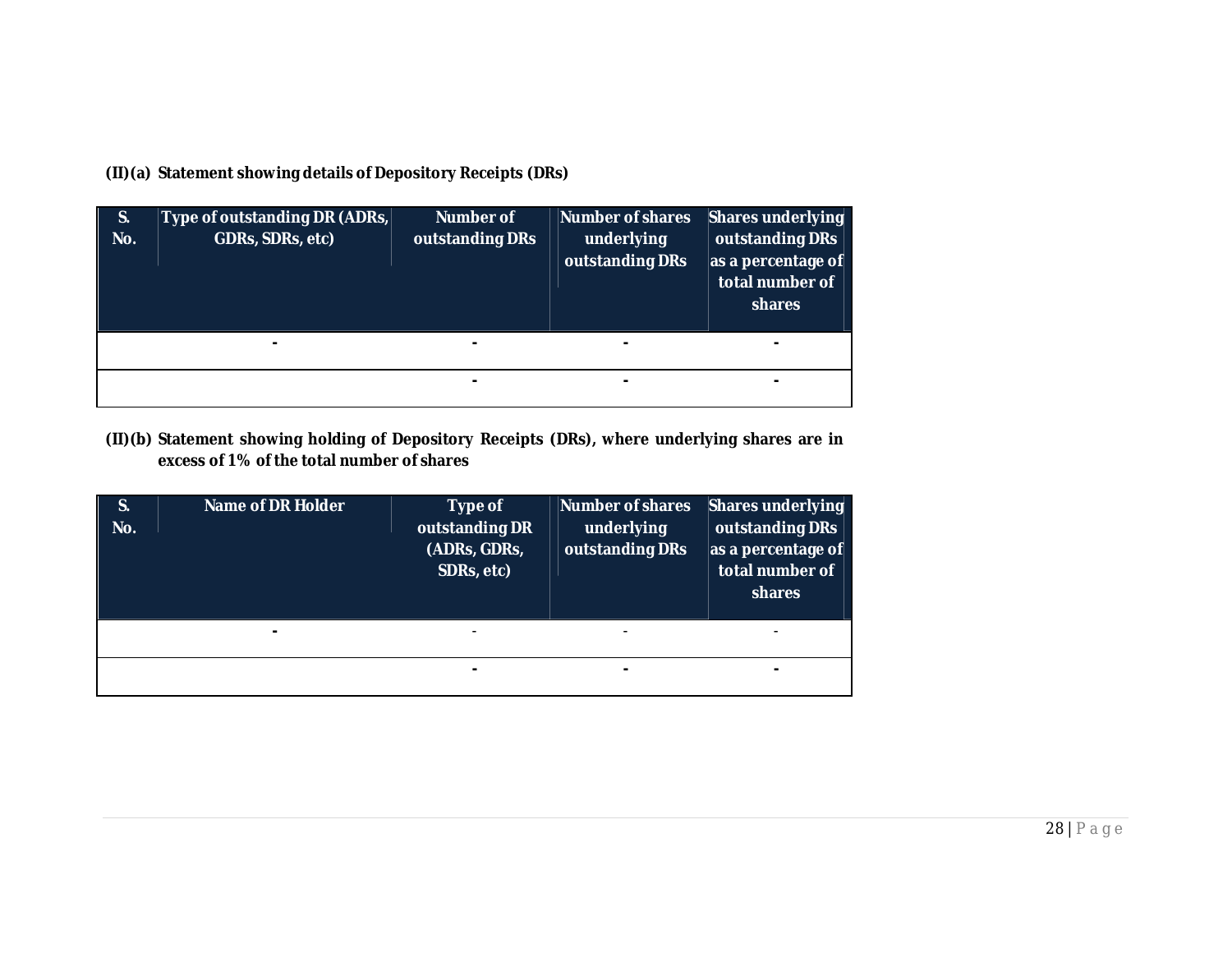# **SHAREHOLDING PATTERN FOR THE QUARTER ENDED ON JUNE 30, 2015**

|                      | <b>Table</b>                                                       |                                                            |                                               |                                                                     |                                                                                 |                                        |                                                  |                           |  |  |
|----------------------|--------------------------------------------------------------------|------------------------------------------------------------|-----------------------------------------------|---------------------------------------------------------------------|---------------------------------------------------------------------------------|----------------------------------------|--------------------------------------------------|---------------------------|--|--|
| Cate<br>gory<br>code | Category of<br>Shareholder                                         | <b>Num</b><br>ber of<br><b>Share</b><br><b>Hold</b><br>ers | <b>Total</b><br>number<br><b>of</b><br>shares | <b>Number</b><br>of shares<br>held in<br>demater<br>ialized<br>form | <b>Total</b><br>shareholding as a<br>percentage of<br>total number of<br>shares |                                        | <b>Shares Pledged or</b><br>otherwise encumbered |                           |  |  |
|                      |                                                                    |                                                            |                                               |                                                                     | As a<br>percent<br>age of<br>$(A+B)^1$                                          | As a<br>percen<br>tage of<br>$(A+B+C)$ | <b>Number</b><br>of shares                       | As a<br>percentage        |  |  |
| (1)                  | (II)                                                               | (III)                                                      | (IV)                                          | (V)                                                                 | (VI)                                                                            | (VII)                                  | (VIII)                                           | (IX)<br>$(VIII)/(IV)*100$ |  |  |
| (A)                  | <b>Shareholding of Promoter</b><br>and Promoter Group <sup>2</sup> |                                                            |                                               |                                                                     |                                                                                 |                                        |                                                  |                           |  |  |
| 1                    | Indian                                                             |                                                            |                                               |                                                                     |                                                                                 |                                        |                                                  |                           |  |  |
| (a)                  | Individuals/Hindu Undivided<br>Family                              | 7                                                          | 1104300                                       | 1104300                                                             | 73.95                                                                           | 73.95                                  | $\mathbf 0$                                      | 0.00                      |  |  |
| (b)                  | Central Government/ State<br>Govt.(s)                              | 0                                                          | $\mathbf 0$                                   | $\boldsymbol{0}$                                                    | 0.00                                                                            | 0.00                                   | 0                                                | 0.00                      |  |  |
|                      | Bodies Corporate                                                   | $\mathbf 0$                                                | 0                                             | 0                                                                   | 0.00                                                                            | 0.00                                   | $\overline{0}$                                   | 0.00                      |  |  |
| (d)                  | Financial Institutions/Banks                                       | $\overline{0}$                                             | 0                                             | 0                                                                   | 0.00                                                                            | 0.00                                   | $\overline{0}$                                   | 0.00                      |  |  |
| (e)                  | Any Others(Specify)                                                | $\overline{0}$                                             | 0                                             | 0                                                                   | 0.00                                                                            | 0.00                                   | $\overline{0}$                                   | 0.00                      |  |  |
|                      |                                                                    |                                                            |                                               |                                                                     |                                                                                 |                                        |                                                  |                           |  |  |
|                      | Sub Total(A)(1)                                                    | $\overline{7}$                                             | 1104300                                       | 1104300                                                             | 73.95                                                                           | 73.95                                  | $\mathbf 0$                                      | 0.00                      |  |  |
|                      |                                                                    |                                                            |                                               |                                                                     |                                                                                 |                                        |                                                  |                           |  |  |
| $\overline{2}$       | Foreign                                                            |                                                            |                                               |                                                                     |                                                                                 |                                        |                                                  |                           |  |  |

## **(I)(a) Shareholding Pattern of the Company as on 30.06.2015**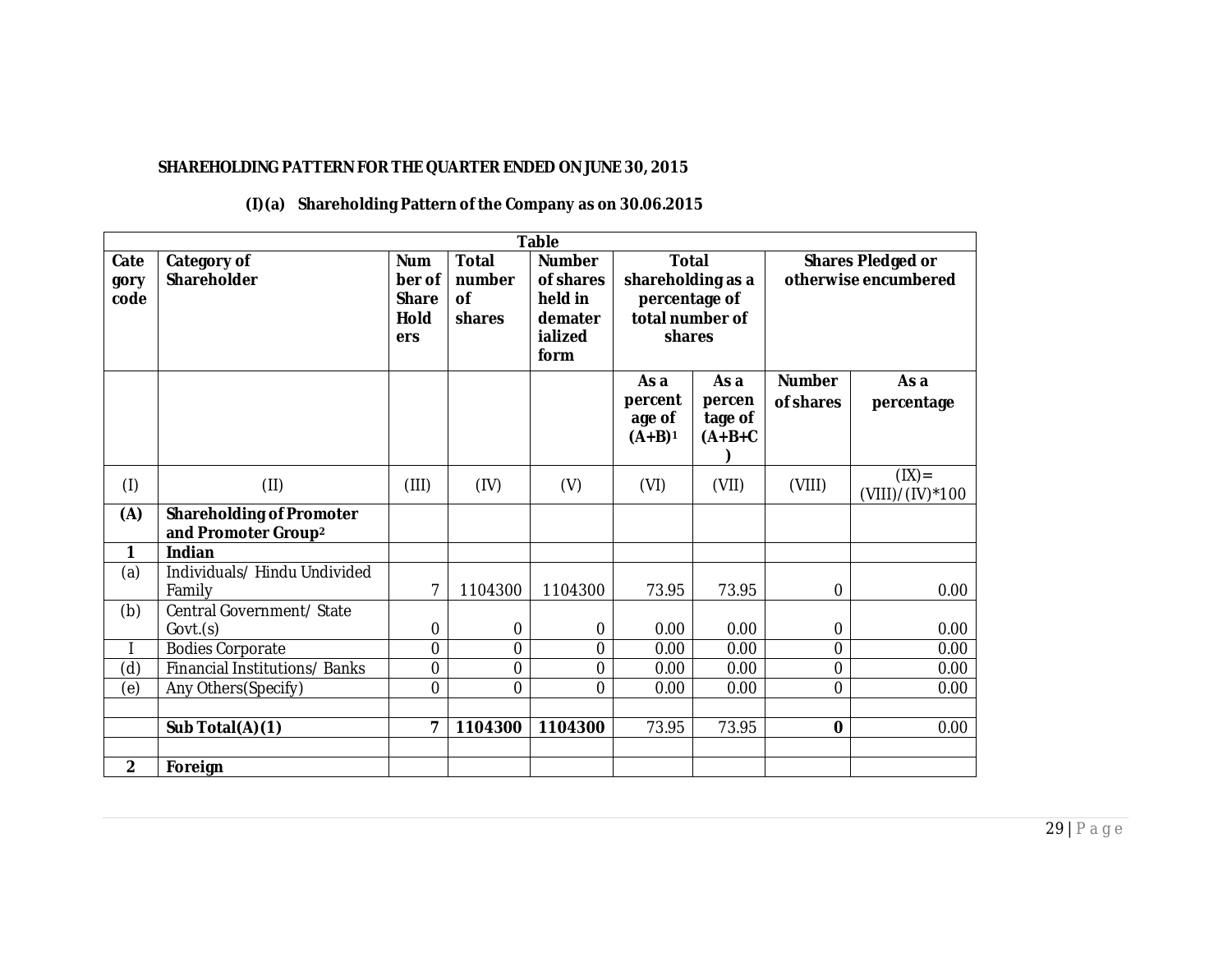| a                         | Individuals (Non-Residents      |                  |                |                  |       |       |                |      |
|---------------------------|---------------------------------|------------------|----------------|------------------|-------|-------|----------------|------|
|                           | Individuals/                    |                  |                |                  |       |       |                |      |
|                           | Foreign Individuals)            | 0                | $\Omega$       | $\overline{0}$   | 0.00  | 0.00  | 0              | 0.00 |
| b                         | <b>Bodies Corporate</b>         | $\overline{0}$   | $\overline{0}$ | $\overline{0}$   | 0.00  | 0.00  | $\overline{0}$ | 0.00 |
| C                         | Institutions                    | 0                | $\overline{0}$ | $\mathbf 0$      | 0.00  | 0.00  | $\mathbf 0$    | 0.00 |
| d                         | Qualified Foreign Investor      | $\overline{0}$   | $\overline{0}$ | $\boldsymbol{0}$ | 0.00  | 0.00  | $\overline{0}$ | 0.00 |
| e                         | Any Others(Specify)             | 0                | $\Omega$       | $\overline{0}$   | 0.00  | 0.00  | $\Omega$       | 0.00 |
|                           |                                 |                  |                |                  |       |       |                |      |
|                           | Sub Total(A)(2)                 | $\mathbf 0$      | 0              | $\bf{0}$         | 0.00  | 0.00  | 0              | 0.00 |
|                           |                                 |                  |                |                  |       |       |                |      |
|                           | <b>Total Shareholding of</b>    |                  |                |                  |       |       |                |      |
|                           | Promoter and Promoter           |                  |                |                  |       |       |                |      |
|                           | Group $(A) = (A)(1) + (A)(2)$   | 7                | 1104300        | 1104300          | 73.95 | 73.95 | 0              | 0.00 |
|                           |                                 |                  |                |                  |       |       |                |      |
| (B)                       | <b>Public shareholding</b>      |                  |                |                  |       |       |                |      |
| 1                         | <b>Institutions</b>             |                  |                |                  |       |       |                |      |
| (a)                       | Mutual Funds/UTI                | 0                | $\mathbf 0$    | $\boldsymbol{0}$ | 0.00  | 0.00  | $\overline{0}$ | 0.00 |
| (b)                       | Financial Institutions / Banks  | $\overline{0}$   | $\overline{0}$ | $\overline{0}$   | 0.00  | 0.00  | $\overline{0}$ | 0.00 |
|                           | Central Government/ State       |                  |                |                  |       |       |                |      |
|                           | Govt.(s)                        | 0                | $\mathbf 0$    | $\boldsymbol{0}$ | 0.00  | 0.00  | 0              | 0.00 |
| (d)                       | Venture Capital Funds           | $\mathbf 0$      | $\overline{0}$ | $\overline{0}$   | 0.00  | 0.00  | $\overline{0}$ | 0.00 |
| (e)                       | <b>Insurance Companies</b>      | 0                | $\overline{0}$ | $\mathbf 0$      | 0.00  | 0.00  | $\mathbf 0$    | 0.00 |
| (f)                       | Foreign Institutional Investors | $\overline{0}$   | $\overline{0}$ | $\mathbf 0$      | 0.00  | 0.00  | $\overline{0}$ | 0.00 |
| (g)                       | Foreign Venture Capital         |                  |                |                  |       |       |                |      |
|                           | Investors                       | 0                | $\mathbf 0$    | $\mathbf 0$      | 0.00  | 0.00  | $\overline{0}$ | 0.00 |
| (h)                       | Qualified Foreign Investor      | $\overline{0}$   | $\Omega$       | $\overline{0}$   | 0.00  | 0.00  | $\overline{0}$ | 0.00 |
| (i)                       | Any Other (specify)             |                  |                |                  |       |       |                |      |
|                           |                                 |                  |                |                  |       |       |                |      |
|                           | Sub-Total (B)(1)                | $\mathbf 0$      | $\mathbf 0$    | $\mathbf 0$      | 0.00  | 0.00  | 0              | 0.00 |
|                           |                                 |                  |                |                  |       |       |                |      |
| B <sub>2</sub>            | <b>Non-institutions</b>         |                  |                |                  |       |       |                |      |
| (a)                       | <b>Bodies Corporate</b>         | $\boldsymbol{0}$ | $\mathbf 0$    | $\boldsymbol{0}$ | 0.00  | 0.00  | $\mathbf 0$    | 0.00 |
| $\overline{(\mathsf{b})}$ | Individuals                     | $\overline{0}$   | $\overline{0}$ | $\overline{0}$   | 0.00  | 0.00  | $\overline{0}$ | 0.00 |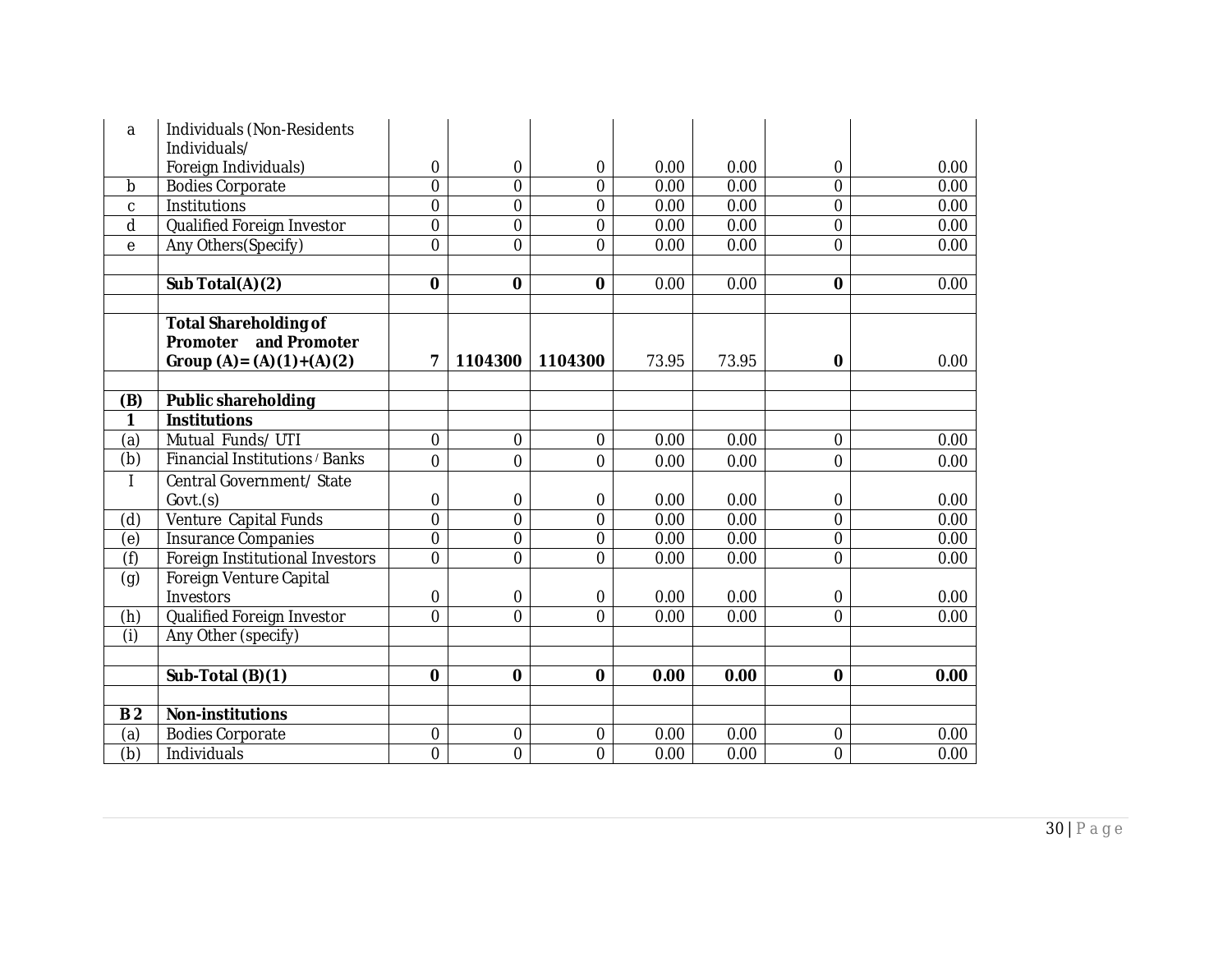|     | Individuals-i. Individual<br>shareholders holding nominal |             |          |             |        |        |                |      |
|-----|-----------------------------------------------------------|-------------|----------|-------------|--------|--------|----------------|------|
|     | share capital up to Rs 1 lakh                             | 527         | 377100   | 192750      | 25.25  | 25.25  | $\Omega$       | 0.00 |
| Ш   | ii. Individual shareholders                               |             |          |             |        |        |                |      |
|     | holding nominal share capital                             |             |          |             |        |        |                |      |
|     | in excess of Rs. 1 lakh.                                  | 1           | 12000    | 12000       | 0.80   | 0.80   | 0              | 0.00 |
|     | Qualified Foreign Investor                                | 0           | 0        | 0           | 0.00   | 0.00   | 0              | 0.00 |
| (d) | Any Other (specify)                                       | 0           | $\Omega$ | 0           | 0.00   | 0.00   | $\Omega$       | 0.00 |
|     |                                                           |             |          |             |        |        |                |      |
|     | Sub-Total (B)(2)                                          | 528         | 389100   | 204750      | 26.05  | 26.05  | $\Omega$       | 0.00 |
|     |                                                           |             |          |             |        |        |                |      |
|     | <b>Public</b><br><b>Total</b>                             |             |          |             |        |        |                |      |
| (B) | Shareholding $(B)$ =                                      |             |          |             |        |        |                |      |
|     | $(B)(1)+(B)(2)$                                           | 528         | 389100   | 204750      | 26.05  | 26.05  | $\Omega$       | 0.00 |
|     |                                                           |             |          |             |        |        |                |      |
|     | TOTAL $(A)+(B)$                                           | 535         | 1493400  | 1309050     | 100.00 | 100.00 | $\Omega$       | 0.00 |
|     |                                                           |             |          |             |        |        |                |      |
|     | Shares held by Custodians                                 |             |          |             |        |        |                |      |
|     | and against which                                         |             |          |             |        |        |                |      |
|     | <b>Depository Receipts have</b>                           |             |          |             |        |        |                |      |
|     | been issued                                               |             |          |             |        |        |                |      |
| 1   | Promoter and Promoter Group                               | 0           | $\Omega$ | 0           | 0.00   | 0.00   | $\Omega$       | 0.00 |
| 2   | Public                                                    | 0           | 0        | $\Omega$    | 0.00   | 0.00   | $\Omega$       | 0.00 |
|     | Sub-Total (C)                                             | $\mathbf 0$ | $\bf{0}$ | $\mathbf 0$ | 0.00   | 0.00   | $\mathbf{0}$   | 0.00 |
|     |                                                           |             |          |             |        |        |                |      |
|     | GRAND TOTAL (A)+(B)+(C)                                   | 535         | 1493400  | 1309050     | 100.00 | 100.00 | $\overline{0}$ | 0.00 |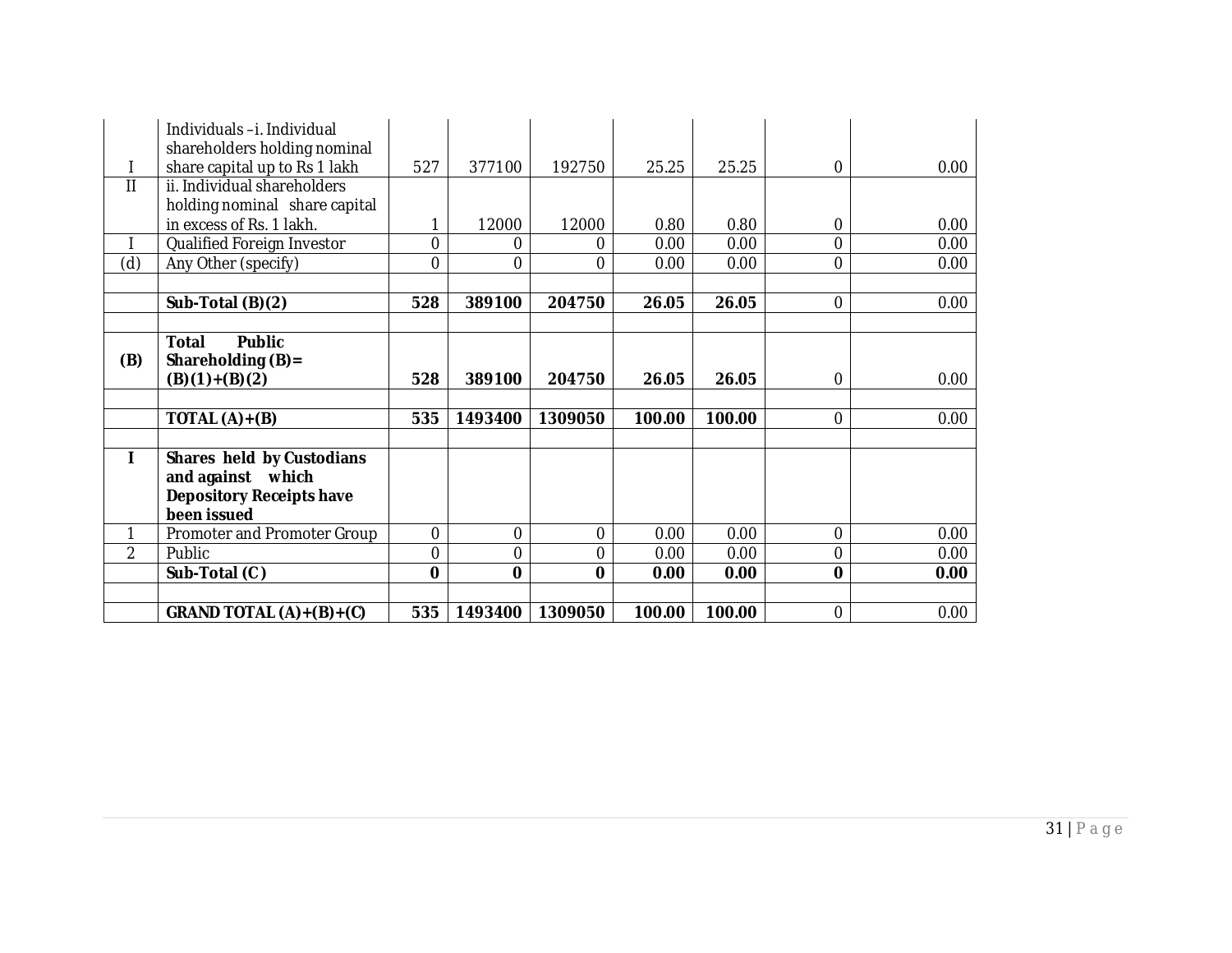**\****Our Registrar (M/s Bigshare Services Private Limited) has confirmed that as on June 30, 2015, following shareholding of the Company is held in dematerialized form:*

| <b>Category</b>                 | <b>No. of Shares</b> | <b>No. of Shares in</b><br>demat | $%$ of<br>dematerialization<br>of the holding of<br>each category |
|---------------------------------|----------------------|----------------------------------|-------------------------------------------------------------------|
| Promoter<br>&<br>Promoter Group | 11,04,300            | 11,04,300                        | 100.00%                                                           |
| Public Shareholding             | 3,89,100             | 2,04,750                         | 52.62%                                                            |
| <b>Total</b>                    | 14,93,400            | 13,09,050                        | 87.66%                                                            |

**(I)(b) Statement showing holding of securities (including shares, warrants, convertible securities) of persons belonging to the category "Promoter and Promoter Group"**

| S.<br><b>No</b> | Name of<br><b>Shareholder</b> | <b>Details of Shares</b><br>held |           | <b>Shares</b><br>pledged or<br>otherwise<br>encumbered |           | <b>Details of</b><br><b>Warrants</b> |           | <b>Details of</b><br>Convertibl<br>e<br>Securities |           | <b>Total</b><br><b>Shares</b> |
|-----------------|-------------------------------|----------------------------------|-----------|--------------------------------------------------------|-----------|--------------------------------------|-----------|----------------------------------------------------|-----------|-------------------------------|
|                 |                               | No. of<br>shares<br>held         | As a<br>% | No.                                                    | As a<br>% | No. of<br>Warra<br>nts<br>held       | As a<br>% | No.                                                | As a<br>% |                               |
| 1.              | Naresh Kumar<br>Bansal        | 742800                           |           | Nil                                                    | Nil       | Nil                                  | Nil       | Nil                                                | Nil       | 742800                        |
| 2.              | Kumud Bansal                  | 54000                            |           | Nil                                                    | Nil       | Nil                                  | Nil       | Nil                                                | Nil       | 54000                         |
| 3.              | Naresh Kumar &<br>Sons (HUF)  | 18000                            |           | Nil                                                    | Nil       | Nil                                  | Nil       | Nil                                                | Nil       | 18000                         |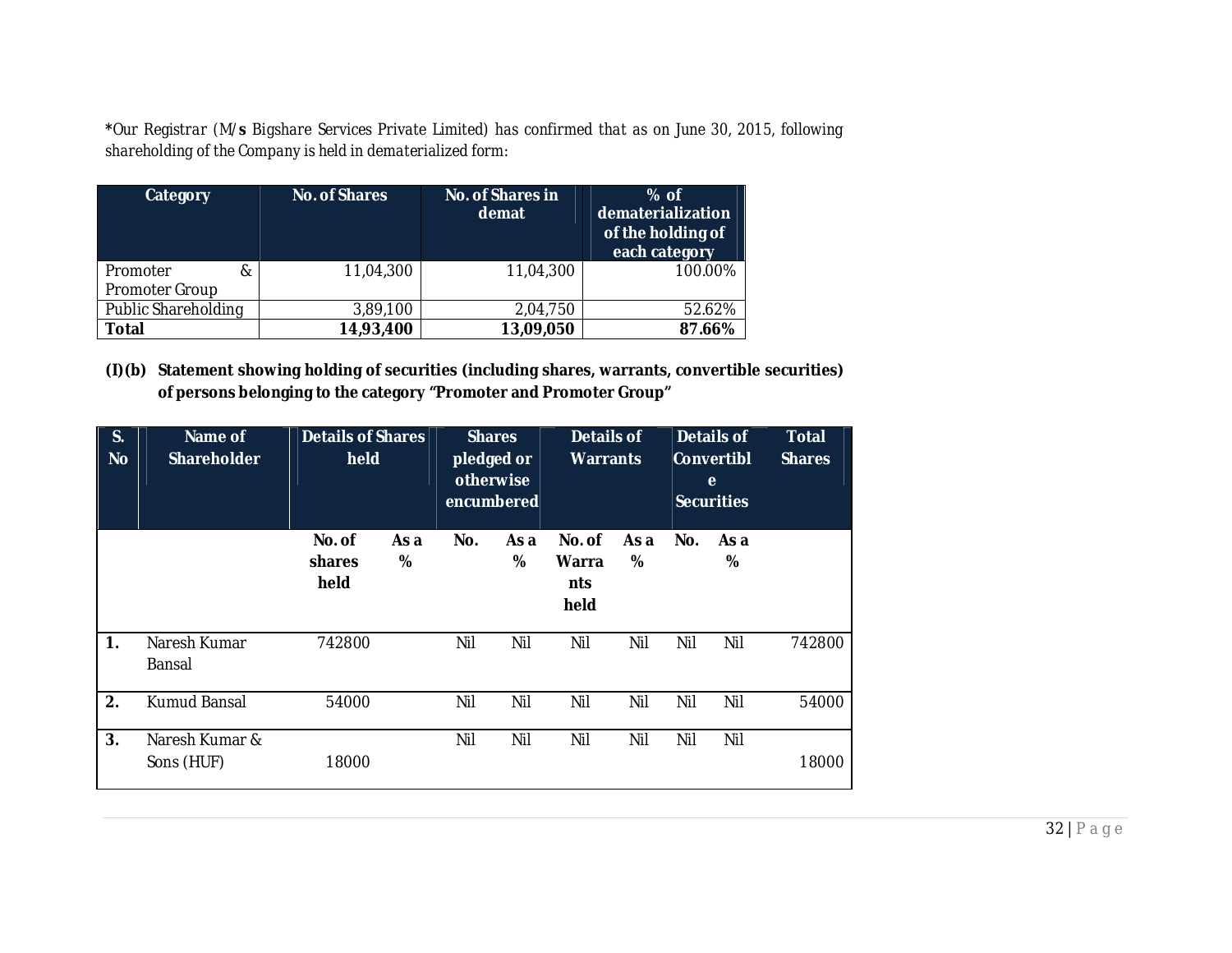| -4. | Richi Bansal            | 129300 | Nil | Nil | Nil | Nil | Nil | Nil | 129300 |
|-----|-------------------------|--------|-----|-----|-----|-----|-----|-----|--------|
| 5.  | Krati Bansal            | 30000  | Nil | Nil | Nil | Nil | Nil | Nil | 30000  |
| 6.  | Nikhil Naresh<br>Bansal | 126600 | Nil | Nil | Nil | Nil | Nil | Nil | 126600 |
|     | Kanika Bansal           | 3600   | Nil | Nil | Nil | Nil | Nil | Nil | 3600   |

**(I)I Statement showing Shareholding of persons belonging to the category "Public" and holding more than 1% of the total number of shares:** 

| . S. No. | Name of Shareholder | No. of shares | Shares as % of total no. of shares |
|----------|---------------------|---------------|------------------------------------|
|          |                     |               |                                    |
|          | $\sim$              |               | -                                  |

# **(I)(d) Statement showing details of locked-in shares**

| S.<br>No. | Name of Shareholder |   | No. of locked-in Shares | Shares as a percentage<br>of total number of<br>shares |  |
|-----------|---------------------|---|-------------------------|--------------------------------------------------------|--|
|           |                     | - |                         |                                                        |  |
|           |                     | - |                         |                                                        |  |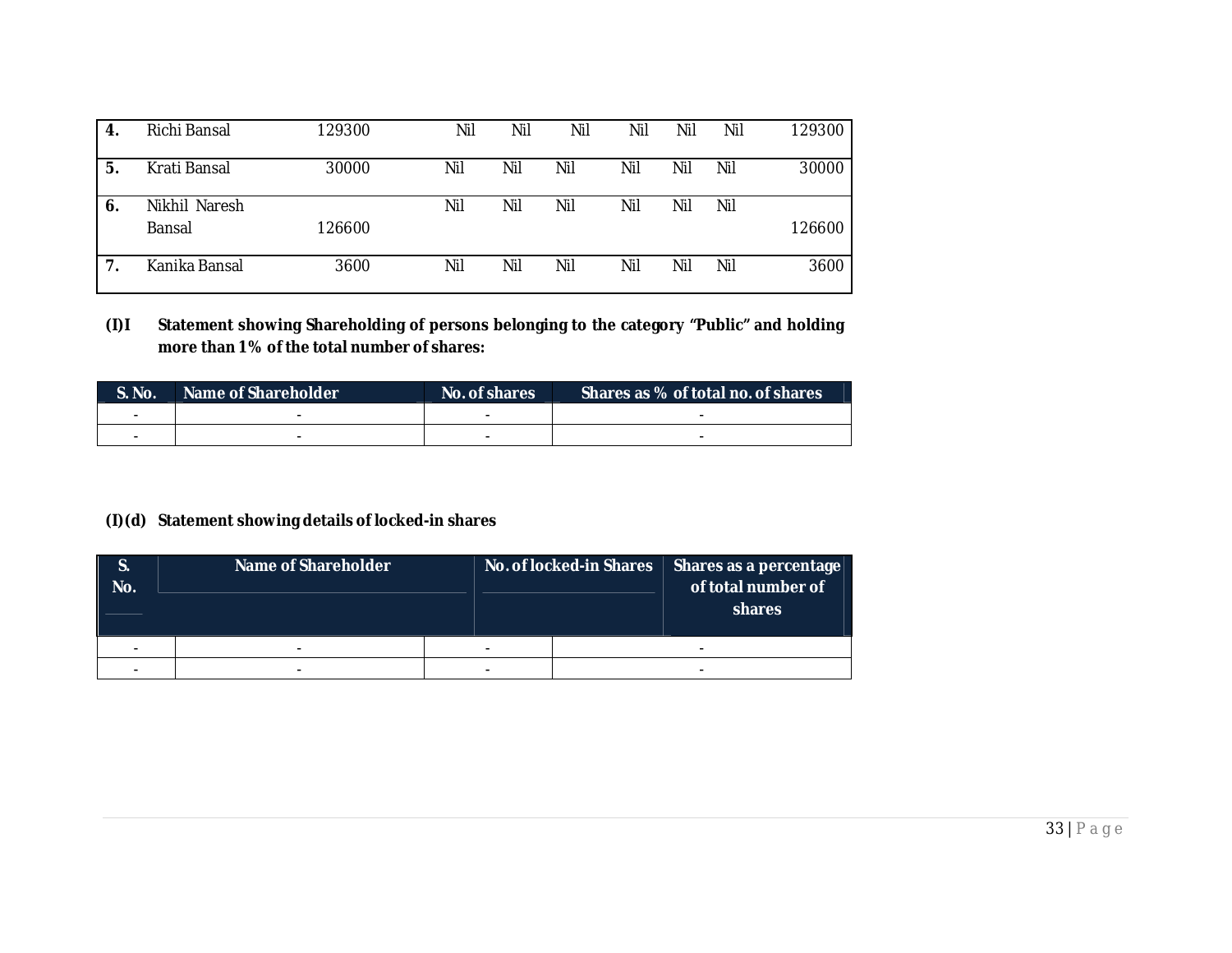**(II)(a) Statement showing details of Depository Receipts (DRs)**

| S.<br>No. | Type of outstanding DR (ADRs,<br>GDRs, SDRs, etc) | <b>Number of</b><br>outstanding DRs | <b>Number of shares</b><br>underlying<br>outstanding DRs | <b>Shares underlying</b><br>outstanding DRs<br>as a percentage of<br>total number of<br>shares |
|-----------|---------------------------------------------------|-------------------------------------|----------------------------------------------------------|------------------------------------------------------------------------------------------------|
|           |                                                   |                                     | $\blacksquare$                                           |                                                                                                |
|           |                                                   |                                     |                                                          |                                                                                                |

**(II)(b) Statement showing holding of Depository Receipts (DRs), where underlying shares are in excess of 1% of the total number of shares**

| S.<br>No. | <b>Name of DR Holder</b> | Type of<br>outstanding DR<br>(ADRs, GDRs,<br>SDRs, etc) | <b>Number of shares</b><br>underlying<br>outstanding DRs | <b>Shares underlying</b><br>outstanding DRs<br>as a percentage of<br>total number of<br>shares |
|-----------|--------------------------|---------------------------------------------------------|----------------------------------------------------------|------------------------------------------------------------------------------------------------|
|           |                          |                                                         |                                                          |                                                                                                |
|           |                          | ۰                                                       | $\blacksquare$                                           |                                                                                                |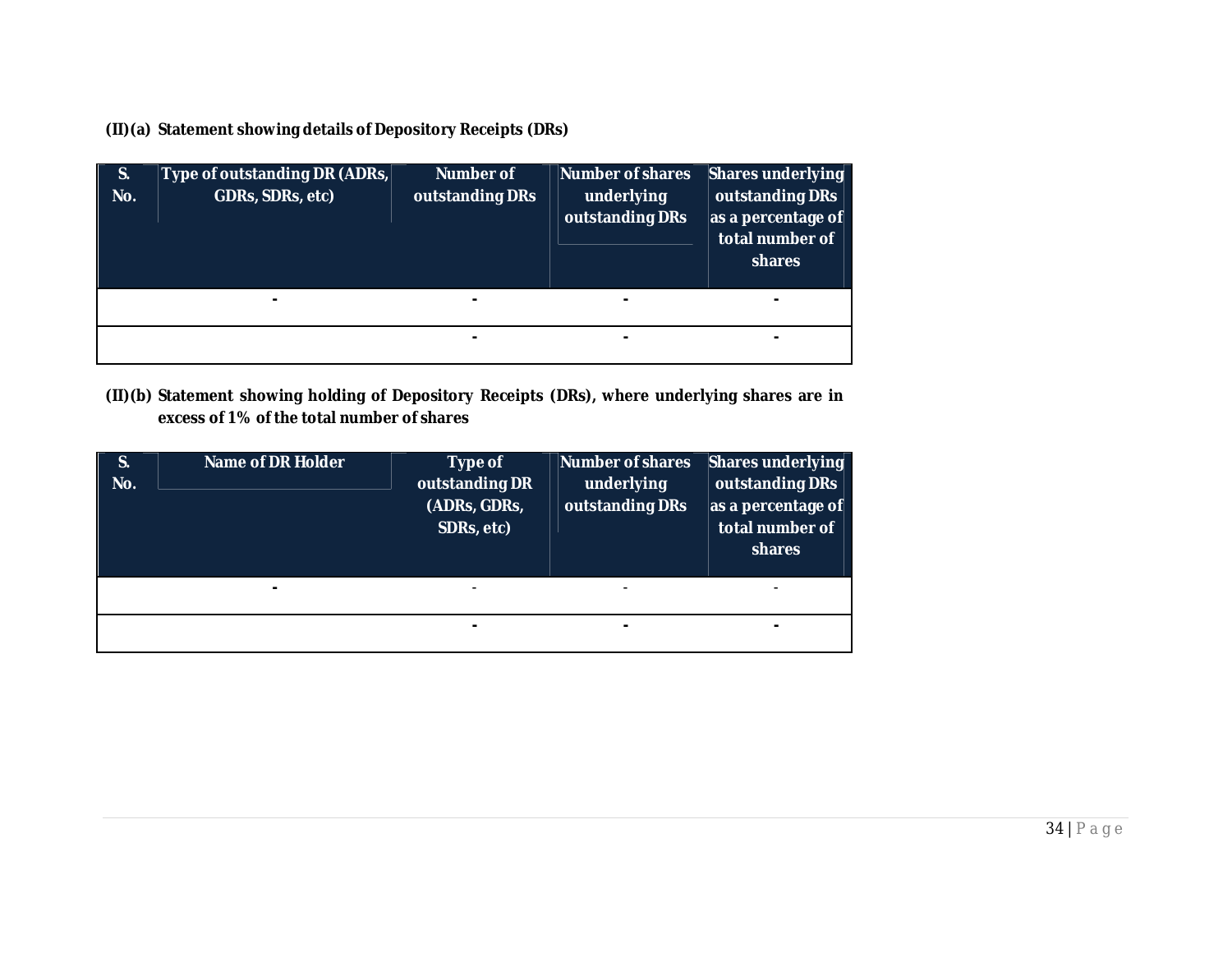## **SHAREHOLDING PATTERN FOR THE QUARTER ENDED ON MARCH 31, 2015**

#### **Table Cate gory code Category of Shareholder Num ber of Share Hold ers Total number of shares Number of shares held in demater ialized form Total shareholding as a percentage of total number of shares Shares Pledged or otherwise encumbered As a percent age of (A+B)<sup>1</sup> As a percen tage of (A+B+C ) Number of shares**

**(I)(a) Shareholding Pattern of the Company as on 31.03.2015** 

|              |                                                                    |                |             | <b>rorm</b>    |                                        |                                        |                            |                           |
|--------------|--------------------------------------------------------------------|----------------|-------------|----------------|----------------------------------------|----------------------------------------|----------------------------|---------------------------|
|              |                                                                    |                |             |                | As a<br>percent<br>age of<br>$(A+B)^1$ | As a<br>percen<br>tage of<br>$(A+B+C)$ | <b>Number</b><br>of shares | As a<br>percentage        |
| (1)          | (II)                                                               | (III)          | (IV)        | (V)            | (VI)                                   | (VII)                                  | (VIII)                     | (IX)<br>$(VIII)/(IV)*100$ |
| (A)          | <b>Shareholding of Promoter</b><br>and Promoter Group <sup>2</sup> |                |             |                |                                        |                                        |                            |                           |
| 1            | Indian                                                             |                |             |                |                                        |                                        |                            |                           |
| (a)          | Individuals/Hindu Undivided<br>Family                              | 7              | 1104300     | 1104300        | 73.95                                  | 73.95                                  | $\mathbf 0$                | 0.00                      |
| (b)          | Central Government/ State                                          |                |             |                |                                        |                                        |                            |                           |
|              | Govt.(s)                                                           | 0              | 0           | 0              | 0.00                                   | 0.00                                   | $\Omega$                   | 0.00                      |
|              | <b>Bodies Corporate</b>                                            | 0              | 0           | $\overline{0}$ | 0.00                                   | 0.00                                   | 0                          | 0.00                      |
| (d)          | Financial Institutions/Banks                                       | 0              | 0           | 0              | 0.00                                   | 0.00                                   | 0                          | 0.00                      |
| (e)          | Any Others(Specify)                                                | $\overline{0}$ | 0           | $\overline{0}$ | 0.00                                   | 0.00                                   | $\overline{0}$             | 0.00                      |
|              | Sub Total(A)(1)                                                    | 7              | 1104300     | 1104300        | 73.95                                  | 73.95                                  | $\mathbf 0$                | 0.00                      |
| $\mathbf{2}$ | Foreign                                                            |                |             |                |                                        |                                        |                            |                           |
| a            | Individuals (Non-Residents<br>Individuals/                         |                |             |                |                                        |                                        |                            |                           |
|              | Foreign Individuals)                                               | $\mathbf 0$    | $\mathbf 0$ | $\mathbf 0$    | 0.00                                   | 0.00                                   | 0                          | 0.00                      |

35 | P a g e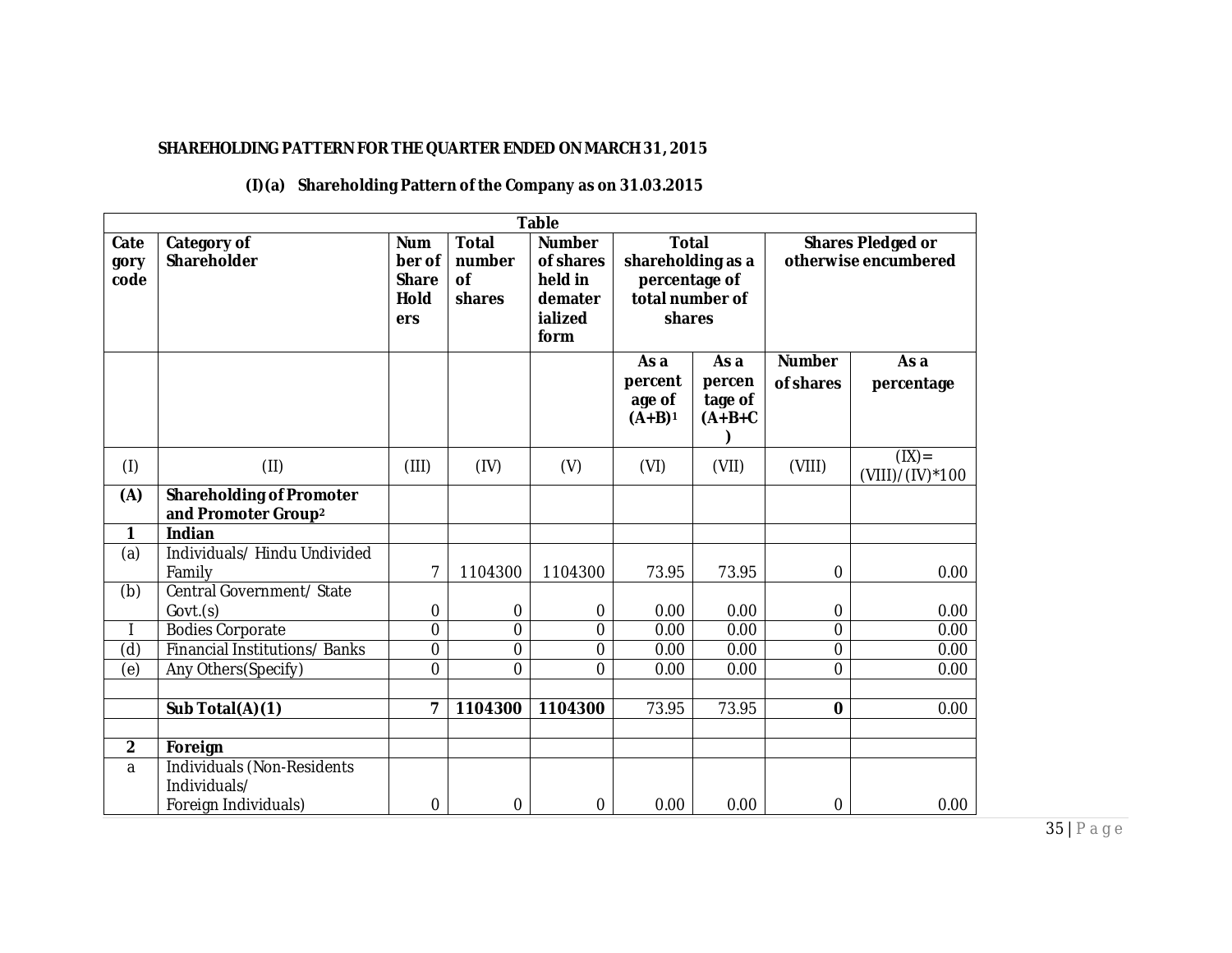| b                         | <b>Bodies Corporate</b>         | 0              | $\mathbf 0$    | $\overline{0}$ | 0.00  | 0.00  | 0                | 0.00 |
|---------------------------|---------------------------------|----------------|----------------|----------------|-------|-------|------------------|------|
| C                         | Institutions                    | $\overline{0}$ | $\overline{0}$ | $\mathbf 0$    | 0.00  | 0.00  | $\mathbf 0$      | 0.00 |
| $\mathsf{d}$              | Qualified Foreign Investor      | 0              | $\overline{0}$ | $\mathbf 0$    | 0.00  | 0.00  | $\mathbf 0$      | 0.00 |
| e                         | Any Others(Specify)             | $\overline{0}$ | $\overline{0}$ | $\overline{0}$ | 0.00  | 0.00  | $\mathbf 0$      | 0.00 |
|                           |                                 |                |                |                |       |       |                  |      |
|                           | Sub Total(A)(2)                 | $\mathbf 0$    | $\mathbf 0$    | $\mathbf 0$    | 0.00  | 0.00  | $\mathbf 0$      | 0.00 |
|                           |                                 |                |                |                |       |       |                  |      |
|                           | <b>Total Shareholding of</b>    |                |                |                |       |       |                  |      |
|                           | and Promoter<br>Promoter        |                |                |                |       |       |                  |      |
|                           | Group $(A) = (A)(1)+(A)(2)$     | 7              | 1104300        | 1104300        | 73.95 | 73.95 | $\mathbf 0$      | 0.00 |
|                           |                                 |                |                |                |       |       |                  |      |
| (B)                       | <b>Public shareholding</b>      |                |                |                |       |       |                  |      |
| 1                         | <b>Institutions</b>             |                |                |                |       |       |                  |      |
| (a)                       | Mutual Funds/UTI                | 0              | $\mathbf 0$    | $\mathbf 0$    | 0.00  | 0.00  | $\boldsymbol{0}$ | 0.00 |
| (b)                       | Financial Institutions / Banks  | $\overline{0}$ | $\overline{0}$ | $\overline{0}$ | 0.00  | 0.00  | $\overline{0}$   | 0.00 |
|                           | Central Government/ State       |                |                |                |       |       |                  |      |
|                           | Govt.(s)                        | 0              | $\mathbf 0$    | $\mathbf 0$    | 0.00  | 0.00  | 0                | 0.00 |
| (d)                       | Venture Capital Funds           | $\overline{0}$ | $\overline{0}$ | $\overline{0}$ | 0.00  | 0.00  | $\overline{0}$   | 0.00 |
| (e)                       | <b>Insurance Companies</b>      | $\mathbf 0$    | $\overline{0}$ | $\overline{0}$ | 0.00  | 0.00  | $\mathbf 0$      | 0.00 |
| $\overline{f}$            | Foreign Institutional Investors | 0              | $\overline{0}$ | $\overline{0}$ | 0.00  | 0.00  | $\overline{0}$   | 0.00 |
| (g)                       | Foreign Venture Capital         |                |                |                |       |       |                  |      |
|                           | Investors                       | 0              | 0              | $\mathbf 0$    | 0.00  | 0.00  | 0                | 0.00 |
| (h)                       | Qualified Foreign Investor      | $\overline{0}$ | $\overline{0}$ | $\overline{0}$ | 0.00  | 0.00  | $\overline{0}$   | 0.00 |
| $\overline{(\mathsf{i})}$ | Any Other (specify)             |                |                |                |       |       |                  |      |
|                           |                                 |                |                |                |       |       |                  |      |
|                           | Sub-Total (B)(1)                | $\mathbf 0$    | $\mathbf 0$    | $\mathbf 0$    | 0.00  | 0.00  | $\mathbf 0$      | 0.00 |
|                           |                                 |                |                |                |       |       |                  |      |
| B <sub>2</sub>            | <b>Non-institutions</b>         |                |                |                |       |       |                  |      |
| (a)                       | <b>Bodies Corporate</b>         | 0              | $\mathbf 0$    | $\overline{0}$ | 0.00  | 0.00  | $\boldsymbol{0}$ | 0.00 |
| $\overline{(\mathsf{b})}$ | Individuals                     | $\overline{0}$ | $\Omega$       | $\Omega$       | 0.00  | 0.00  | $\overline{0}$   | 0.00 |
|                           | Individuals-i. Individual       |                |                |                |       |       |                  |      |
|                           | shareholders holding nominal    |                |                |                |       |       |                  |      |
|                           | share capital up to Rs 1 lakh   | 527            | 377100         | 192750         | 25.25 | 25.25 | 0                | 0.00 |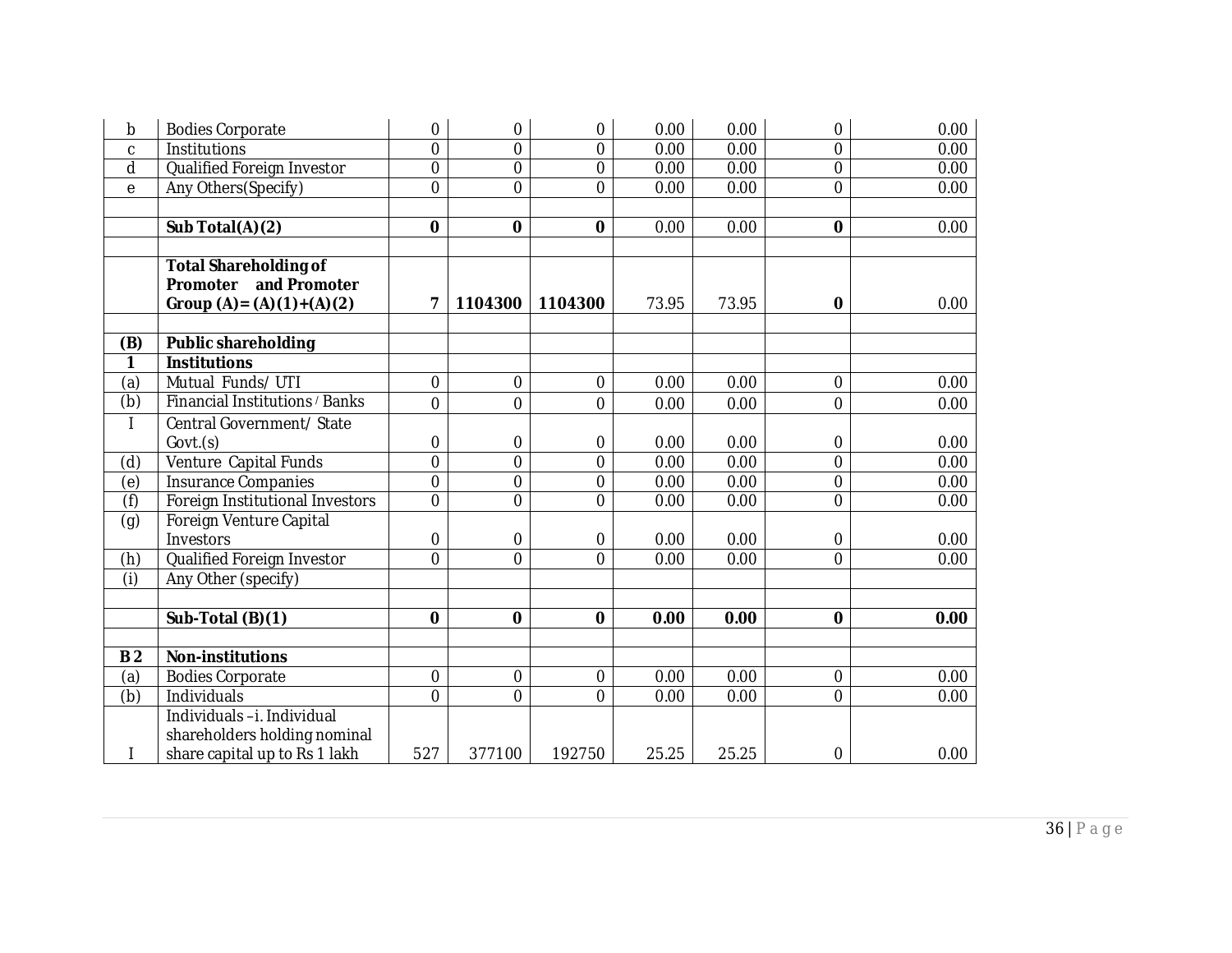| Ш             | ii. Individual shareholders<br>holding nominal share capital |                |             |             |        |        |          |      |
|---------------|--------------------------------------------------------------|----------------|-------------|-------------|--------|--------|----------|------|
|               | in excess of Rs. 1 lakh.                                     | 1              | 12000       | 12000       | 0.80   | 0.80   | 0        | 0.00 |
|               | Qualified Foreign Investor                                   | 0              | 0           | $\Omega$    | 0.00   | 0.00   | $\Omega$ | 0.00 |
| (d)           | Any Other (specify)                                          | 0              | 0           | 0           | 0.00   | 0.00   | $\Omega$ | 0.00 |
|               |                                                              |                |             |             |        |        |          |      |
|               | Sub-Total (B)(2)                                             | 528            | 389100      | 204750      | 26.05  | 26.05  | $\Omega$ | 0.00 |
|               |                                                              |                |             |             |        |        |          |      |
|               | <b>Public</b><br>Total                                       |                |             |             |        |        |          |      |
| (B)           | Shareholding $(B)$ =                                         |                |             |             |        |        |          |      |
|               | $(B)(1)+(B)(2)$                                              | 528            | 389100      | 204750      | 26.05  | 26.05  | 0        | 0.00 |
|               |                                                              |                |             |             |        |        |          |      |
|               | TOTAL $(A)+(B)$                                              | 535            | 1493400     | 1309050     | 100.00 | 100.00 | $\Omega$ | 0.00 |
|               | Shares held by Custodians                                    |                |             |             |        |        |          |      |
|               | and against which                                            |                |             |             |        |        |          |      |
|               | <b>Depository Receipts have</b>                              |                |             |             |        |        |          |      |
|               | been issued                                                  |                |             |             |        |        |          |      |
|               | Promoter and Promoter Group                                  | 0              | 0           | $\mathbf 0$ | 0.00   | 0.00   | $\Omega$ | 0.00 |
| $\mathcal{P}$ | Public                                                       | $\overline{0}$ | $\Omega$    | 0           | 0.00   | 0.00   | $\Omega$ | 0.00 |
|               | Sub-Total (C)                                                | 0              | $\mathbf 0$ | $\bf{0}$    | 0.00   | 0.00   | $\bf{0}$ | 0.00 |
|               |                                                              |                |             |             |        |        |          |      |
|               | GRAND TOTAL $(A)+(B)+(C)$                                    | 535            | 1493400     | 1309050     | 100.00 | 100.00 | $\Omega$ | 0.00 |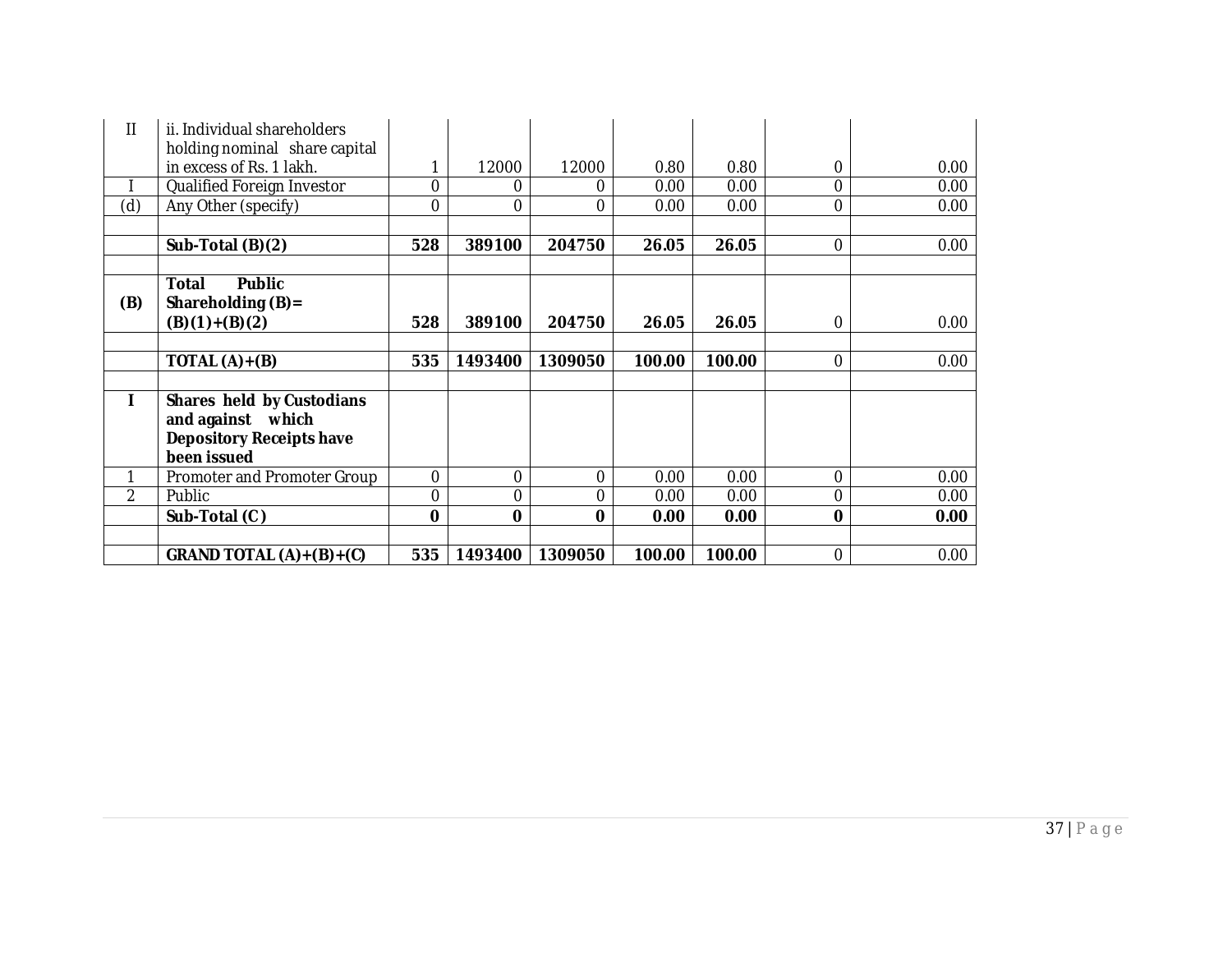**\****Our Registrar (M/s Bigshare Services Private Limited) has confirmed that as on March 31, 2015, following shareholding of the Company is held in dematerialized form:*

| <b>Category</b>       | <b>No. of Shares</b> | No. of Shares in<br>demat | $%$ of<br>dematerialization<br>of the holding of<br>each category |
|-----------------------|----------------------|---------------------------|-------------------------------------------------------------------|
| Promoter<br>&         | 11,04,300            | 11,04,300                 | 100.00%                                                           |
| <b>Promoter Group</b> |                      |                           |                                                                   |
| Public Shareholding   | 3,89,100             | 2,04,750                  | 52.62%                                                            |
| Total                 | 14,93,400            | 13,09,050                 | 87.66%                                                            |

**(I)(b) Statement showing holding of securities (including shares, warrants, convertible securities) of persons belonging to the category "Promoter and Promoter Group"**

| S.<br>No | Name of<br><b>Shareholder</b> | <b>Details of</b><br><b>Shares held</b> |           |     | <b>Shares</b><br>pledged or<br>otherwise<br>encumbere<br>d | <b>Details of</b><br><b>Warrants</b>  |           |           | <b>Details</b><br>of<br>Converti<br>ble<br><b>Securitie</b><br>$\mathbf{s}$ | <b>Total</b><br><b>Shares</b> |
|----------|-------------------------------|-----------------------------------------|-----------|-----|------------------------------------------------------------|---------------------------------------|-----------|-----------|-----------------------------------------------------------------------------|-------------------------------|
|          |                               | No. of<br>shares<br>held                | As a<br>% | No. | As a<br>%                                                  | No. of<br><b>Warr</b><br>ants<br>held | As a<br>% | <b>No</b> | As a<br>%                                                                   |                               |
| 1.       | Naresh Kumar<br>Bansal        | 742800                                  |           | Nil | Nil                                                        | Nil                                   | Nil       | Nil       | Nil                                                                         | 742800                        |
| 2.       | <b>Kumud Bansal</b>           | 54000                                   |           | Nil | Nil                                                        | Nil                                   | Nil       | Nil       | Nil                                                                         | 54000                         |
| 3.       | Naresh Kumar &<br>Sons (HUF)  | 18000                                   |           | Nil | Nil                                                        | Nil                                   | Nil       | Nil       | Nil                                                                         | 18000                         |
| 4.       | Richi Bansal                  | 129300                                  |           | Nil | Nil                                                        | Nil                                   | Nil       | Nil       | Nil                                                                         | 129300                        |
| 5.       | Krati Bansal                  | 30000                                   |           | Nil | Nil                                                        | Nil                                   | Nil       | Nil       | Nil                                                                         | 30000                         |
| 6.       | Nikhil Naresh<br>Bansal       | 126600                                  |           | Nil | Nil                                                        | Nil                                   | Nil       | Nil       | Nil                                                                         | 126600                        |
| 7.       | Kanika Bansal                 | 3600                                    |           | Nil | Nil                                                        | Nil                                   | Nil       | Nil       | Nil                                                                         | 3600                          |

**(I)I Statement showing Shareholding of persons belonging to the category "Public" and holding more than 1% of the total number of shares:** 

| $\blacksquare$ S. No. $\blacksquare$ | Name of Shareholder | No. of shares Shares as % of total no. of shares |
|--------------------------------------|---------------------|--------------------------------------------------|
|                                      |                     |                                                  |
|                                      |                     |                                                  |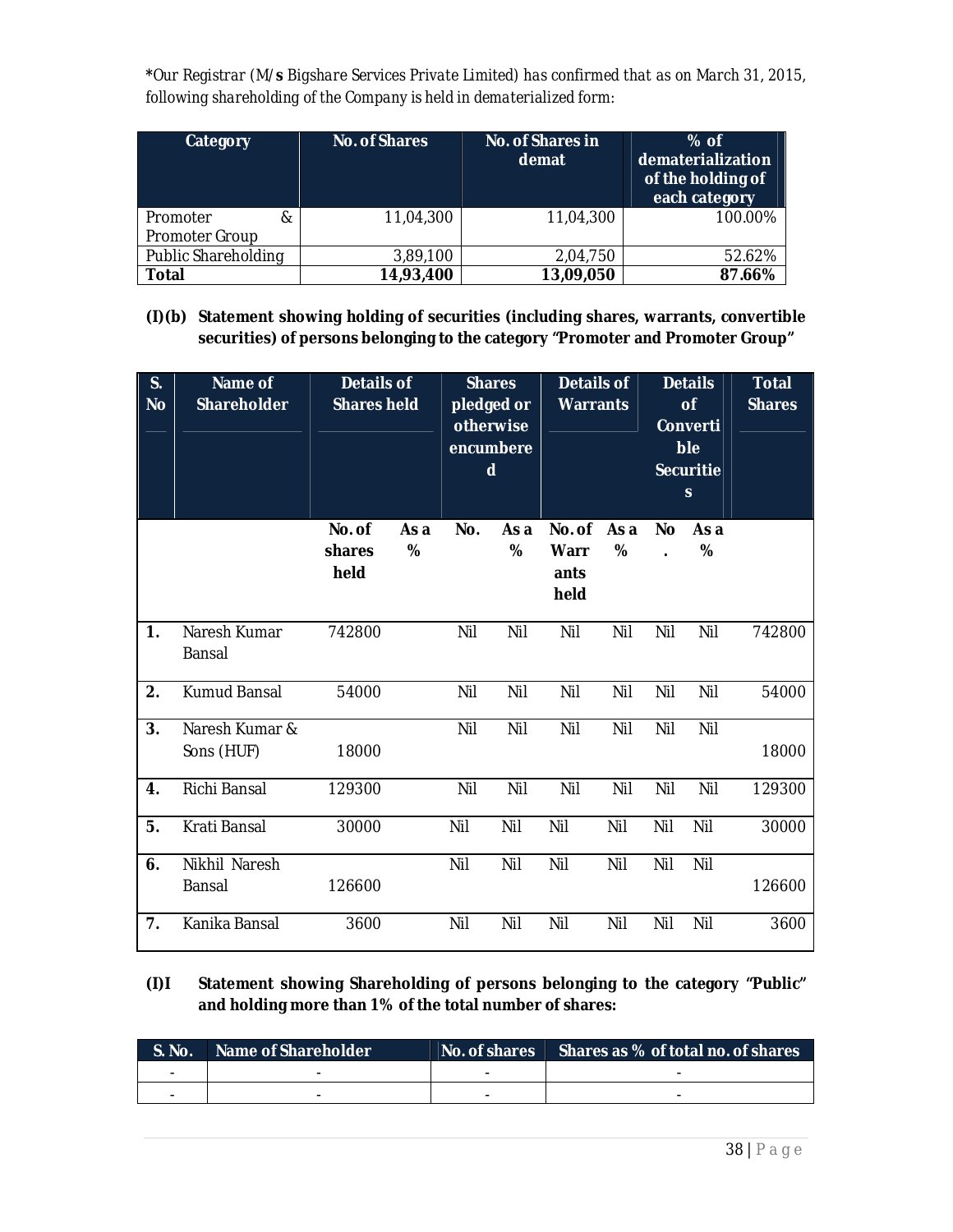## **(I)(d) Statement showing details of locked-in shares**

| No. | Name of Shareholder |   | No. of locked-in<br><b>Shares</b> | Shares as a<br>percentage of total<br>number of shares |
|-----|---------------------|---|-----------------------------------|--------------------------------------------------------|
|     | -                   | - |                                   | -                                                      |
|     |                     |   |                                   |                                                        |

# **(II)(a) Statement showing details of Depository Receipts (DRs)**

| <b>S.</b><br>No. | Type of outstanding DR<br>(ADRs, GDRs, SDRs, etc) | <b>Number of</b><br>outstanding<br><b>DRs</b> | Number of<br>shares<br>underlying<br>outstanding<br><b>DRs</b> | <b>Shares</b><br>underlying<br>outstanding<br>DRs as a<br>percentage of<br>total number of<br>shares |
|------------------|---------------------------------------------------|-----------------------------------------------|----------------------------------------------------------------|------------------------------------------------------------------------------------------------------|
|                  | -                                                 |                                               |                                                                |                                                                                                      |
|                  |                                                   |                                               |                                                                |                                                                                                      |

# **(II)(b) Statement showing holding of Depository Receipts (DRs), where underlying shares are in excess of 1% of the total number of shares**

| S.<br>No. | <b>Name of DR Holder</b> | Type of<br>outstanding DR<br>(ADRs, GDRs,<br>SDRs, etc) | <b>Number of</b><br>shares<br>underlying<br>outstanding<br><b>DRs</b> | <b>Shares</b><br>underlying<br>outstanding<br>DRs as a<br>percentage of<br>total number of<br>shares |
|-----------|--------------------------|---------------------------------------------------------|-----------------------------------------------------------------------|------------------------------------------------------------------------------------------------------|
|           | -                        | -                                                       | $\,$                                                                  |                                                                                                      |
|           |                          |                                                         | ۰                                                                     |                                                                                                      |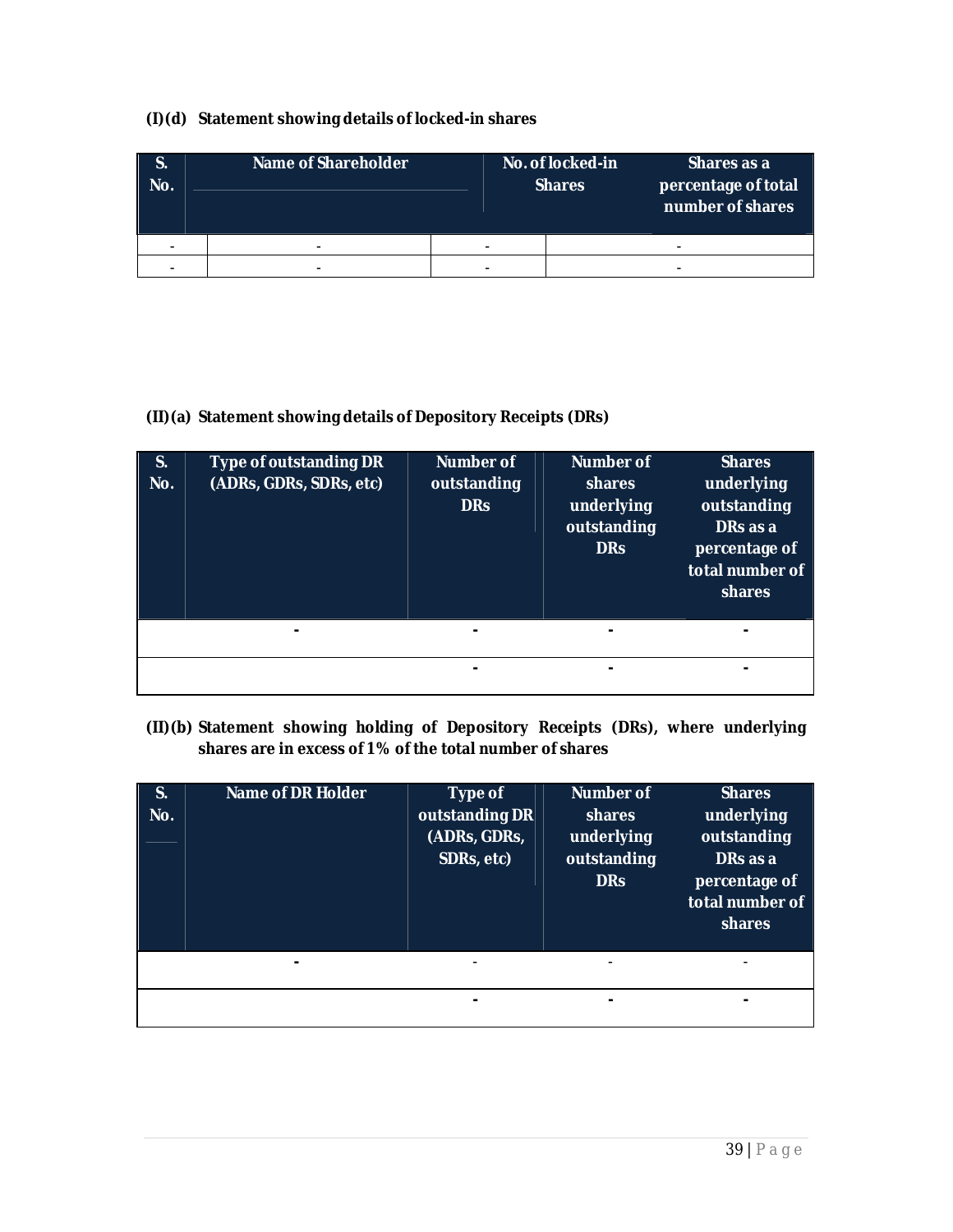### **MATERIAL CONTRACTS**

The Company has not entered into any material contract, concessions and similar other Documents except those entered into in the ordinary course of the business carried on or intended to be carried on by the company.

### **COMMISSION, BROKERAGE, DISCOUNT ETC**

No payment, direct, indirect in the nature of brokerage, discount, commission, and allowance, or other special terms including an option for the issue of any kind of securities has been made either by us or by our Promoters to any person.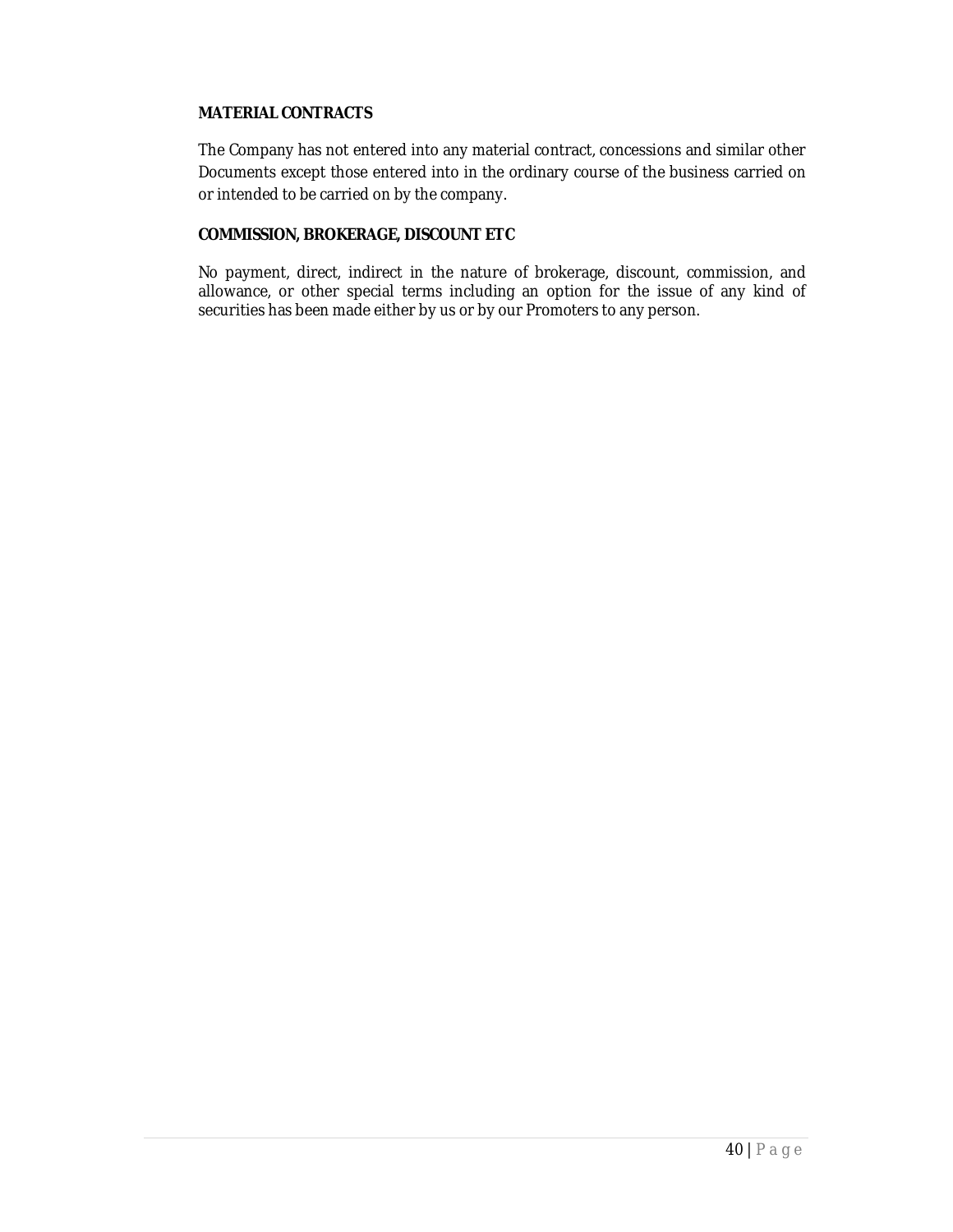### **SECTION IV – ABOUT THE COMPANY**

#### **OUR HISTORY AND CERTAIN CORPORATE MATTERS**

Our Company was incorporated as Rama Steel Tubes Limited under the provisions of the Companies Act, 1956 vide certificate of incorporation dated February 26, 1974, in Delhi and the same was converted into public limited company by deletion of word 'Private' under Section 43 A(I-A) of the Companies Act, 1956 by Registrar of Companies, NCT of Delhi & Haryana on September 1, 1984. The Corporate Identification Number of Our Company is L27201DL1974PLC007114.

### **CHANGE IN REGISTERED OFFICE**

Initially, the Registered Office of our Company was situated at 6, Kishan Market 2897, Sirkiwalan, Hauz Quazi, Delhi-110006. Thereafter, it was shifted to L-25B, Connaught Circus, New Delhi-110001 and subsequently, with effect from October 29, 1988 our Registered Office was shifted to 15/1, 2nd Floor, Asaf Ali Road, New Delhi – 110 002.

**Now, the Registered office of the Company is located at No. 7, 1st Floor, Surya Niketan, Vikas Marg, New Delhi – 110092, India with effect from February 12, 2015.**

| <b>Date</b> | <b>Events</b>                                                                                                                                                                                                                                |
|-------------|----------------------------------------------------------------------------------------------------------------------------------------------------------------------------------------------------------------------------------------------|
| 26-02-1974  | The Company was incorporated with Registrar of Companies, NCT of Delhi<br>and Haryana with the name and style of "Rama Steel Tubes Private Limited."                                                                                         |
| 16-05-1980  | The Company was allotted the Industrial Plot from Uttar Pradesh State<br>Industrial Development Corporation - B-21, Sahibabad Industrial Area,<br>Ghaziabad, Uttar Pradesh for the purpose of setting up a steel tube<br>manufacturing unit. |
| 27-07-1981  | Commenced commercial production                                                                                                                                                                                                              |
| 01-09-1984  | The Company transformed from a private limited company to public limited<br>company leading to change in its name to "Rama Steel Tubes Limited"                                                                                              |
| 20-12-1984  | The company went for public issue and allotted 1,50,000 equity shares of<br>Rs.10/- each to public. With this, the total paid up capital became<br>Rs.24,89,000/- comprising of 2,48,900 Equity Shares of Rs.10/- each.                      |
| 21-12-1984  | The equity shares of the Company got listed on Delhi Stock Exchange and<br>admitted to trading                                                                                                                                               |
| 10-04-2001  | To enhance the production capacity of the company, the Company acquired<br>another industrial plot No.B-5, Site 4, Sahibabad Industrial Area, Ghaziabad,<br><b>Uttar Pradesh</b>                                                             |
| 07-09-2007  | With an objective to cater to the demands of customer from Western part of                                                                                                                                                                   |

### **KEY EVENTS MILESTONES AND AWARDS IN THE HISTORY OF OUR COMPANY**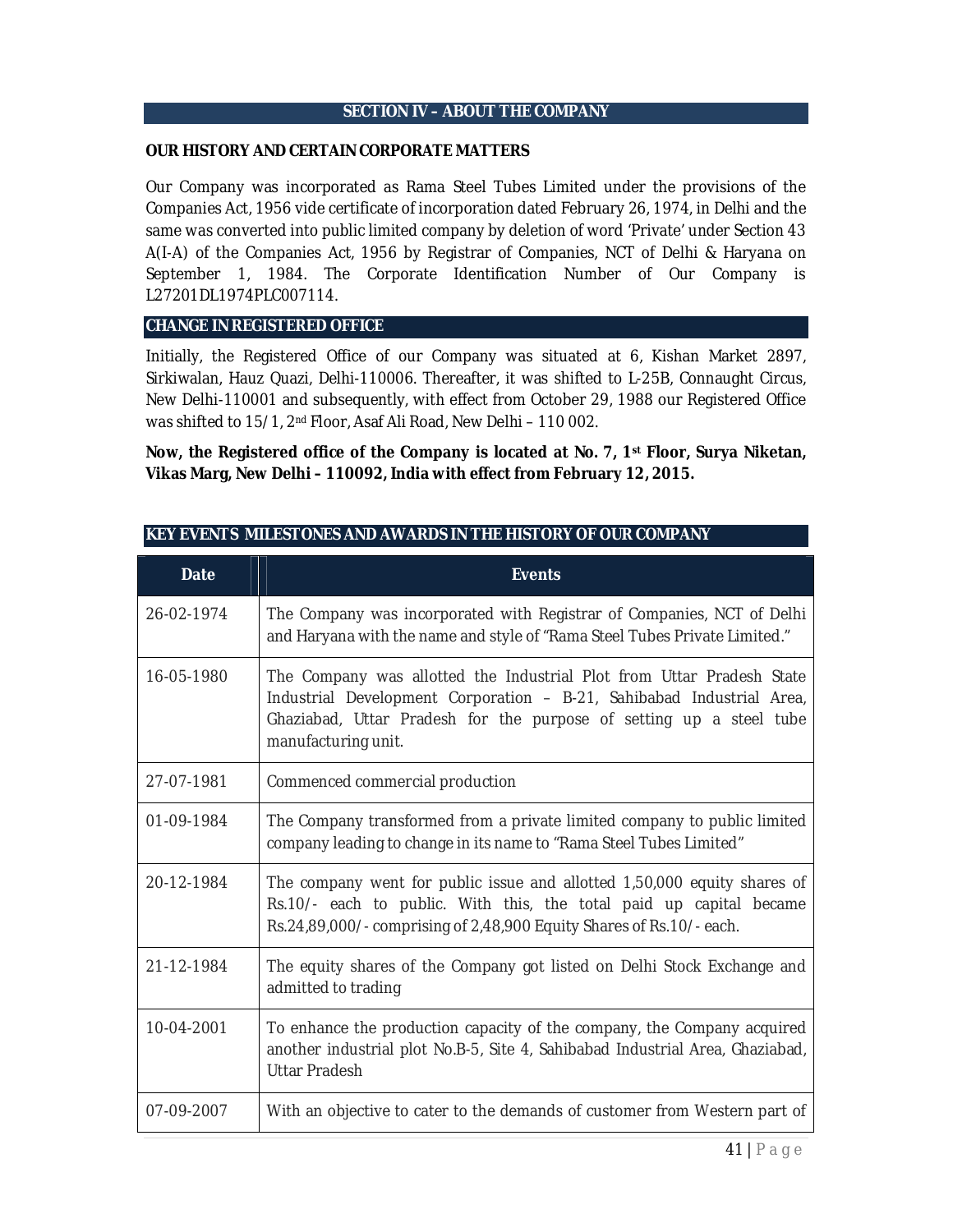|            | India, the Company acquired industrial plot in Maharashtra i.e. Plot No.151<br>Village Umbare, Taluk-Khalapur, Khapoli, Pali Road, Near Imagica Fun World,<br>District Raigad, Maharashtra.                                                                                                                                                  |
|------------|----------------------------------------------------------------------------------------------------------------------------------------------------------------------------------------------------------------------------------------------------------------------------------------------------------------------------------------------|
| 20-02-2009 | The Company's founder and then Managing Director Sh. Harbans Lal Bansal<br>passed away and then Director Sh. Naresh Kumar Bansal, took over the<br>functioning of the Company and become the Managing Director of the<br>company.                                                                                                            |
| 01-04-2012 | The company shifted all its administrative functions to No. 7, 1 <sup>st</sup> Floor, Surya<br>Niketan, Vikas Marg, New Delhi-110092, making it the corporate office of the<br>Company.                                                                                                                                                      |
| 11-10-2013 | To boost the capital base of the company, 10,00,000 preference shares of<br>Rs.10/- each, amounting to Rs.1,00,00,0000/- were issued to Sh. Naresh<br>Kumar Bansal, Managing Director                                                                                                                                                        |
| 12-09-2014 | The Company issued bonus shares in the ratio of 5:1, issuing 5 (Five) Equity<br>Shares of Rs.10/- each for every 1 (One) Equity Shares held by its existing<br>Shareholders. It made the total Equity Share Capital to 14,93,400 Equity<br>Shares of Rs.10/- each amounting to Rs.1,49,34,000/- by capitalizing its<br>accumulated reserves. |
| 06.04.2015 | The company has started commercial production at its new plant at Plot<br>No.151, Village Umbare, Taluk-Khalapur, Khapoli, Pali Road, Near Imagica Fun<br>World, District Raigad, Maharashtra.                                                                                                                                               |
| 27.04.2015 | RST International Trading FZE the wholly owned subsidiary of the company<br>started operation in Dubai w.e.f. April 2015.                                                                                                                                                                                                                    |

# **Awards:**

| Date | <b>Awards</b>                                                                                                                                                                       |
|------|-------------------------------------------------------------------------------------------------------------------------------------------------------------------------------------|
|      | The Company was awarded "Award for Export Excellence" by EEPC India<br>in recognition of outstanding contribution in Engineering Exports during<br>the following consecutive years: |
|      | 09-08-2008 for the Year 2006-07                                                                                                                                                     |
|      | 08-05-2010 for the Year 2007-08                                                                                                                                                     |
|      | 08-01-2011 for the Year 2008-09                                                                                                                                                     |
|      | 28-09-2012 for the Year 2009-10                                                                                                                                                     |
|      | 28-09-2012 for the Year 2010-11                                                                                                                                                     |
|      | for the Year 2011-12                                                                                                                                                                |
|      | for the Year 2012-13                                                                                                                                                                |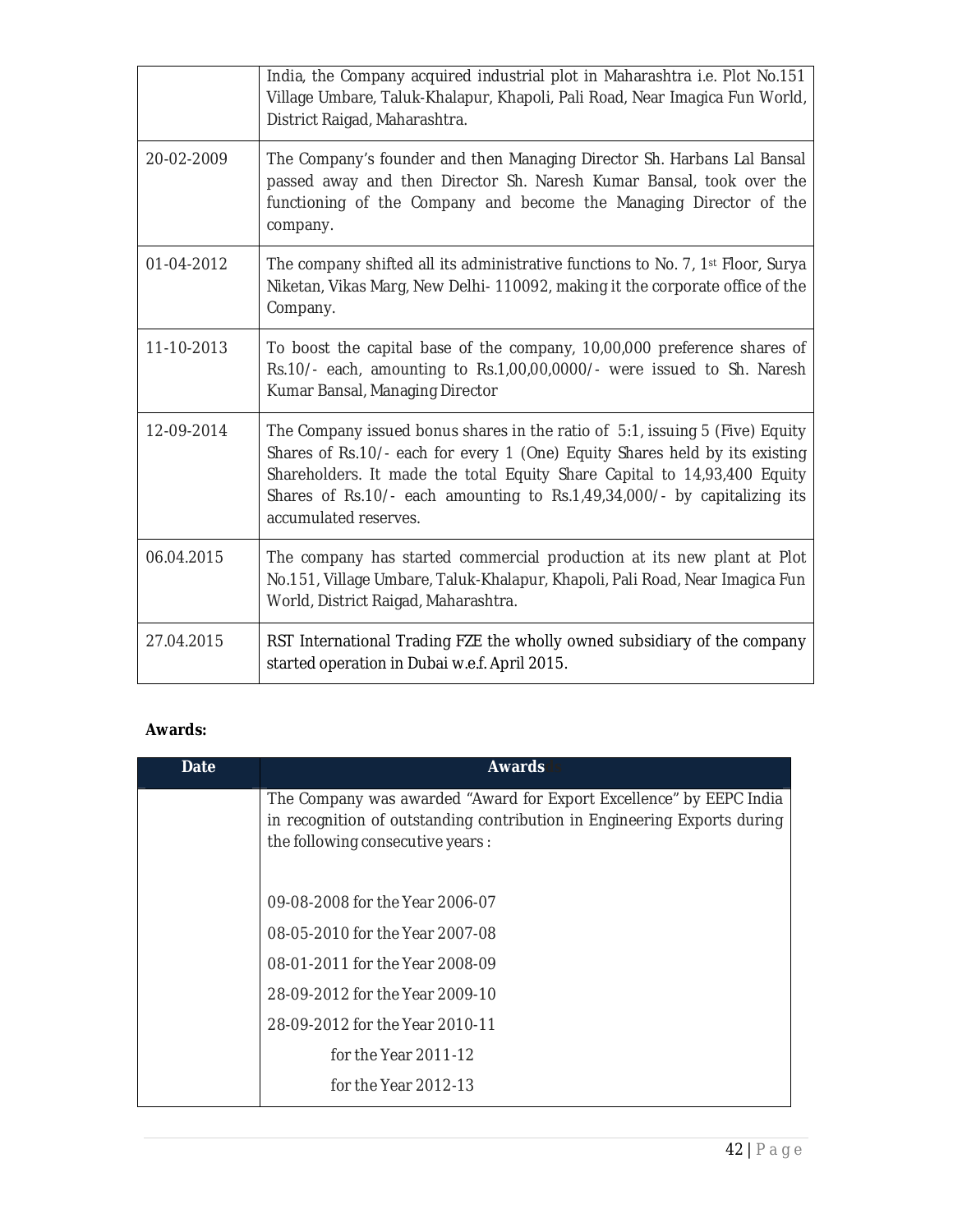| 24-11-2009 | The Company was accorded the status of "Star Export House" by Ministry<br>of Commerce & Industry, Government of India on account of good volume<br>of exports.                                     |
|------------|----------------------------------------------------------------------------------------------------------------------------------------------------------------------------------------------------|
| 17-01-2013 | The Company is certified as ISO 9001:2008 company by TUV SUD South<br>Asia                                                                                                                         |
|            | The Company was awarded "Shri Janeshwar Mishra Export Award" by<br>Export Promotion Bureau, Uttar Pradesh in recognition of performance in<br>the field of engineering exports in the year 2009-10 |

## **MAIN OBJECTS OF OUR COMPANY**

The main objects of our Company, as contained in our Memorandum of Association, as on the date of information memorandum are as set forth below:

- 1. To manufacture, Process, design, buy sell, import, export or otherwise deal in all kinds of Steel Tubes/pipes, pipe fittings, Components, accessories, and all kinds of hardware items made of steel, to carry on the business of galvanisers, and Jappanners, re-rollers annealors, enamellers, and electroplaters, and to manufacture, process, repair, convert, buy, sell, import, export or otherwise deal in such products, their raw materials, stores, packing materials, tools, plants, and machineries by products and commodities.
- 2. To carry on the business to manufacture, process, design, import, export sell, buy or otherwise deal in all kinds of tubes/pipes, all kinds of components, accessories and other items required in furniture making and manufacture, pro9cess, design, repair, alter, import, export, buy & sell or otherwise deal in all kinds of furniture made of steel tubes, steel sheets.

### **AMENDMENTS TO THE MEMORANDUM OF ASSOCIATION**

Since incorporation, the following changes have been made to our Memorandum of Association:

| Date of<br>Shareholders'<br>Approval | <b>Amendment</b>                                                                                                                                                                                                                                                                                                                                                                                                                                                                          |
|--------------------------------------|-------------------------------------------------------------------------------------------------------------------------------------------------------------------------------------------------------------------------------------------------------------------------------------------------------------------------------------------------------------------------------------------------------------------------------------------------------------------------------------------|
| 22 July 2013                         | The Authorized share capital of the Company of Rs. 3,00,00,000 (Rupees<br>Three Crores Only) divided into 30,00,000 (Thirty lac only) equity share<br>of Rs.10 each was reconstituted into 5,00,000 (Five lac only) equity<br>shares of Rs.10 each and 25,00,000 (Twenty Five Lacs) 5% non-<br>cumulative redeemable preference shares of Rs. 10 each                                                                                                                                     |
| 30 August 2014                       | The Authorized capital of Rs. 3,00,00,000 (Rupees Three Crores Only)<br>divided into 5,00,000 (Five lac only) equity shares of Rs.10 each and<br>25,00,000 (Twenty Five Lacs) 5% non-cumulative redeemable<br>preference shares of Rs. 10 each was increased to Rs.4,00,00,000<br>(Rupees Four Crores Only) consisting of 15,00,000 (Fifteen lac only)<br>equity shares of Rs.10 each and 25,00,000 (Twenty Five Lacs) 5% non-<br>cumulative redeemable preference shares of Rs. 10 each. |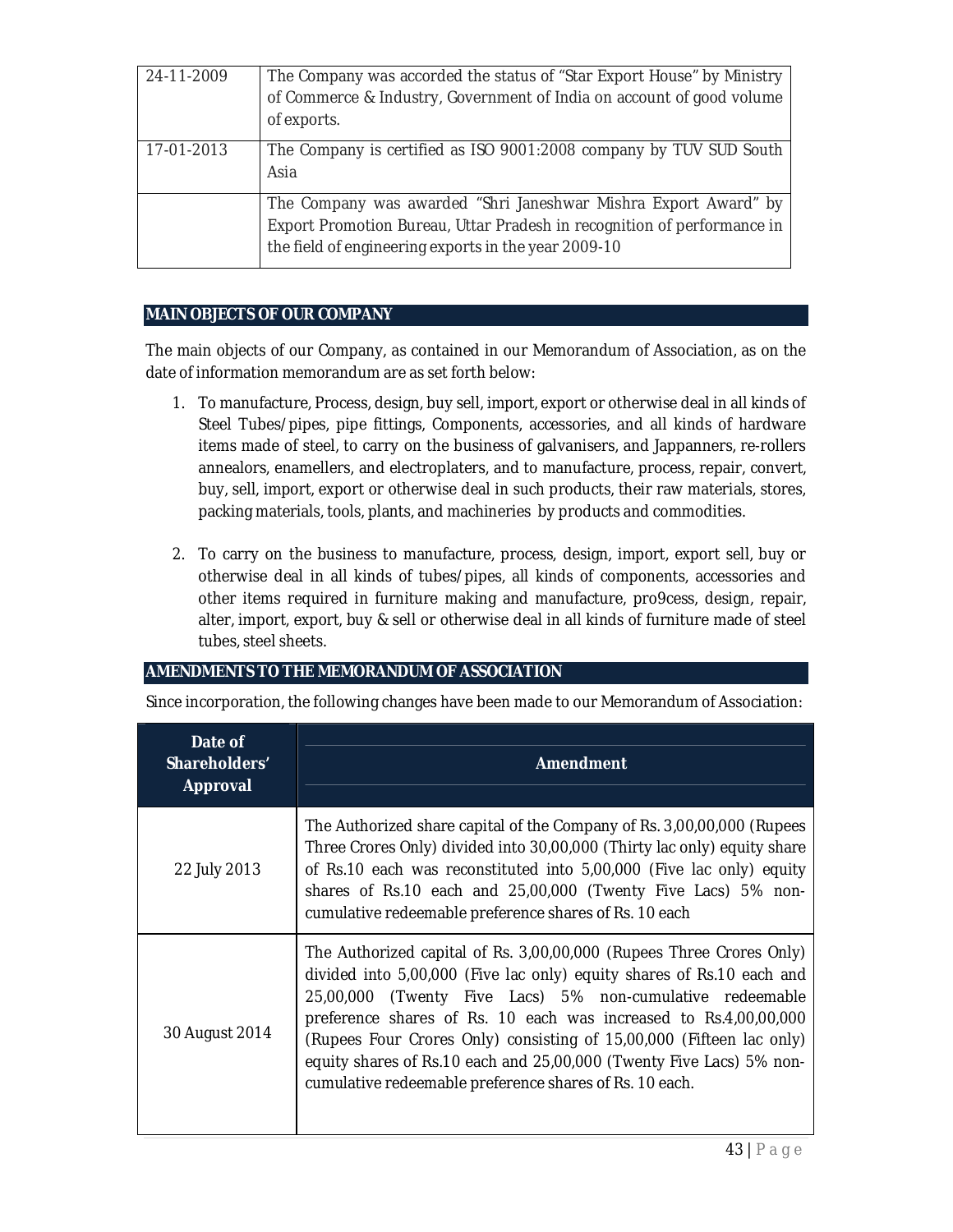#### **HOLDING COMPANY OF OUR COMPANY**

Our Company has no holding company as on March 31, 2015.

#### **SUBSIDIARY COMPANY OF OUR COMPANY**

On 27 April 2015, the Company has established a wholly owned subsidiary in the name of M/s RST International Trading FZE, incorporated in Dubai.

#### **JOINT VENTURE OF OUR COMPANY**

The Company is having a Joint Venture in the name of M/s Pir Panchal Construction Pvt. Ltd., JV (with 25% share) in laying infrastructure projects in Jammu & Kashmir.

#### **INJUNCTIONS OR RESTRAINING ORDERS**

The Company is not operating under any injunction or restraining order.

#### **SHAREHOLDERS AGREEMENTS**

Our Company has not entered into any shareholders agreement as on date of filing of this Information Memorandum.

### **STRATEGIC/ FINANCIAL PARTNERS**

Our Company does not have any strategic/financial partner as on the date of filing of this Information Memorandum.

### **DEFAULTS OR RESCHEDULING OF BORROWINGS WITH FINANCIAL INSTITUTIONS OR BANKS**

There have been no defaults or rescheduling of borrowings with financial institutions or banks as on the date of this Information Memorandum.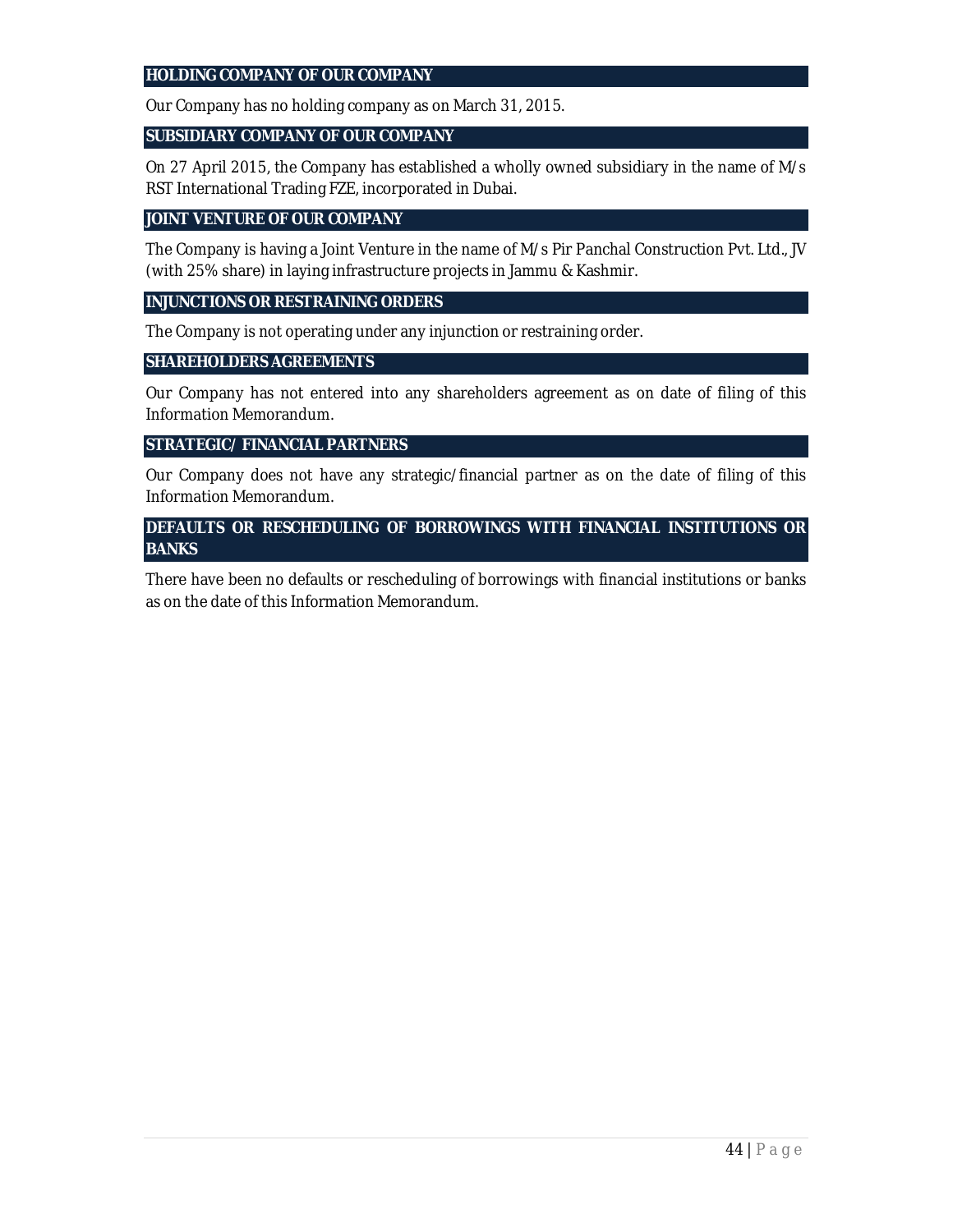### **OUR MANAGEMENT**

| Following is the Composition of our Board as on the Date of this Information Memorandum: |  |  |
|------------------------------------------------------------------------------------------|--|--|
|------------------------------------------------------------------------------------------|--|--|

| Sr.<br>No. | <b>Name</b>                    | <b>DIN</b> | <b>Address</b>                                                                                                                        | <b>Designation</b>                              |  |
|------------|--------------------------------|------------|---------------------------------------------------------------------------------------------------------------------------------------|-------------------------------------------------|--|
| 1.         | Naresh Kumar<br>Bansal         | 00119213   | D-104, Preet Vihar, New Delhi,<br>110092, Delhi, India                                                                                | Managing Director                               |  |
| 2.         | Richi Bansal                   | 00119206   | D-104, Preet Vihar, New Delhi,<br>110092, Delhi, India                                                                                | Director                                        |  |
| 3.         | <b>Bharat Bhushan</b><br>Sahny | 00014334   | B-22, Dayanand Colony, Lajpat<br>Nagar-4, Delhi - 110024, India                                                                       | Non-Executive<br>Independent<br><b>Director</b> |  |
| 4.         | Rajendra Prasad<br>Khanna      | 07015844   | Near Mulund Railway Station,<br>205/206 - Relish Apartment,<br>City of Joy, Jatashankar Dosa<br>Road, Mulund West, Mumbai -<br>400080 | Non-Executive<br>Independent<br><b>Director</b> |  |
| 5.         | Hannya Dhir                    | 01325752   | C-77, Surya Nagar, Ghaziabad,<br>201010                                                                                               | Non-Executive<br>Independent<br>Director        |  |

#### **BRIEF BIOGRAPHIES OF OUR DIRECTORS**

**Mr. Naresh Kumar Bansal,** aged 61 years, is the Managing Director of the Company and is an entrepreneur with dynamic vision and sharp business acumen. He is a graduate in law and has been in the Industry of manufacturing of "Steel Tubes" for more than 30 years. He is well versed with the technical aspects of manufacturing of steel tubes and is competent enough to customize the production according to the requirements of the customers. He controls the entire production and dispatches of the company and oversees the production & planning departments of the Company. Apart from it, he is also overseeing the financial affairs of the Company and is responsible for the Financial Planning and fund-raising.

**Mr. Richi Bansal,** aged 35 years, is the Director of the company and is highly motivated and ambitious person. He did B. Sc (Hons.) in Management from Bradford University, U.K. and did his internship from a reputed company called BIE (Marketing & Advertising). He is thoroughly professional in approach and is overseeing the marketing department of the Company and is instrumental in taking the products of the Company to overseas markets. He is exploring new avenues to augment the turnover of the company. The Company expects its turnover to expand manifold under his able guidance and leadership.

**Shri Bharat Bhushan Sahny** is the Independent Non Executive Director of our Company. Shri Sahny had graduated in commerce from Sri Ram College of Commerce, Delhi. In 1962, he joined the stock broking business. He also held the position of Director on the Board of Delhi Stock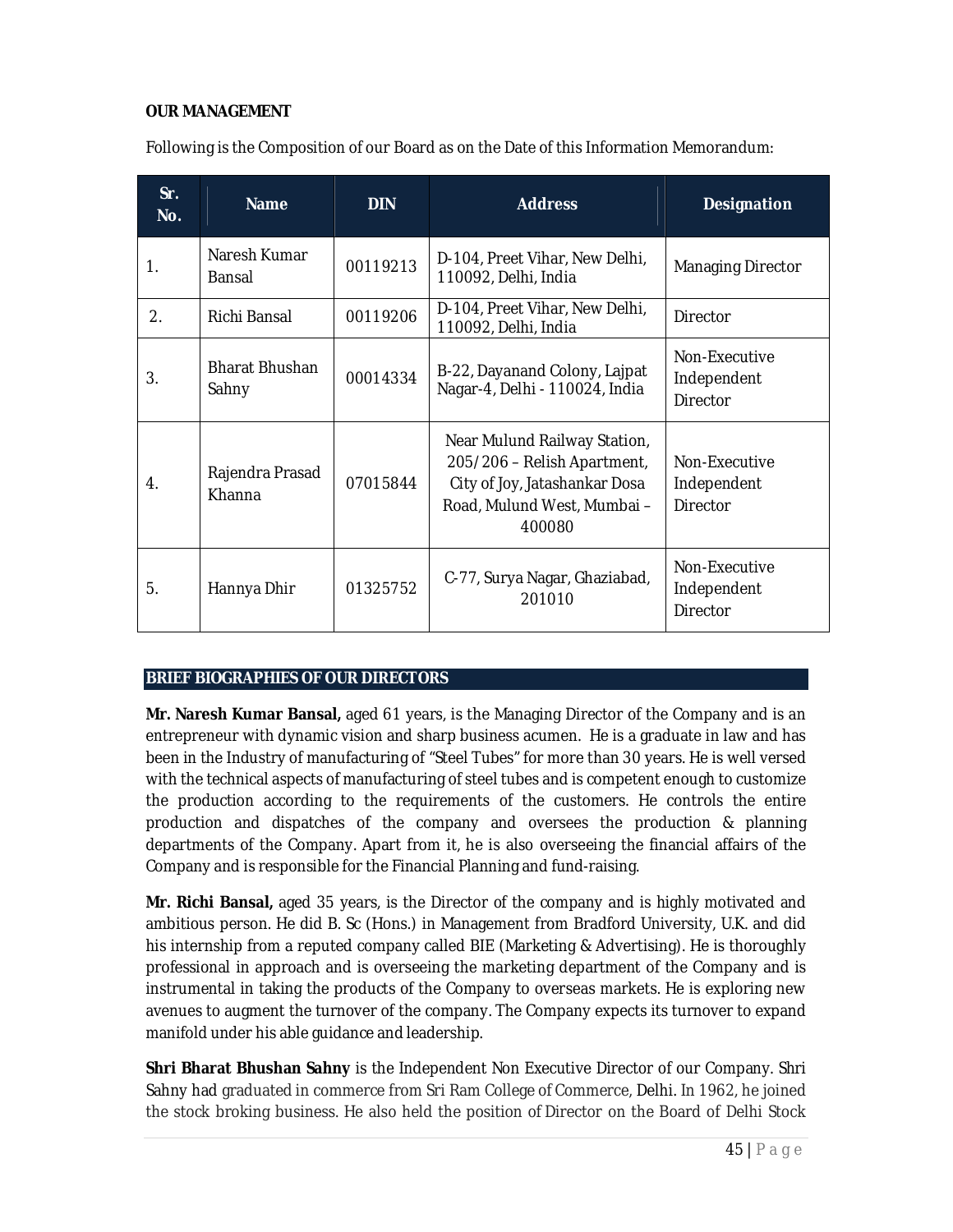Exchange for 27 years. He also held the position of Vice President and President in "DSE" and was instrumental in getting online Trading started in "Delhi Stock Exchange". During his tenure as "President" of Delhi Stock Exchange, the daily turnover touched record time high at Rs.1000 crores. He also held the position of Chairman of "Investors Awareness Committee" for many years and was instrumental in promoting investment culture in North India by conducting investor awareness seminars at multiple places.

**Mr. Rajendra Prasad Khanna,** aged 66 years, is a qualified Electrical Engineer and has a rich experience of more than 40 years in steel tubes industry in various companies at different levels. The Company believes that it will be able to immensely benefit from its rich experience in the steel tubes industry.

**Ms. Hannya Dhir**, aged 38 years, is a well qualified Management Consultant having obtained post graduate degree in Commerce. She joined M/s FINWIZ CAPITAL SERVICES PRIVATE LIMITED in the year 2007. She is well versed in the field of finance and management. She joined M/s RAMA STEEL TUBES on 30/03/2015 as Independent Director in the Board of Directors of the Company.

| Sr. No. | Name of the Director   | <b>No. of Equity Shares</b> | % of Equity Share Capital |
|---------|------------------------|-----------------------------|---------------------------|
|         | Naresh Kumar Bansal    | 742800                      | 49.74                     |
| 2.      | Richi Bansal           | 129300                      | 8.66                      |
| 3.      | Bharat Bhushan Sahny   | Nil                         | Nil                       |
| 4.      | Rajendra Prasad Khanna | Nil                         | Nil                       |
| 5.      | Hannya Dhir            | Nil                         | Nil                       |

The following table details the shareholding of our Directors as on the date of this Information Memorandum:

## **INTERESTS OF DIRECTORS**

All of our Directors may be deemed to be interested to the extent of fees payable, if any to them for attending meetings of the Board or a committee thereof as well as to the extent of other remuneration and reimbursement of expenses payable, if any to them under our Articles of Association, and/or to the extent of remuneration paid to them for services rendered as an officer or employee of our Company. Some of our Directors may be deemed to be interested to the extent of consideration received/paid or any loan or advances provided to anybody corporate including companies and firms and trusts, in which they are interested as directors, members, partners or trustees.

Our Directors may also be regarded as interested in the Equity Shares, if any, held by them or that may be subscribed by and allotted to the companies, firms, and trusts, if any, in which they are interested as directors, members, promoters, and /or trustees pursuant to this Issue. All of our Directors may also be deemed to be interested to the extent of any dividend payable to them and other distributions in respect of the said Equity Shares, if any.

None of our Directors has been appointed on our Board pursuant to any arrangement with our major shareholders, customers, suppliers or others.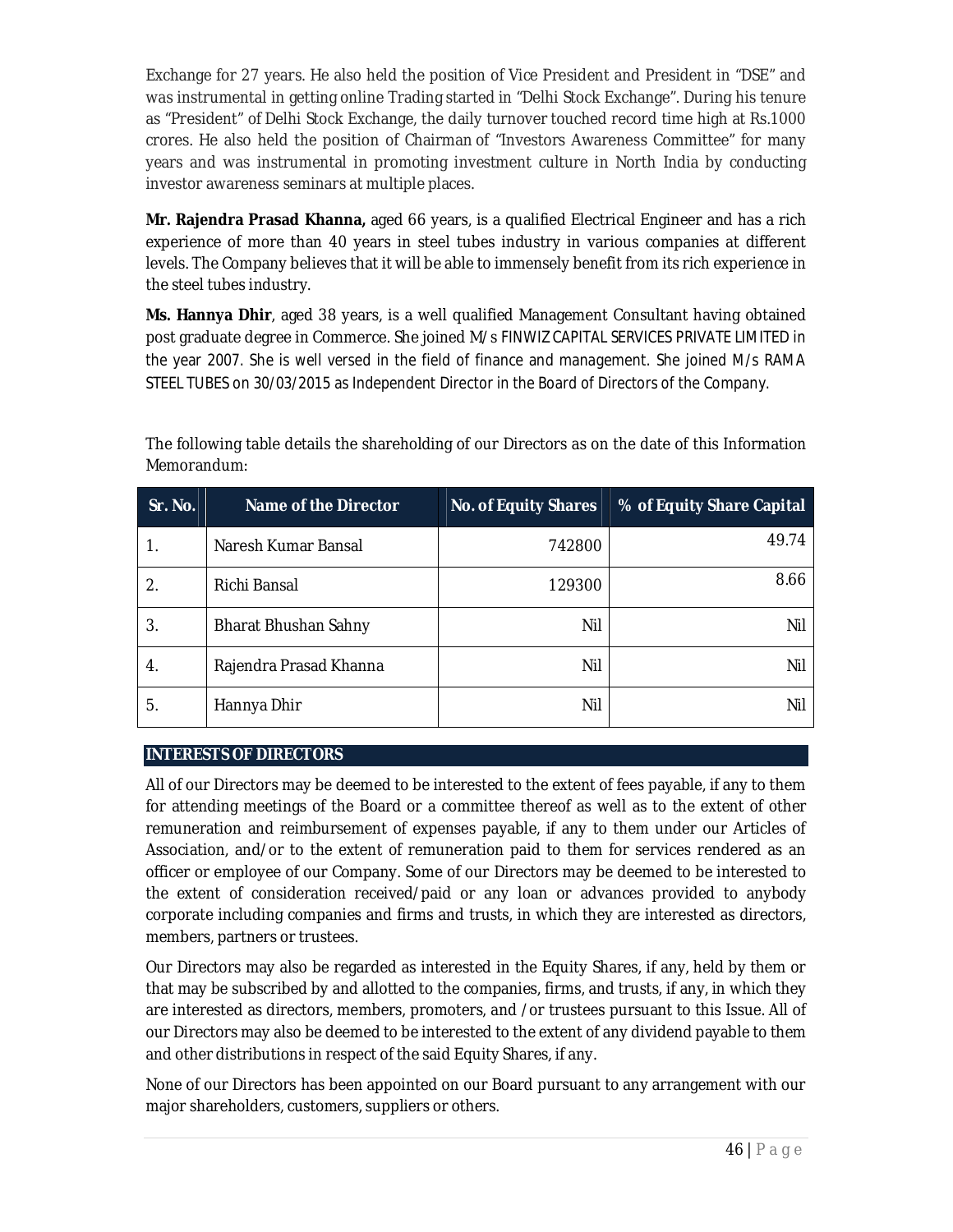## **COMPOSITION OF COMMITTEES / CORPORATE GOVERNANCE**

Currently our Board has four directors comprising of 1 Managing Director, 1 Executive Director and 2 Non Executive Independent Directors. The constitution of our Board is in compliance with the requirements of Clause 49 of the Listing Agreement.

### **The following committees have been formed in compliance with the corporate governance norms:**

- A. Audit Committee
- B. Shareholders/Investors Grievance Committee
- C. Remuneration Committee

### *A) Audit Committee*

Our Company has constituted an audit committee *("Audit Committee")*, as per the provisions of Section 292A of the Companies Act and Clause 49 of the Listing Agreement to be entered with Stock Exchange, vide resolution passed in the meeting of the Board of Directors held on April 2, 2014 which was reconstituted on November 18, 2014 and then on March 30, 2015, Ms. Hannya Dhir was appointed as Member of the Audit Committe.

The terms of reference of Audit Committee complies with the requirements of Clause 49 of the Listing Agreement, proposed to be entered into with the Stock Exchange in due course. The committee presently comprises the following three directors.

| Name of the Director   | <b>Status</b> | <b>Nature of Directorship</b>      |
|------------------------|---------------|------------------------------------|
| Bharat Bhushan Sahny   | Chairman      | Non-Executive Independent Director |
| Rajendra Prasad Khanna | Member        | Non-Executive Independent Director |
| Hannya Dhir            | Member        | Non-Executive Independent Director |
| Naresh Kumar Bansal    | Member        | <b>Managing Director</b>           |

Mr. Bharat Bhushan Sahny is the Chairman of the Audit Committee.

The role of the audit committee includes the following:

- 1. Overseeing the Company's financial reporting process and the disclosure of its financial information to ensure that the financial statements are correct, sufficient and credible.
- 2. Recommending to the Board, the appointment, re-appointment and, if required, the replacement or removal of the statutory auditor and the fixation of audit fees.
- 3. Approval of payment to statutory auditors for any other services rendered by the statutory auditors.
- 4. Reviewing, with the management, the annual financial statements before submission to the board for approval, with particular reference to:
	- a. Matters required being included in the Directors Responsibility Statement to be included in the Board's report in terms of clause (2AA) of section 217 of the Companies Act.
	- b. Changes, if any, in accounting policies and practices and reasons for the same.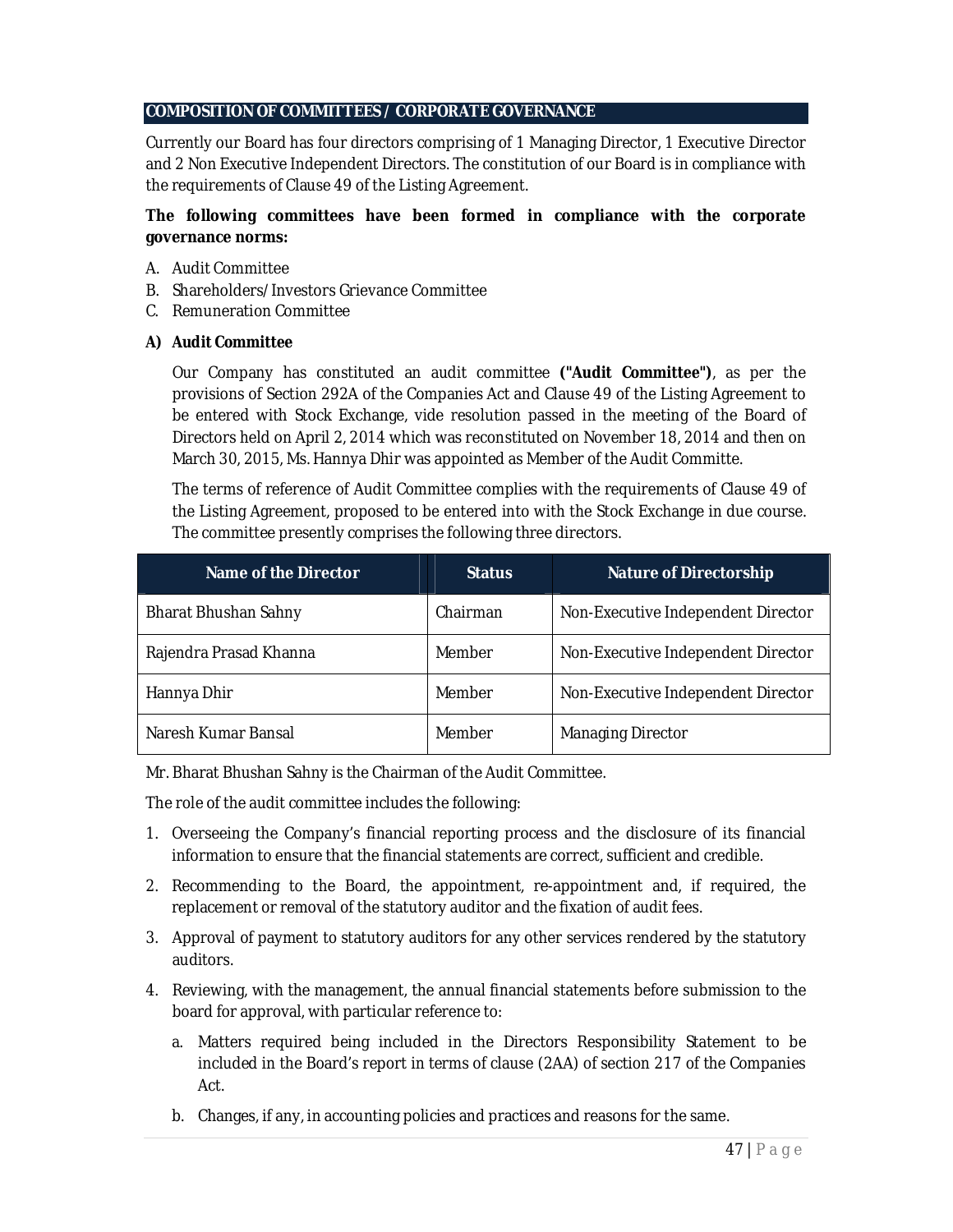- c. Major accounting entries involving estimates based on the exercise of judgment by management.
- d. Significant adjustments made in the financial statements arising out of audit findings.
- e. Compliance with listing and other legal requirements relating to financial statements.
- f. Disclosure of any related party transactions.
- g. Qualifications in the draft audit report.
- 5. Reviewing, with the management, the half yearly and annual financial statements before submission to the board for approval
- 6. Reviewing, with the management, the statement of uses / application of funds raised through an issue (public issue, rights issue, preferential issue, etc.), the statement of funds utilized for purposes other than those stated in the offer document/prospectus/notice and the report submitted by the monitoring agency monitoring the utilization of proceeds of a public or rights issue, and making appropriate recommendations to the Board to take up steps in this matter.
- 7. Reviewing, with the management, performance of statutory and internal auditors, adequacy of the internal control systems.
- 8. Reviewing the adequacy of internal audit function, if any, including the structure of the internal audit department, staffing and seniority of the official heading the department, reporting structure coverage and frequency of internal audit.
- 9. Discussion with internal auditors on any significant findings and follow up there on.
- 10. Reviewing the findings of any internal investigations by the internal auditors into matters where there is suspected fraud or irregularity or a failure of internal control systems of a material nature and reporting the matter to the board.
- 11. Discussion with statutory auditors before the audit commences, about the nature and scope of audit as well as post-audit discussion to ascertain any area of concern.
- 12. To look into the reasons for substantial defaults in the payment to the depositors, debenture holders, shareholders (in case of nonpayment of declared dividends) and creditors.
- 13. To review the functioning of the Whistle Blower mechanism, in case the same is existing.

The powers of the Audit Committee include the following:

- 1. Investigating any activity within its terms of reference;
- 2. Seeking information from any employee;
- 3. Obtaining outside legal or other professional advice; and
- 4. Securing attendance of outsiders with relevant expertise, if it considers necessary.

### *B)* **Shareholders / Investors Grievance Committee**

Our Company has constituted a shareholder / investors grievance committee *("Shareholders / Investors Grievance Committee")* to redress the complaints of the shareholders. The Shareholders/Investors Grievance Committee was constituted vide resolution passed at the meeting of the Board of Directors held April 2, 2014 which was reconstituted on November 18, 2014 and then on March 30, 2015, Ms. Hannya Dhir was appointed as Member of the Investor Grievances Committee.

The Investor Grievances Committee comprises the following Directors: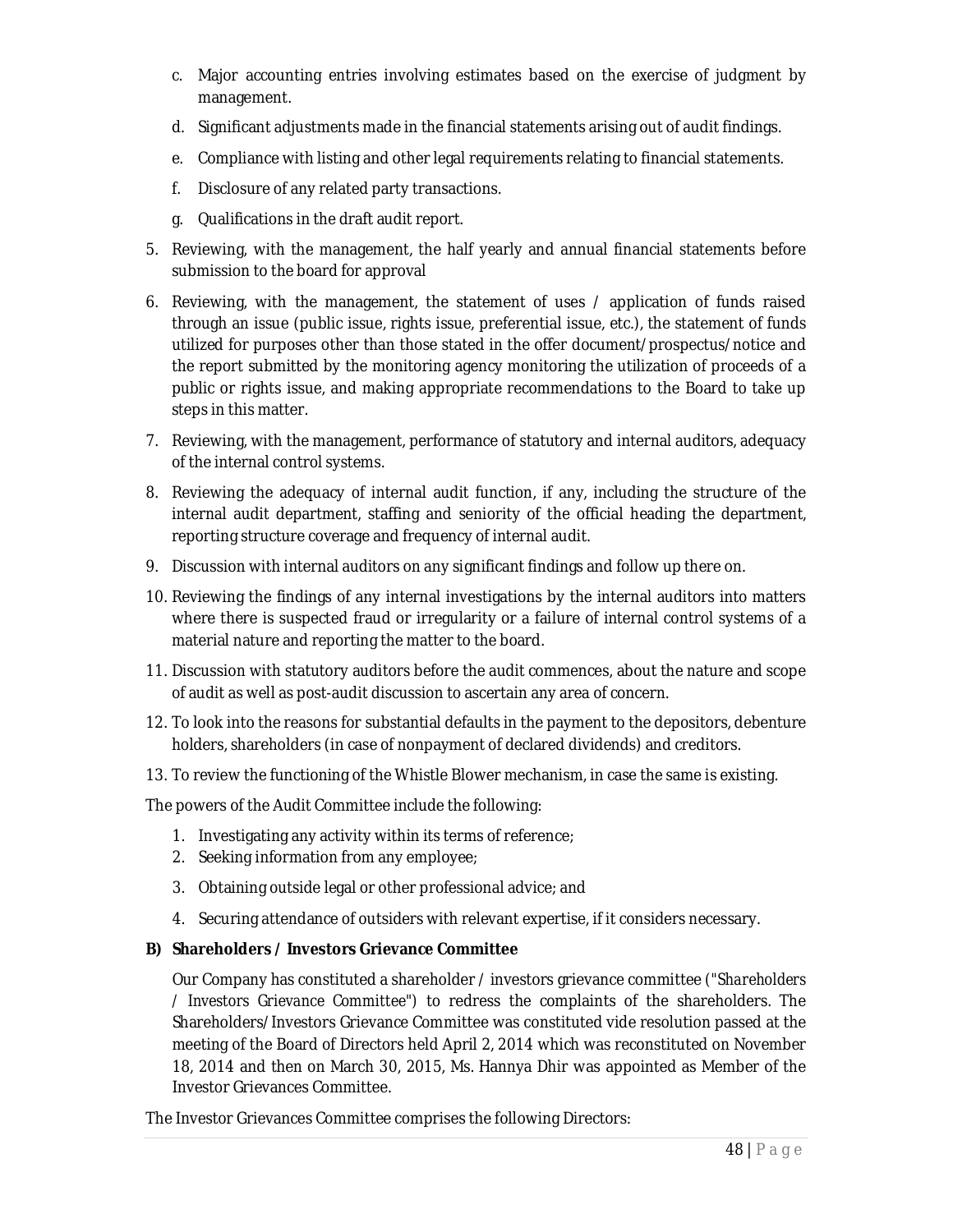| Name of the Director       | <b>Status</b> | <b>Nature of Directorship</b>                      |  |  |
|----------------------------|---------------|----------------------------------------------------|--|--|
| Mr. Rajendra Prasad Khanna | Chairman      | Executive<br><b>Non</b><br>Independent<br>Director |  |  |
| Mr. Bharat Bhushan Sahny   | Member        | Executive<br><b>Non</b><br>Independent<br>Director |  |  |
| Hannya Dhir                | Member        | Non-Executive<br>Independent<br>Director           |  |  |
| Mr. Richi Bansal           | Member        | Executive Director                                 |  |  |

The Shareholder/Investors Grievance Committee shall oversee all matters pertaining to investors of our Company. The terms of reference of the Investor Grievance Committee include the following:

- 1. Redressal of shareholders'/investors' complaints;
- 2. Reviewing on a periodic basis the Approval of transfer or transmission of shares, debentures or any other securities made by the Registrar and Share Transfer Agent;
- 3. Issue of duplicate certificates and new certificates on split/consolidation/renewal;
- 4. Non-receipt of declared dividends, balance sheets of the Company; and
- 5. Carrying out any other function as prescribed under the Listing Agreement.

#### *C)* **Nomination and Remuneration Committee**

Our Company has constituted a Nomination and Remuneration Committee. The constitution of the Remuneration Compensation committee was approved by a Meeting of the Board of Directors held on April 2, 2014 which was reconstituted on November 18, 2014. and then on March 30, 2015, Ms. Hannya Dhir was appointed as Member of the Nomination and Remuneration Committee. The said committee is comprised as under:

| Name of the Director       | <b>Status</b> | <b>Nature of Directorship</b>                      |  |  |
|----------------------------|---------------|----------------------------------------------------|--|--|
| Mr. Rajendra Prasad Khanna | Chairman      | Executive<br><b>Non</b><br>Independent<br>Director |  |  |
| Mr. Bharat Bhushan Sahny   | Member        | <b>Non</b><br>Executive<br>Independent<br>Director |  |  |
| Hannya Dhir                | Member        | Non-Executive<br>Independent<br>Director           |  |  |
| Mr. Richi Bansal           | Member        | Executive Director                                 |  |  |

#### **The terms of reference of the Nomination and Remuneration Committee are:**

1. To recommend to the Board, the remuneration packages of the Company's Managing/Joint Managing/ Deputy Managing/Whole time / Executive Directors,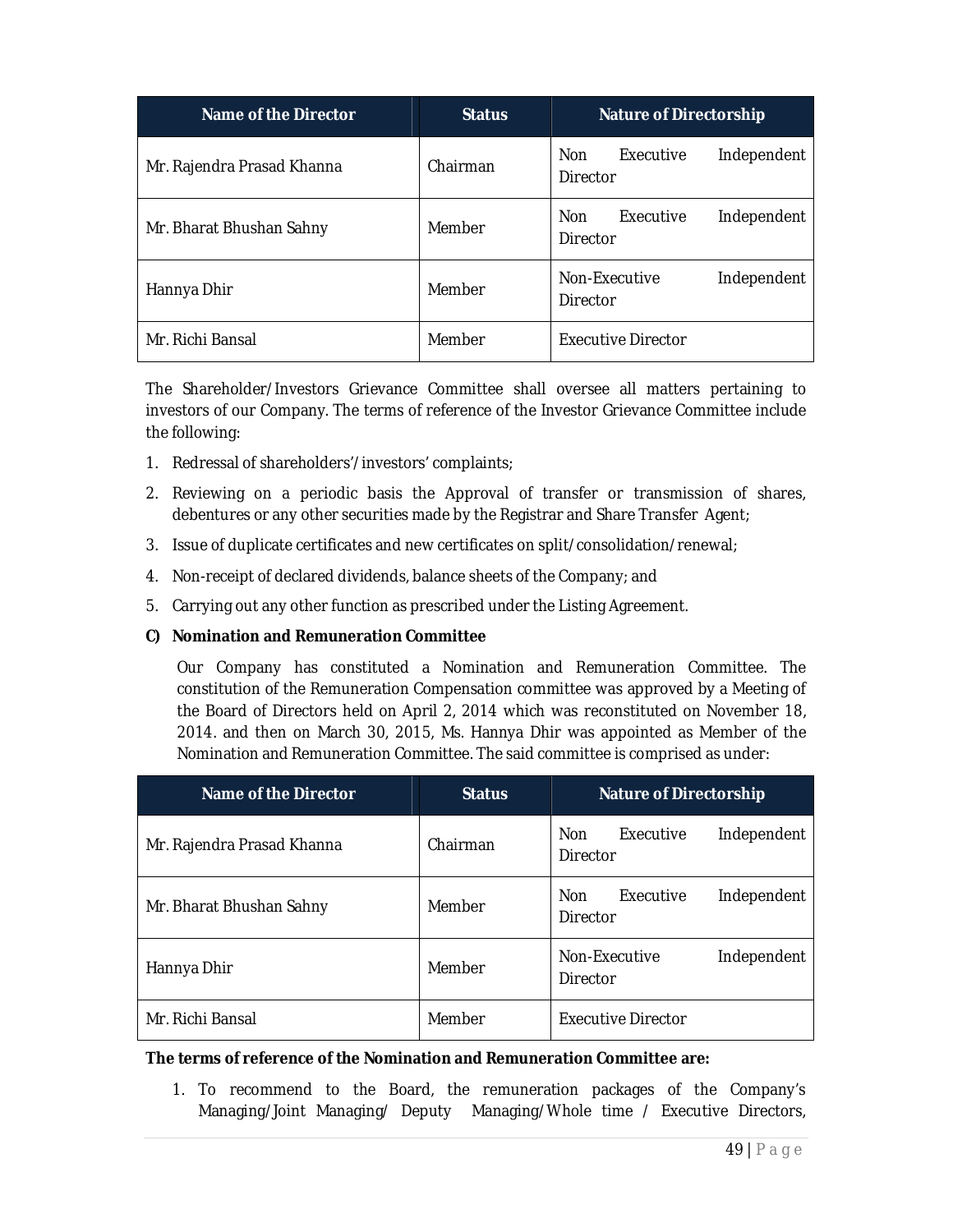including all elements of remuneration package (i.e. salary, benefits, bonuses, perquisites, commission, incentives, stock options, pension, retirement benefits, details of fixed component and performance linked incentives along with the performance criteria, service contracts, notice period, severance fees etc.);

- 2. To be authorized at its duly constituted meeting to determine on behalf of the Board of Directors and on behalf of the shareholders with agreed terms of reference, the Company's policy on specific remuneration packages for Company's Managing/Joint Managing/ Deputy Managing/ Whole time/ Executive Directors, including pension rights and any compensation payment;
- 3. Such other matters as may from time to time be required by any statutory, contractual or other regulatory requirements to be attended to by such committee.

### **Policy on Disclosures and Internal Procedure for Prevention of Insider Trading**

We comply with the provisions of the SEBI (Prohibition of Insider Trading) Regulations, 2015.

Kapil Datta, Compliance Officer, is responsible for setting forth policies, procedures, monitoring and adhering to the rules for the prevention of dissemination of price sensitive information and the implementation of the code of conduct under the overall supervision of the Board.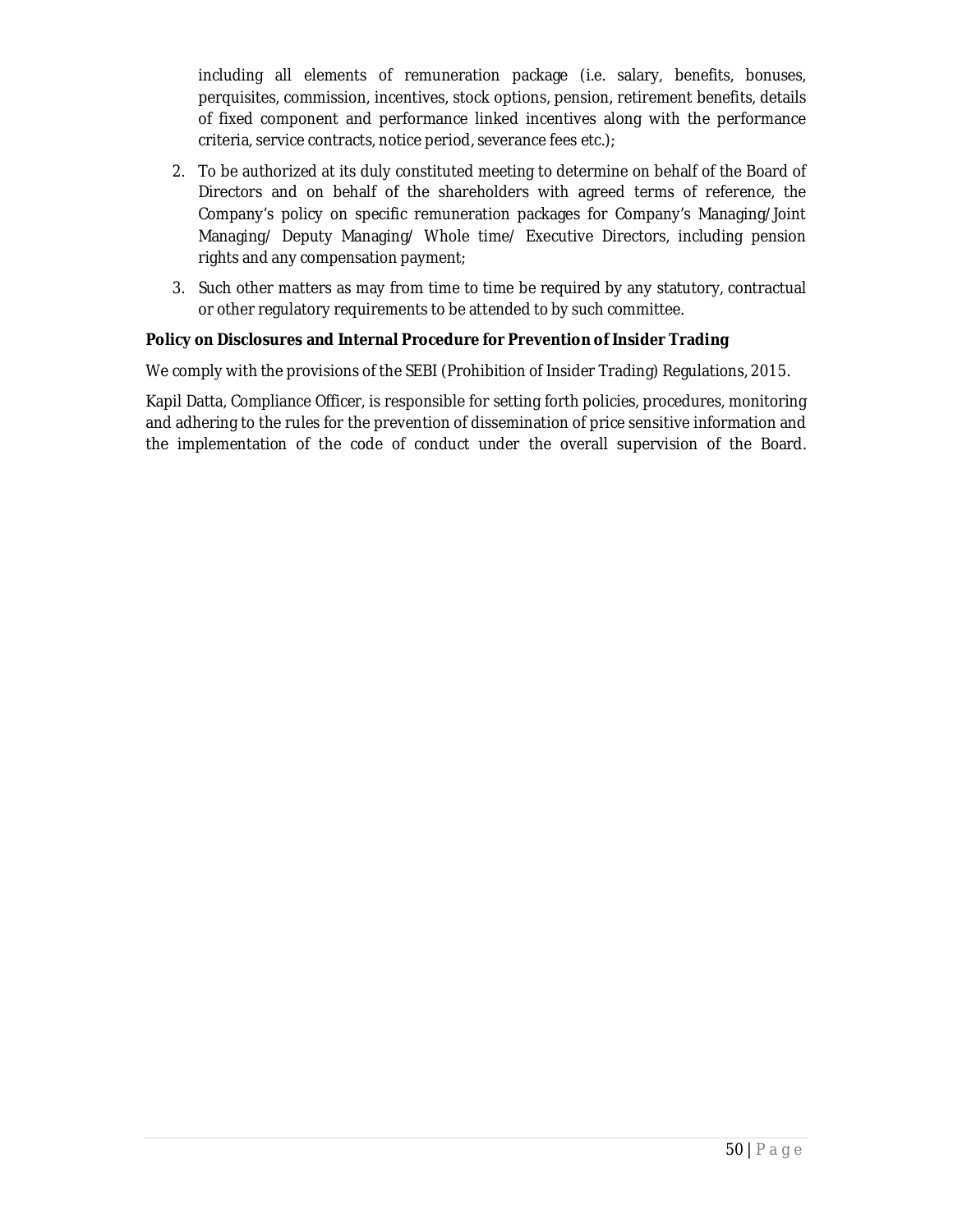### **OUR PROMOTER**

### **DETAILS OF OUR PROMOTERS IS AS BELOW**

**Mr. Naresh Kumar Bansal,** aged 61 years, is the Managing Director of the Company and is an entrepreneur with dynamic vision and sharp business acumen. He is a graduate in law and has been in the Industry of manufacturing of "Steel Tubes" for more than 30 years. He is well versed with the technical aspects of manufacturing of steel tubes and is competent enough to customize the production according to the requirements of the customers. He controls the entire production and dispatches of the company and oversees the production & planning departments of the Company. Apart from it, he is also overseeing the financial affairs of the Company and is responsible for the Financial Planning and fund-raising.

| <b>Particulars</b>          | <b>Details</b>            |  |
|-----------------------------|---------------------------|--|
| Permanent Account Number    | AADPB6899B                |  |
| Passport No.                | K1112851                  |  |
|                             | <b>Canara Bank</b>        |  |
| <b>Bank Account Details</b> | Hauz Quazi, Delhi         |  |
|                             | IFSC Code: CNRB0000272    |  |
|                             | Account No: 0272101004812 |  |

**Mr. Richi Bansal,** aged 35 years, is the Director of the company and is highly motivated and ambitious person. He did B. Sc (Hons.) in Management from Bradford University, U.K. and did his internship from a reputed company called BIE (Marketing & Advertising). He is thoroughly professional in approach and is overseeing the marketing department of the Company and is instrumental in taking the products of the Company to overseas markets. He is exploring new avenues to augment the turnover of the company. The Company expects its turnover to expand manifold under his able guidance and leadership.

| <b>Particulars</b>          | <b>Details</b>            |  |
|-----------------------------|---------------------------|--|
| Permanent Account Number    | ADWPB0496N                |  |
| Passport No.                | H4663678                  |  |
|                             | <b>Canara Bank</b>        |  |
| <b>Bank Account Details</b> | Hauz Quazi, Delhi         |  |
|                             | IFSC Code: CNRB0000272    |  |
|                             | Account No: 0272101009229 |  |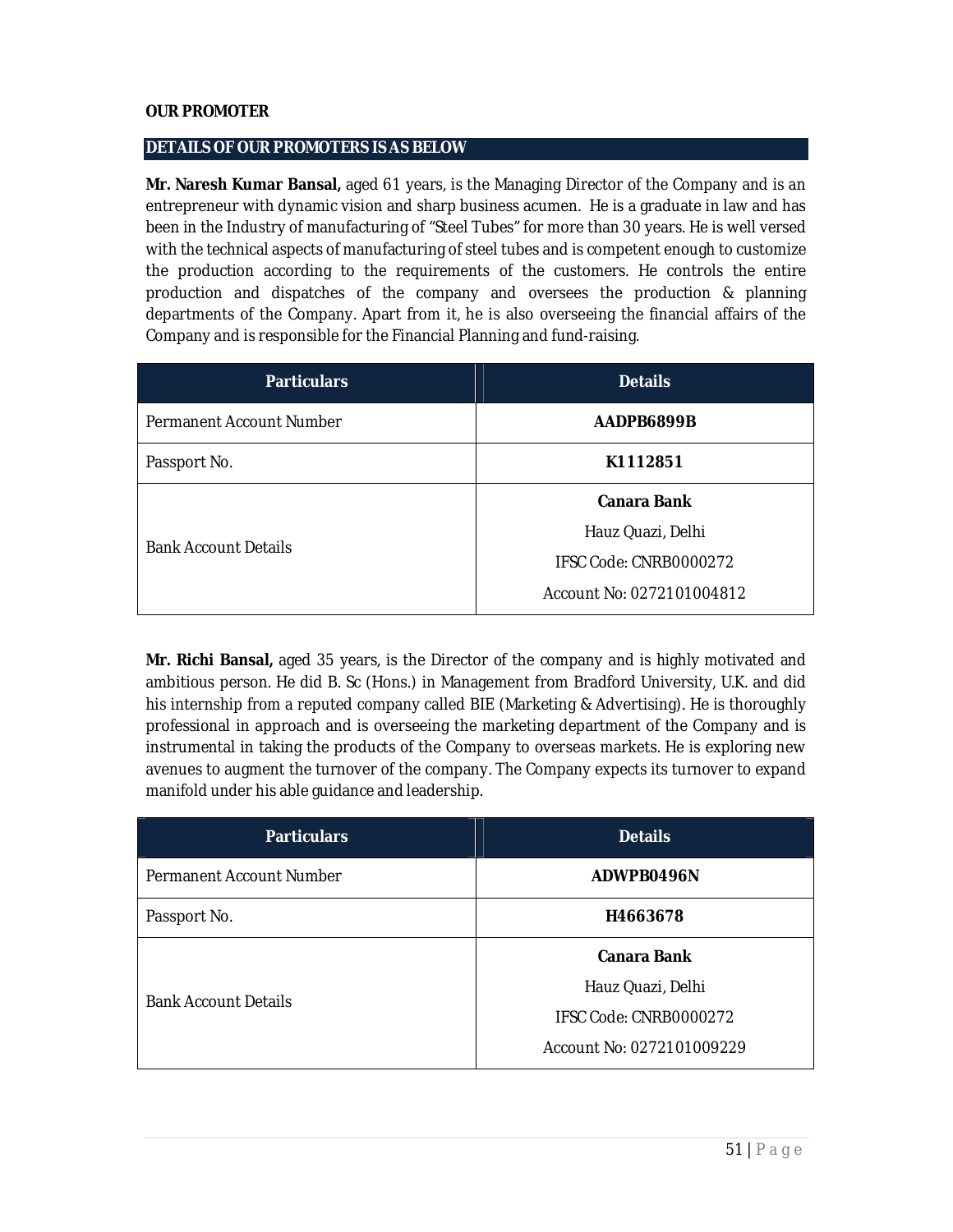Shareholding of our Promoters & Promoter Group as on the date of this Information Memorandum:

| Sr. No. | Name of the Promoter &<br><b>Promoter Group</b> |  | <b>No. of Equity Shares</b> | % of Equity Share Capital |
|---------|-------------------------------------------------|--|-----------------------------|---------------------------|
| 1.      | Naresh Kumar Bansal                             |  | 742800                      | 49.74                     |
| 2.      | Richi Bansal                                    |  | 129300                      | 8.66                      |
| 3.      | Nikhil Naresh Bansal                            |  | 126600                      | 8.48                      |
| 4.      | Kumud Bansal                                    |  | 54000                       | 3.62                      |
| 5.      | Krati Bansal                                    |  | 30000                       | 2.01                      |
| 6.      | Naresh Kumar & Sons (HUF)                       |  | 18000                       | 1.21                      |
| 7.      | Kanika Bansal                                   |  | 3600                        | 0.24                      |

### **OTHER UNDERTAKINGS AND CONFIRMATIONS**

Our Company undertakes that the details of Permanent Account Number, bank account number and passport number of the Promoter will be submitted to the BSE, where the securities of our Company are proposed to be listed, whenever asked.

#### **INTEREST OF THE PROMOTER**

### *Interest in the promotion of Our Company*

Our Promoters are Mr. Naresh Kumar Bansal, Mrs. Kumud Bansal, Mr. Richi Bansal, Mrs. Krati Bansal, Mr. Nikhil Naresh Bansal, Mrs. Kanika Bansal and Naresh Kumar & Sons (HUF). Our Promoters may be deemed to be interested in the promotion of the Issuer to the extent of the Equity Shares held by them as well as their relatives and also to the extent of any dividend payable to them and other distributions in respect of the aforesaid Equity Shares.

### *Interest in the property of Our Company*

Our Promoters do not have any interest in any property acquired by our Company in last two years or proposed to be acquired by our Company.

#### *Interest as Member of our Company*

As on the date of this Information Memorandum, our Promoter holds 11,04,300 Equity Shares of our Company and are therefore interested to the extent of their shareholding and the dividend declared, if any, by our Company. Except to the extent of shareholding of the Promoter in our Company, our Promoter does not hold any other interest in our Company.

### *Payments, Amounts or Benefit to our Promoter during the Last Year*

Our Promoters have drawn a remuneration of Rs. 34,56,816 during the Financial Year 2014-15.

Further as on the date of this Information Memorandum, there is no bonus or profit sharing plan for our Promoter.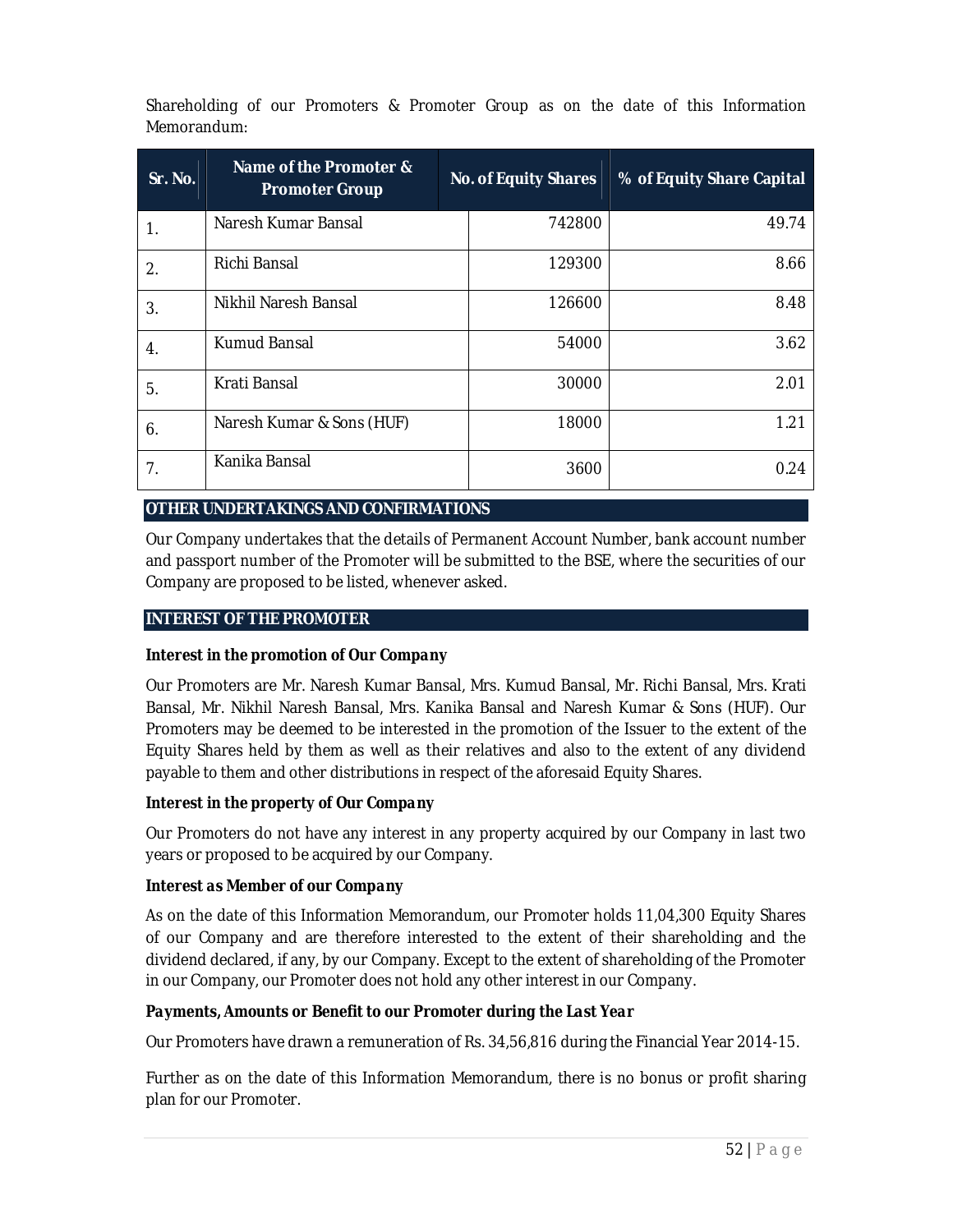## **DIVIDEND POLICY**

Under the Companies Act, an Indian company pays dividends upon a recommendation by its Board of Directors and approval by a majority of the shareholders, who have the right to decrease but not to increase the amount of dividend recommended by the Board of Directors. Under the Companies Act, dividends may be paid out of profits of a company in the year in which the dividend is declared or out of the undistributed profits or reserves of the previous Years or out of both.

Our Company does not have a formal dividend policy. Any dividends to be declared shall be recommended by the Board of Directors depending upon the financial condition, results of operations, capital requirements and surplus, contractual obligations and restrictions, the terms of the credit facilities and other financing arrangements of our Company at the time a dividend is considered, and other relevant factors and approved by the Equity Shareholders at their discretion. Our Company has not paid any dividend in the previous five Financial Years.

Dividends are payable within 30 days of approval by the Equity Shareholders at the annual general meeting of our Company. When dividends are declared, all the Equity Shareholders whose names appear in the register of members of our Company as on the "record date" are entitled to be paid the dividend declared by our Company. Any Equity Shareholder who ceases to be an Equity Shareholder prior to the record date, or who becomes an Equity Shareholder after the record date, will not be entitled to the dividend declared by Our Company.

## **STATEMENT SHOWING DIVIDEND AND CASH BONUSES DURING LAST 10 YEARS**

The Company has not declared dividend and/or cash bonuses during the last 10 years.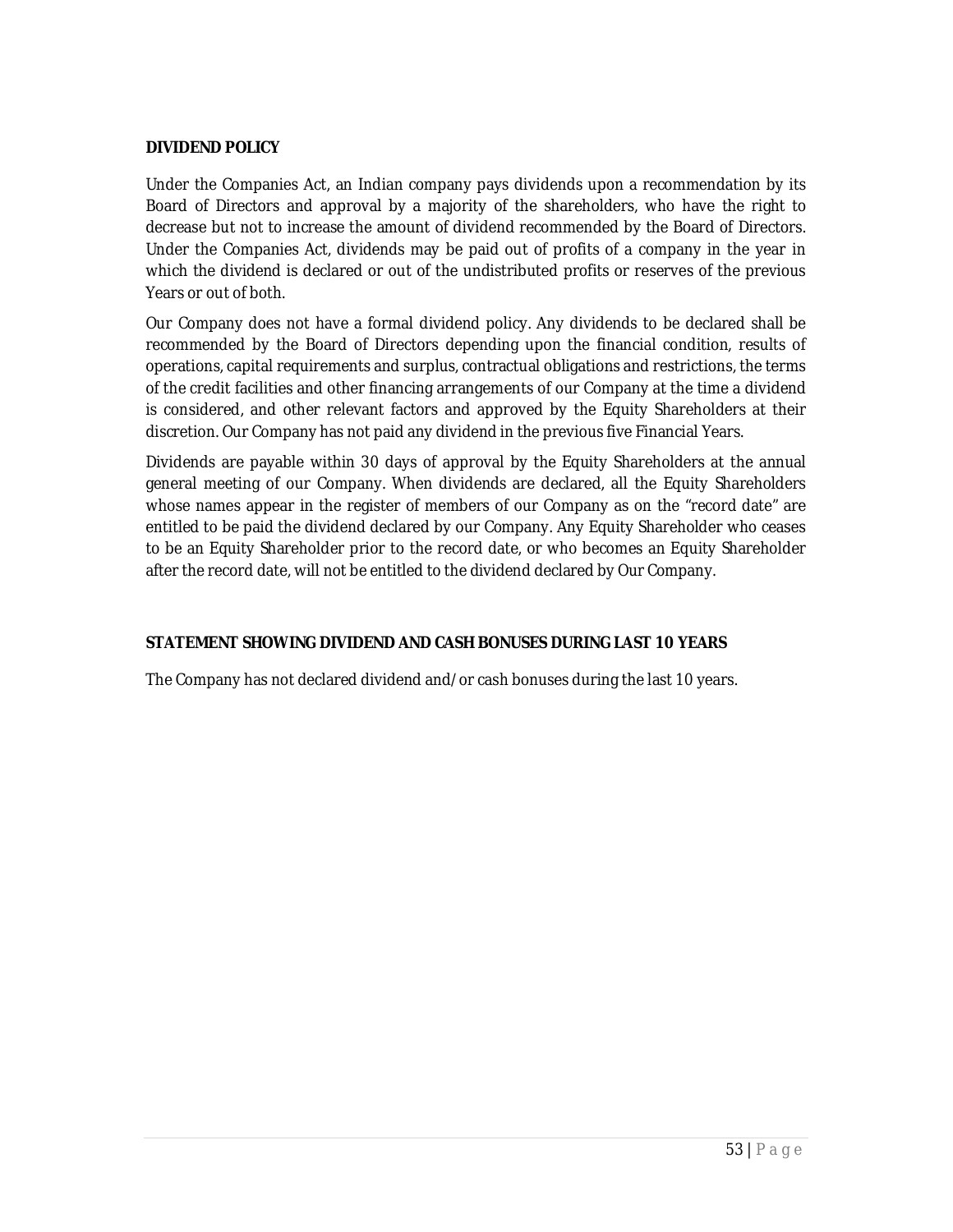# **SUMMARY FINANCIAL INFORMATION**

## **BALANCESHEET FOR THE LAST FIVE YEARS**

|                                                  | <b>Amount in Rs.</b> |                |                |                |             |
|--------------------------------------------------|----------------------|----------------|----------------|----------------|-------------|
| <b>Particulars</b>                               |                      |                | As on          |                |             |
| <b>I.EQUITY AND LIABILITIES</b>                  | 31.03.2015           | 31.03.2014     | 31.03.2013     | 31.03.2012     | 31.03.2011  |
| (1) Shareholder's Funds                          |                      |                |                |                |             |
| Share Capital                                    | 24,934,000           | 12,489,000     | 2,489,000      | 2,489,000      | 2,489,000   |
| Reserve and Surplus                              | 182,043,975          | 187,864,685    | 166,548,414    | 155,473,108    | 152,837,418 |
| Money received against share<br>warrants         |                      |                |                |                |             |
| (2) Share Application money<br>pending allotment | $\overline{a}$       | $\mathbf{r}$   | $\overline{a}$ | $\blacksquare$ |             |
| (3) Non-Current Liabilities                      |                      |                |                |                |             |
| Long-Term Borrowings                             | 168,472,696          | 91,401,486     | 95,837,312     | 148,723,218    | 124,398,255 |
| <b>Deferred Tax Liabilities</b>                  | 2,741,743            | 6,488,427      | 8,589,945      | 7,794,177      | 6,707,189   |
| Other Long Term Liabilities                      |                      |                |                |                |             |
| Long Term Provisions                             |                      | $\blacksquare$ |                |                |             |
| (4) Current Liabilities                          |                      |                |                |                |             |
| Short-Term Borrowings                            | 360,942,256          | 297,545,753    | 302,464,615    | 322,857,957    | 248,235,542 |
| <b>Trade Payables</b>                            | 23,435,319           | 74,440,013     | 54,218,482     | 22,215,048     | 38,033,166  |
| Other Current Liabilities                        | 190,619,834          | 69,816,573     | 64,816,231     | 34,327,947     | 69,279,520  |
| <b>Short-Term Provisions</b>                     | 8,688,950            | 6,536,166      | 6,103,546      | 4,438,054      | 3,765,632   |
| <b>Total Equity &amp; Liabilities</b>            | 961,878,772          | 746,582,102    | 701,067,545    | 698,318,508    | 645,745,722 |
| <b>II.ASSETS</b>                                 |                      |                |                |                |             |
| (1) Non-Current Assets                           |                      |                |                |                |             |
| <b>Fixed Assets</b>                              | 181,876,165          | 144,614,709    | 152,806,195    | 147,504,736    | 142,864,810 |
| Non Current Investments                          | 63,814,906           | 6,081,078      | 1,903,056      | 15,695,297     | 14,866,092  |
| Deferred tax assets                              |                      |                |                |                |             |
| Long term loans and advances                     | 11,406,380           | 96,618,821     | 79,879,421     | 87,602,459     | 75,804,152  |
| Other Non current assets                         |                      |                |                |                |             |
| (2) Current Assets                               |                      |                |                |                |             |
| <b>Current Investments</b>                       |                      |                |                |                |             |
| Inventories                                      | 256,173,135          | 207,181,585    | 164,715,260    | 216,939,151    | 162,451,571 |
| <b>Trade Receivables</b>                         | 111,333,740          | 175,786,701    | 166,046,250    | 140,417,158    | 145,124,008 |
| Cash and cash equivalents                        | 74,548,448           | 22,416,377     | 21,410,003     | 20,288,490     | 21,357,405  |
| Short-term loans and advances                    | 199,181,316          | 65,249,149     | 90,543,646     | 69,871,217     | 83,277,683  |
| Other current assets                             |                      |                |                |                |             |
| <b>Total Assets</b>                              | 961,878,772          | 746,582,102    | 701,067,545    | 698,318,508    | 645,745,722 |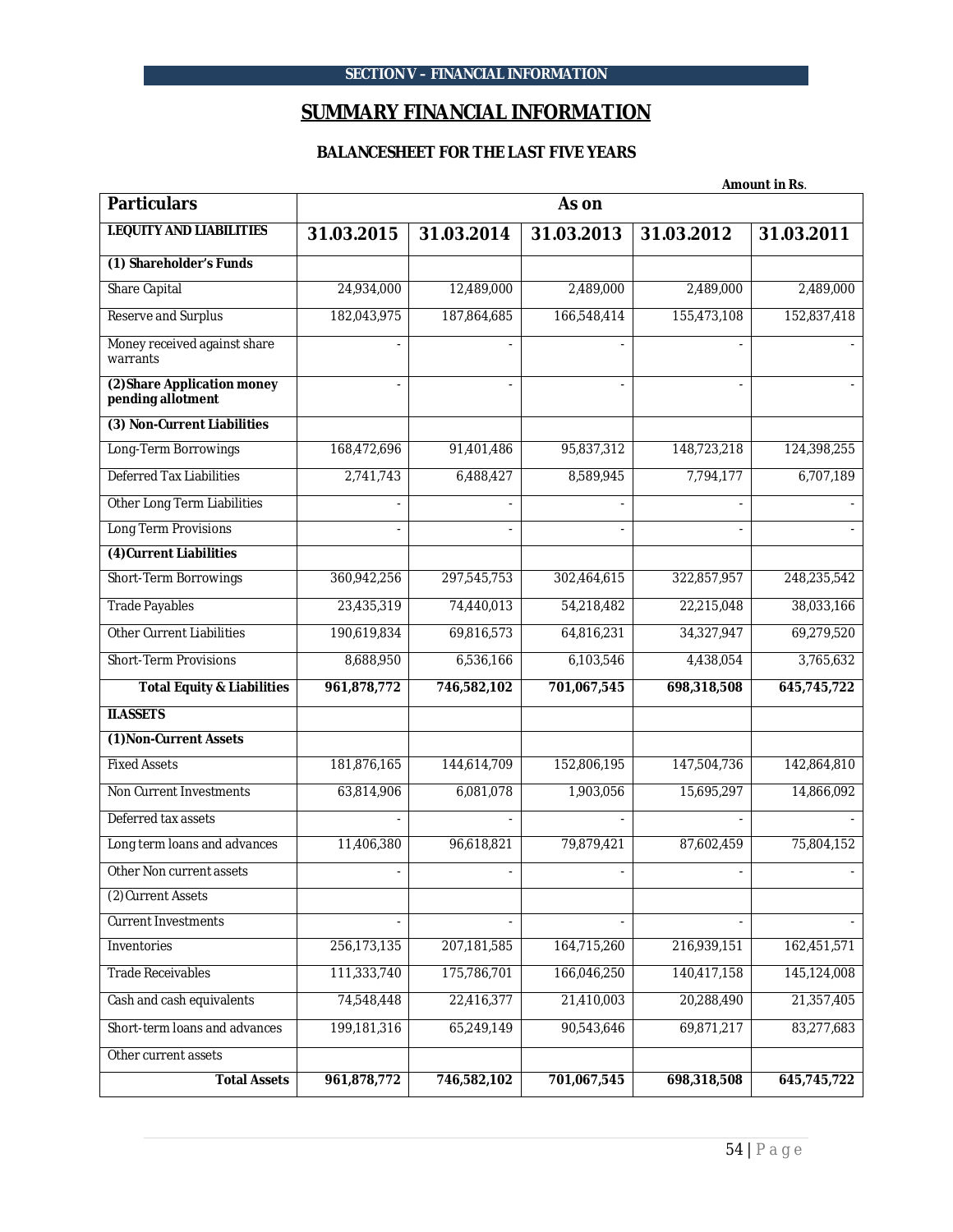# **STATEMENT OF PROFIT & LOSS ACCOUNT FOR LAST FIVE YEARS**

|                                                                                          | Amount in Rs.       |                |                |                 |                |  |
|------------------------------------------------------------------------------------------|---------------------|----------------|----------------|-----------------|----------------|--|
|                                                                                          | <b>Period ended</b> |                |                |                 |                |  |
| <b>Particulars</b>                                                                       | 31.03.2015          | 31.03.2014     | 31.03.2013     | 31.03.2012      | 31.03.2011     |  |
| <b>Revenue from</b><br>operations (Gross)                                                | 2,062,370,351       | 1,987,420,120  | 2,023,316,074  | 1,645,845,492   | 1,345,556,088  |  |
| <b>Less: Excise Duty</b>                                                                 | (137,969,448)       | (173,927,130)  | (1,70,953,946) | (108, 303, 882) | (74, 760, 546) |  |
| <b>Gross Revenue from</b><br>operations (Net)                                            | 1,924,400,903       | 1,813,492,990  | 1,852,362,127  | 1,537,541,610   | 1,270,795,542  |  |
| Other Income                                                                             | 23,854,299          | 36,064,429     | 55,669,176     | 22,672,542      | 5,572,969      |  |
| <b>Total Revenue</b>                                                                     | 1,948,255,202       | 1,908,031,303  | 1,908,031,303  | 1,560,218,152   | 1,276,368,511  |  |
| <b>Expenses:</b>                                                                         |                     |                |                |                 |                |  |
| <b>Cost of Materials</b><br>consumed                                                     | 1,731,795,318       | 1,596,263,742  | 1,673,562,556  | 1,223,650,918   | 925,984,386    |  |
| Purchase of Stock-in-<br>Trade                                                           | 843,083             | 8,859,271      | 21,078,708     | 180,778,780     | 152,365,218    |  |
| Changes in Inventories of<br>finished goods, work-in-<br>progress and Stock-in-<br>Trade | (38, 105, 424)      | 3,673,271      | (40, 313, 543) | (13, 190, 351)  | 19,896,425     |  |
| <b>Employee Benefit Expense</b>                                                          | 27,844,378          | 27,121,134     | 23,971,154     | 20,753,918      | 16,766,310     |  |
| <b>Financial Costs</b>                                                                   | 52,746,204          | 45,644,755     | 54,139,923     | 40,092,325      | 38,863,523     |  |
| Depreciation and<br>Amortization Expenses                                                | 22,617,564          | 17,743,377     | 17,865,721     | 12,570,069      | 18,669,631     |  |
| Other Expenses                                                                           | 144,430,563         | 125,839,160    | 141,717,288    | 91,151,596      | 85,594,642     |  |
| <b>Total Expenses</b>                                                                    | 1,942,171,687       | 1,825,144,711  | 1,892,021,807  | 1,555,807,254   | 1,258,140,135  |  |
| Profit before exceptional<br>and extra-ordinary items<br>and tax                         | 6,083,515           | 24,412,708     | 16,009,496     | 4,410,898       | 18,228,376     |  |
| <b>Exceptional Items</b>                                                                 | 2,587,381           | $\overline{a}$ | $\frac{1}{2}$  | 401,858         | 137,119        |  |
| <b>Profit Before Taxes</b>                                                               | 8,670,896           | 24,412,708     | 16,009,496     | 4,009,040       | 18,091,257     |  |
| <b>Tax expenses</b>                                                                      |                     |                |                |                 |                |  |
| Current tax                                                                              | 5,017,145           | 4,981,916      | 3,223,747      | 764,211         | 3,605,679      |  |
| Deferred tax                                                                             | (3,746,684)         | (2,101,518)    | 795,768        | 1,086,988       | 1,430,528      |  |
| Income tax for earlier<br>years                                                          | 515,873             | 53,604         | 21,280         |                 | 14,560         |  |
| Mat credit entitlement                                                                   | 19,543              | 162,435        | 893,396        | (477, 849)      | (672, 623)     |  |
| Profit /(loss) for the<br>period                                                         | 6,865,019           | 21,316,271     | 11,075,305     | 2,635,689       | 13,713,113     |  |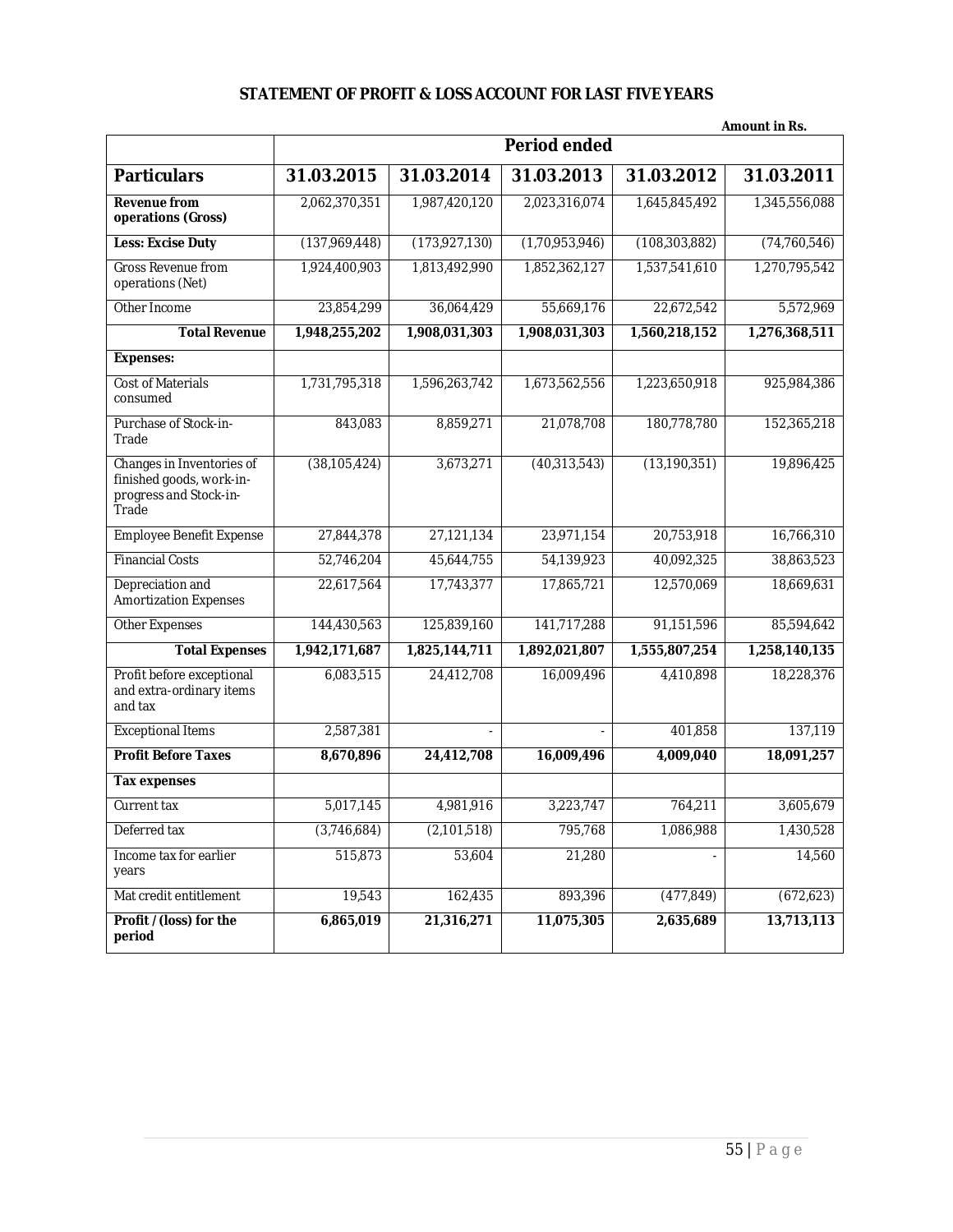# **CASH FLOW STATEMENT FOR THE LAST FIVE YEARS**

|                                                           | Amount in Rs.       |                |                |                |                |  |
|-----------------------------------------------------------|---------------------|----------------|----------------|----------------|----------------|--|
|                                                           | <b>Period ended</b> |                |                |                |                |  |
| <b>Particulars</b>                                        | 31.03.2015          | 31.03.2014     | 31.03.2013     | 31.03.2012     | 31.03.2011     |  |
| <b>A.CASH FLOW FROM</b><br><b>OPERATING ACTIVITIES</b>    |                     |                |                |                |                |  |
| Net Profit Before Tax and Extra<br>ordinary items         | 6,083,515           | 24,412,708     | 16,009,496     | 4,009,040      | 18,091,257     |  |
| Add:                                                      |                     |                |                |                |                |  |
| <b>Adjustment for Depreciation</b>                        | 22,617,564          | 17,743,377     | 17,865,721     | 12,570,069     | 18,669,631     |  |
| <b>Interest &amp; Finance Charges</b>                     | 52,746,204          | 45,644,755     | 54,139,923     | 40,092,325     | 38,863,523     |  |
| P/L on sale of Fixed Assets                               | 1,431,310           | (793, 316)     | (484, 606)     | (7,508,663)    | (267,023)      |  |
| <b>Operating profit before working</b><br>capital changes | 82,878,593          | 87,007,524     | 87,530,534     | 49,162,771     | 75,357,388     |  |
| <b>Adjustment for:</b>                                    |                     |                |                |                |                |  |
| Increase/Decrease in Trade<br>Receivables                 | 64,452,961          | (9,740,451)    | (25,629,092)   | 4,706,851      | (19, 723, 951) |  |
| Increase/Decrease in Other<br>receivables                 | (134, 546, 694)     | 22,980,143     | (21, 252, 413) | 13,855,114     | 34,351,688     |  |
| Increase/Decrease in inventories                          | (48,991,550)        | (42, 466, 325) | 52,223,891     | (54, 487, 580) | 46,870,353     |  |
| Increase/Decrease in Trade & other<br>payable             | 71,093,742          | 25,606,512     | 43,763,869     | (50,097,270)   | (2, 238, 987)  |  |
| Cash generated from operations                            | 34,887,052          | 83,387,403     | 136,636,789    | (36,860,114)   | 134,616,492    |  |
| Cash flow before extra ordinary items                     | 34,887,052          | 83,387,403     | 136,636,789    | (36,860,114)   | 134,616,492    |  |
| Income tax paid                                           | (4,694,951)         | (4,450,759)    | (3,558,438)    | (735,010)      | (6, 135, 945)  |  |
| Extra ordinary items                                      | 2,587,381           |                |                |                |                |  |
| <b>NET CASH FROM OPERATING</b><br><b>ACTIVITIES</b>       | 32,779,482          | 78,936,643     | 133,078,350    | (37, 595, 125) | 128,480,547    |  |
| <b>B.CASH FLOW FROM</b><br><b>INVESTING ACTIVITIES</b>    |                     |                |                |                |                |  |
| Purchase of Fixed Assets                                  | (67, 170, 982)      | (14,536,596)   | (25,605,630)   | (18,071,331)   | (4,568,164)    |  |
| Sale of fixed Assets                                      | 11,701,000          | 1,600,000      | 1,020,000      | 8,370,000      | 600,000        |  |
| Additional to Investments                                 | (98, 725, 905)      | (4,869,970)    | (8,068,416)    | (829, 205)     | (10, 174, 309) |  |
| <b>Advance for Fixed Assets</b>                           | 85,826,968          | (15, 124, 259) | 7,723,038      | (11, 798, 307) | (46,002,048)   |  |
| <b>NET CASH USED IN INVESTING</b><br><b>ACTIVITIES</b>    | (68, 368, 920)      | (32,930,826)   | (24,931,008)   | (22, 328, 843) | (60, 144, 521) |  |
| <b>C.CASH FLOW FROM FINANCE</b><br><b>ACTIVITIES</b>      |                     |                |                |                |                |  |
| <b>Issue of Share Capital</b>                             | 12,445,000          | 10,000,000     | $\blacksquare$ |                |                |  |
| General reserve used for issue of<br><b>Bonus Shares</b>  | (12, 445, 000)      |                |                |                |                |  |
| Receipt/Repayment of secured loans                        | 187,888,228         | (10, 408, 386) | (20, 420, 124) | 109,694,742    | (40,707,634)   |  |
| Receipt/Repayment of unsecured<br>loans                   | (47, 420, 515)      | 1,053,698      | (32, 465, 782) | (10, 747, 364) | 7,351,048      |  |
| <b>Interest &amp; Finance Charges</b>                     | (52, 746, 204)      | (45,644,755)   | (54, 139, 923) | (40,092,325)   | (38,863,523)   |  |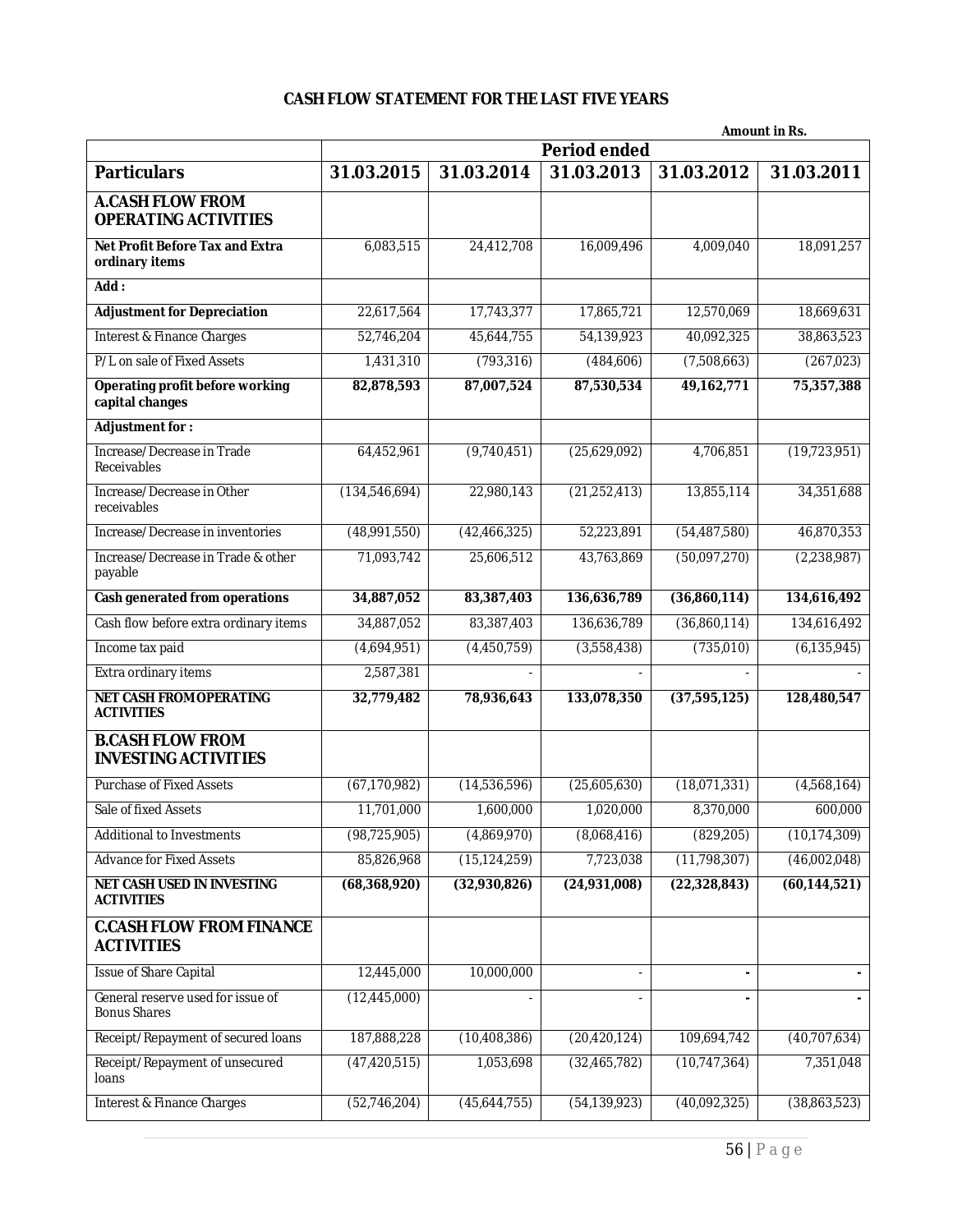| NET CASH GENERATED FROM<br><b>FINANCING ACTIVITIES</b> | 87,721,509 | (44,999,443) | (107, 025, 829) | 58,855,053  | (72, 220, 109) |
|--------------------------------------------------------|------------|--------------|-----------------|-------------|----------------|
| <b>NET CHANGE IN CASH</b><br>EQUIVALENT (A+B+C)        | 52,132,071 | 1,006,374    | 1,121,514       | (1,068,915) | (3,884,083)    |
| NET CHANGE IN CASH EQUIVALENT                          |            |              |                 |             |                |
| <b>Opening Balance</b>                                 | 22,416,377 | 21,410,003   | 20,288,490      | 21,357,405  | (3,884,083)    |
| Net Change in Cash & Cash Equivalent                   | 52,132,071 | 1,006,374    | 1,121,514       | (1,068,915) | 25,241,488     |
| Closing Balance                                        | 74,548,448 | 22,416,377   | 21,410,003      | 20,288,490  | (3,884,083)    |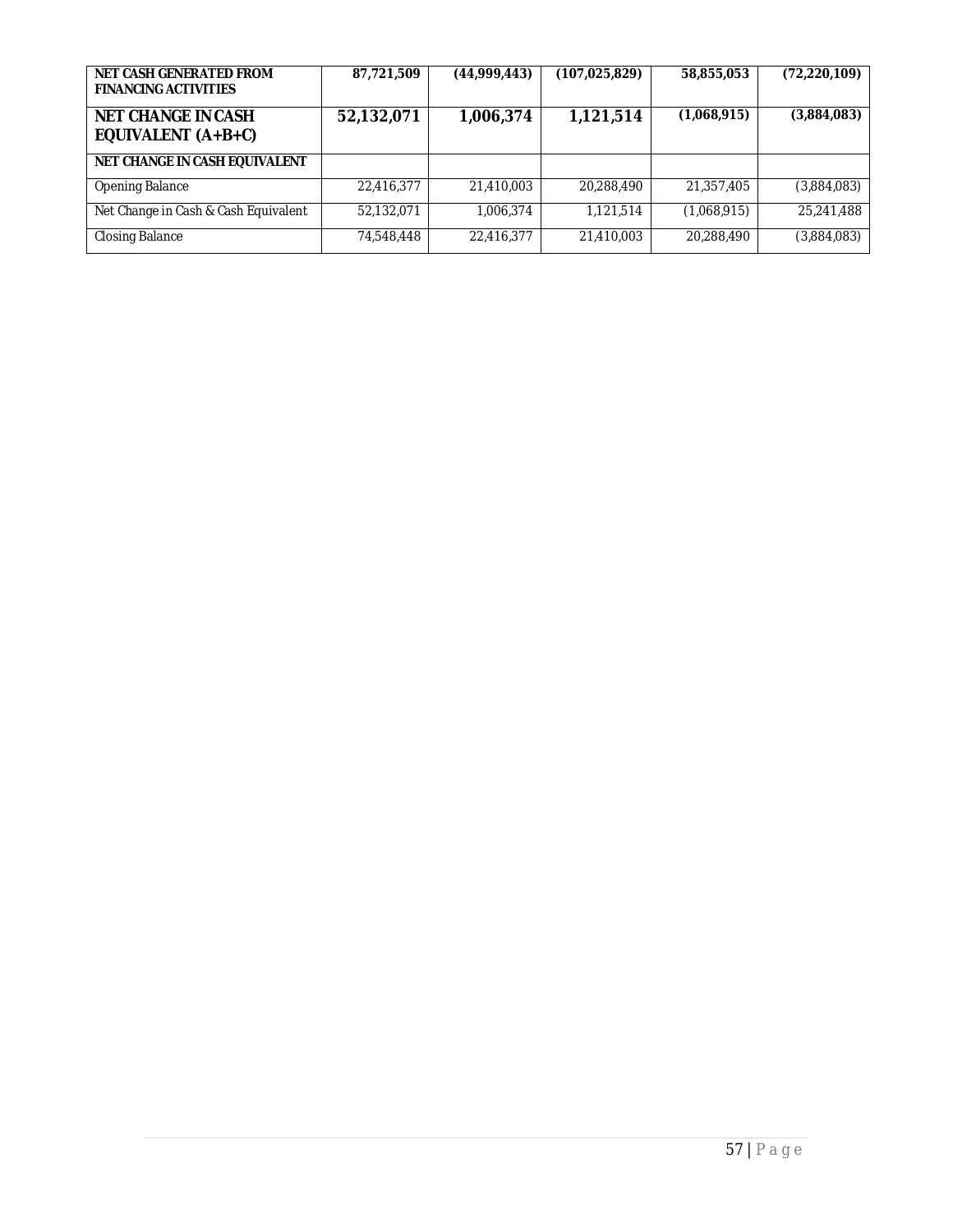# **SECTION VI – OTHER STATUTORY INFORMATION**

#### **GOVERNMENT AND OTHER STATUTORY APPROVALS**

The Company has taken all the necessary permissions and approvals from the Government and various Government agencies for the existing activities.

There is no material outstanding litigation pending against the company and its group Companies and their office bearers.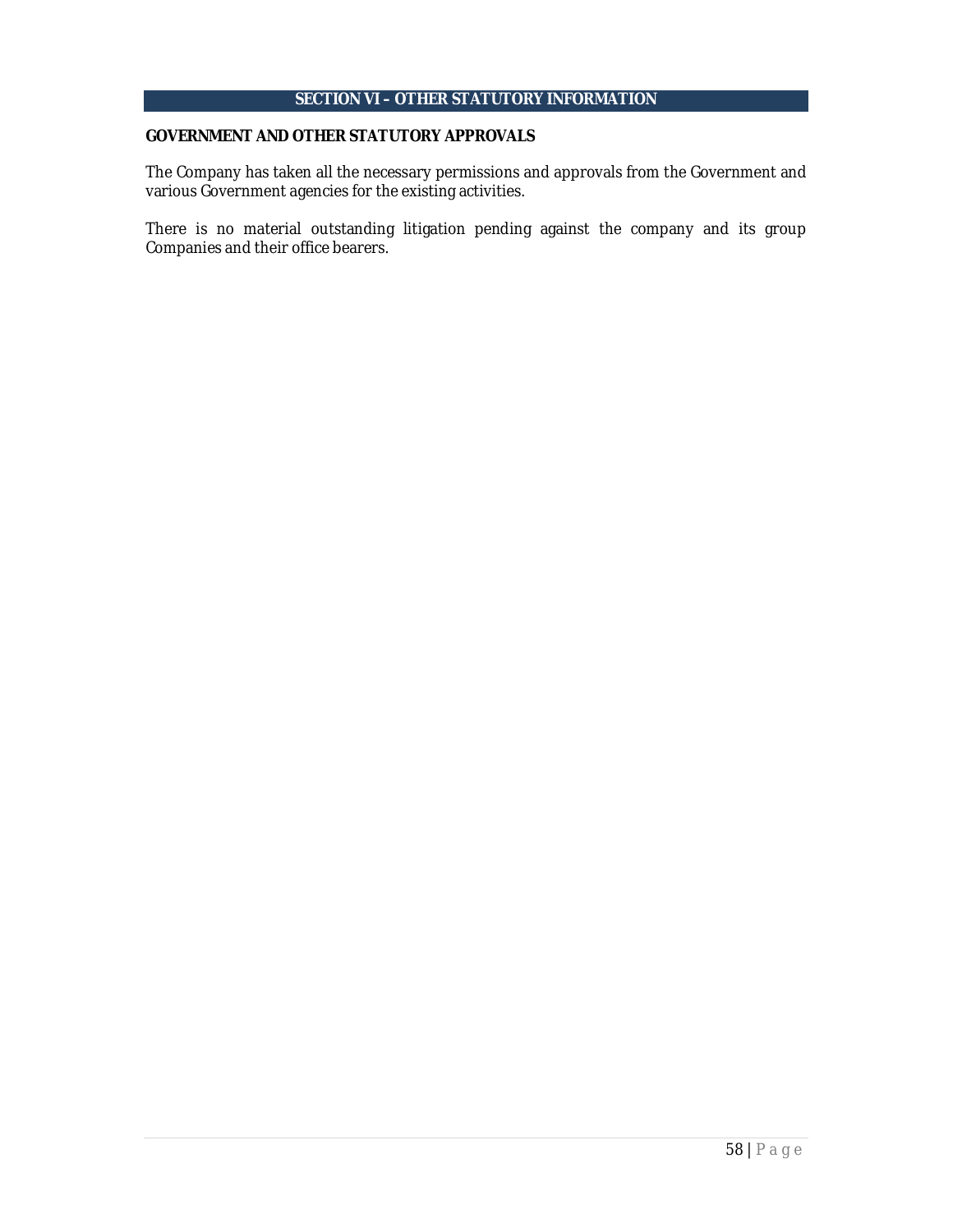## **OTHER REGULATORY AND STATUTORY DISCLOSURES**

### **Authority for Listing**

The Equity Shares of Rama Steel Tubes Limited are currently listed on the NATIONAL STOCK EXCHANGE OF INDIA LIMITED. The Company got the listing approval from NSE Limited on August 17, 2015 vide circular no. NSE/CML/30510.

The Board of Directors of the Company vide its resolution passed in the meeting held on November 18, 2014 has approved for making application to BSE for listing of its equity shares on BSE under direct listing route.

### **Prohibition by SEBI**

The Company, its Directors, its Promoters, other companies promoted by the Promoters and companies with which the Company's Directors are associated as Directors have not been prohibited from accessing the capital markets under any order or direction passed by SEBI.

### **Caution**

The Company accepts no responsibility for statements made otherwise than the documents or any other material issued by or at the instance of the Company and anyone placing reliance on any other source of information would be doing so at his or her own risk. All information shall be made available by the Company to the public and investors at large and no selective or additional information would be available for a section of the investors in any manner.

### **Disclaimer**

A copy of this Information Memorandum has been submitted to BSE. BSE does not in any manner:

\_ warrant, certify or endorse the correctness or completeness of any of the contents of this Information Memorandum; or

\_ warrant that this Company's securities will be listed or will continue to be listed on the BSE; or

\_ take any responsibility for the financial or other soundness of this Company, its Promoters, its management or any scheme or project of this Company;

and it should not for any reason be deemed or construed to mean that this Information Memorandum has been cleared or approved by the BSE. Every person who desires to apply for or otherwise acquire any securities of this Company may do so pursuant to independent inquiry, investigation and analysis and shall not have any claim against the BSE whatsoever by reason of any loss which may be suffered by such person consequent to or in connection with such subscription/acquisition whether by reason of anything stated or omitted to be stated herein or for any other reason whatsoever.

### **Listing**

Application is being made to BSE for permission to deal in and for an official quotation of the Equity Shares of the Company under their direct listing route. Our Company shall ensure that all steps for the completion of necessary formalities for listing and commencement of trading at BSE will be taken.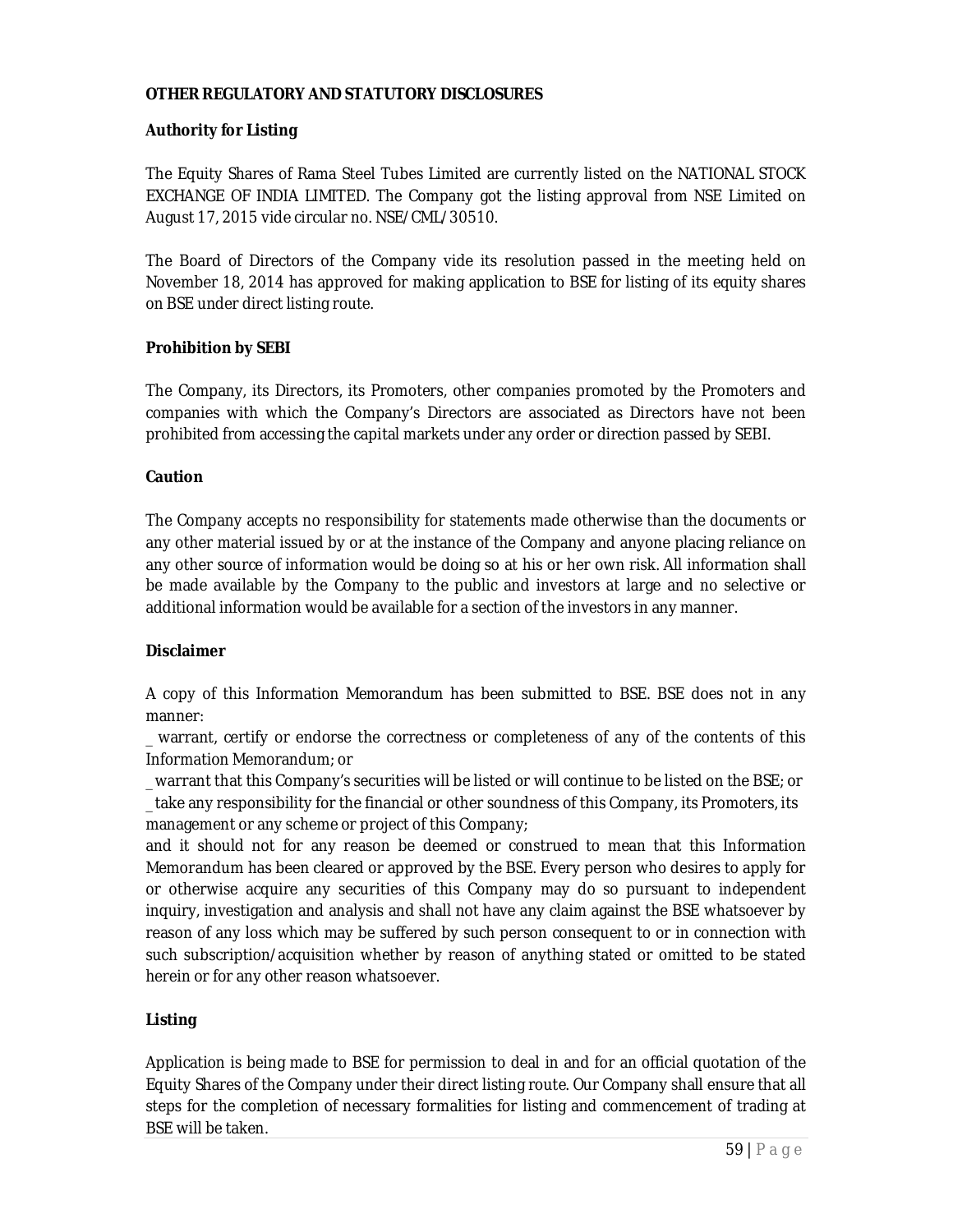## **Demat**

*The Equity shares of the Company are admitted with both the Depositories viz., NSDL and CDSL. The ISIN of the Company is INE230R01019.*

*Our Registrar (M/s Bigshare Services Private Limited) has confirmed that as on August 22, 2015, following shareholding of the company is in dematerialized form:*

| Category                        | <b>No. of Shares</b> | No. of Shares in<br>demat | $%$ of<br>dematerialization<br>of the holding of<br>each category |
|---------------------------------|----------------------|---------------------------|-------------------------------------------------------------------|
| Promoter<br>&<br>Promoter Group | 11,04,300            | 11,04,300                 | 100.00%                                                           |
| Public Shareholding             | 3,89,100             | 2,08,950                  | 53.70%                                                            |
| <b>Total</b>                    | 14,93,400            | 13,13,250                 | 87.94%                                                            |

### **Registrar and Share Transfer Agent to the Company**

Bigshare Services Private Limited E2, Ansa Industrial Estate, Saki Vihar Road, Sakinaka, Andheri(E), Mumbai-400072. Contact Person: Mr. Ashok Shetty Email id: ashok@bigshareonline.com Telephone No.: 022-40430200 Fax: 022-28475207

#### **(DELHI BRANCH)**

Bigshare Services Private Limited 4E/8, First Floor, Jhandewalan Extension, New Delhi-110055 Contact Person: Mr. Prem Kumar Email id: bssdelhi@bigshareonline.com Telephone No.: 011-23522373 Fax: 011-23522373

#### **Compliance Officer cum Company Secretary of our Company**

Mr. Kapil Datta No. 7, 1st Floor, Surya Niketan, Vikas Marg, New Delhi – 110092, India **Telephone No.:** 011-43656667 **E mail:** info@ramasteel.com; accounts@ramasteel.com **Fax No.**: 011-43656699

Investors can contact the Compliance Officer in case of any share transfer and other related queries.

#### **Stock Market Data for Equity Shares of Rama Steel Tubes Limited**

There is no trading in the equity shares of the Company on the stock exchange on which it is presently listed till 22.08.2015.

The share of the company traded at a price of Rs. 650/- per share on 24.08.2015, the first day of trading on National Stock Exchange of India Limited.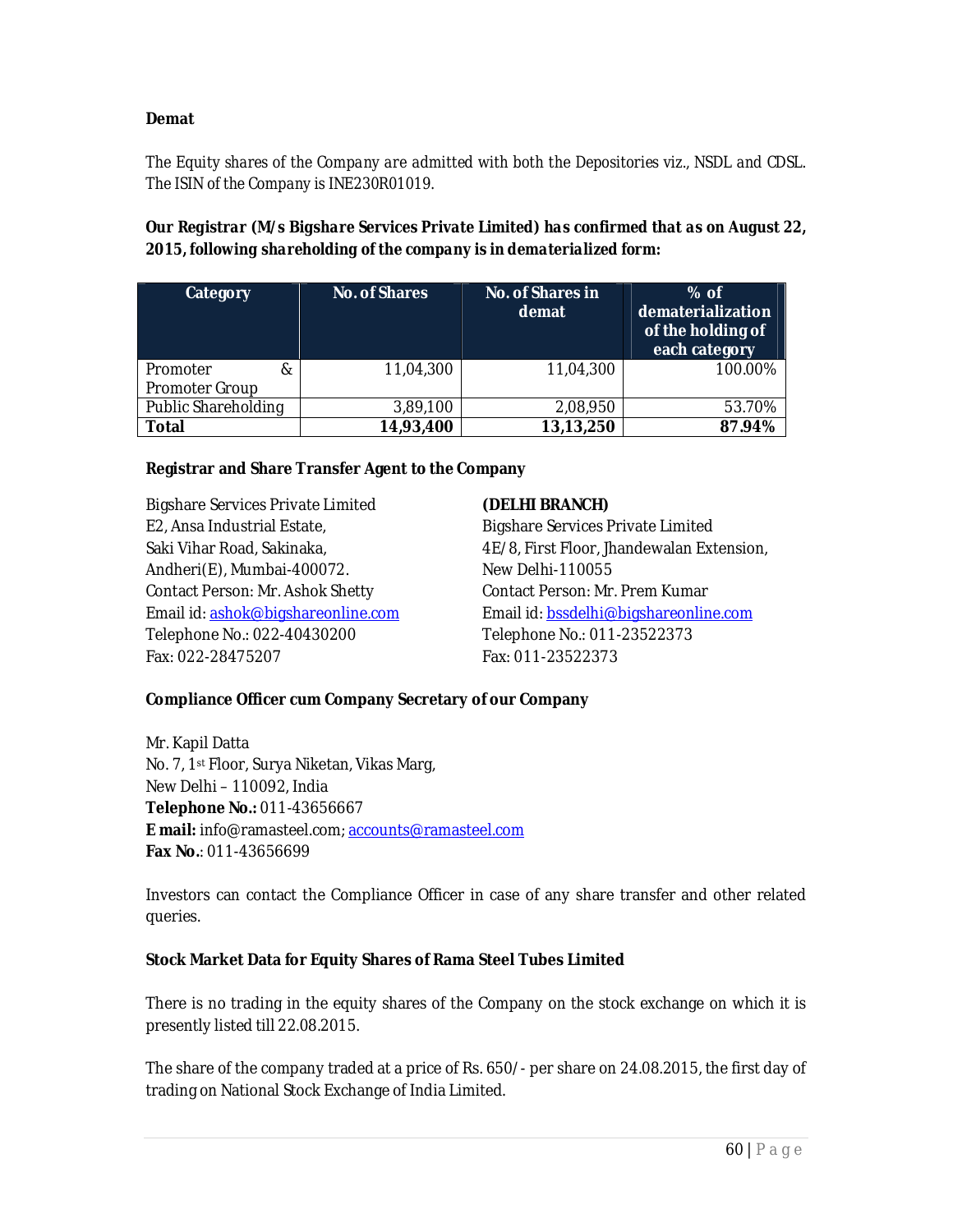### **Particulars Regarding Previous Public or Rights Issues or Bonus Issues during the Last Five Years**

Rama Steel has not made any previous public or rights issue during the last five years. However, the Company has made bonus issue of equity shares in the ratio of 5:1 in the year 2014. There has been no revaluation of assets of our Company.

## **Disclosure on negative net worth / winding up / sick / BIFR / disassociation / strike off from ROC**

Unless stated otherwise in this Information Memorandum, none of the companies related to Promoters/ Promoter Group have become sick companies within the meaning of SICA or / are under winding up.

Further, none of Group Companies have applied for striking off their name from the ROC.

### **Revaluation of assets during last five years**

There is no revaluation of any assets of the Company during the last five years.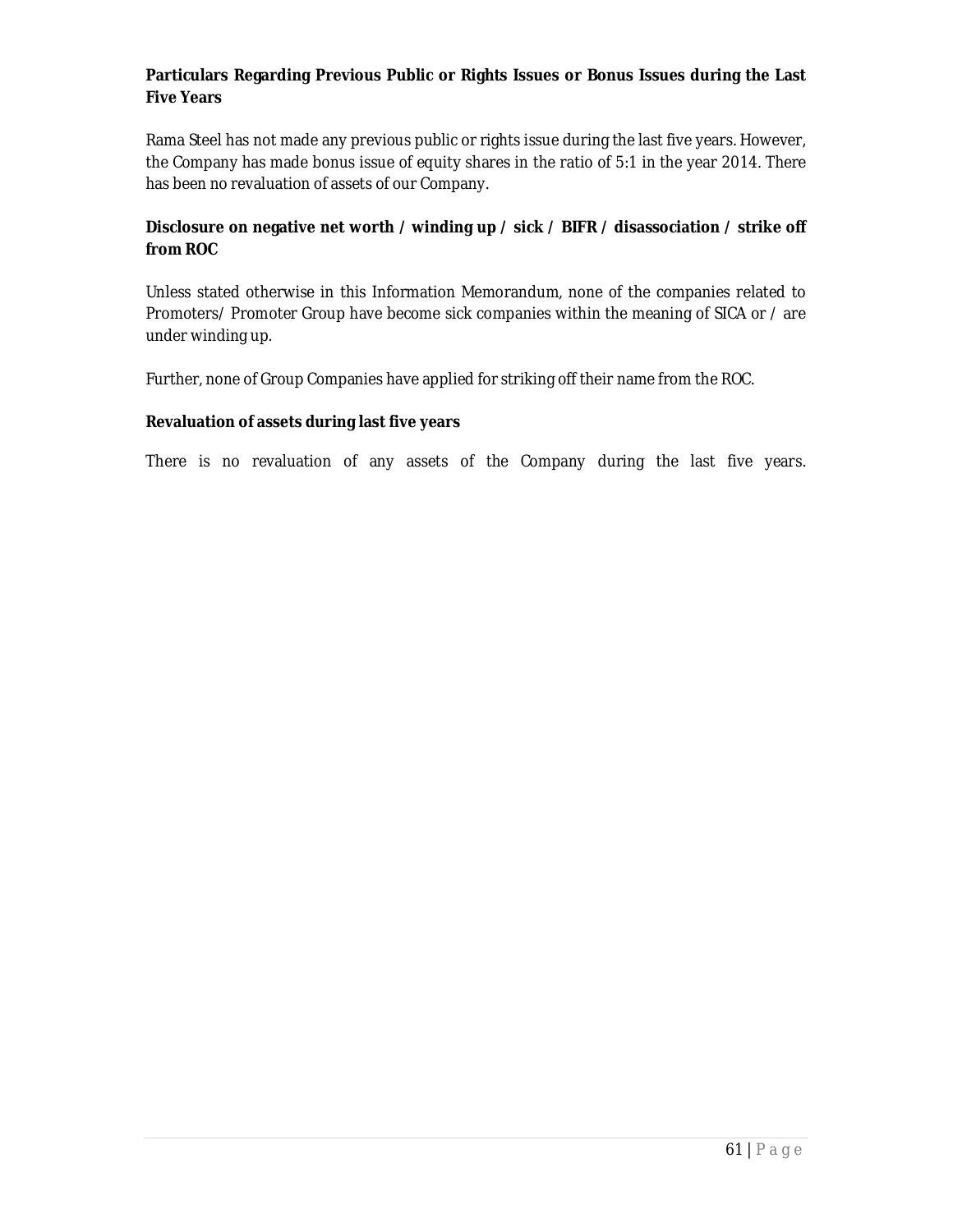#### **SECTION VII – MAIN PROVISIONS OF ARTICLES OF ASSOCIATION**

#### **PRELIMINARY**

The marginal notes hereto shall not affect the construction hereof in these presents, unless there be something in the subject or context inconsistent therewith:

"The Company" means "RAMA STEEL TUBES LIMITED".

"The Company Act" or "the Act" means the Companies Act, 1956 and other Statutory modification or reenactments thereof for the time being in force.

"The Office" means the Registered Office for the time being of the Company.

"The Register" means the Register of members to be kept in pursuant to Section 150 of the Companies Act.

"The Writing" or "Written" means and includes works printed, (lithographed), represented or reproduced in any mode in a visible form.

"Dividend" includes Bonus Shares.

"Months" means a calendar month.

"ordinary Resolution" and "Special Resolution" have the meanings assigned thereto respectively be Section 189 of the Companies Act.

"The Directors" means the Directors for the time being of the Company or as the case may be the directors assembled at a meeting or a committee thereof.

"The Board of Directors" or "The Board" means the Board of Directors for the time being of the Company.

"Proxy" includes attorney duly constituted under a Power of Attorney.

"Executor" or "Administrator" means a person who has obtained probate or letters of Administration, as the case may be from some competent court.

"Paid-up" shall include credited as paid up.

"Shares" means the Shares or Stock into which the capital is divided and the interest corresponding which such shares or stock.

"Persons" including Bodies, corporation and Companies as well as individuals.

"Seal" means the Common Seal for the time being of the Company.

"Regulations of the Company" means the regulation for the time being in force for the management of the Company.

"These Articles" means these Articles of Association as originally framed or as from time to time altered by Special Resolution.

"The Memorandum" means the Memorandum of Associations as originally framed or as from time to time altered.

"Financial year" means , in relation to any body corporate, the period in respect of which any profit and loss account of the body corporate laid before it in Annual General Meeting is made up, whether that period is a year or not.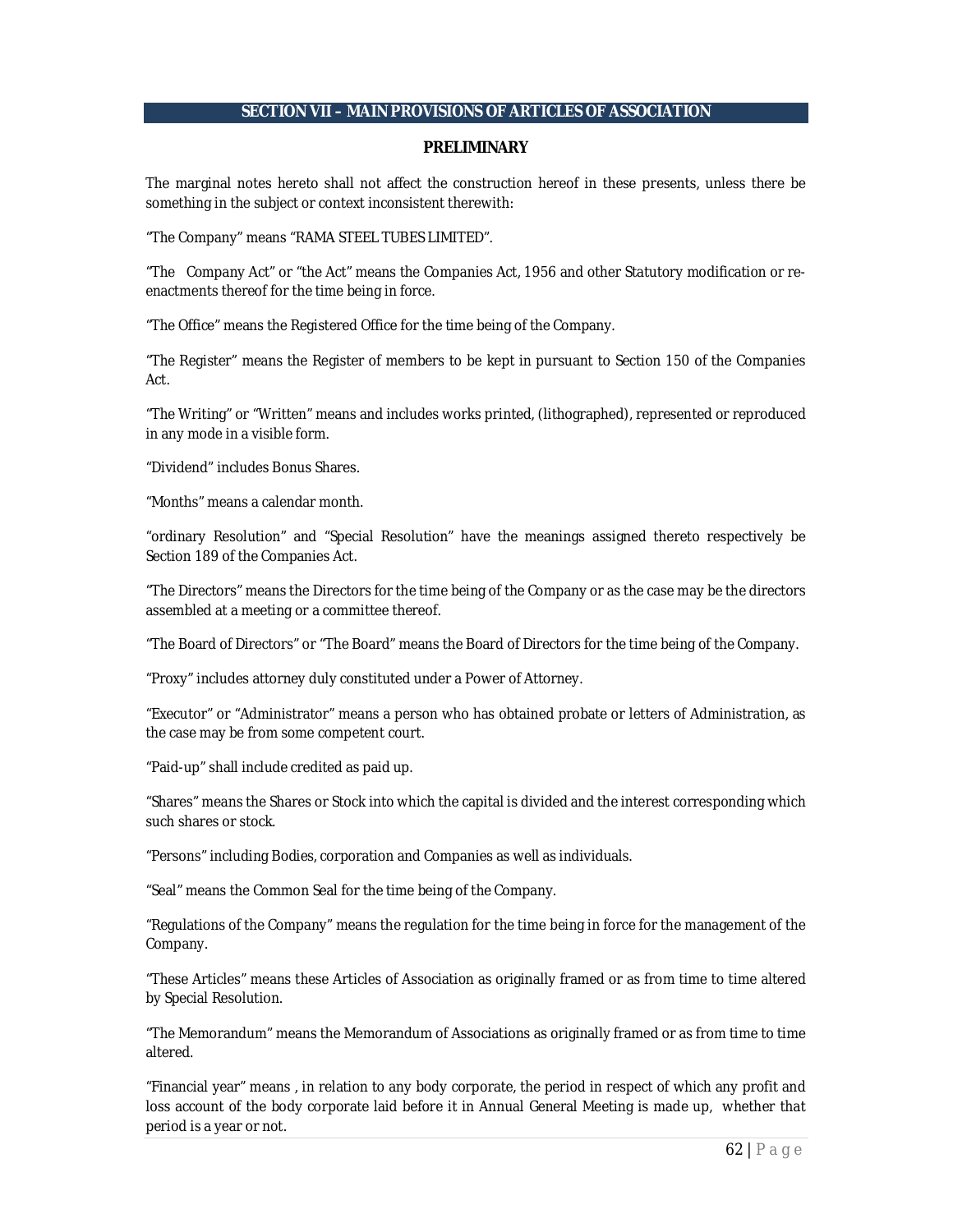Words purporting the singular number include the plural number and vice versa.

Words purporting the masculine gender also include feminine gender.

Subject as aforesaid, any words or expression defined in the Act shall, except where the subject or context forbids, bear the same meaning in these Articles.

"The Managing Director" means the managing Director appointed as such for the time being of the Company.

"Capital" means the Capital for the time being raised or authorised to be raised for the purpose of the Company.

"Debenture" includes Debenture Stock.

"The Register" means the Register of the Companies of the state in which the office of the Company is, for the time being situated.

"Auditors" means the auditors of the Company for the time being and form time to time appointed in accordance with Companies Act, 1956.

"Member" means the member of the Company as defined in section 41 of the Companies Act, 1956 or any amendment thereof.

"Meeting" or "General Meeting" means a meeting of Members.

"Annual General Meeting" Means a General Meeting of the Members held in accordance with the provision of Section 166 of the Act.

"Extra Ordinary General Meeting" means an Extra Ordinary General Meeting of the Members duly called and constituted and any adjourned holding thereof.

"Secretary" includes a Temporary or Assistant Secretary and any person or persons appointed by the Board to perform any of the duties of Secretary.

- 2. The regulations contained in Table "A" in the first Schedule of the Companies Act, 1956 shall not apply to the Company, except in so far as they are embodied in the following Articles which shall be the regulations for the management of the Company.
- 3. Save as permitted by Section 77 of the Act, the funds of the Company shall not be employed in the purchase of, or lent on the security of shares of the Company and the Company shall not give directly or indirectly, any financial assistance whether by way of loan guarantee, the provision of the security or otherwise any financial assistance for the purpose of or in connection with any purchase of, or subscription for any shares in the Company or in its holding Company.
- 4. Copies of Memorandum and Articles of Association of the Company shall be furnished to every shareholder of the Company at his request on payment not exceeding Rs 2/- (Rs Two only).
- 5. (a) The Authorised Share Capital of the Company shall be such amount and be divided into such shares as may, from time to time, be provided in Clause V of the Memorandum of Association of the Company.

The company has the power from time to time to increase or reduce its share capital. Any of the said shares and any new shares hereafter to be created may from time to time be divided into shares of several classes in such manner as may be provided hereinafter and the company may allow and so that the shares of each class may have or confer such preferred or other special rights and privileges may be issued under such restrictions and conditions whether in regards to divided, voting, return of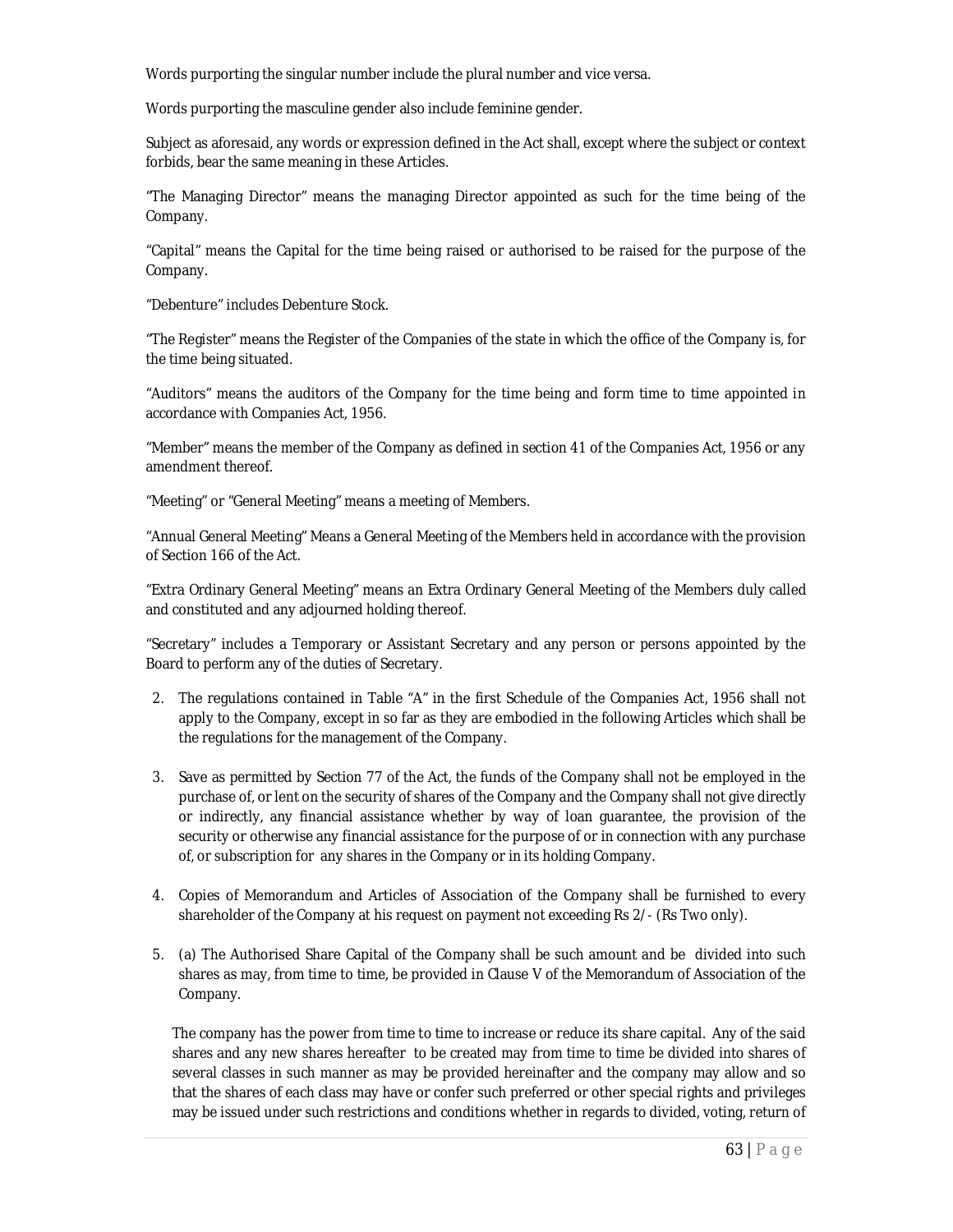capital or otherwise as shall have been assigned thereto by or under provisions of the Articles of Association , but so that the special or rights privileges belonging to holders of any shares issued with preferred or other rights shall not be varied or abrogated or affected except with such sanction as is provided for hereinafter.

(b) The said Preference Shares will confer upon the holder thereof the right to a fixed cumulative preferential dividend at such rate as the Directors may decide at the time of issued on the Capital for the time being paid up there on and the right in a winding up to payment of Capital and arrears of dividend in priority to the Equity shares, but shall not confer any further right to participate in the profits or assets.

- 6. Subject to the provisions of Section 80 of the Companies Act, the Company may issued Preference shares which are, or at the option of the company are liable to be redeemed on such terms and in such manner, as the Board may determine.
- 7. Subject to the provisions of these Articles and to the provisions of Section 81 of the Companies Act, the Shares shall be under the control of the Directors who may allot or otherwise dispose of the same to such persons on such terms and conditions and at such times, as the Directors think fit, and with full power to give to any person the call of any shares either at par or at premium, during such time, and for such consideration as the Directors think fit, provided that option or right to call on shares shall not be given to any person except with the sanction of the Company in General Meeting and that where at any time after expiry of the two years from the formation of the Company or at any time after the expiry of one year from the allotment of shares in the Company made for the first time after its formation, whichever is earlier, it is proposed to increase the subscribed capital of the Company by allotment of further shares, Then, subject to the provisions of section 81 (1A) of the Act, the Board shall issue shares in the manner set out in Section 81 (1) of the Act.
- 8. The Directors may allot and issue shares in the Capital of the Company as party of fully paid in consideration of any property sold or goods transferred or machinery supplied or for services rendered to the Company in the conduct of its business any share which may be so allotted may be issued as fully or party paid-up shares.
- 9. The shares in the Capital shall be numbered progressively according to their several denomination.
- 10. As regards all allotments made from time to time the Company shall duly comply with Section 75 of the Act.
- 11. If the Company shall offer any of its shares to the public for subscription.

(1) No allotment thereof shall be made, unless the amount stated in the prospectus as the minimum subscription has been subscribed, and the sum payable on application thereof has been paid to and received by the Company.

(2) The amount payable on application on each share shall not be less than 5 percent of the nominal amount of the share ; and

- (3) The Company shall comply with the provision of sub-section (4) of Section 69 of the Act.
- 12. The Company may at any time pay a commission to any person for subscribing or agreeing to subscribe whether absolutely or conditionally for any shares debentures or debenture stock of the Company or procuring or agreeing to procure subscription whether absolute or conditional for any shares debentures or debenture stock of the Company, but so that if the commission in respect of shares shall be paid or payable out of capital, the statutory conditions and requirements shall be observed and complied with and the amount or rate of commission shall not exceed 5 percent of the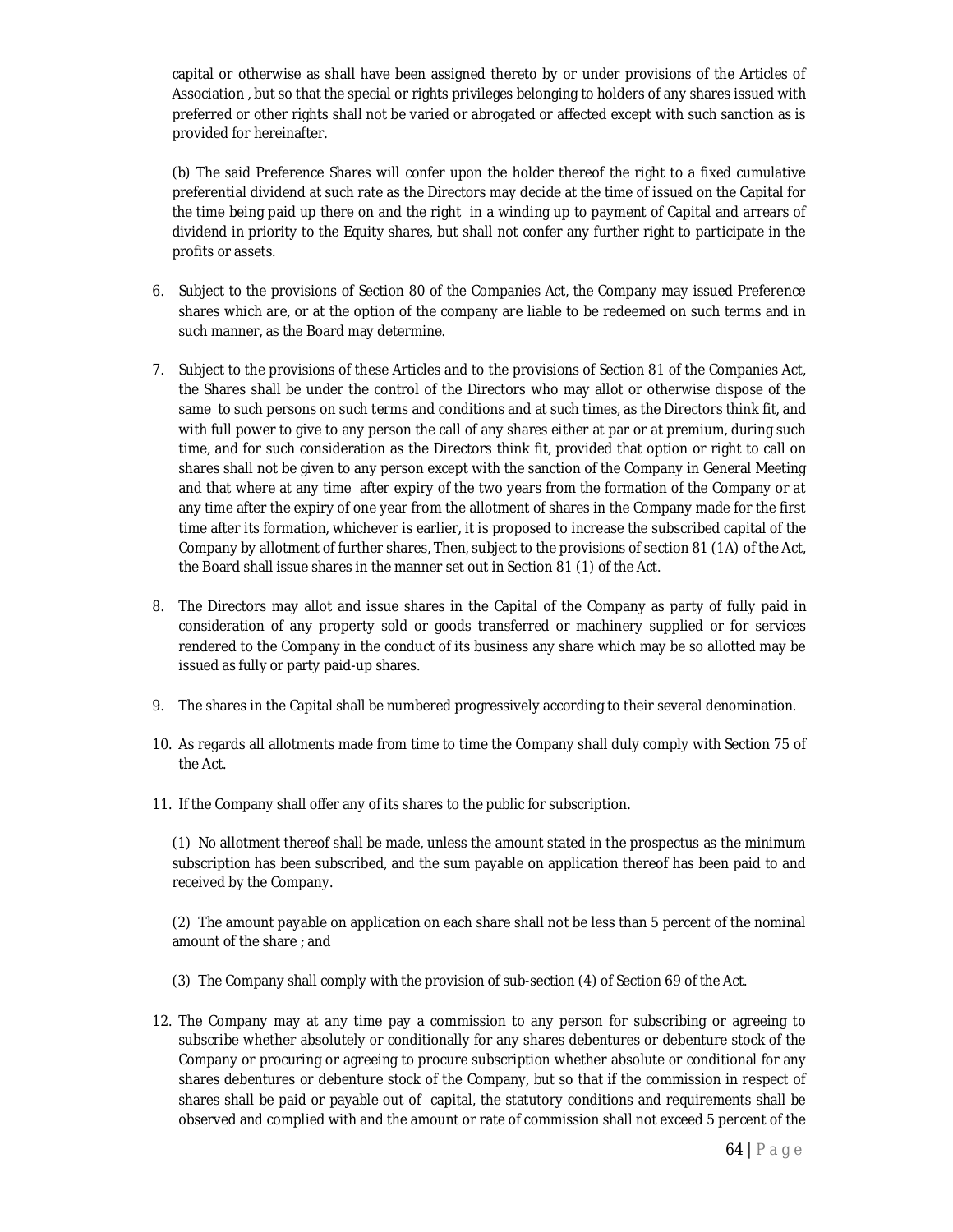price at which the shares are issued or 2.50 percent of the nominal value of the debentures of debenture stock in each case subscribed or to be subscribed. The commission may be paid or satisfied in cash or in shares, debentures or debenture stock of the Company or partly in one way and partly in the other. The Company may also on any issue of shares or debentures pay such brokerage as may be lawful.

- 13. With the previous authority of the company in general meeting and the sanction of the Company Law Board Bench and upon otherwise complying with section 79 of the Act, the Board may issued shares at discount of a class already issued.
- 14. If, by the conditions of issue of any shares, the whole or part of the amount or issue price thereof shall be payable by installments, every such installment shall, when due be paid to the Company by the person, who for the time being shall be the registered holder of the share of by his executors or administrator.
- 15. The joint holders of a share shall be severally as well as jointly liable for the payment of all installments and calls due in respect of such shares.
- 16. Subject to section 187C of the Act, Company shall be entitled to treat the registered holder of any share as the absolute owner thereof and accordingly shall not except as ordered by a court of competent jurisdiction, or as by statue required, be bound to recognise any equitable or other claim to or interest in such shares in the part of any other person .
- 17. The Directors may refuse to register more than four persons of the Joint holders of a share. But this shall not apply to the personal representatives or trustees of the will of decreased member.

#### **INCREASE AND REDUCTION OF CAPITAL**

- 18. The company in general meeting may, from time to time, by ordinary resolution increase the share capital by the creation of new shares by such sum, be divided into shares of such amount, as may be deemed expedient.
- 19. Subject to any special rights or privileges for the time being attached any shares in the Capital of the company then issued, the new shares may be issued upon such terms and conditions and which such preferential qualified or such rights and privileges or conditions thereto as the general meetings resolving upon the creation thereof, shall direct, and if no direction be given, the Board shall determine, and in particular, such shares may be issued with a preferential or qualified right to dividends and in the distribution of assets of the Company.
- 19A. Before the issue of new shares the Company in general meeting, may make provisions as to the allotment and issue of the new shares in particulars may determine to whom the shares be offered in the first instance and whether at par or premium or subject to provisions of Section 79 of the Act at a discount. In default of any such provision or so far as the same shall not extend, they new shares may be dealt with in conformity with provisions of these Articles.
- 20. Except so far as otherwise provided by the conditions of issue or by these presents, any capital raised by the creation of the Company and shall be subject to the provision herein contained with reference to the payment of dividends, calls and installments, transfer and transmission, forfeiture , lien , surrender and otherwise.
- 21. If , owing to any inequality in the number of new shares to be issued, and the number of shares, any difficulty arising in the allotment of such new shares, or any of them amongst the members, such difficulty shall, in the absence of any directions in the resolution creating the shares for by the company in General Meeting be determined by the Board.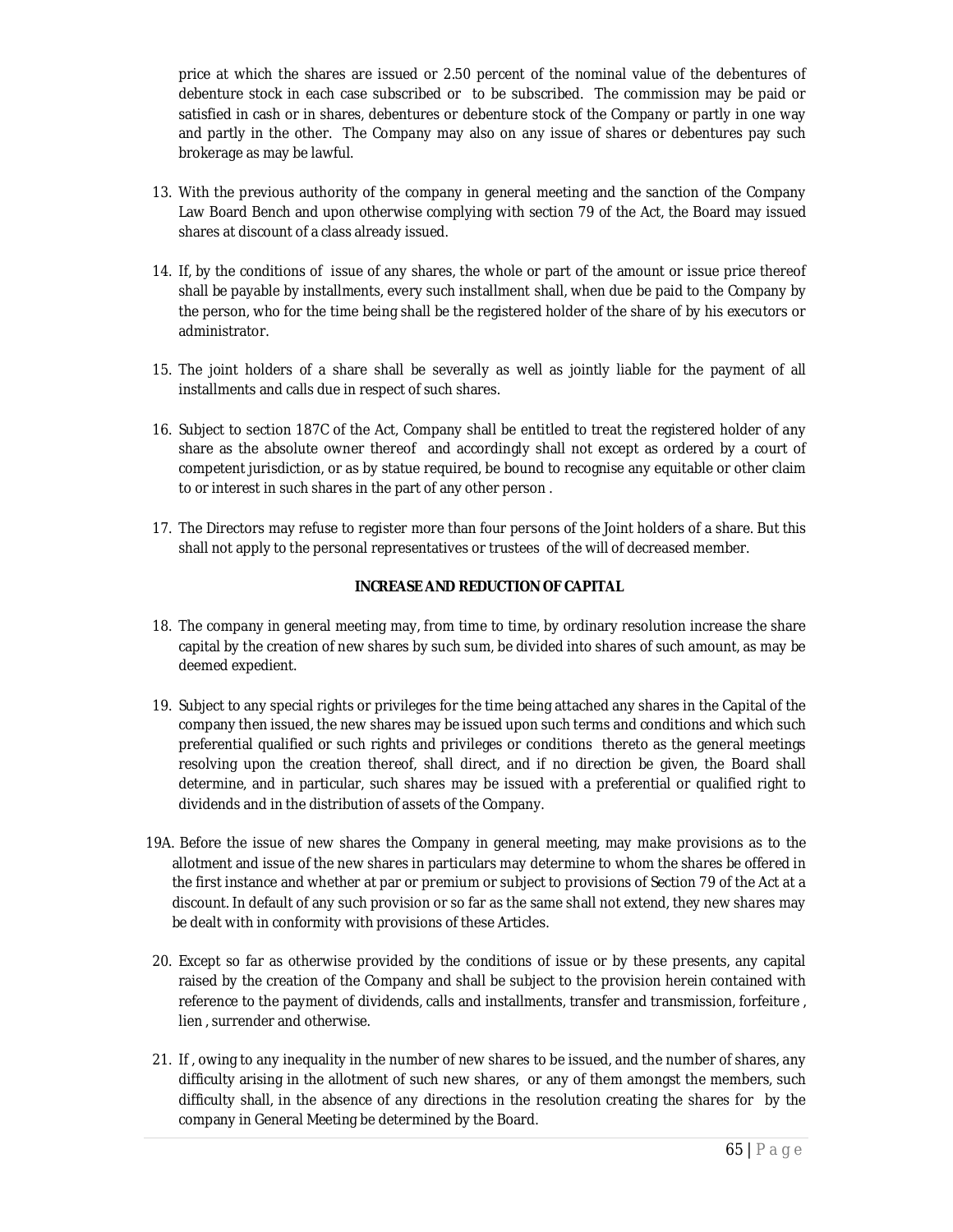22. The Company may, from time to time, by special resolution, reduce in any manner and with, and subject to, any incident Capital authorised and consent required by law its shares capital.

#### **ALTERATION OF SHARE CAPITAL**

- 23. The Company, by ordinary resolution may from time to time.
	- (a) Consolidate and divide all or any of its share capital into share of larger amount than its existing shares.
	- (b) Sub-divide its shares or any of them into shares of smaller amount than as fixed by the Memorandum, so however, that in the sub division the proportion between the amount paid and the amount if any, unpaid on each reduced share shall be the same as it was in the case of the share from which the reduced share is derived.
	- (c) Cancel any shares which, at the date of the passing of the resolution, have not been taken or agreed to be taken by any person and diminish the amount of its share capital by the amount of the shares so cancelled.
- 24. Where any share capital is sub-divided, the company in general Meeting subject to the provisions of Sections 85, 87, 88 and 106 of the Act, may determine that, as between the holders of the shares resulting from such sub-division, one or more of such shares shall have some preferential or special rights as regards dividend, payment of Capital, voting or otherwise
- 25. Subject to the provisions of section 100 to 105 ( inclusive) of the Act, the Board may accept from any member the surrender, on such terms and conditions as shall be agreed, of all or any of his shares.
- 26. If at any time the share capital as divided classes of shares, all or any of the rights and privileges attached to any class ( unless otherwise prohibited by the terms of issue of the shares of that class) may subject to the provisions of Section 106 and 107 of the Act whether or not the Company being wound up, be modified, affected, abrogated, varied or dealt with by the consent in writing of the holders of three-fourths of the issued shares of that class, or with the sanction of a special resolution passed at the separate meeting or the holders of issued shares of that class. To every such separate meeting of Provisions of these regulations relating to general meeting shall mutatis mutandis apply but so that the necessary quorum shall be two persons at least holding or representing by proxy one third of the issued shares of the class in question. This Article is not by implication to curtail the power of modification which the company would have if this Article was omitted. The Company shall comply with the provisions of section 192 of the Act as to forwarding a copy of such agreement or resolution to the Register.

#### **SHARE CERTIFICATION**

- 27. The certificate of title of shares shall be issued within three months after allotment ( or within such other period as the conditions of the issue shall prevail) or within one month from the registration of transfer under the seal of the company signed by two Directors and the Secretary or such other person appointed by the Directors, subject to such rules and regulations as may be prescribed by law from time to time.
- 28. 1) Every persons whose name is entered as member in the register shall be entitled to receive within three months after allotment one certificate for all the shares registered in the name or if the Directors so approve to several certificates each for one or more of such shares.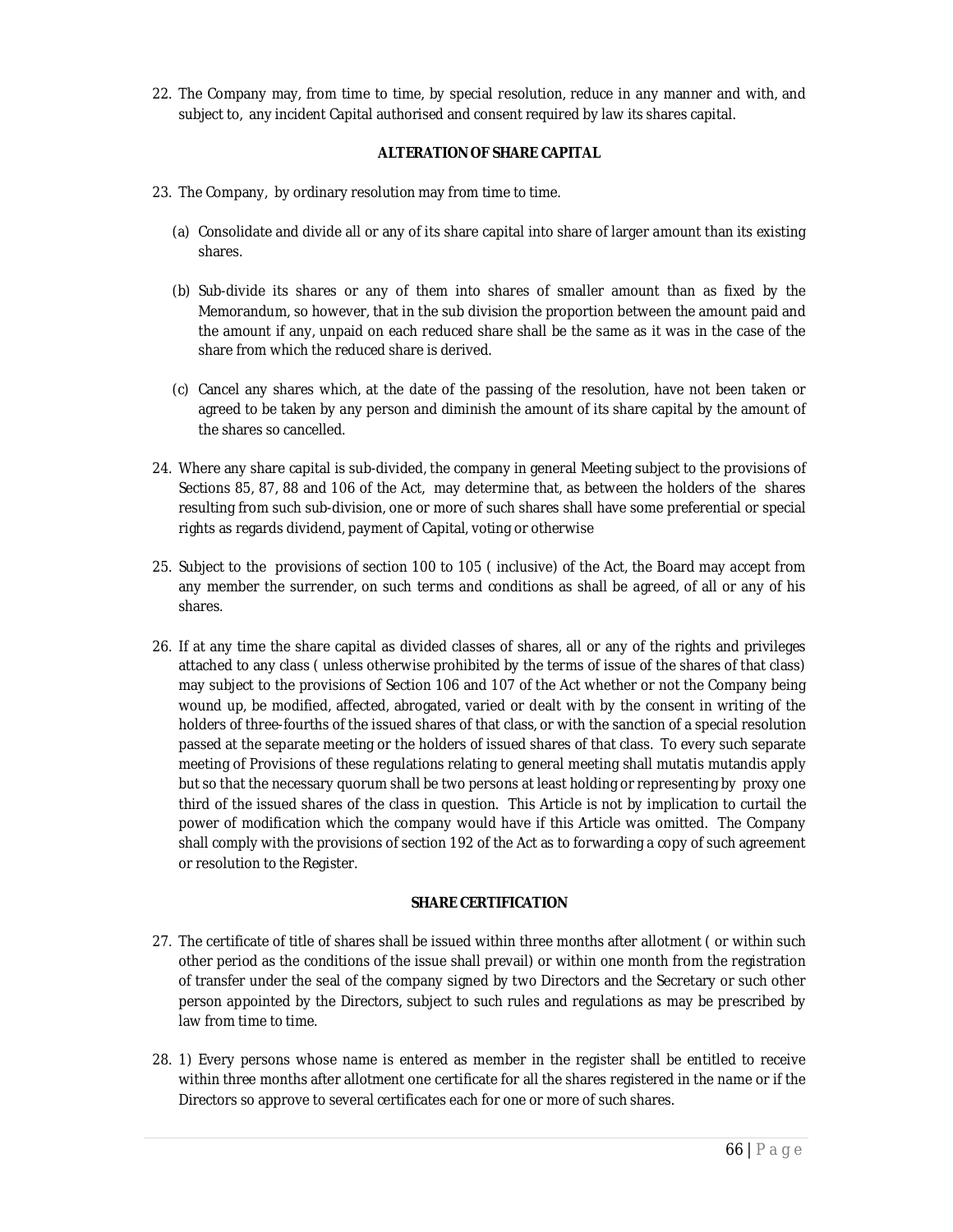2) Every certificates shall be under the seal and shall specify the shares to which it relates and the amount paid up thereon.

3) In respect of any share held jointly by several persons, the Company shall not be bound to issue more than one certificate, and delivery of a certificate to the first person named in the Register shall be sufficient delivery to all such holders.

- 29. The certificate of shares registered in the names of two or more persons shall be delivered to the person first named on the Register.
- 30. (i) The Company shall not charge any fee :
	- (a) for sub-division and consolidation of shares and debenture certificates and for sub-division of Letters of Allotment and split, Consolidation, Renewal and Pucca Transfer Receipts into denominations corresponding to the market units of trading as per rules of Stock Exchange concerned:
	- (b) for sub-division of renounceable Letters of Rights :
	- (c) for issue of new certificates in replacement of those which are old, decrepit or worn out or where the cages on the reverse for recording transfers have been fully utilised:
	- (d) for registration of any Power of Attorney, Probate, Letters of Administration or similar other documents:
	- ii) The Company will not charge any fees exceeding those which may be agreed upon with the concerned Stock Exchange for issue of new certificates in replacement of those that are ton, defaced lost or destroyed.

for sub-division and consolidation of shares and debenture certificates and for subdivisions of Letters of Allotment and Split Consolidation, Renewal and Pucca Transfer Receipt into denominations other than those fixed for the market units of trading.

#### **CALLS**

- 31. The Board may, from time to time, subject to the terms on which may shares may have been issued, and subject to the provisions of Section 91 of the Act, made such calls as the Board thinks fit upon the members in respect of all moneys unpaid on the shares held by them respectively, and not by the conditions of allotment thereof made payable at fixed times, and each member shall pay the amount of every call so made on him to the person and at the times and places appointed by the Board provided that option or right to make call on shares not be given to any person except with the sanction of the Company in General Meeting. A call may be made payable by installment and shall be deemed to/have been made at the time when the resolution of the Board authorsing such call was passed.
- 32. No call exceeding one half of the normal amount of a share, be made payable at less than one month from the payment of the last preceding call. Not less than fourteen days, notice of any call shall be given specifying the time and place of payment and the person or persons to whom such call shall be paid, provided that, before the time for payment of such call, the Directors may, be notice an writing to the members, revoke the same or extend the time for payment thereof.
- 33. If by the terms of any share of otherwise any amount is made payable at any fixed time or by installment at fixed times, whether on account of the nominal amount of the share or by way of premium, every such amount or instilment shall be payable as if it were a call duly made by the Board and of which due notice has been given and all the provisions herein contained in respect of calls, forfeiture or otherwise shall relate to such amount or installment accordingly.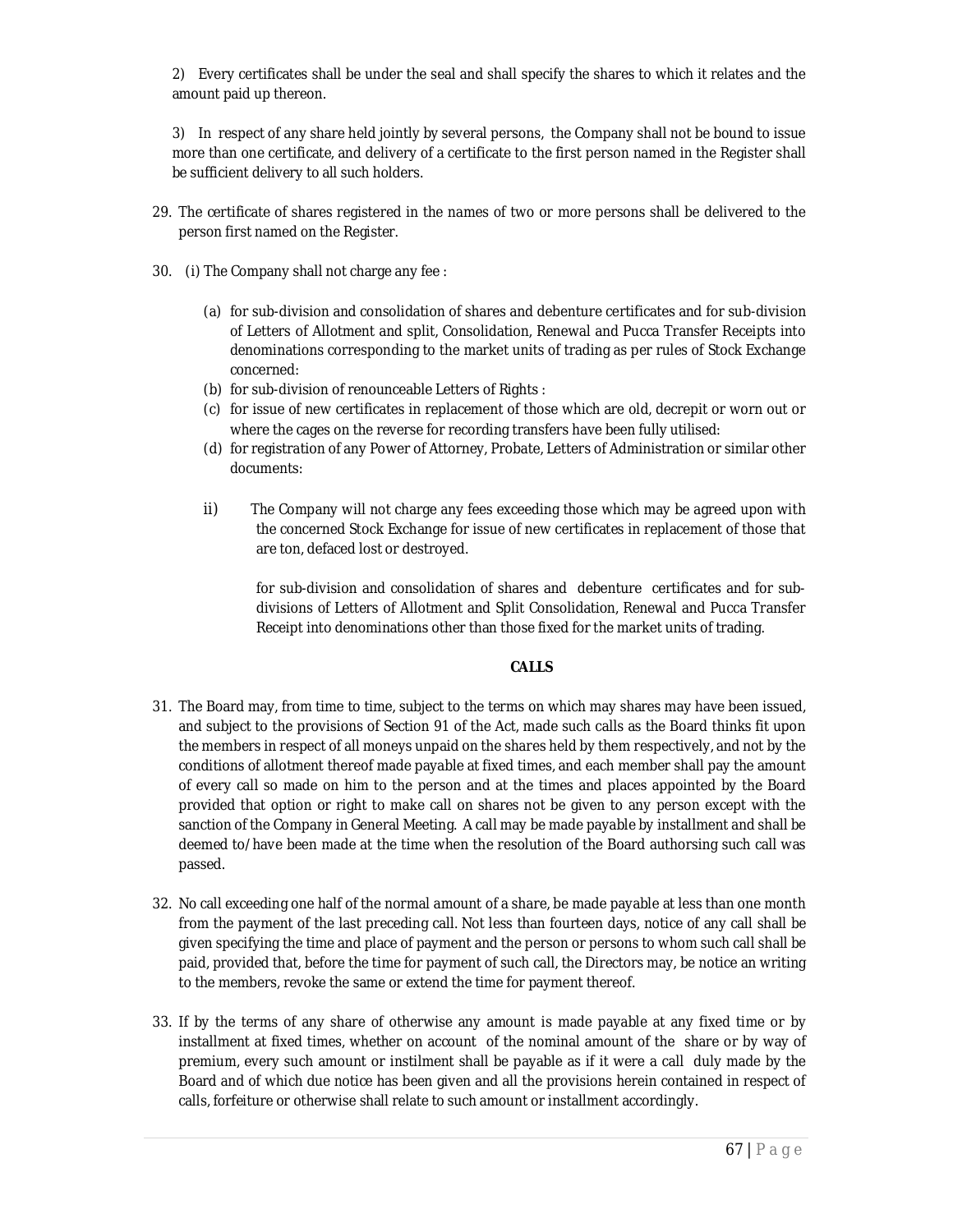- 34. If the sum payable in respect of any call or installment be not paid on or before the day appointed for payment, the holder for the time being of the shares in respect of which the call shall have been made, or the instilment shall be due, shall pay interest, for the same at the rate of 12 percent per annum from the day appointed for the payment thereof to time of the actual payment or at such other rate as the Directors may determine. The Directors may in their absolute discretion waive the payment of interest, wholly, or in part in the case of any person liable to pay such call or installment.
- 35. On the trial or hearing or any action or suit for recovery of any money due for any call it shall be sufficient to prove that the name of the member sued is entered in the register as the holder, or one of the holders of the shares in respect of which such debt accrued, that the resolution making the call is duly recorded in the minute book ; and that notice of such call was duly given to the member sued, in pursuance of these presents; and it shall not be necessary to prove the appointment of the Directors who made such Call, nor any other matter whatsoever, but the proof of the matters aforesaid shall be conclusive evidence of the debt.
- 36. The Board may, if it thinks fit, receive from any member willing to advance the same, and either the money or money's worth, all or any part of money due upon the share held by him beyond the sums actually called for and upon the money so paid or satisfied in advance, or so much thereof as from time to time exceeds the amount of the calls then made upon the shares in respect of which such advance has been made, the Company may pay interest at such rate as determined by the Board from time to time, unless the Company in General Meeting shall otherwise direct. The Directors may, at any time repay the amount so advanced upon giving to such member one month's notice in writing. The member shall not however, be entitled to any voting rights or dividend in respect of the moneys to paid by him unit the same would, but for such payment become presently payable.
- 37. No member shall be entitled to exercise any voting rights either personally or by proxy at any meeting of the Company in respect of any share registered in his name on which any calls or other sums presently payable by him have not been paid or a right to which the Company has, and has exercised any right of lien.
- 38. A call may be revoked or postponed at the discretion of Board.
- 39. The Directors may, from time to time, at their discretion extend the time fixed for the payment of any call and may extend such time as to all or any of the members who on account of residence at a distance or some other cause, may be deemed fairly entitled to such extension, but no member shall, as a matter of right, be entitled to such extension (save as a matter or grace and favour).
- 40. Every member, his executors or administrators shall pay to the Company the proportion of the capital represented by his share or shares which may, for the time being, remain unpaid thereon in such amount at such time or times and in such manner as the Directors shall, from time to time, in accordance with the Company's regulations, require or fix for the payment thereof.

### **FORFEITURE OF SHARES**

- 41. If a member to pay any sum payable in respect of any call or installment on or before the day appointed for payment thereof, the Board may at any time thereafter during such time as any part of the said call of installment remains unpaid, serve a notice on such member requiring payment of so much of the call or installment as in unpaid together with any interest which may have accrued and all expenses that may have been incurred by the Company by reason of such non-payment.
- 42. The notice aforesaid shall name a further day, not being earlier than the expiry of fourteen days from the date of service of notice, on or before which the payment required by the notice, is to be made and a place at which such call or installment and such interest and expenses as afore said are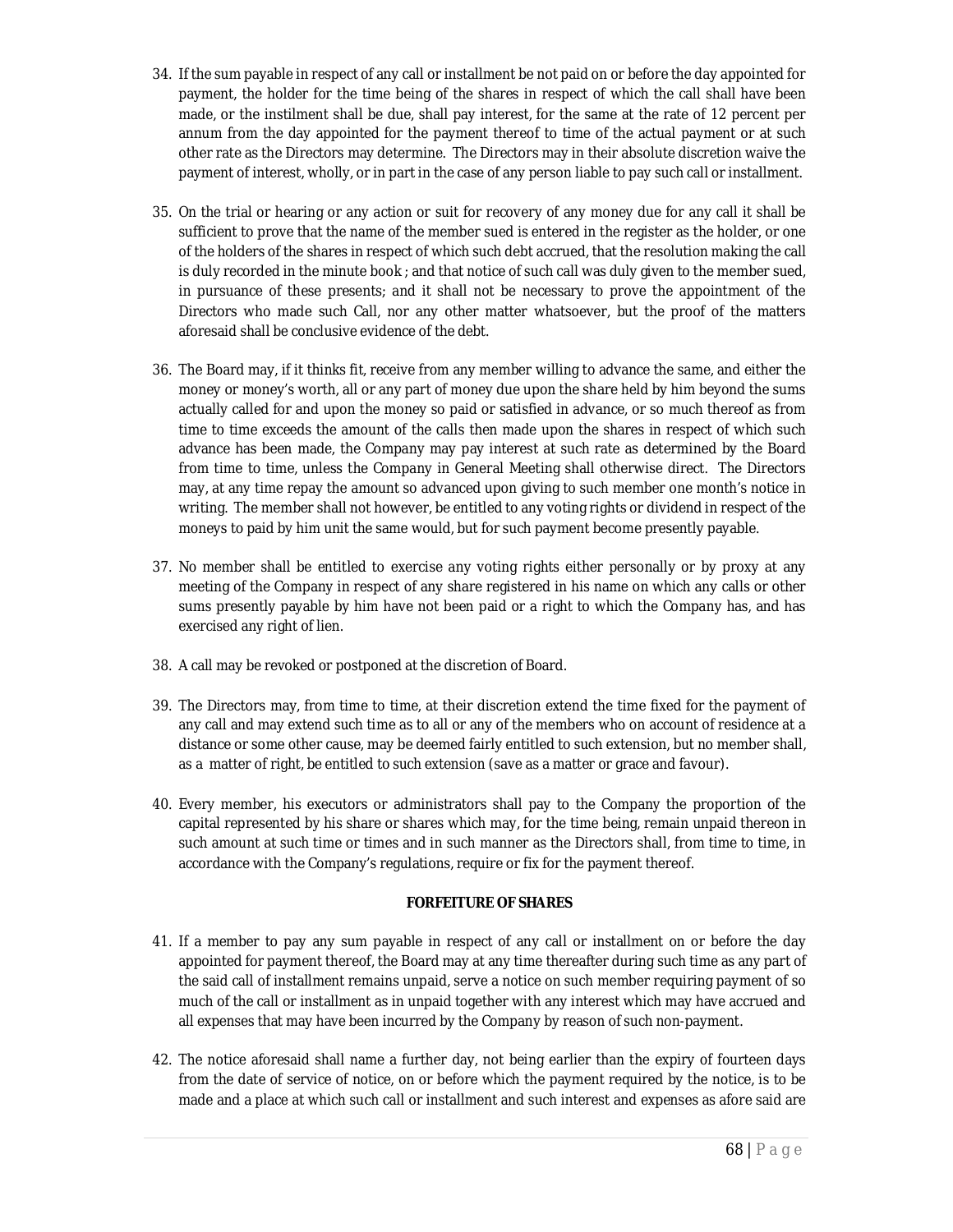to be paid. The notice shall state that in the event of non-payment on or before the date so named, the shares in respect of which such call or installment was payable shall be liable to be forfeited.

- 43. If the requirement of any such notice as aforesaid are not complied with any shares in respect of which such notice has been given may at any time thereafter, before the payment of calls of installments, interest and expenses due in respect has been made, be forfeited by a resolution of the Board to that effect. Such forfeiture shall include all dividends declared in respect of the forfeited shares and not actually paid before the forfeiture.
- 44. When any share shall have been so forfeited, notice of the forfeiture shall be given to the member in whose name it stood immediately prior to the forfeited and an entry of the forfeiture with the date thereof, shall forthwith be made in the Register of Members but not forfeiture shall in any manner be invalidated by any occasion or failure to give such notice or to make such entry as aforesaid.
- 45. Any share so forfeited shall be deemed to be the property of the Company and may be sold, reallotted or otherwise disposed on such terms and in such manner as the Board thinks fit.
- 46. The Board may at any time before any share forfeited shall have been sold, reallotted or otherwise disposed of, annual the so forfeiture thereof upon such conditions as thinks fit.
- 47. i) A person whose shares have been forfeited shall ceases to be a member in respect of forfeited shares but shall notwithstanding forfeiture remain liable to pay and shall forthwith pay to the Company all calls, installments, interests and expenses owing upon or in respect of such shares at the time of forfeiture together with interest thereon from the time of forfeiture until payment thereof without any deduction or allowance for the value of the shares at the time of forfeiture.

ii) The forfeiture of a share shall involve the extinction of all interest in and also all claims and demand against the Company in respect of the share and all other rights incidental to the share except any such of those rights as by these Articles are expressly saved.

- 48. Certificate in writing from a Director, or the Manager or the Secretary of the Company, and that the share in the Company has been duly forfeited on a date stated in the Certificates, shall be conclusive evidence of the facts therein stated as against all persons claiming to be entitled to the shares.
- 49. The provisions of these regulation as to forfeiture shall apply in the case of non-payment of any sum which, by the terms of issue of share become payable at a fixed time whether on account of the nominal value of the share or by way of premium, as if the same has been payable by virtue of a call duly made and notified.
- 50. When any shares under the powers in that behalf herein contained are sold by the Directors and the certificate thereof has not been delivered up to the Company by the former holder of the said shares, the Directors may issue a new certificate for such shares distinguishing it in such manner as they may think fit from the certificate not so delivered.
- 51. Neither the receipt by the Company of a portion of any money which shall, from time to time, be due from any member to the Company in respect of his share, either by way of principal or interest nor any indulgence granted by the Company in respect of the payment of any such money shall preclude the Directors from thereafter proceeding to enforce a forfeiture of such share as provided in these regulations for non-payment of the whole or any balance due in respect or shares.

#### **COMPANY'S LIEN ON SHARES**

52. The company shall have a first and paramount lien on every share (not being a fully paid share) for all moneys ( whether presently payable or not) called, or payable at a fixed time in respect of that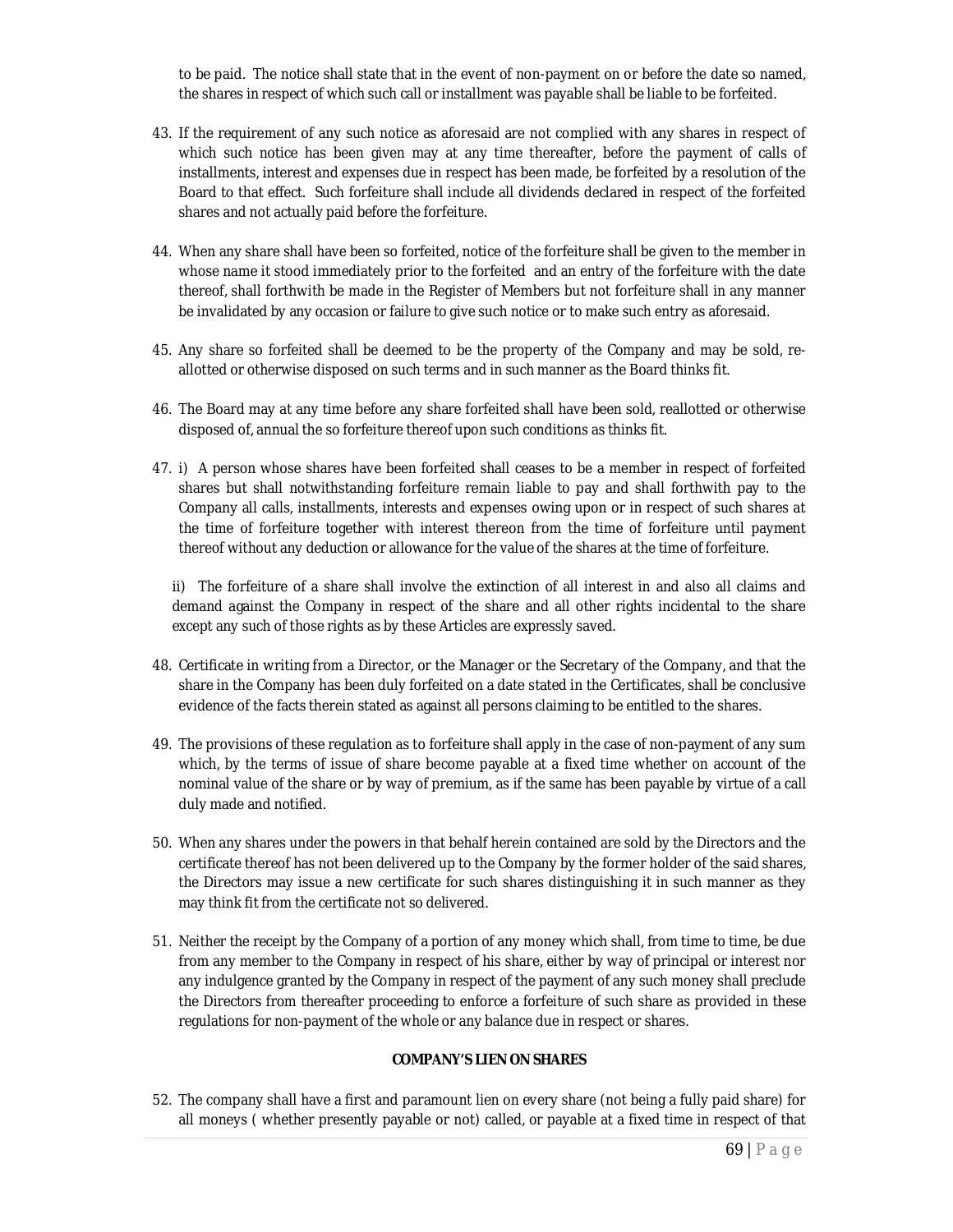share, and on all shares (not being fully paid shares) standing registered in the name of each member whether sole or jointly with other for all moneys payable by him or his estate to the Company, provided that the Board of Directors may at any time declare any share to be wholly or in part exempt from the provisions of this clause. The Company's lien, if any , shall extend to all dividend declared from time to time in respect to such shares. Unless otherwise agreed the registration of a transfer of shares shall operate as a waiver of the Company's lien, if any , on such shares.

- 53. For the purpose of enforcing such lien the Board may sell the shares subject thereto in such manner as thinks fit, but no sales shall me made unless a sum in respect of which the lien exists is presently payable and until notice in writing of the intention to sell shall have been served on such member his executor of administrator, committee, curator, bonis or other legal representative as the case may be, and default shall have been made by him or them in payment of the sum payable as aforesaid in respect of such shares for fourteen days after the date of such notice.
- 54. The net proceeds on any such sale shall be received by Company and after payment of the cost of such sale, be applied in or towards payment of such part of the amount in respect of which the lien exists as is presently payable and the residue, if any, shall subject to like lien for sums not presently payable as existed upon the shares before the sale, be paid to the person entitled to the share at the date of the sale.
- 55. Upon any sales after forfeiture or surrender or for enforcing a lien in purported exercise of the powers hereinbefore conferred, the Board may appoint some person to execute an instrument of transfer for the shares sold and cause the purchaser's name to be entered in the Register in respect of share sold, and the purchaser shall not be bound to see to the regularity of the proceedings, nor to the application on the purchase money, and after his name has been entered into the Register in respect of such share the validity of the sale shall not be impeached be any person on any ground whatsoever, and the remedy of any person aggrieved by such sale shall be in damages only against the Company exclusively.
- 56. Where any share has been sold by the Board pursuant to these Articles and the certificate in respect thereof has not been delivered to the Company by the former holder of such share the Board may issue a new certificate for such share, distinguishing it in such manner as it may think fit from the certificate so delivered wherein any such case the certificate in respect of the share forfeited and/or sold is not delivered and new certificate for such share has been issued, the original certificate shall be treated as cancelled an no claim or title passed on such certificate shall be binding on the Company.

#### **TRANSFER AND TRANSMISSION**

57. Transfer of shares shall not be registered unless a proper instrument in writing duly stamped and executed by or on behalf of the transferor and by or on behalf of the transfer has been delivered to the company alongwith with the Certificate relating to the shares or if no such certificate is in existence alongwith he letter of allotment of the shares, in accordance with the provisions of Section 108 of the Act and of any statutory modification thereof for the time being shall be duly complied with in respect of all transfer of shares and the registration thereof.

The transferor shall be deemed to remain a member in respect of such share until the name of transferee is entered in the Register in respect thereof.

Provided that, whereon an application in writing made to the Company by the transferee, and bearing the stamp required for an instrument of transfer, it if proved to the satisfaction of the Board that the instrument of transfer signed by or on behalf of the transferor and by or on behalf of the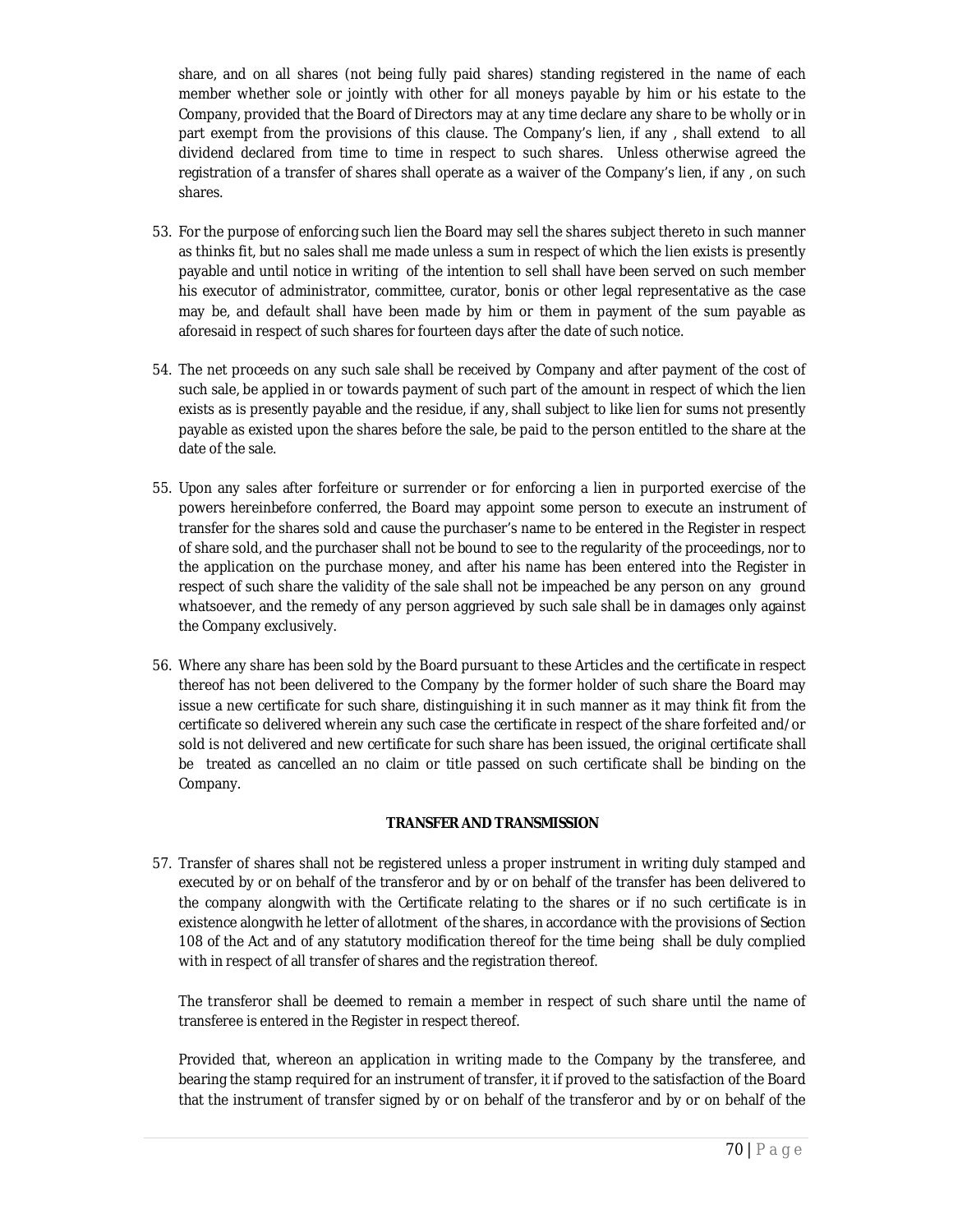transferee has been lost, the Company may register the transfer on such terms as to indemnify as the Board may think fit.

- 58. Application for the registration of the transfer of a share may be made either by the transferee or the transferor, no registration shall, in the case of the partly paid share, be affected unless the Company gives notice of the application to the transferee in the manner prescribed by Section 110 of the Act and subject to the provisions of these Articles, the Company shall unless objection is made by the transferee within two weeks from the date of receipt of the notice, enter the Register the name of transferee in the same manner and subject to the same conditions as if the application for registration of the transfer was made by the transferee.
- 59. The directors may decline to register any transfer of shares upon which the Company has a lien and in the case of shares not fully paid up, may refuse to register a transfer to a transfer of whom they do not approve, provided that registration of a transfer shall not be refused on the ground of the transferor being either alone or jointly with any other person or persons indebted to the Company on any account whatsoever except as stated above. If the Directors decline to register transfer they shall give notice of such refusal to the transferee and the transferor as required by Section 111 of the Companies Act.
- 60. Every instrument of transfer of shares shall be in the form prescribed under the Act or as near thereto as the circumstances may admit and shall be in accordance with the provisions of Section 108 of the Act, from time to time.
- 61. No fee shall be charged for registration of transfer and transmission.
- 62. Every instrument of transfer shall be left at the office of the Company for registration, accompanied by the certificate of the shares to be transferred of it there is no certificate, the Letter of Allotment thereto and such other evidence as the Board may required to prove the title of the transferor or his right to transfer the share. The Board may waive the production or his right to transfer the share. The Board may waive the production of any certificate upon evidence to them of is having lost or destruction. Every instrument of transfer which shall be registered shall be retained by the Company, by the Company, but any instrument of transfer which the Board may refuse to register shall be returned to the person depositing the same.
- 63. The Company may, after giving not less than seven day's previous notice by advertisement in some newspaper circulating in the district in which the office of the Company is situated, close the register of member of the register of debenture holders for any period of periods not exceeding in the aggregate forty-five days in each year, but not exceeding thirty days at any time.
- 64. If the Board refuse, whether in pursuance of the Article 59 or otherwise, to register the transfer of, or the transmission by operation of law of the right to any share, the Company shall, within two months from the date on which the instrument of transfer or the intimation of such transmission as the case may be was lodged with the Company, send to the transferee and the transferor or to the person giving intimation of such transmission as the case may be, notice of such refusal.
- 65. The executors or administrators of a deceased member (not being one of several joint-holders) shall be the only person recognised by the Company as having any title to the shares registered in the name of such member and in case of the death of any one or more of the joint-holders of any registered shares, the survivors shall be the only persons recognised by the Company as having any title to or interest in such shares, but nothing herein contained shall be taken to release the estate of a deceased joint-holder from any liability on shares held by him jointly with any other person. Before recognising any executor or administrator, Board may a require him to obtain a Great of Probate of Letters of Administration or legal representation as the case may be from some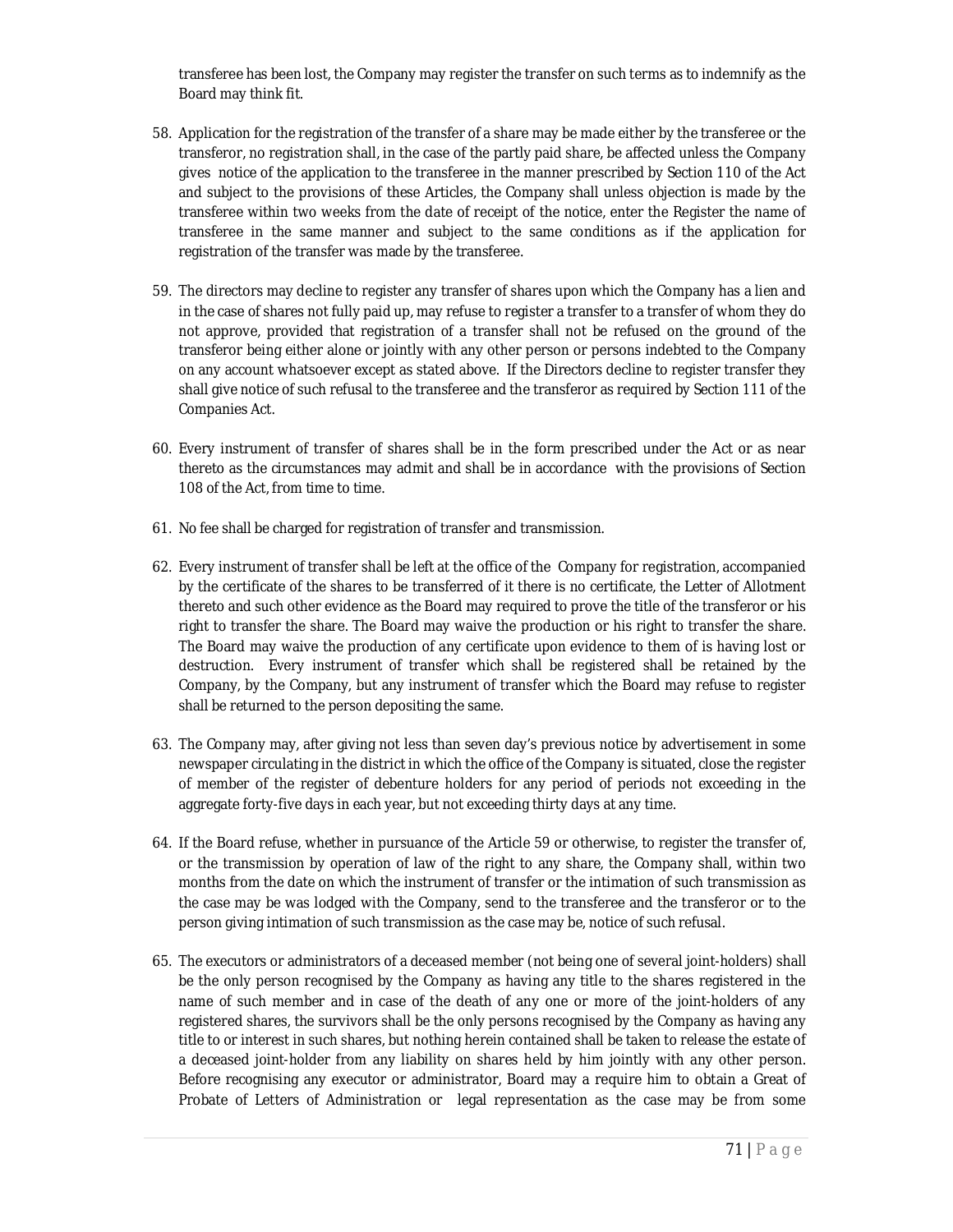competent Court, Probate of Letter of Administration or such other legal representation upon such terms as to indemnity or otherwise as the Board in its absolute discretion may consider necessary.

- 66. Any committee or guardian of a lunatic or infant member of any person becoming entitled to transfer share in consequence of the death bankruptcy or insolvency of any member upon producing such evidence that he sustains the character in respect of which he proposes to act under this Article, or of the title as the Board thinks sufficient may with consent of the Board ( which it shall not be under any obligation to give) be registered as a member in respect of such shares or may subject to the regulations as to transfer hereinbefore contained, transfer, such shares. The article is hereinafter referred to as "The Transmission Article".
- 67. Any Director may retain the dividend payable upon shares to which any person becomes entitled under Article 66 until such person or his transferee shall become a member in respect of shares.
- 68. a) If the person becoming entitled to a share under Articles 66 shall elect to be registered as a member in respect of the share himself, he shall deliver or send to the Company a notice in writing signed by him stating that he so elects.

b) If the person aforesaid shall elect to transfer the share, he shall testify his election by executing an instrument of transfer of shares.

c) All the limitation, restrictions, and provisions of these Articles relating to the right to transfer and the registration of transfer as aforesaid as if the death, insanity, bankruptcy or insolvency of the member had not accrued and the notice of transfer were a transfer signed by that member.

- 69. A person so becoming entitled under the transmission Articles to a share by reason of the death, lunacy, bankruptcy or insolvency of a member shall, subject to the provision of Article 106 or Section 206 of the Act, be entitled to the same dividends and other advantages to which he would be entitled if he was the member registered in respect of the share. Provided that the Board may at any time issue notice requiring any such person to elect either to be registered himself or to transfer the shares and if the notice is not complied within ninety days, the Board may thereafter withhold payment of all dividends, bonuses or other money payable in respect of the share, until the requirement of the notice have been complied with.
- 70. The Company shall incur no liability or responsibility whatever in consequence of its registering or to giving effect to any transfer of shares made or purporting to be made by any apparent legal owner thereof(as shown or appearing in the Register) to the prejudice of person having or claiming any equitable right, title or interest to or in the said shares notwithstanding that the Company may have had notice of such equitable right, title or interest or notice purporting to prohibit registration of such transfer, and may have entered such notice or referred thereto in any book of the Company and the Company shall not be bound or required to regard or attend or give affect to a notice which may be given to it of any equitable right or interest or be under any liability whatsoever for refusing or neglecting to do so, though it may have been entered or referred to in some book of the Company but the Company shall never the less be at liberty to regard or attend to any such notice and give effect thereto if the Director shall, so think, fit.
- 71. No transfer shall be made to an infant or person of unsound mind.

#### **SHARE WARRANTS TO BEARER**

72. The Company may issue share warrants subject to and in accordance with the provisions of Section 114 and 115 of the Act, and accordingly the Board may in its discretion. With respect to any share which is fully paid-up application in writing signed by the person registered as holder of the share, and authenticated by such evidence (if any) as the Board may, from time to time require as to the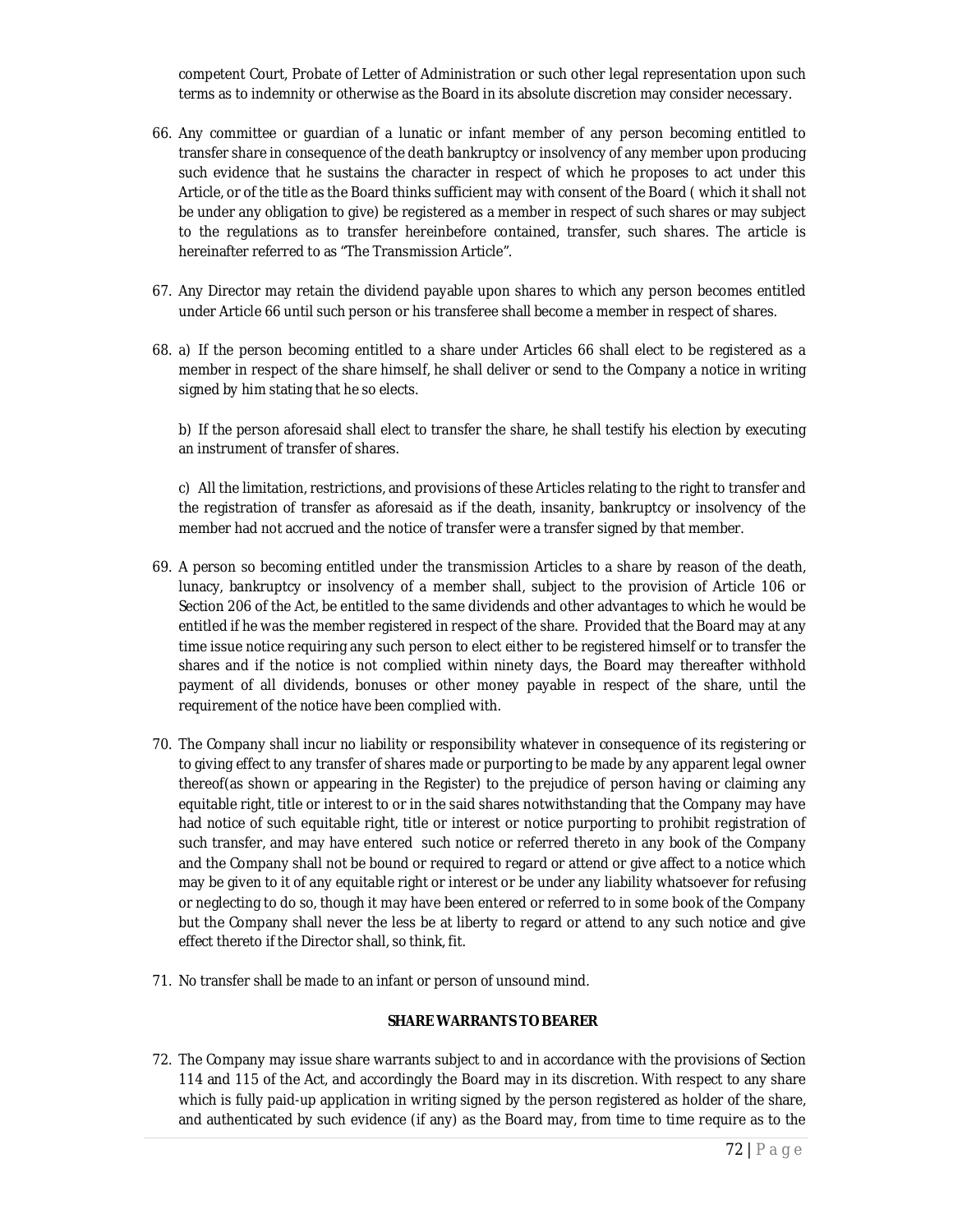identification of the person signing the application, and on receiving the certificates (if any) of the share, and the amount or stamp duty on the warrant and such fee as the Board may from time to time require, issue a share warrant.

73. 1) The bearer of a share warrant may at any time deposit the warrant at the office of the Company, and so long as the warrant remains so deposited, the depositor shall have the same right of signing a requisition for calling a meeting of the Company, and of attending and voting and exercising the other privileges of member at any meeting held after the expiry of the two clear days from the time of deposits as if his name were inserted in the Register as the holder of share included in the deposited warrant.

2) Not more than one person shall be recognised as depositor of the share warrant.

3) The Company, shall on seven days' written notice, return the deposited share warrant to the depositor.

- 74. 1) Subject as herein otherwise provided, no person shall as bearer of a share warrant, sign a requisition for calling a meeting of the Company of attend, or vote or exercise any or the privilege of member at meeting of the Company, or be entitled to received any notices from the Company. 2) The bearer of a share warrant shall be entitled in all other respect to the same privileges and advantages as if they were named in the Register of members as the holder of the shares included in the warrant, and he shall be a member of the Company.
- 75. The Board may, from time to time, make rules as the terms on which (if it shall think fit) a new share warrant or coupon may be issued by way or renewal in case of defacement, loss or destruction.

# **CONVERSION OF SHARE INTO STOCK**

- 76. The Company may, by ordinary resolution: (a)Convert any paid-up shares into stock; and (b)Re-convert any stock into paid-up shares of any denomination
- 77. The holders of stock may transfer the same or any part thereof in the same manner as, and subject to the same regulations, under which, the shares from which the stock arose before the conversion might have been transferred, or as near thereto as circumstances admit. Provided that the Board may, from time to time fix the minimum amount of stock transferable, so however, that such minimum shall no exceed the nominal amount of the shares from which the stock arose.
- 78. The holders of stock shall, according to the amount of stock held by them, have the same right, privileges and advantages as regards dividends, voting at meeting of the Company, and other matters, as if they held the shares from which the stock arose, but no such privilege or advantage ( except participation in the dividend and profits of the Company and in the assets on winding-up) shall be conferred by an amount of stock which would not, if existing in shares, have conferred that privilege or advantage.
- 79. Such of the regulations of the Company (other than those relating to share warrants) as are applicable to paid-up shares shall apply to stock and the words "Share" and "Share-holder" in those regulations shall include "Stock" and "Stock-holder" respectively,
- 80. The Directors may from time to time at their discretion raise or borrow any sum or sums of money for the purpose of the Company subject to the provisions of Section 58-A, 292,293 and 370 of the Act and may secure payment of repayment of same in such manner and upon such terms and conditions in all respects as may be prescribed by the Board in particular by the creation of any mortgage, hypothecation, pledge or charge in and over the Company's stocks, book debts and other movable properties.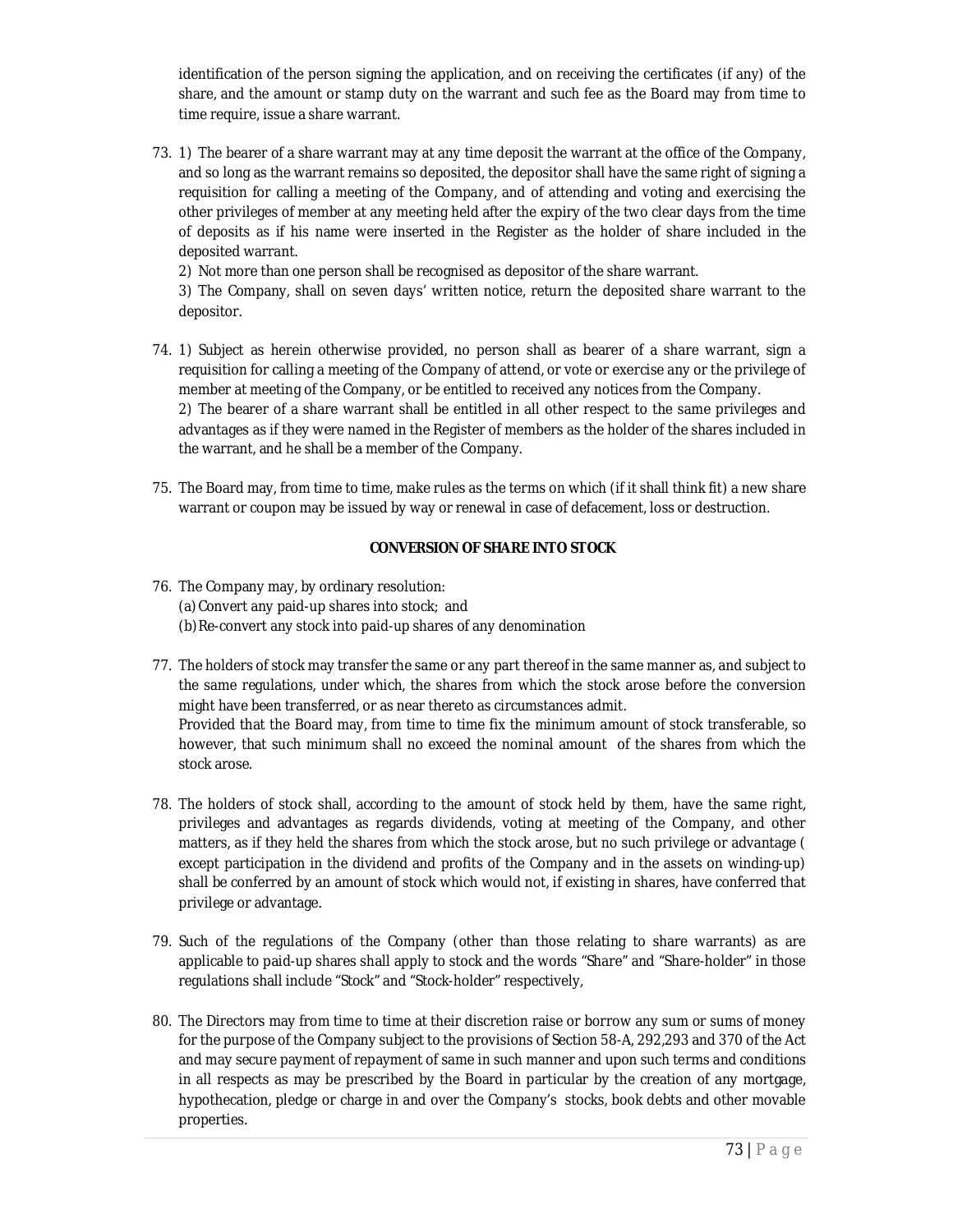- 81. The Directors may raise or secure the repayment of such sum or sums in such manner and upon such terms and conditions in all respects as they think fit and in particular, by the issue of bonds, perpetual or redeemable debentures or debenture-stock or any mortgage, charge or other security on the undertaking of the whole or any part of the Company, both present and future, including its uncalled capital for the time being or by giving, accepting or endorsing on behalf of property of the Company any promissory notes, bills of exchange or other negotiable instruments and no debenture shall carry any voting right whether generally or in respect of a particular class of shares of business.
- 82. If any uncalled capital of the Company be included in or charged by any mortgage or other security, the Board may, be instrument under the Company's seal, delegate the power under Section 292 of the Act to the person in whose favour such mortgage or security is executed or any other person in trust for him.
- 83. Any debentures, debenture-stock, bonds or other securities may be issued at a discount, Premium or otherwise and with any special, privileges as to redemption, surrender, drawings, allotment of shares, attendance at General Meeting of Company, appointment of Directors and otherwise, the power to issue debenture stock or other securities on condition that they shall be convertible into shares of any denomination shall only be exercised by the Company in General Meeting.
- 84. Save as provided in Section 108 of the Act no transfer of debentures shall be registered unless a proper instrument of transfer duly stamped and executed by the transferor and transferee has been delivered to the Company together with the certificates of the depenture.
- 85. If the Board refuse to register the transfer of any debentures of the Company it shall within two months from the date on which the instrument of transfer was lodged with the Company, send to the transferee and to the transferor notice of the refusal.
- 86. If any Director or any other person shall become personally liable for payment of any sum preliminary due from the Company, the Board may execute or cause to be executed any mortgage, charge of security over or affecting the whole or any part of the assets of the Company by way of indemnity to secure the Director or person so becoming liable, as aforesaid, from any loss in respect or such liability.
- 87. The Director may receive deposits on such terms and conditions and bearing interest at such rates as they may decide and fix and which may be made payable monthly, quarterly, half-yearly or yearly, subject to the notification issued from time to time by the Department of Non-Banking Companies, Reserve Bank of India, if any.
- 88. The Company may subject to the provisions of Section 208 of the Act pay interest on so much of the share capital as is for the time being paid-up as was issued for the purpose of raising money to defray the expenses of the construction of any work or building or the provision of any plant, which cannot be made profitable for a lengthy period.

# **PROCEEDINGS AT GENERAL MEETING**

- 89. In addition to any other meetings, a general meeting of the Company shall be held within such interval as specified in Section 166(1) of the Act and, subject to the provision of Section 166(2) of the Act, at such times and places as may be determined by the Board. Each such general meeting shall be called an "Annual General Meeting" and shall be specified as such in the notice convening the meeting. Any other meeting of the Company shall be called as Extra-Ordinary General Meeting.
- 90. The Board may, whenever it thinks fit, call an Extra-Ordinary General Meeting if at any time there are not within India, Directors capable of acting who are sufficient in number to form a quorum, the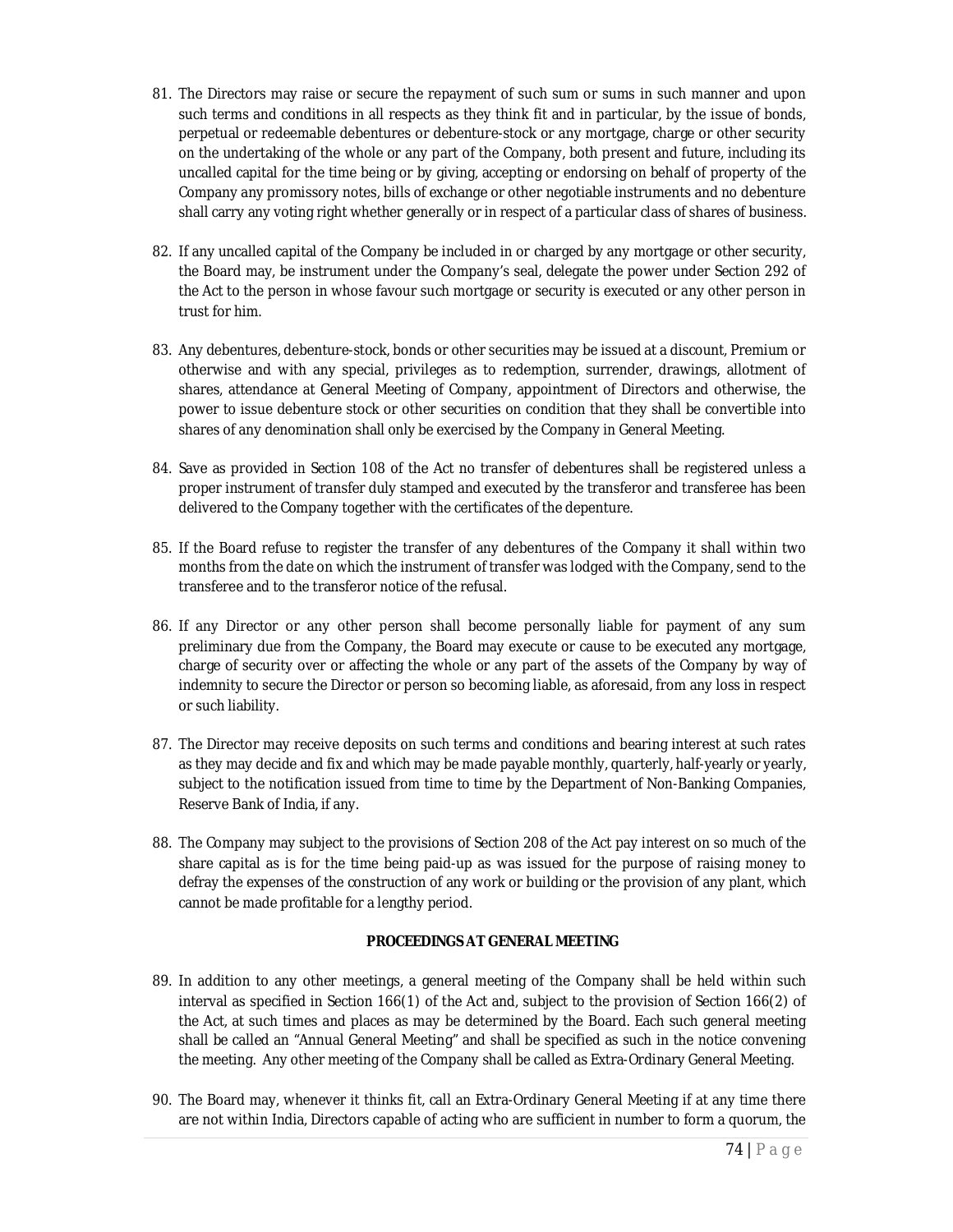directors present in India may call and Extra-Ordinary General Meeting in the same manner and as nearly as possible as that in which such a meeting may be called by the Board.

- 91. The accidental omission to give notice of any meeting to or the non-receipt of any of the members or other persons entitled to receive such notice shall not invalidate any resolution passed at any such meeting.
- 92. The Company shall comply with the provision of Section 188 of the Act as to giving notice of resolution and circulating statement on the requisition of members.
- 93. No business shall be transacted at a General Meeting of the Company unless a quorum of members is present at the time when the meeting proceeds to business. Save as herein otherwise provided, five members present in person shall be the quorum for the meeting of the Company.
- 94. Any act or resolution which, under these articles or the Act, is permitted or required to be done or passed by the Company in General Meeting, shall be sufficiently so done or passed if affected by an ordinary resolution as defined in Section 189(1) of the Act unless either the Act or the Articles specifically require such act to be done or resolution to be passed by a specific majority or by special resolution as defined in Section 189 (2) of the Act.
- 95. The Chairman of the Board shall be entitled to take the chair at every General Meeting. If there be no such chairman or if at any meeting he shall not be present within fifteen minutes after the time appointed for holding such meeting or is unwilling to act, the members present shall choose another Director as chairman, and if no Director be present or if all the Directors present decline to take the chair then the members present shall choose one of their members entitled to vote to be the chairman of the meeting.
- 96. If within half an hour from the time appointed for the meeting a quorum be not present, the meeting is convened upon the requisition of members shall be dissolved, but in any other case, it shall stand adjourned to the same day in the next week at the same time and place, and, if at such adjourned meeting, a quorum be not present, those members who are present not being less than two shall be a quorum and may transact the business for which the meeting was called.
- 97. Every question submitted to meeting shall be decided, in the first instance by a show of hands in the case of an equality of votes, whether on a show of hands or on a poll, the chairman of the meeting shall be entitled to a second or casting vote in addition to the vote to which he may be entitled as a member.

A declaration by the Chairman that resolution has on a show of hand been carried or carried unanimously or by particular majority or lost and an entry to that effect in the minutes shall be conclusive evidence of the fact without further proof.

- 98. The chairman of General Meeting may adjourn the same from to time and from place to place, but no business shall be transacted at any adjourned meeting other than the business left unfinished at the meeting from which the adjournment took place. When a meeting is adjourned it shall not be necessary to give any notice of an adjournment or of the business to be transacted at an adjourned meeting.
- 99. At any General Meeting unless a poll is, (before or on the declaration of the result of the voting on any voting on any resolution and on the show of hands) demanded by the Chairman or by at least five members present in person or by proxy or by and member or members present in person or by proxy and having not less than one-tenth of total voting powers in respect of the resolution or by any member or members present in person or by proxy and holding shares in the Company / conferring a right to vote on the resolution being shares on which an aggregate sum has been paidup which is not less than one-tenth of the total sum paid on all the shares conferring that right, a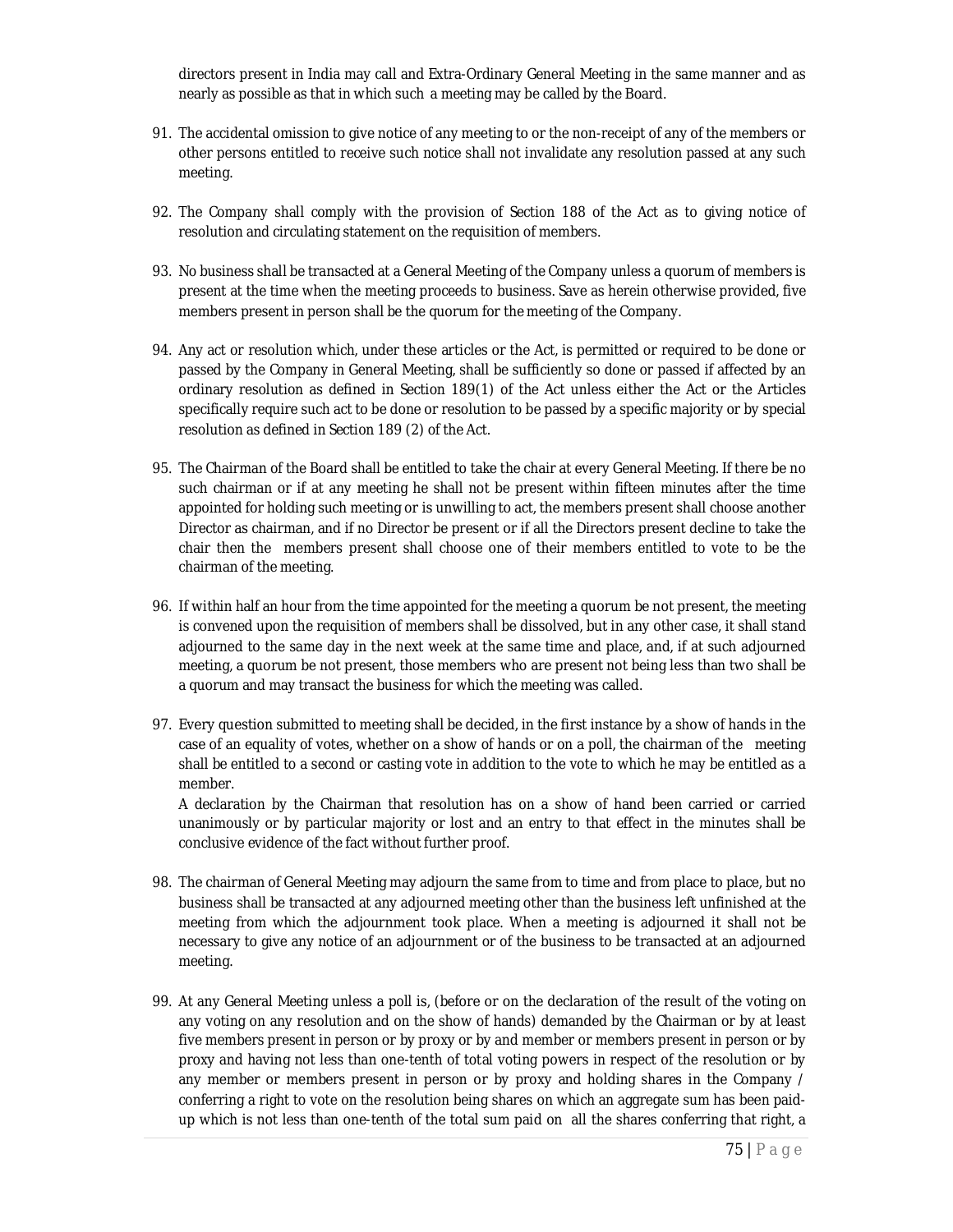declaration by the Chairman that a resolution has been carried unanimously or by a particular majority or lost or not carried by a particular majority, and an entry to that effect in the book containing the minutes of the proceedings of the Company shall be conclusive evidence of the fact without proof of the number or proportion of the votes recorded in favour or against the resolution.

100. (a) If a poll is demanded as aforesaid it shall be taken forthwith on a question of adjournments or election of a Chairman of the meeting

(b)The demand for a poll may be withdrawn at any time by the person or persons who made the demand.

(c)Where a poll is to be taken, the Chairman of the meeting shall appoint two scrutineers at least one of whom shall be a member (not being an officer employee of the Company) present at the meeting, provided such a member is available, and willing to be appointed, to scrutinise the votes given on the poll and to report thereon to him.

(d)The result of the poll shall be deemed to be the decision of the meeting on the resolution on which the poll was taken. On poll, a member entitled to more than one vote or his proxy or other person entitled to vote for him, as the case may be, need not, if he votes, use all his votes or case in the same way all the votes he uses.

(e)The demand for a poll shall not prevent the meeting from transacting any business other than the business in respect of which a poll has been demanded.

### **VOTES OF MEMBERS**

- 101. Subject to any rights or restrictions for the time being attached to any class or classes of shares (a)On a show of hands, every member present in persons, shall have one vote ; and (b)On a poll , the voting rights of members shall be as laid down in Section 87 of the Act.
- 102. Except as conferred by Section 87 of the Act the holders of Preference shares shall have no voting right. Where the holder of any preference share has a right to vote on any resolution in accordance with provisions of sub-section 2 of Section 87 of the Act, his voting right on a poll as the holder of such share shall subject to the provision on Section 89 and Sub-section (2) of Section 92 of the Act be in the same proportion as the Capital paid-up in respect of the preference shares bears to the total paid-up equity capital of the Company.
- 103. Where a Company or body-corporate (herein-after called "member-Company") is a member of the Company, a person duly appointed by resolution in accordance with Section 187 of the Act to represent such member Company at a meeting of the Company, shall not by reason of such appointment, be deemed to be a proxy, and the production at the meeting of a copy of such resolution duly signed by one Director of such member Company and certified by him as a true copy of the resolution shall, on production at the meeting, be accepted by the Company as sufficient evidence of the validity of his appointment. Such a person shall be entitled to exercise the same rights and powers, including the right to vote by proxy on behalf of the member Company or bodycorporate with he represents, as that member Company or body-corporate could exercise if it were an individual member.
- 104. Where there are joint-registered holders of any shares, any one of such persons may vote at any meeting either personally or by Proxy in respect of such shares as if he were solely entitled thereto, and if more then one of such joint-holders be present at any meeting either personally or by proxy than one of the said persons so present whose name stands first in the Register in respect of such shares shall alone be entitled to vote in respect thereof Several executors or administrators of deceased member in whose name any share stands shall for the purpose of this Article be deemed joint-holders thereof.
- 105. Any person entitled under the Transmission Article 66 to transfer any shares may vote at any General Meeting in respect thereof in the same manner as if he were the registered holder of such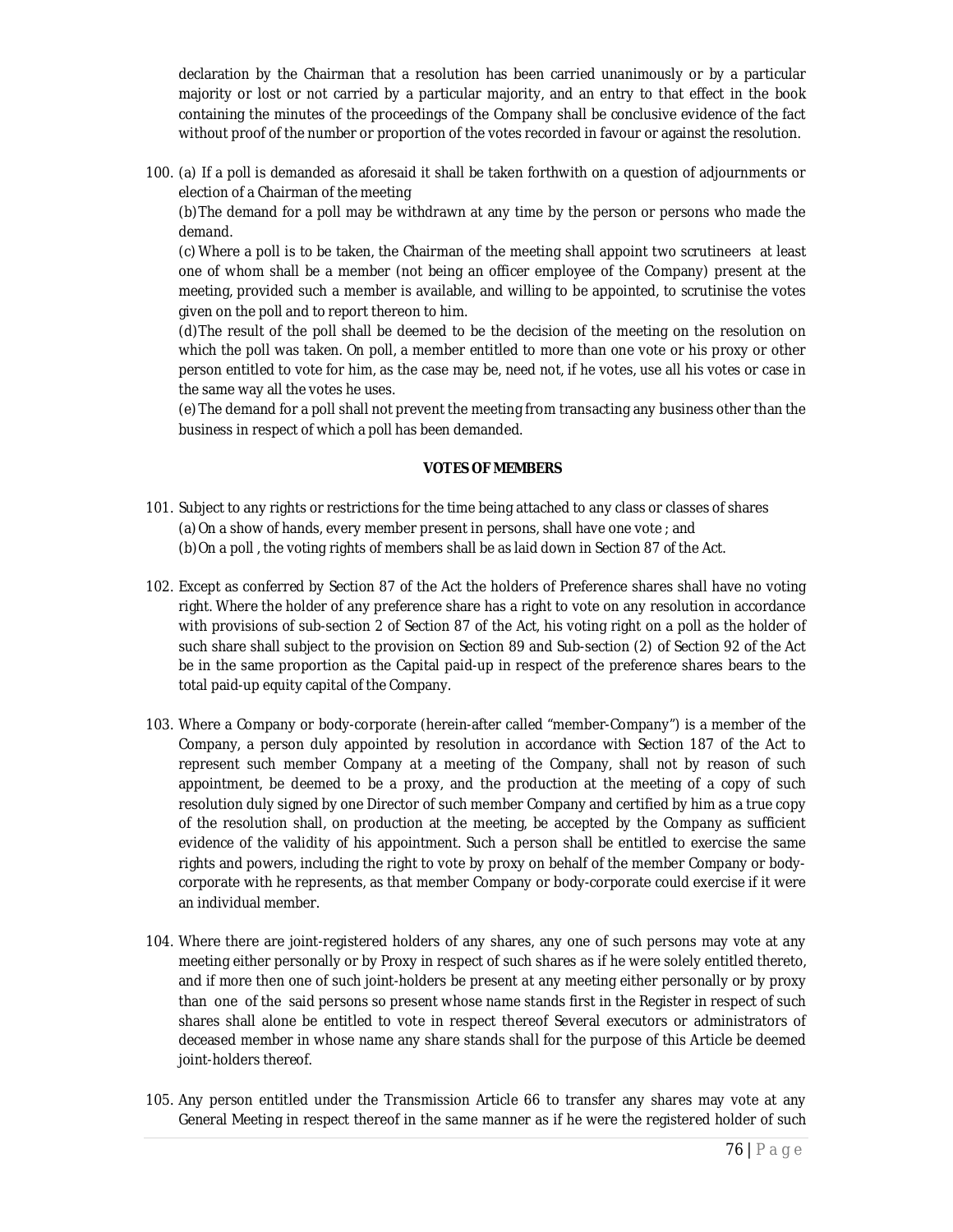shares, provided that forty-eight hours at least before the time of holding the meeting or adjourned meeting, as the case may be, at which the purposes to vote, he shall satisfy the Directors of the right or transfer such shares, or the Directors shall have previously admitted his right to vote at such meeting in respect thereof. If any member be a lunatic, idiot or non-committee, or other legal eurator and such last mentioned persons may give their votes by proxy on a poll. If any member is a minor, the vote in a respect of his share may be given by his guardian. If more than one person claim to exercise the right of vote under this clause, the Chairman of the meeting may elect in his absolute discretion any one person and will accept his vote.

- 106. No member not present in person shall be entitled to vote on a show of hands, unless such member is a Company or corporation present by proxy or by representative duly authorised under Section 187 of the Act, in which case such proxy or representative may vote on the show of hands as if he were a member of the Company.]
- 107. On a poll votes may be given either personally or by proxy or in the case of a Company, by a representative duly authorised as aforesaid.
- 108. Any member of the Company entitled to attend the vote at meeting of the Company shall be entitled to appoint another person (whether a member or not, as his proxy to attend and vote instead of himself but the proxy so appointed shall not have any right to speak at the meeting and shall not be entitled to vote except on a poll.
- 109. The instrument of appointing a proxy shall be in writing, under the hand of the appointor or his attorney duly authorised in writing or, if such appointor is a body corporate under its common seal or the hand of its attorney duly authorised. A proxy who is appointed for a specified meeting only shall be called a special proxy. Any other proxy, shall be called a general proxy.
- 110. The instrument appointing a proxy and the power of Attorney or other authority (if any) under which it is signed or a notarial certified copy of that power or authority shall be deposited at the office not less than forty eight hours before the time for holding the meeting at which the person named in the instrument purposes to vote, and in default, the instrument of proxy shall not be treated as valid.
- 111. A vote given in accordance with the terms of an instrument of proxy shall be valid notwithstanding the previous death or insanity of the principal, or revocation of the instrument of transfer of the shares in respect of which the vote is given, provide no intimation in writing of the death, instantly revocation or transfer shall have been received by the Company at the office before the meeting, provide nevertheless, that the Chairman of any meeting shall be entitled to require such evidence as he may in his discretion think fit of the due execution of an instrument of proxy and that the same has not been revoked.
- 112. Every instrument appointed a special proxy shall as nearly as circumstances admit, be in any of the forms as set out in Schedule IX to the Act.
- 113. No member shall be entitled to exercise any voting rights, either personally or by proxy, at any meeting of the Company in respect of any shares registered in his name on which any call or other sum presently payable by him have not been paid or in regard to which the Company has, and has exercised any right or lien.
- 114. (a)Any objection as to the admission or rejection of a vote, on a show of hands or on a poll made in due time shall be referred to the Chairman of the meeting who shall forthwith determine the same and such decision shall be final and conclusive.

(b) No objection shall be raised to the qualification of any voter except at the meeting or adjourned meeting at which the vote objected to is given or tendered and every vote not disallowed at such meeting shall be valid for all purposes.

## **DIRECTORS**

- 115. The number of Directors of the Company shall note be less than three and not more than twelve.
- 116. Every Director shall be paid out of funds of the Company by way of remuneration for his services not exceeding Rs 250/- ( Two hundred fifty) for each meeting of Board of Directors or committee thereof attended by him as the Board may determine from time to time.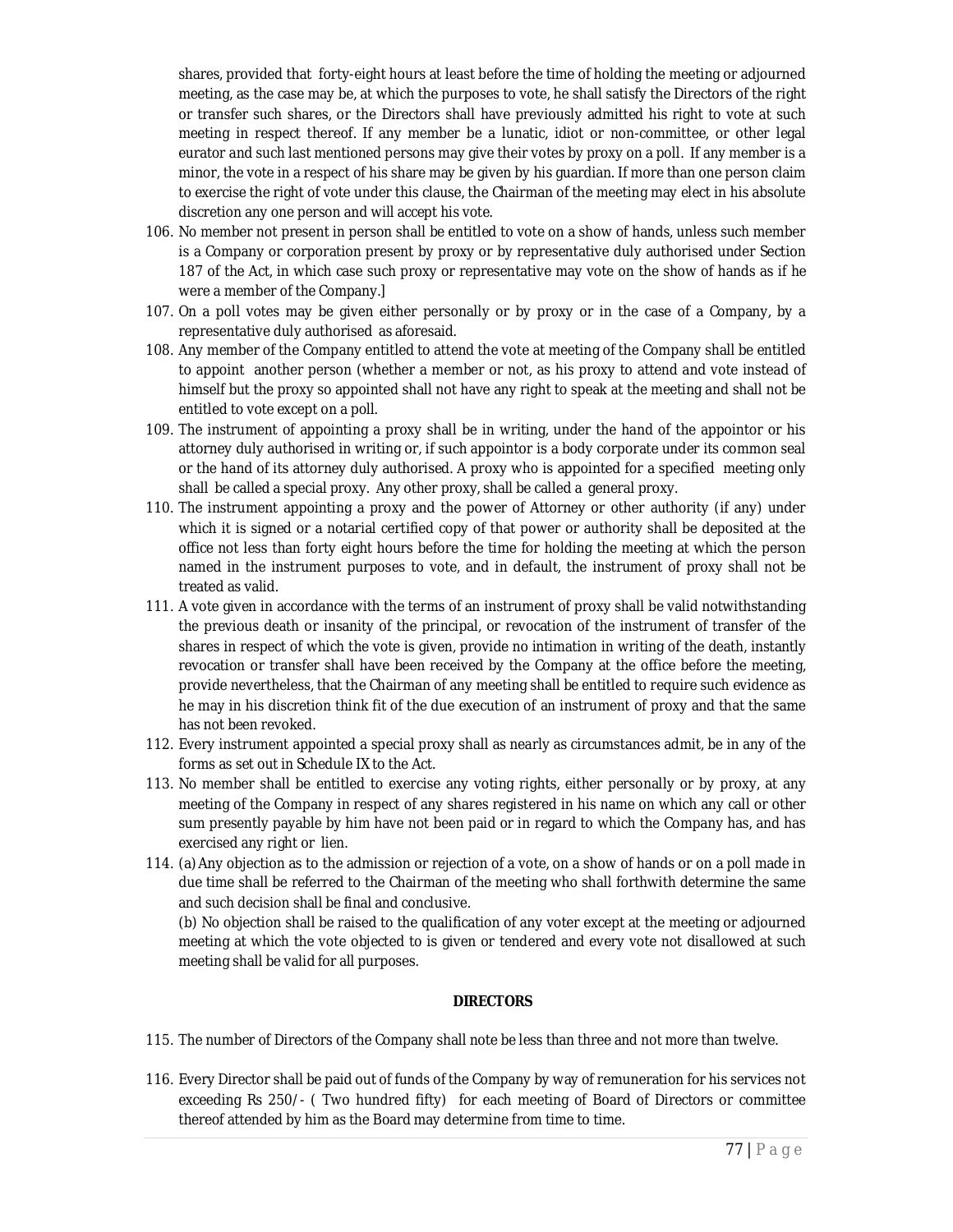- 117. The following persons shall become and be the first directors of the Company.
	- 1. SH. HARBANS LAL BANSAL
	- 2. SH. MOHAN LAL
	- 3. SH. JANWANT RAI
	- 4. SH. RAJ KUMAR
	- 5. SH. SUDERSHAN KUMAR
	- 6. SH. NARESH KUMAR BANSAL
- 118. Notwithstanding anything to the contrary contained in these Articles so long as any moneys remain owing by the Company to the Industrial Development Bank of India (IDBI), the Industrial Finance Corporation of India (IFCI), the Industrial Credit and Investment Corporation of India Limited (ICICI) or to any other Finance Corporation or Credit Corporation or to any other Financing Company or Body, out of any loans granted by them to the Company or so long as IDBI, IFCI and ICICI or any other Financing Company or Body (each of which IDBI, IFCI, ICICI or any other Finance Corporation of Body (each or any other Financing Company Body is hereinafter in this Article referred to as "the Corporation" ) continue to hold shares in the Company as a result of underwriting or direct subscription, the Corporation shall have a right to appoint from time to time, any person or persons as a Director or Directors, whole-time or non-whole-time (which Director or Directors is/are hereinafter referred to as "Nominee Director/s) on the Board of the Company and to remove from such office any person or persons so appointed any to appoint any person or persons in his or their place/s.

The Board of Directors of the Company shall have no power to remove from office the Nominee Director/s. At the option of the Corporation such Nominee Directors shall not be required to hold any shares qualification in the Company. Also at the option of the Corporation such Nominee Director/s shall not be liable to retirement by rotation of Directors. Subject as aforesaid, the Nominee Directors shall be entitled to the some rights and privileges and be subject to the same obligation as any other Director of the Company,

The Nominee Director/s so appointed shall hold the said office only so long as any moneys remain owing by the Company to Corporation or so long as the Corporation holds shares in the Company as a result of under-writing or direct subscription and the Nominee Director/s so appointed in exercise of the said power shall ipso facto vacate such office immediately after the moneys owing by the Company to the Corporation is paid off or on the Corporation ceasing to hold shares in the Company

The Company shall pay to the Nominee Director/s sitting fees and expenses which the other Directors of the Company are entitled to but if any other fees, commission, moneys or remuneration in any form is payable to the Directors of the Company, the fees, commission, moneys are remuneration in relation to such Nominee Director shall accrue to the Corporation and the same shall accordingly be paid by the Company directly to the Corporation. Any expenses that may be incurred by the Corporation or such Nominee Director/s in connection with their appointment or Directorship shall also be paid or reimbursed by the Company to the Corporation or as the case may be to such Nominee Director/s.

Provided that if any such Nominee Director/s is an officer of the Corporation the sitting fees, in relation to such Nominee Director/s shall also accrue to the Corporation and the same shall accordingly be paid by the Company directly to the Corporation.

Provided also that in the event of the Nominee Director/s being appointed as whole time Director/s such Nominee Director/s shall exercise such powers and duties as may be approved by the Corporation and have such rights as are usually exercised or available to a whole-time Director in the management of the affairs of the borrower. Such Nominee Director/s shall be entitled to receive such remuneration, fees, commission and moneys as may be approved by the Corporation.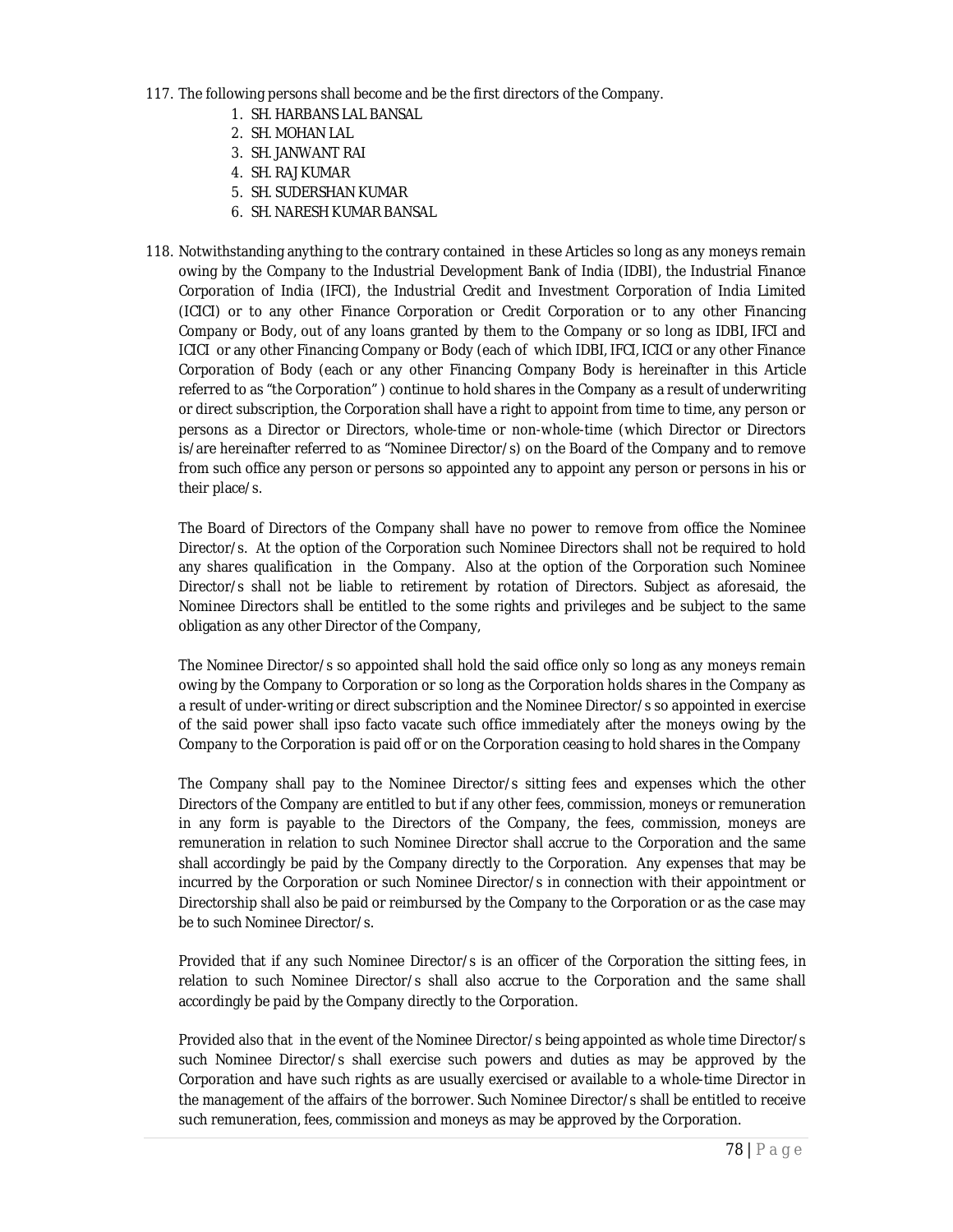- 119. The Company in the General Meeting may subject to provision of the Article 115 and Section 259 of the Act by ordinary resolution increase or reduce the number of its Directors.
- 120. The Directors shall have powers at any time and from time to time to appoint any other persona as a Director either to fill up a casual vacancy or as an addition to the Board but so that the total numbers of Directors shall not at any time exceed the maximum number fixed by the Articles. Any Directors so appointed shall hold office only until the conclusion of the next following Annual General Meeting of the Company but shall be eligible for re-election at such meeting.
- 121. Subject to the provisions of Section 313 of the Act or any statutory modifications thereof, the Board shall have power to appoint any person to act as alternate Director during the latter's absence for period for not less than three months from the state in which meeting of the directors are ordinarily held and such appointment shall have effect and such appointee, whilst he holds office as an alternate director, shall be entitled to notice of meetings of the Board and to attend and vote there at accordingly ; but he shall not require any qualification share and shall ipso facto vacate office if and when the absentee Director returns to the state in which meeting of the Board are ordinarily held or the absentee director vacates office as a director.
- 122. A Director need not hold any share in the Company in his name as his qualification, but nevertheless shall be entitled to attend, speak and preside at any general meeting of the Company and at any separate meeting of the holders of any class of shares in the Company.
- 123. Unless otherwise determined by the Company in General Meeting, each Director, other than the whole-time paid Directors, shall be paid Res 250 (Rs Two hundred fifty only) or (as may be decided by Board from time to time) for each meeting of the Board of Directors or a Committee thereof attended by him. The Directors may also be paid all the expenses as decided by the Board from time to time in attending the meeting of the Board or a Committee of Board.
- 124. In addition to the remuneration payable to the Directors under Articles 123 hereof, the Directors may be paid all reasonable travelling, hotel and other expenses in attending and returning from the meetings of the Board of Directors or any Committee thereof or in connection with the business of the Company.
- 125. Subject to section 198,309,310 and 314 of the Act, if any Director or Directors being willing shall be called upon to perform extra service or to make any special exertion in going or residing outside the office for any of the purpose of the company or in giving special attention to the business of the Company the Board may remunerate such Director either by fixed sum or by a percentage of profit or otherwise and such remuneration may be either in addition to or substitution for any remuneration to which he may be ordinarily entitled.
- 126. The continuing Directors may act notwithstanding any vacancy in the Board but, if and so long as their number is reduced below the quorum fixed by these presents for a meeting of the Board, the continuing directors or director may act for the purpose of increasing the number of directors to that fixed for the quorum, or summoning of general meeting of the Company, but for no other purpose.
- 127. 1. The office of the Director shall ipso facto become vacant if: (a)he is found to be of unsound mind by a Court of competent jurisdiction; or (b)He apples to be adjudicated as an insolvent ; or
	- (c) his is adjudged an insolvent ; or
	- (d) he is convicted by a Court of any offence involving moral turpitude and sentenced in respect thereof to imprisonment for not less than six months; or
	- (e) he fails to pay any call in respect of shares in the Company held by him whether alone or jointly with others within six months, from the last date fixed for a the payment of the call unless the Central Government has by notification in the official Gazette, removed the disqualification incurred by such failure ; or
	- (f) he absents himself from three consecutive meetings of the Board or from all meetings of the Board for a continuous period of three months, whichever is the longer without obtaining leave of absence from the Board ; or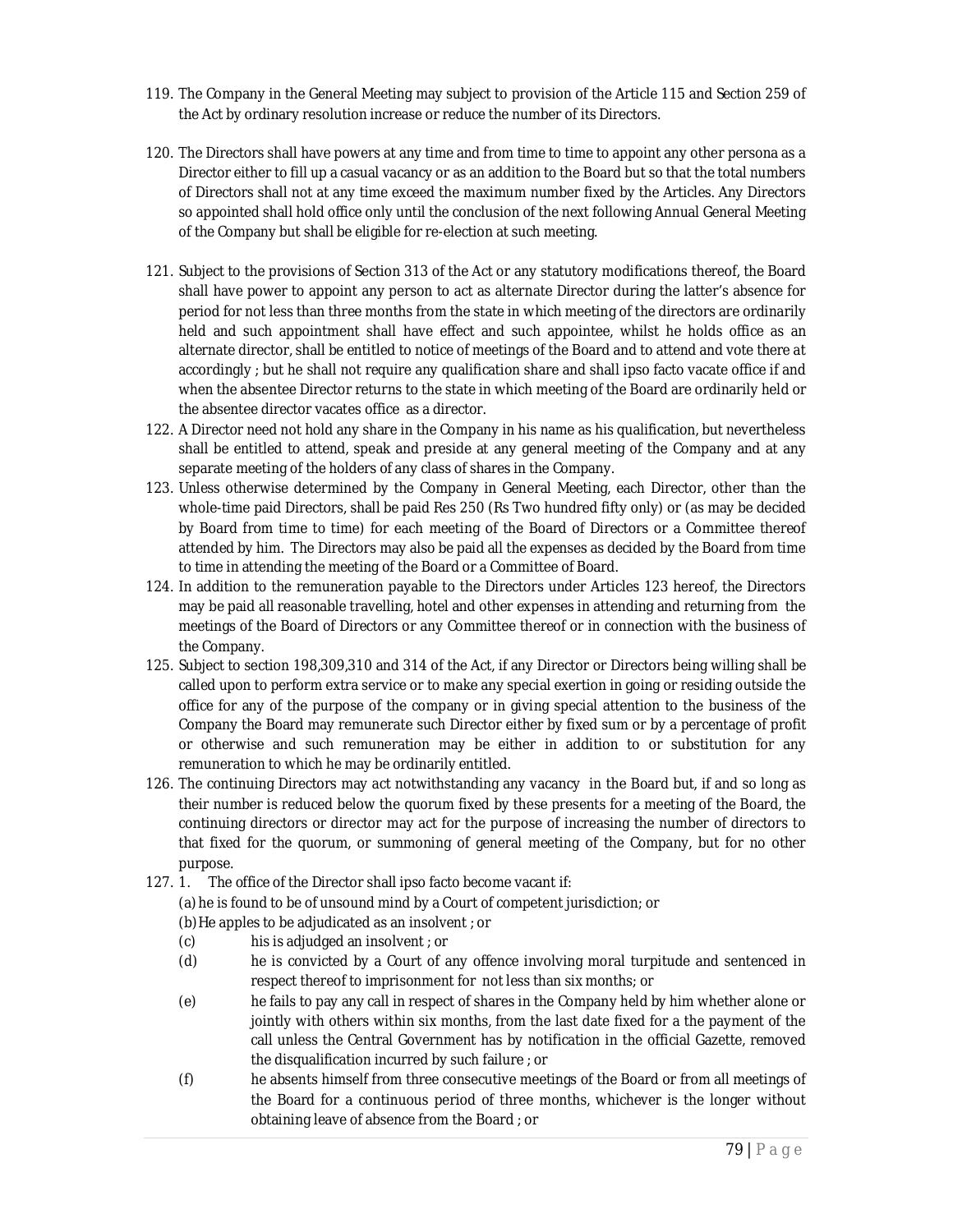(g) he (whether by himself or by any person for the benefit or on his account) or any firm of which he is a partner; or any private company of which he is a director, accepts a loan, or any guarantee of security for a loan from the Company in contravention of Section 295 of the Act; or

(h)he acts in contravention of Section 299 of the Act ; or

- (i) he becomes disqualified by an order of the Court under section 203 of the Act ; or
- (j) he is removed in pursuance of Section 284 of the Act; or
- (k) having been appointed a Director by virtue of his holding any office or other employment in the Company he ceases to hold such office or other employment in the Company : or
- (l) any office or place of profit under the Company or under any subsidiary of the Company is held in contravention of the provisions of sub-section (1) of Section 314 of the Act and by operation of that Section he is deemed to vacate office.

2. Notwithstanding anything in clause ( c), (d) and (i) the disqualification referred in those clauses shall not take effect:

- (a) for thirty days from the date of the adjudication or sentence.
- (b) Where any appeal of petition is preferred within thirty days aforesaid against the adjudication , sentence or conviction resulting in the sentence, until the expiry of seven days from the date on which such appeal or petition is disposed of ; or
- (c) Where within the seven day aforesaid, any further appeal or petition a preferred in respect if the adjudication, sentence conviction and the appeal or petition, if allowed, would result in the removal of the disqualification until such further appeal or petition is disposed off
- 128. A director of the Company may be or become a director of any Company promoted by this Company or in which it may be interested as vendor, share holder or otherwise, and no such directors shall be accountable for any benefits received as director or member of such Company.
- 129. Subject to the provisions of Section 297,299 to 301 of the Act, a director shall not be disqualified from contracting within the Company either as vendor, purchaser or otherwise for goods, materials or services or for underwriting the subscription of any shares in or debentures of he Company nor shall any such contract or arrangement entered into by or on behalf of the Company with a relative of such director or a firm in which such director or relative is a partner or which any partner in such firm or with a private Company of which such Director is a member of director be void, nor shall any Director so contacting, or being such member so interested be liable to account to the Company for any profit realized by such contract or arrangement by reason of such director holding that office or of the fiduciary relation thereby established.

## **APPOINTMENT REMOVAL & ROTATION OF DIRECTORS**

130. (a)At Annual General Meeting at which a Director retires by rotation the Company may fill up the vacancy by appointing the retiring Director or some other person thereto. If the place of the retiring Director is not so filled and the meeting has not expressly resolved not to fill the vacancy the meeting shall stand adjourned till the same day in the next week, at the same time and place, or if that day is not a public holiday, at the same time and place.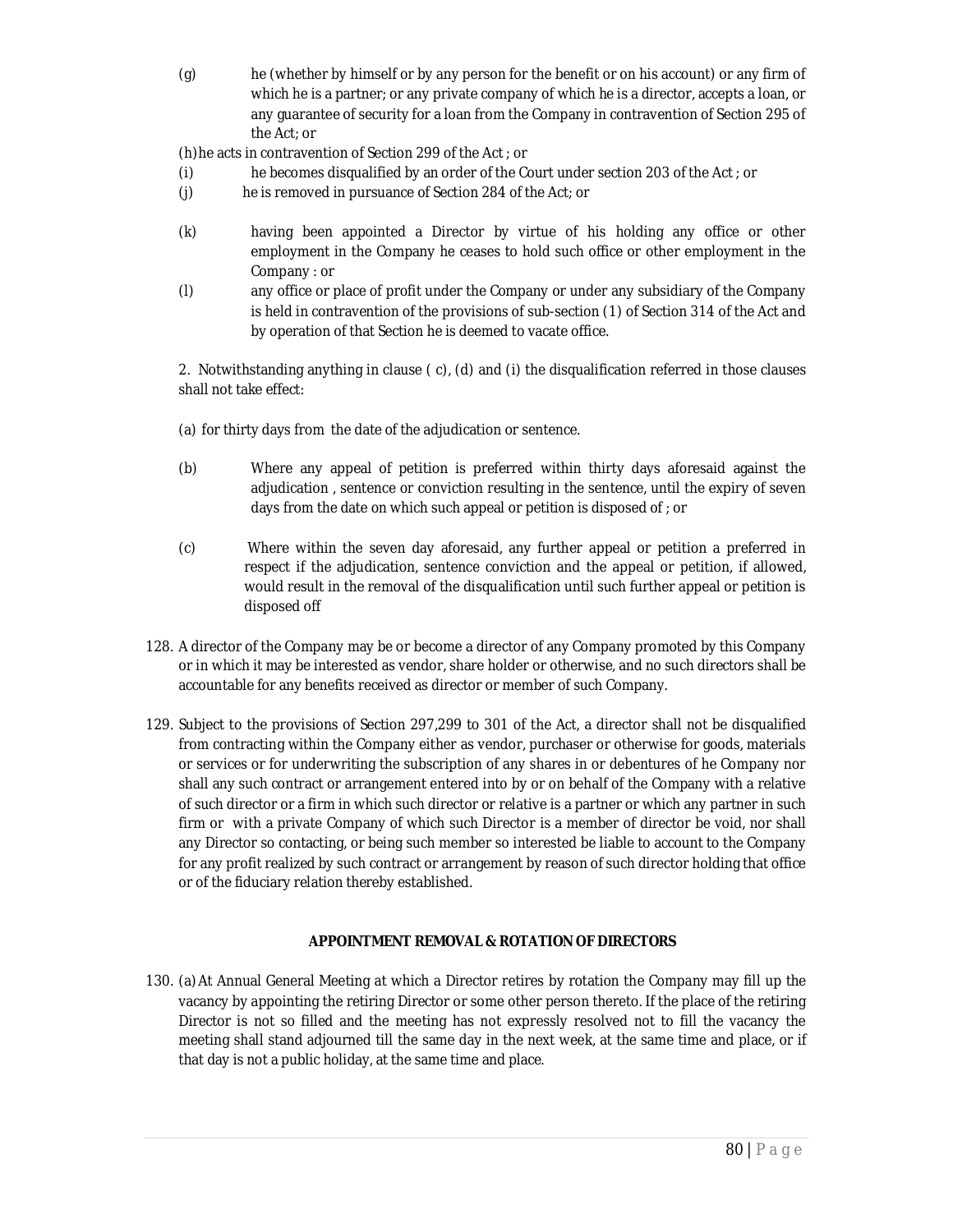(b)If at the adjourned meeting also the place of the retiring Director is not filled up and that meeting also has no expressly resolved not to fill up the vacancy, the retiring Director shall deemed to have been re-appointed at the adjourned meeting, unless :

- i. at that meeting or at the previous meeting a resolution for there re-appointment or such Director has been put and lost; or
- ii. the retiring Director has, by a notice in writing addressed to the Company or the Board, expressed his unwillingness to be so re-appointed : or
- iii. he is not qualified or is disqualified for appointment : or
- iv. a resolution, whether special or ordinary is required for his appointment or re-appointment in virtue of any provisions of the Act, or
- v. the provision to sub-section (2) of section 263 of the Act is applicable in the case.
- 131. The Company may, subject to the provision of Section 284 of the Act by ordinary resolution of which special notice according to Section 190 of the Act has been given, remove any Director before the expiry of his period of office and may by ordinary resolution of which special notice has been given, appoint another person in his stead. A Director so appointed shall hold office until the date upto which his predecessor would have held office if he had not been so removed. If the vacancy created by the removal of a Director under the provisions of this Articles is not so filled by the meeting at which he is removed the Board may at any time thereafter fill such vacancy under the provisions of Article 132.
- 132. If the office of any Director appointed by the Company in General Meeting is vacated before his term of office will expire in the normal course, the resulting vacancy may be filled by the Board at a meeting of the Board, but any person so appointed shall hold office only upto the date upto which the Director in whose place he is appointed would have held office if it had been so vacated, provided that the Board shall not fill such vacancy by appointing thereto any person who has been removed from the office of Director under Article 132.
- 133. (a)At every Annual General Meeting one-third of such Directors for the time being as are liable to retire by rotation or, if their number is not three or a multiple of three, then the number nearest to one-third shall retire from office. The retiring Director shall retain his office until dissolution of the meeting at which his successor is elected. An ex-officio Director shall not be liable to retire by rotation within the meaning of his Article.

(b)The Director to retire in every year shall be those who have been longest in office since their last election, but as between persons who became Directors on the same day and those to retire shall unless they otherwise agree amongst themselves, be determined by lot.

- 134. A retiring Director shall be eligible for re-election.
- 135. No person not being a retiring Director shall be eligible for election to the office of Director at any General Meeting, unless he or some other member intending to propose him has, no less than fourteen days and not more than two months before the meeting left at the office a notice in writing duly signed, signifying his candidature for the office of Director or the intention of such member to propose him as a candidate for that office, as the case may be.

# **PROCEEDINGS OF DIRECTOR'S MEETING**

136. (a)The Director may meet together for the despatch of business, and may adjourn and otherwise regulate their meeting and proceedings as they may think fit. (b)The Chairman, Director or any officer authorised by the Directors may call a meeting of the Board of Directors.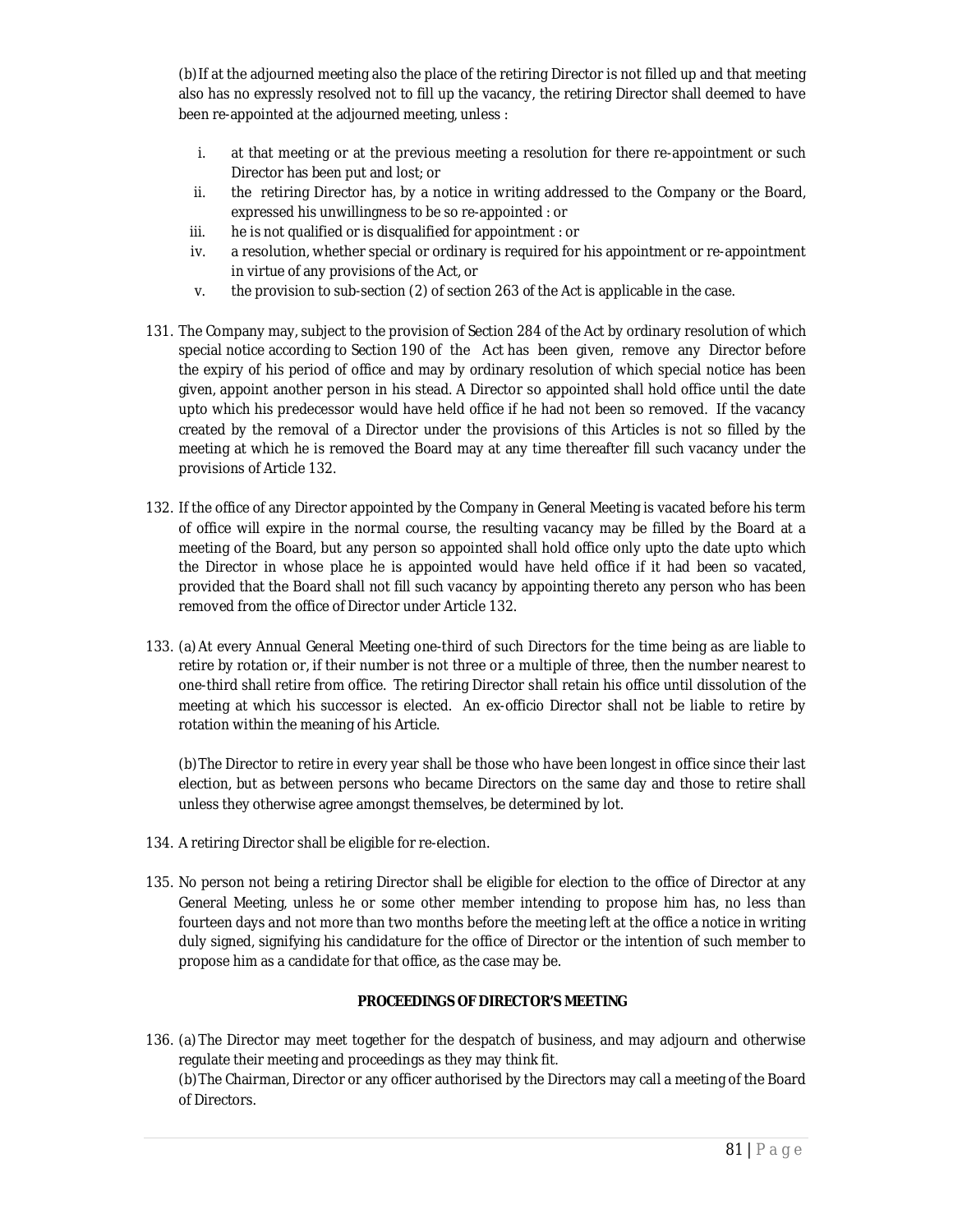(c) Subject to the provision of Section 316, 372(5) and 386 of the Act, questions, arising at any meeting shall be decided by a majority of votes and in case of any equality of votes the chairman shall have a second or casting vote.

- 137. (a)Notice of every meeting of the Board or a Committee thereof shall ordinarily be given in writing to every Director for the time being at the usual address. (b)If shall not necessary to give notice of a meeting of Directors to any Director for the time being away from India.
- 138. (a) Subject to Section 287 of the Act, a quorum for the meeting of the Board of Directors shall be two directors or one-third of its total strength (any fraction contained in that one- third being rounded off as one), whichever is higher, provided that where at any time the number of interested Director exceeds or is equal to two-thirds of the total strength, the number of remaining Directors that is to say the number of Directors who are not interested, present at the meeting being not less than two shall be quorum during such time.

(b) If a quorum shall not be present within fifteen minutes from the time appointed for holding a meeting of the Board, it shall be adjourned until such date and time as the Chairman shall appoint.

- 139. The Chairman may and on the requisition of a Director shall at any time summon a meeting of Board.
- 140. The Director may choose one of their members to be Chairman and the Director so chosen shall continue as Chairman until otherwise determined by the Board. If at the meeting of the Board, the Chairman be not present within five minutes after the time appointed for holding the same the Directors present shall choose one of their members to be Chairman of such meeting.
- 141. A meeting of Board at which a quorum is present shall be competent to exercise all or any of the authorities, powers and discretions by or under the Articles or the Act for the time being vested in or exercisable by the Board.
- 142. Subject to the provisions of Section 292 of the Act, the Board may from time to time delegate any of its powers to a committee consisting of such member or members of their body, managers and other officers of the Company as it may think fit and may from time to time revoke such delegation. Any committee so framed shall, in exercise of the powers so delegated, confirm to any regulations that may from time to time be imposed upon it by the Board. The meeting and proceedings of any such committee, consisting to two or more members shall be governed by the provisions hereinafter contained regulating the meeting and proceedings of the Directors, so far as the same are applicable thereto and are not superseded by any regulations made by the Directors under this Clause.
- 143. All acts done at any meeting of the Directors or of a Committee or by any person acting as a Director, shall notwithstanding that it may afterwards be discovered that there was some defect in the appointment of such Directors or person acting as aforesaid, or that they or any of them were disqualified, be as valid as if every such Directors or person had been duly appointed and was qualified to be a Director or a member of a committee.
- 144. Save the purposes of Sections 262, 292, 297, 316, 372 (5) and 386 of the Act a resolution shall be as valid and effectual as if it had been passed at a Meeting of the Directors or of the Committee thereof duly called and constituted if it is circulated in draft together with the necessary papers, if any, to all the Directors or to all the members of the Committee, then in India ( not being less in number then the quorum fixed for a meeting of the Board or Committee, as the case may be) and to all other Directors or members at their usual address in India has been approved by such of the Directors or members as are then in India or by a majority of such of them, as are entitled to vote on the resolution.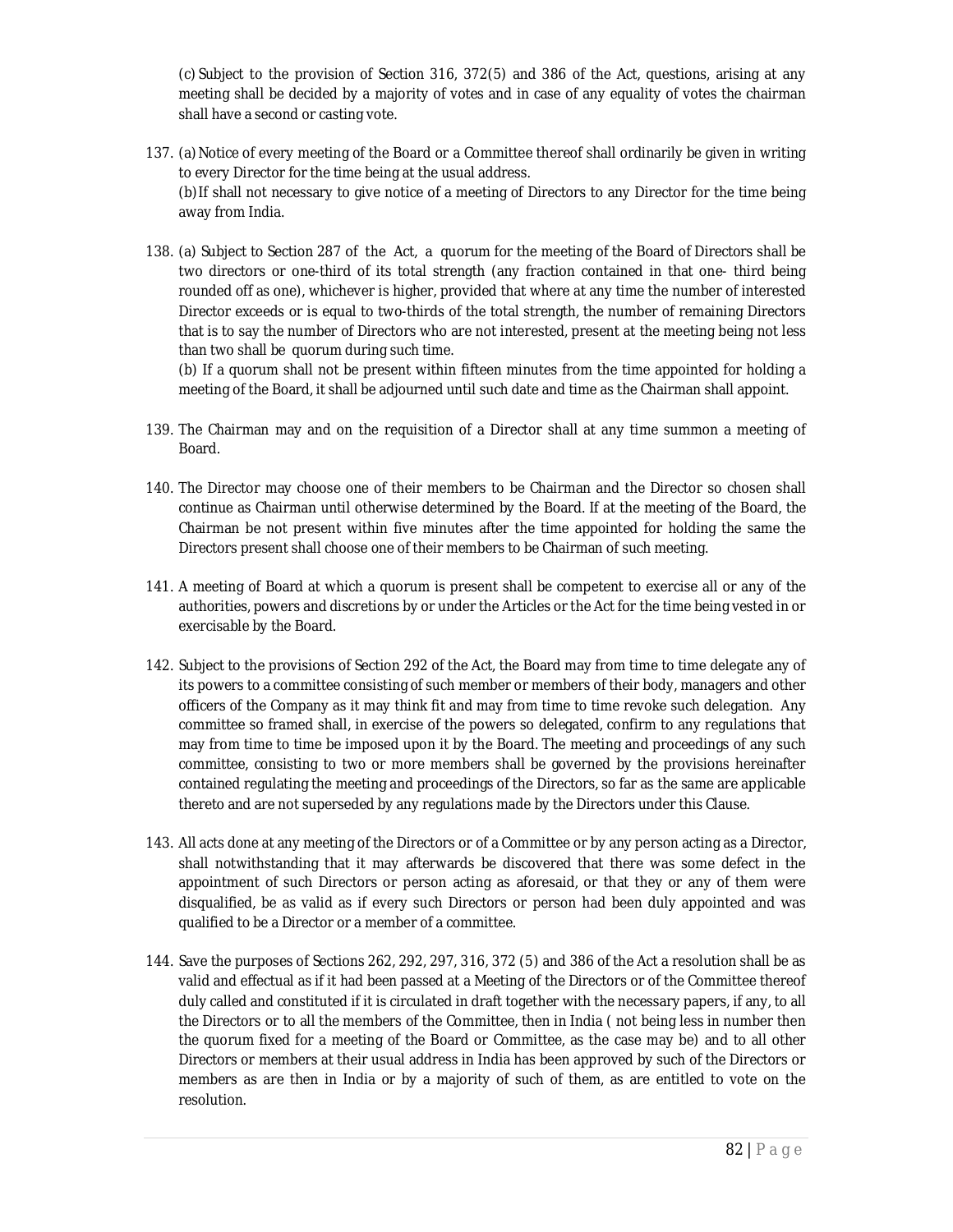#### **POWERS OF THE BOARD**

- 145. Subject to the provisions of the Act, control of the Company shall be vested in the Board, who shall be entitled to exercise all such powers and to do all such acts and things as the Company is authorised to exercise and do ; provided that the Board shall not exercise any power or do any act or thing which is directed or required whether, by the Act of any other statue or by the Memorandum of the Company or by these Articles or otherwise, to be exercised or done by the Company in General Meeting. Provided further, that in exercising any such power or doing any such act or thing, the Board shall be subject to the provisions in that behalf contained in the Act, or any other statute, or in the Memorandum of Association of the Company or in these Articles, or in any regulation made by the Company in General Meeting but no regulations made by the Company in General Meeting shall invalidate any prior act of these Directors which would have been valid if that regulation has not been made.
- 146. The Company may exercise the powers conferred on it by Section 157 and 158 of the Act with regard to keeping of a foreign Register ; and the Board may ( subject to the provision of those sections) make and vary such regulation as it may think fit in respect of the keeping of any such register.
- 147. Every debenture or other instrument issued by the Company for securing the payment of the money may be so framed that the moneys thereby secured shall be assigned free from any inequities between the Company and the person to whom the same may be issued. Any debentures, debenture stock, bonds or other instruments of securities may be issued at a discount, premium or otherwise and may be issued on a condition that they shall be convertible into any shares of any denomination, and with any special privileges as to redemption, surrender, drawing and allotment of shares or otherwise, provided that the debentures with right to conversion or allotment of shares shall no be issued without consent of the Company in General Meeting.
- 148. The Directors may at any time pay or agree to pay commission to any person in consideration of the subscribing, underwriting or agreeing to subscribe or underwrite (whether absolutely or conditionally) any debentures of the Company, but so that if the commission shall be paid or be payable out of the capital, the statutory condition and requirements shall be observed and complied with and the commission shall not exceed two and a half percent of the face value of the debentures.
- 149. All Cheques ; promissory notes, drafts, hundies, bills of exchanges and other negotiable instruments and all receipts for the moneys paid to the Company shall be signed, drawn, accepted, endorsed or otherwise executed as the case may be, by the Managing Director or by such person and in such manner as the Board shall from time to time by resolution determine.
- 150. The Board may make such arrangements as may be thought fit for the management of the Company's affairs abroad and may for this purpose (without prejudice to the generality of their powers) appoint local officers and fix their remuneration and delegate to them such powers as may be deemed requisite or expedient. The foreign seal shall be affixed by the authority in the presence of such person as the Board shall from to time authorise in the writing and such person shall sign the instrument sealed therein. The company may also exercise the powers of keeping Foreign Register.
- 151. Without prejudice to the General powers conferred by these presents subject however to Section 292, 293, 294, 297 and 314 of the Act, it is hereby expressly declared that the Directors shall have the following powers that is-

1) To pay the costs, charges, preliminary and incidental to the promotion, formation, establishment and registration of the company.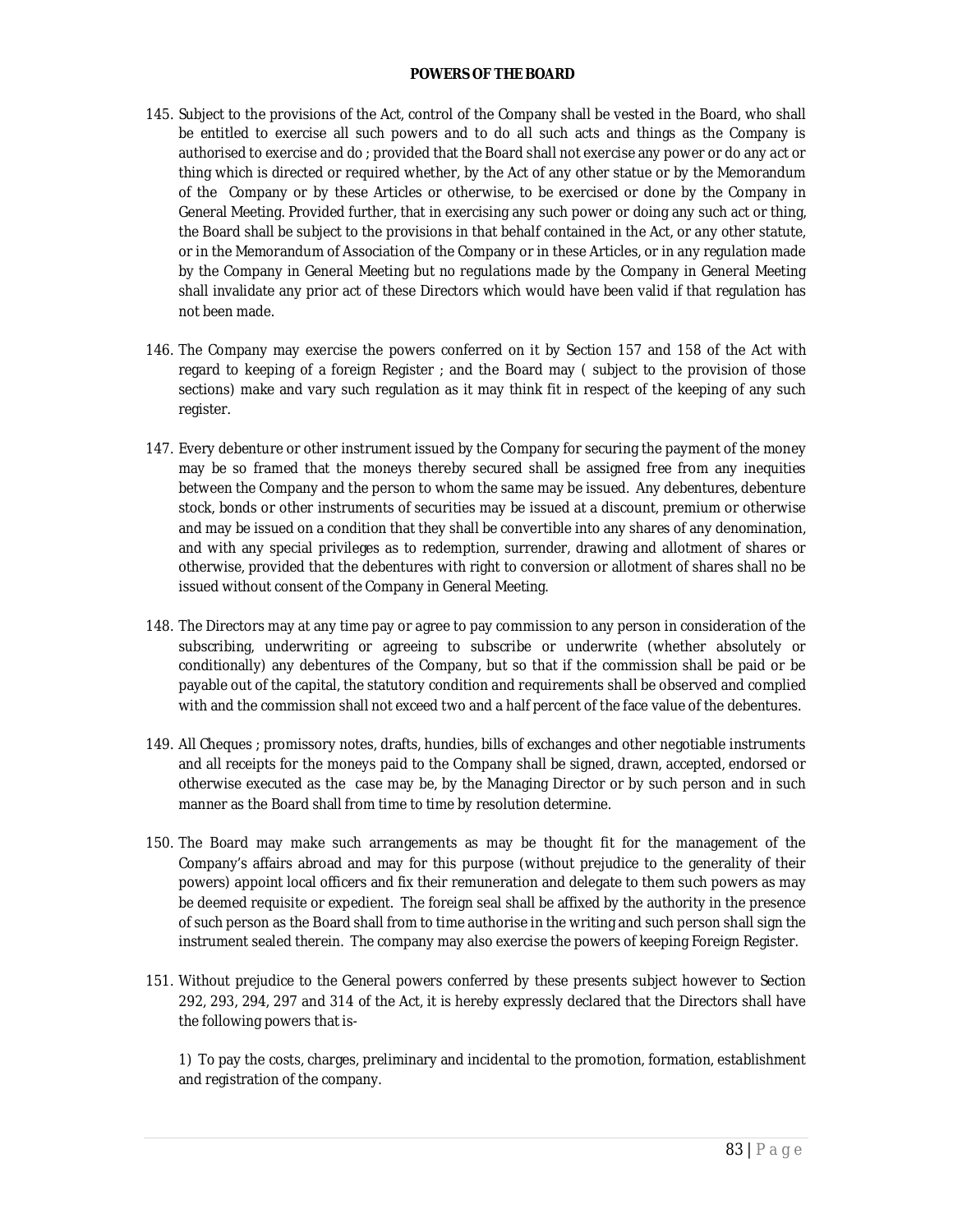2) To pay for any property, rights or privileges acquired by or services rendered to the Company either wholly or partially, in cash or in shares, bonds, debentures or other securities of the Company and any such shares may be issued wither as fully paid-up or with such amount credited as paid up thereon as may be agreed upon, and any such bonds, debenture or other securities may be either specifically charged upon all or any part of the property of the Company and its uncalled capital or not so charged.

3) To purchase or otherwise acquire for the Company any property, rights or privileges which the Company is authorised to acquire at such price and generally on such terms and conditions as they think it.

4) To secure the fulfillment of any contracts or engagements entered in to by the Company by mortgage or charge of all or any of the property of the Company or in such other manner as they may think fit.

5) To appoint at their discretion, remove or suspend such managers, secretaries, experts and other officers, clerks, agents servants for permanent, temporary or special services as they may from time to time think fit and determine their powers and duties and fix their salaries or emoluments and to require security in such instances and for such amount as think fit.

6) To appoint any person or persons (whether incorporated or not) to accept and so hold in trust for the Company any property belonging to the Company or in which it is interested or for any other purposes and to execute and do all such deeds and things as may be requisite in relation to any such trust and to provide for the remuneration of such trustee of trustees.

7) To institute, conduct, defend, compound, refer to arbitration of abandon any legal proceedings by or against the Company or its officers or otherwise concerning the affairs of the Company and also to compound and allow time for payment in satisfaction of any debts , dues and of any claims or demands by or against the Company and act on behalf of the Company in all matters to bankrupts and insolvents and apply and obtain letters of administration, provided that the Board shall not except with letters of administration, provided that the Board shall not except with the consent of the general meeting remit or give time for the repayment of any dent due by a Director.

8) To refer any claims or demands by or against the Company or to enter into any contract or agreement for reference to arbitration and to observe, enforce, perform, compound or challenge such awards and to take proceedings for the reverse of the same.

9) To make and give receipts , releases and other discharges for money payable to the Company and for the claims and demands of the Company.

10) To act as trustees in Composition of the Company's debtors.

11) To make, vary and repeal bye-laws for regulation of business of the Company and the duties of officers and servants.

12) Subject to the provisions of the Act and in particular subject of sections 309 and 310 of the Act, to give a Director or any officer or any other person whether employed or not by the Company a Commission on the profits of any particular business or transaction or a share in general profit of the Company, and such commission or shares of profit sale be treated as part of the working expenses of the Company.

13) At any time and from time to time by power of Attorney under the seal of the Company, to appoint any person or persons to be the attorney of the Company in India or abroad for such purposes and with such powers, authorities and discretions and for such period and subject to such conditions as the Director may from time to time think fit and any such appointment may be made in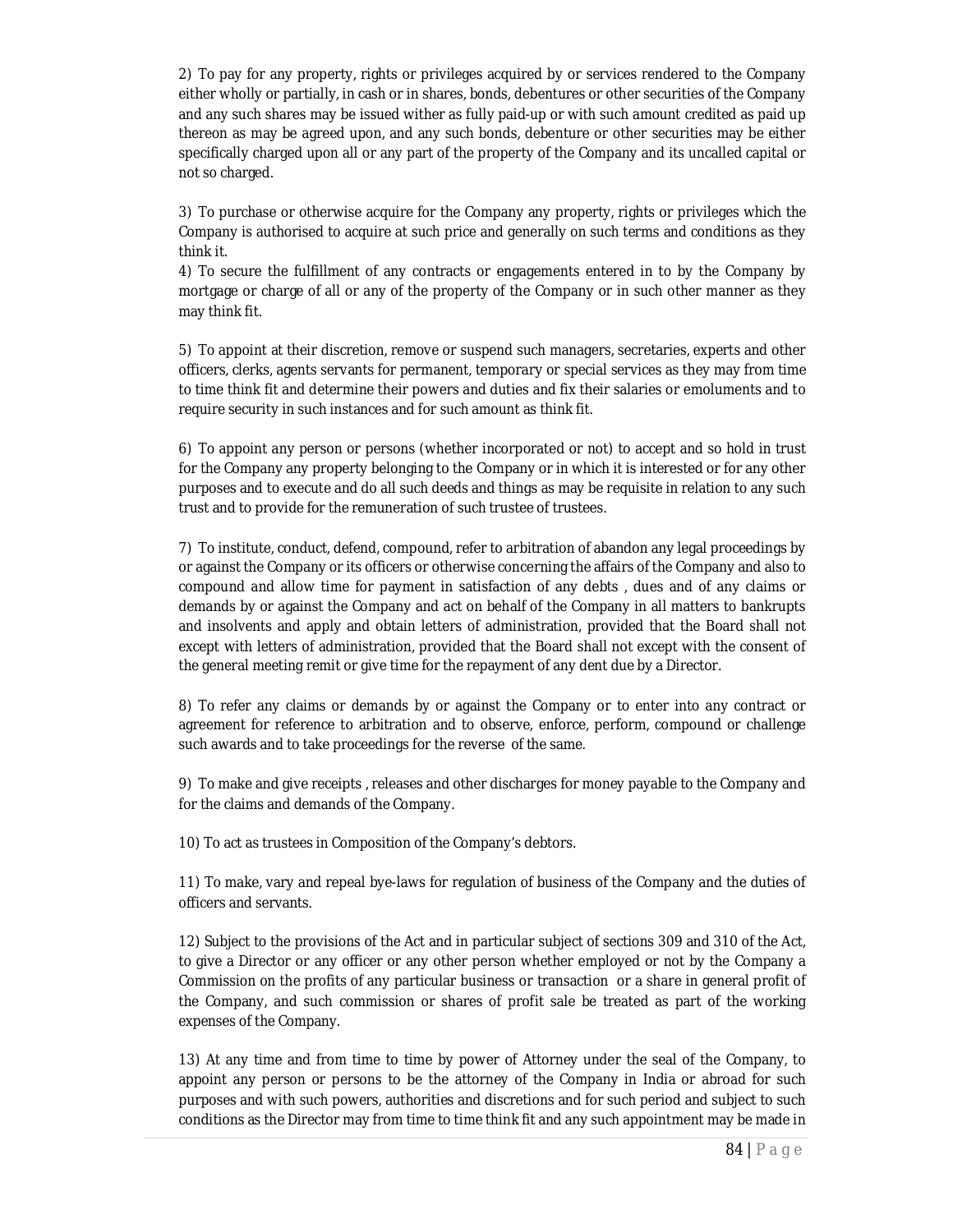favour of any company or the Members, Directors, Nominees or Managers of any Company or firm or otherwise in favour of fluctuating body of persons whether nominated directly or indirectly by the directors and any such power of attorney may contain such powers enabling any such delegates or attorneys as aforesaid sub-delegate all or any of the powers authorities and discretion for the time being vested in them.

14) With the sanction of the Board of execute in the name and on behalf of the Company, in favour of any Director or other person who may incur or be about to incur any personal liability for the benefit of the Company such mortgages of the Company's property (present and future) as they fit, and any such mortgage may contain a power of sale and any such powers, convenient and provisions as shall be agreed upon or other agreements as may be thought fit.

15) In conformity with Section 293(1)(c ) and 373 of the Act to invest and deal with any of the money of the Company in such manner as they may think fit and from time to time to vary or realize such investments.

16) To enter into all such negotiations and contracts, rescind and vary all such contracts and execute and do all such acts, deeds and things in the name and on behalf of the Company as they may consider expedient for or in relation to any of the matters aforesaid or otherwise for the purpose of the Company.

17) To act jointly or severally in all or any of the powers conferred on them.

18) To comply with the requirements of the Act or any other local law which in their opinion shall in the interests of the Company be necessary or expedient to comply with.

19) To delegate all or any of the powers, authorities and discretions for the time being vested in them and in particular, from time to time to provide by the appointment of an attorney or attorney for the management and transaction of the affairs of the Company in any specified locality in such manner as they may think fit.

20) To provide for the welfare of employees or ex-employees of the company and the wives, widows and families of the dependants or connections of such persons by building or contributing to the building of houses dwelling or chawls or by grants of pensions, allowances, bonuses or other payment of by creating and from time to time subscribing or contributing to provident fund, and other associations, institutions, funds or trusts and by providing or subscribing or contributing towards places of instructions, recreations, hospitals and dispensaries and all other kind of medical relief.

21) Subject to Section 293 (1)(e) of the Act to subscribe or contribute or otherwise to assist or to guarantee money to charitable, benevolent, religious, national, social, scientific, literary, educational, medical or other institutions the object of which shall have any moral or other claim for support or aid by the Company either by reason of locality or operation or of public and general utility or otherwise. But not intended to serve any political cause or purpose.

22) To open and deal with the current account, overdraft accounts and any other accounts with any bank or banks for carrying on business of the Company.

23) Subject to Section 293(1)(a) of the Act to sell or depose any of properties of the Company to any person in consideration of cash payment in lump sum of by installments or in return for any other service rendered to the Company.

24) To get insured any or all the properties of the Company and any or all the employees and their dependants against any or all risks.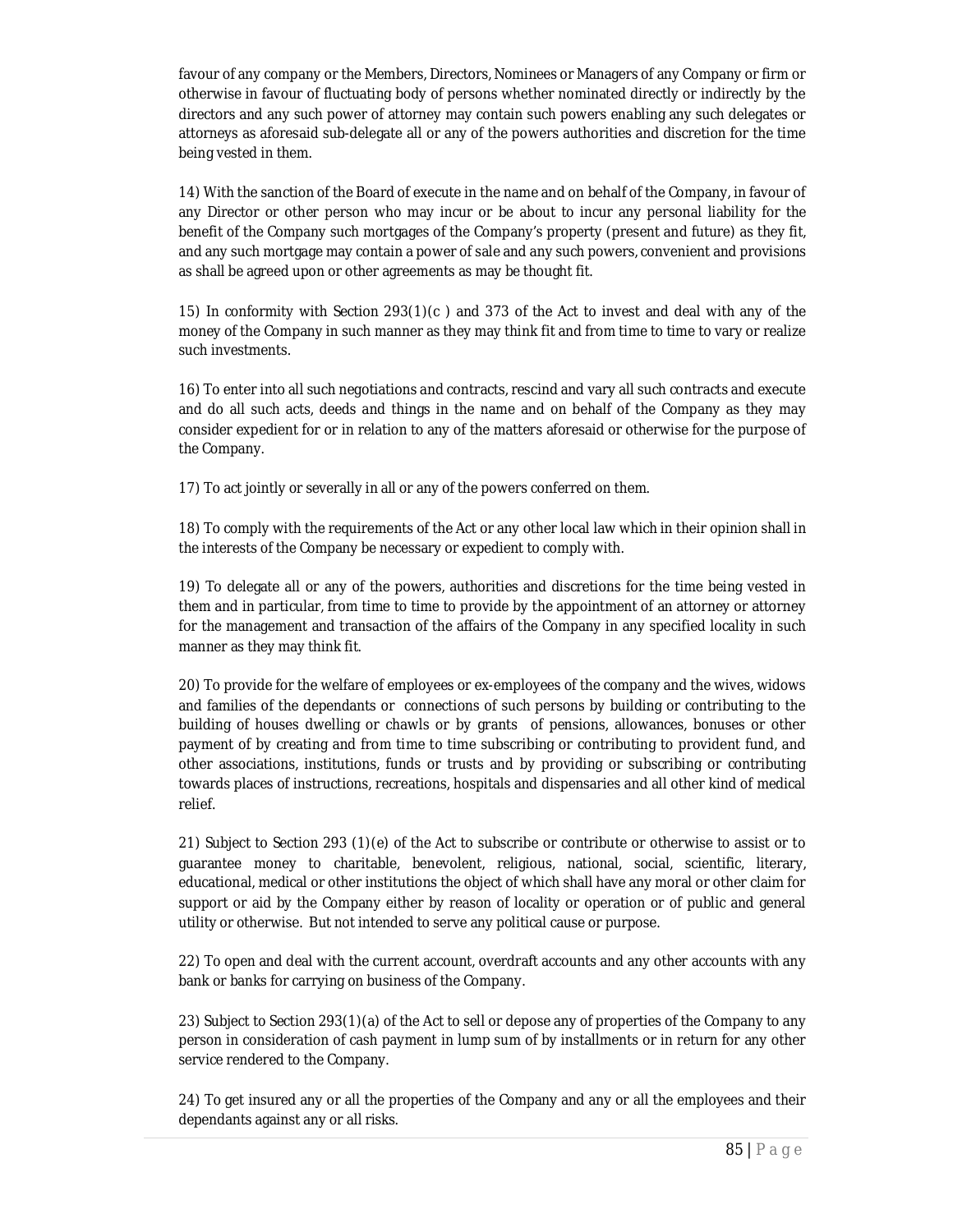25) To appoint and nominate any person or persons to act as proxy or proxies for the purpose of attending or voting on behalf of the Company at a meeting of any Company or association.

26) Subject to Section 294 of the Act to appoint purchasing and selling agents for the purchase and the sale of Company's requirements and products respectively.

27) Subject to Section 293(1)(e) of the Act to give away in charity moneys received from any sources wheatever or from any assets of the Company for any charitable purposes. 28) Before declaring any dividend , to set aside such portion of the profit of the Company as they may think fit, to form a fund to provide for the pensions, gratuities or compensations or create a provided fund or benefit fund in such manner as the Director may deem fit.

29) To realise, compound and allow time for the payment of satisfaction or any debts due to or by the Company any claims or demands by or against the Company to arbitration and observe and perform the awards.

30) To borrow or raise or secure the payment of money in such manner as the Company shall be think fit and in particular by the issue of debentures or debenture stock perpetual or otherwise , charged upon all or any of the Company's property (both present and future) including the uncalled capital and to purchase, redeem or pay of any such securities.

### **LOCAL MANAGEMENT**

- 152. The Directors may from time to time provide for the Management and transaction of the affairs of the Company in any specified locality whether at home or abroad in such manner as they think fit, and the provisions contained in the three next following Articles shall be without prejudice to the general powers conferred by this Articles but subject to the provisions of Sections 292 to 297 of the Act.
- 153. The Director from time to time, and at any time may establish any local offices for managing any of the affairs of the Company in any such specified locality and may appoint any persons to be officers of such local offices, or any managers or agents, and may fix their remuneration. And the Directors from time to time, and at any time may subject to the provisions of Section 292 to 297 of the Act delegate to any persons so appointed any of the powers and authorities and discretions for the time being vested in them and may authorises the members for the time being of any such local offices or any of them to fill up any vacancies therein, and to act notwithstanding vacancies, and any such appointment of delegation may be made on such terms and conditions as the Directors may at any time remove any persons so appointed, and may annual or vary any such delegation.
- 154. The Director may at any time, and from time to time by power of attorney under the Company's seal appoint any person or persons to be the attorney or attorneys of the Company for such purposes and subject to the provisions of Section 292 to 297 of the Act with such powers, authorities and discretions not exceeding those vested in or exercisable by the Directors under those presents and for such period and subject to such conditions as the Directors may from time to time think fit, and any such appointment may, if the Directors think fit, be made in favour of the members of any local board established as aforesaid, or in favour of any Company or of the members, directors, nominees or managers of the Company or firm or in favour of any fluctuating body of persons, whether nominated directly or indirectly by the Directors, and any such power of attorney may contain such provisions for the protection or convenience of person dealing with such attorney or attorneys as the Directors think fit.
- 155. Any such delegates or attorneys aforesaid may be authorized by the Directors to sub-delegate all or any of the powers, authorities and discretion for the time being vested in them.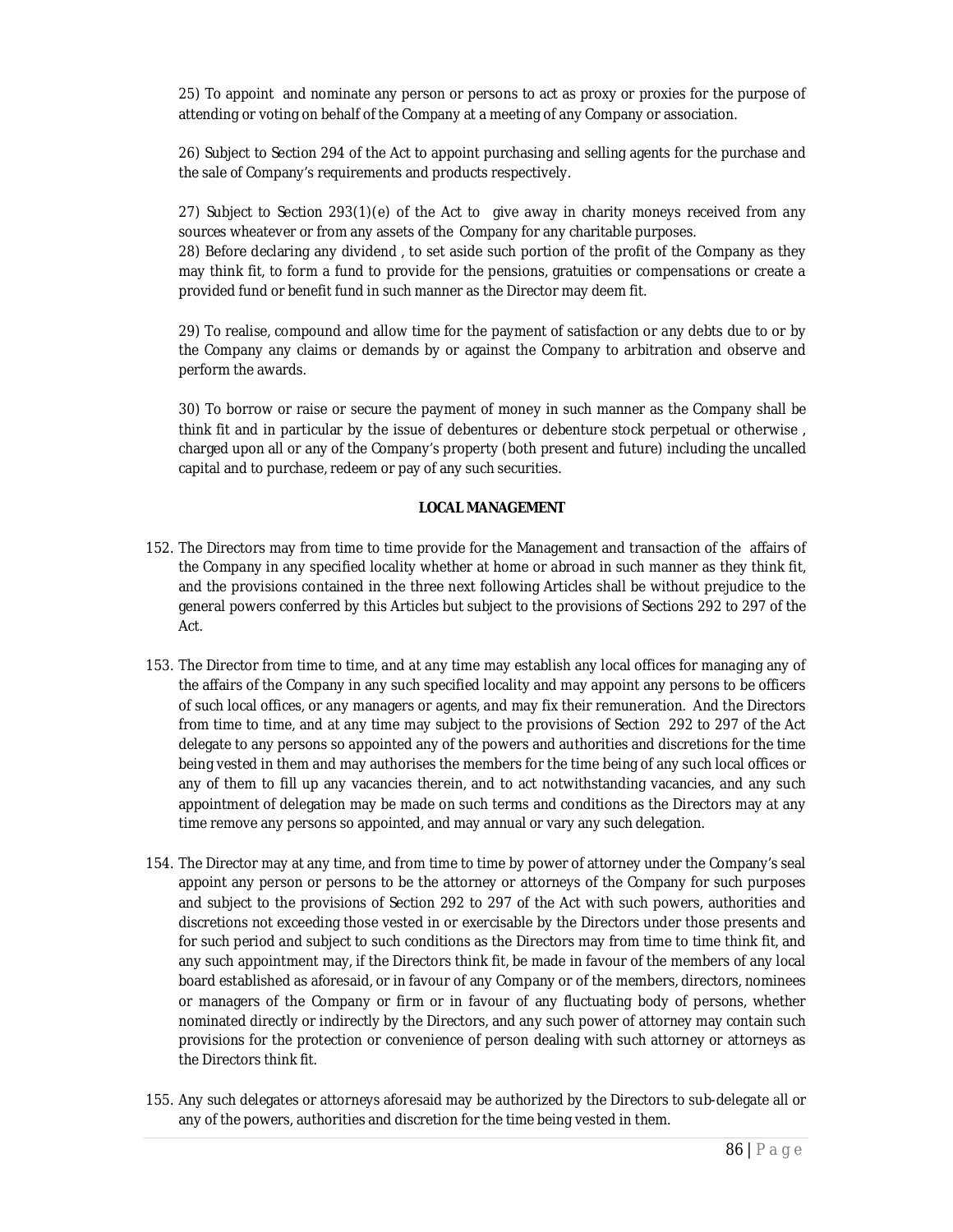### **MANAGING/WHOLE-TIME DIRECTORS**

- 156. The Company by ordinary resolution or the Directors may; subject to the provisions of Section 268 and 269 of the Act, from time to time appoint one or more of the Directors to be Managing Director or Managing Directors or other whole time Directors of Company for a term not exceeding five year at a time and may from time to time subject to the provisions of any contract between him or them and the Company remove or dismiss him or them from office and appoint another or other in his or their place or places.
- 157. A Managing or whole-time Director shall not, while he continues to hold that office, be subject to retirement by rotation in fixing the number of Directors to retire, but subject to the provisions of any contract between him and the Company. He shall be subject to the provisions as the resignation and removal as the other Directors of the Company and shall ipso facto and immediately cease to be a Managing Director or whole-time Director if he ceases to be Director from any cause.
- 158. Subject to the provision of Sections 198, 1309,310 and 311 of the Act, a Managing Director or wholetime Director shall, in addition to the usual remuneration payable to him as a Director of the Company under these Articles, receive such additional remuneration as may from time to time be sanctioned by the Company and may be by way of fixed salary or at a specified percentage of the net profits of the Company or both provided that such percentage shall not exceed five percent for any one Managing or whole-time Director and ten percent for all of them together.
- 159. The Director may subject to the provisions of sections 291 to 297 of the Act, from time to time entrust to and confer upon a Managing Director or whole-time Director for the time being such of the power exercisable under these presents by the Directors as they may think fit, and may confer such powers for such time and to exercised for such objects and purposes, and upon such terms and conditions, and with such restrictions as they think expedient, and they may confer such powers either collaterally with or to the exclusion of, and substitution for all or any of the powers of the Director in that behalf and may from time to time revoke, withdraw, alter or vary all of any of such powers.

## **MANAGER**

- 160. Subject to the provision of the Act, the Board shall have powers to appoint or employ any person to be the Manager of the Company upon such terms and conditions as the Board thinks fit, and the Board may, subject to the provisions of Section 291 of the Act vest in such manager such of the powers vested in the Board generally as it thinks fit, and such powers may be made exercisable for such periods, upon such conditions and subject to such restrictions as it may determine, and at such remuneration as it may think fit.
- 161. A Director may be appointed as Manager.

## **SECRETARY**

- 162. Subject to provisions of Section 383 A of the Act, the Board may from time to time appoint or employ any person to be the secretary of the Company upon such terms, conditions and remuneration as it thinks fit to perform any functions which by the Act or the Articles for the time being of the Company are to be performed by the Secretary, and to execute any other purely ministerial or administrative duties which may from time to time be assigned to the Secretary by the Board. The Board may also at any time appoint some persons ( who need not to be the secretary) to keep the registers required to be kept by the Company.
- 163. Subject to the provision of the Act, a Director may be appointed as Secretary.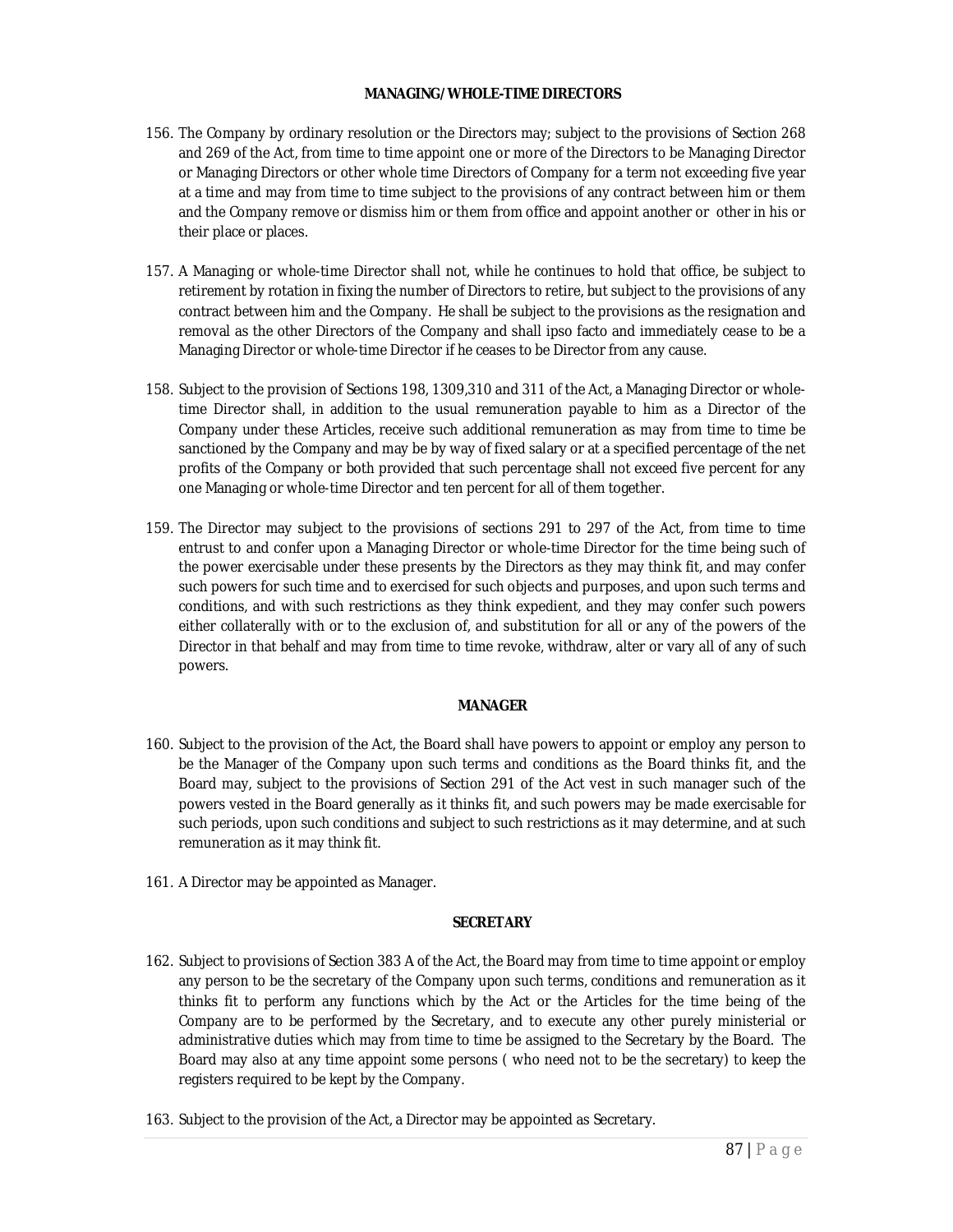### **THE SEAL**

164. (a) The Directors shall provide a common seal for the purpose of the Company and shall have power from time to destroy the same and substitute a new seal in lien thereof and the Director shall provide for the safe custody of the seal for the time being.

> (b) The seal shall not be affixed to any instrument except in the presence of Two Directors or an officer duty authorized who shall sign every instrument to which seal shall be affixed, provided, nevertheless, that any instrument other than a share certificate bearing the seal of the Company and issued for valuable consideration shall be binding on the Company notwithstanding any irregularity touching the authority of the Board to issue the same. Provided further that in respect of issue of share certificates the provisions of the Companies (issue of Share Certificates) Rules, 1960, shall apply.

> (c) The Directory may provide for use in any territory outside India an office seal subject to the provisions of Section 50 of the Act.

### **ANNUAL RETURNS**

165. The Company shall make the requisite Annual Returns in accordance with Sections 159 and 161 of the Act.

#### **RESERVES**

- 166. Subject to the provisions of the Act the Board may from time to time, before recommending any dividend, set apart any such portion of the profits of the Company as it thinks fit as reserves to meet contingencies or for the liquidation of any debentures, debts or the liabilities of the Company or for equalisation of dividends or for repairing improving or maintaining any of the property of the Company and for such other purposes of the Company as the Board in its absolute discretion thinks conducive to the interest of the Company and may, subject to the provisions of Section 372 of the Act, invest the several sums so set aside upon such investments (other than shares of the Company) as it may think fit, and may from time to time deal with and vary such investments and dispose of all or any part thereof for the benefit of the Company, and may divide the reserves into such special funds as it thinks fit, with full power to employ the reserves or any part thereof in the business of the Company and that without being bound to keep the same separated from the other assets. The Board may also carry forward any profits which it may think prudent not to divide without setting them aside as reserves.
- 167. All moneys carried to the reserves shall nevertheless remain and be the profits of the Company applicable, subject to due provisions being made for actual loss or depreciation, for the payment of dividends and such moneys and all other moneys of the Company not immediately required for the purpose of the Company may subject to the provisions of Section 370 and 372 of the Act, be invested by the Board in or upon such investments or securities as it may select or may be used as working capital or be kept at any bank on deposit or otherwise as the Board may from time to time think proper.

# **CAPITALISATION OF PROFITS**

- 168. 1) The Company in General Meeting may, upon the recommendation of the Board, resolve.
	- (a) to capitalise whole or any part of the amount for the time being standing to the credit or any of the Company's reserve accounts or to the credit of the profit and loss accounts, or otherwise available for distribution, and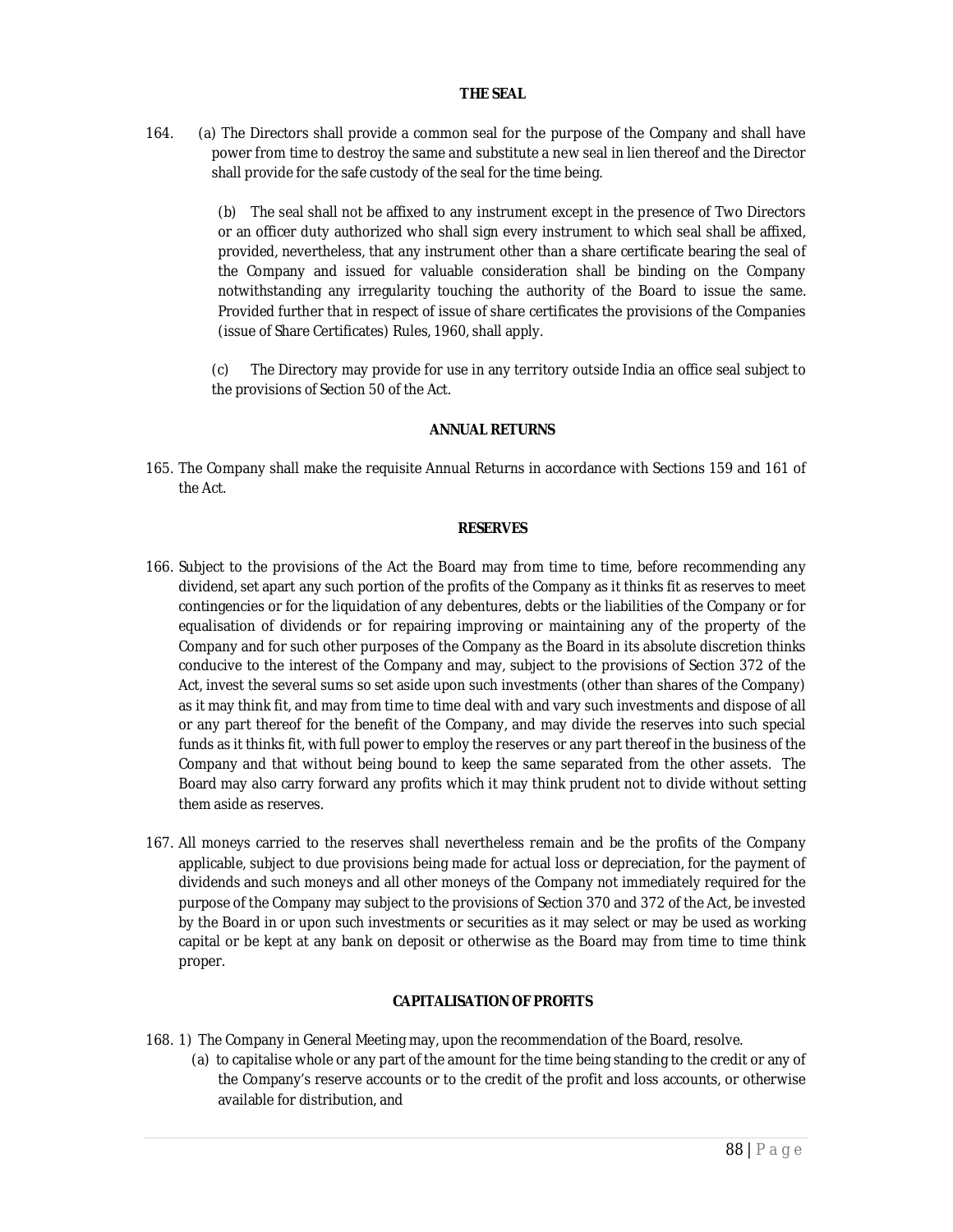- (b) that such sum be accordingly set free for distribution in the manner specified in clause (2) amongst the members who would have been entitled thereto if distributed by way of dividend and in the same proportions.
- 2) The sum aforesaid shall not be paid in cash, but shall be applied subject to the provisions contained in clause (3), either in or towards -:
	- i) Paying up any amounts for the time being unpaid on any shares held by such members respectively;
	- ii)Paying up in full, unissued shares, of the Company to be allotted and distributed, credited as fully paid-up , to be and amongst such members in the proportion aforesaid; or
	- iii) Partly in the way specified in sub-clause (1) and partly in that specified in sub-clause (ii)
	- 3) A share premium account and a capital redemption reserve fund may, for the purposes of this Article, only be applied in the paying up of unissued shares to be issued to members of the Company as fully paid bonus shares.
	- 4) The Board shall give effect to the resolution passed by the Company in pursuance of this Article.
- 169. 1) Whenever such a resolution as aforesaid shall have been passed, the Board shall
	- (a) Make all appropriation and applications of the undivided profits resolved to be capitalised thereby, and all allotments and issues of fully paid shares if any ; and
	- (b) generally, do all acts and things required to give effect hereto.
	- 2) The Board shall have fully power
		- a) to make such provisions, by the issue of fractional certificates or by payment in cash or otherwise as it thinks fit, for the case of shares becoming distributable in fractions, and also
		- b) to authorise any person to enter, on behalf of all the members entitled thereto, into an agreement with the Company, providing for the allotment to them respectively, credited as fully paid-up, of any further shares to which they may be entitled upon such capitalization of (as the case may require) for the payment by the Company on their behalf by the application thereto of their respective proportions of the profits resolved to be capitalized of the amounts or any part of the amounts remaining unpaid on their existing shares.
	- 3) Any agreement made under such authority shall be effective and binding on all such members.

#### **INTEREST OUT OF CAPITAL**

170. Where any shares are issued for the purposes of raising money to defray the expenses of the construction of any work of buildings, or the provisions of any plant, which cannot be made profitable for a lengthy period, the Company may pay interest on so much of that share capital as is for the time being paid-up for the period at the rate and subject to the conditions and the restrictions imposed by Section 208 of the Act and may charge the sum so paid by way of interest to Capital as part of the cost of construction of the work of building or the provisions of plant.

## **DIVIDENDS**

171. Subject to the rights of members entitled to a share (if any) with preferential or special rights attached thereto, the profits of the Company which shall from time to time be determined to divide in respect of any year or other period shall be applied in the payment of a dividend on the Equity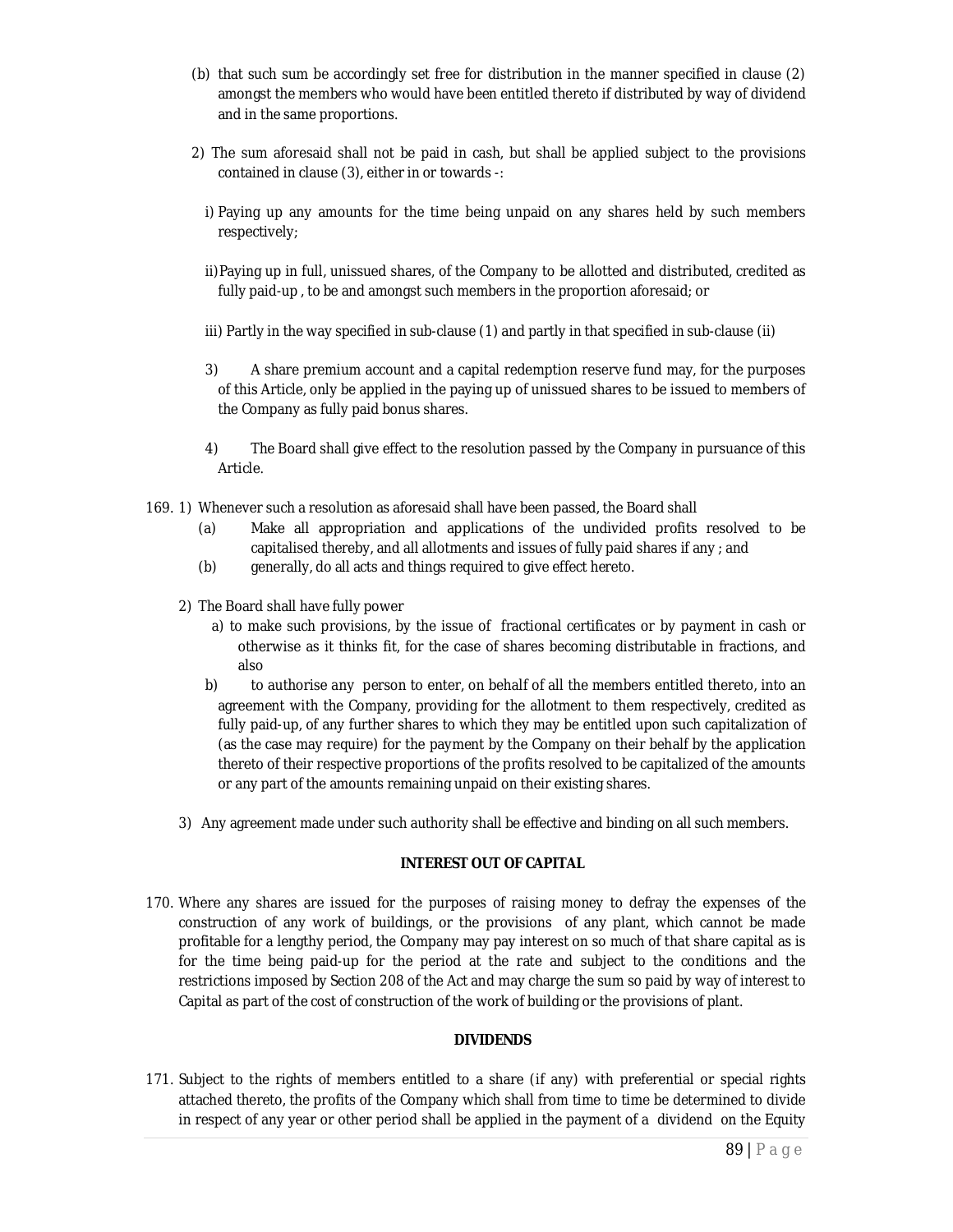shares of the Company but so that holder of partly paid-up share shall be only entitled to such a proportion of the distribution upon a fully paid-up share proportionately to the amount paid or credited thereon during any portion or portions of the period in respect of which the dividend is paid, but if any share is issued on terms of providing that it shall rank for dividend as from a particular date, such share shall rank for dividend accordingly. Where capital is paid up in advance of calls upon the footing that the same shall carry interest such capital shall not whilst carrying interest confer a right to dividend or to participate in profits.

- 172. The profits of the Company, subject to any special rights relating thereto created or authorised to be created by these presents and subject of the provisions of these Articles, shall be divisible among the members in proportion to the amount of capital paid up on the shares held by them respectively.
- 173. The Company in General Meeting may declare a dividend to be paid to the members according to their rights and interests in the profits and may, subject to the provisions of Section 207 of the Act, fix the time for payment.
- 174. No larger dividend shall be declared than is recommended by the Board but the Company in General Meeting may declare a similar dividend.
- 175. No dividend shall be payable except out of the profits of the Company or out of money provided by the Central or State Government for the payment of dividend in pursuance of any guarantee given by such Government and no dividend shall carry interest against the Company.
- 176. The declaration of the Board as to the amount of net profits of the Company shall be conclusive, subject to the provisions of the Act.
- 177. The Directors, if in their opinion, the position of the Company justifies, may from time to time without the sanction of a General Meeting pay interim dividends to one or more classes of share holders to the exclusion of others at rates which may be differing from class to class and when declaring such dividend they should satisfy themselves that the preference shares which have prior claim in respect of payment of dividend shall have their entire rated dividend at the time of final preparation of accounts for the period.
- 178. No member shall be entitled to receive payment of any dividend in respect of his share or shares whilst any money may be due or owning from him as is presently payable to the Company in respect of such share or shares or otherwise on account of any debts, liabilities or engagements of the members of the Company, either alone or jointly with any other person or persons, and the Directors may deduct from the dividend or interest payable to any member all sums of money so due from him to the Company.
- 179. Any general meeting declaring a dividend may adjust a call on the members of such amount as the meeting fixes, but so that the call on each member shall not exceed the dividend payable to him and so that the call be made payable at the same time as the dividend and the dividend may if so arranged between the Company and the member, be set off against the debt. The making of a call under the Articles shall be deemed ordinary business of an ordinary meeting which declares dividend.
- 180. A transfer of share shall not pass the right to any dividend declared thereon before the registration of the transfer by the Company.
- 181. The Directors may retain in the dividends payable upon shares in respect of which any person is, under the Transmission Article, entitled to become a member or which any person under that Article is entitled to transfer until such person shall become a member in respect thereof or shall duly transfer the same.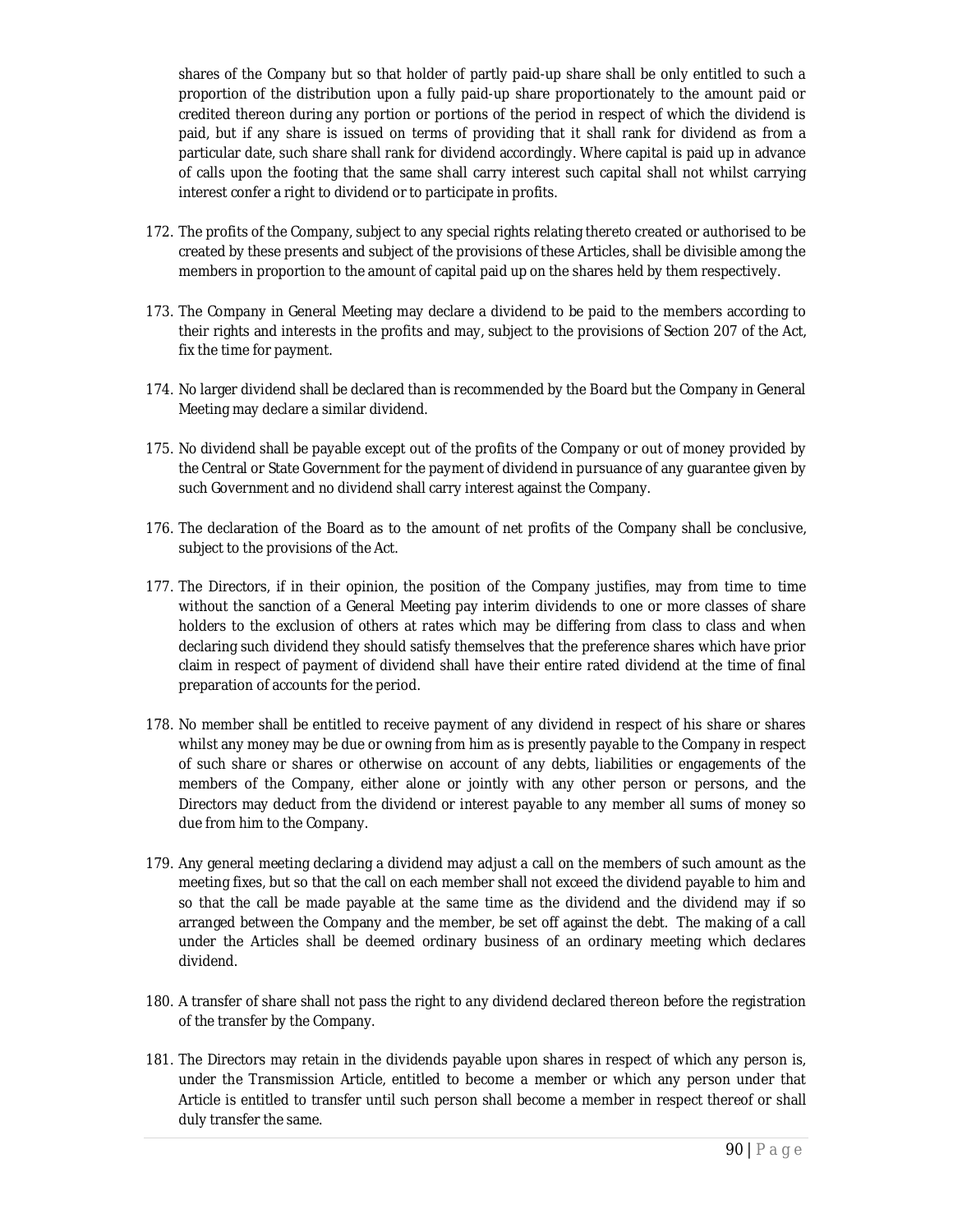- 182. The Directors may retain any dividend on which the Company has a lien and may apply the same in or towards satisfaction of the debts, liabilities or engagements in respect of which the lien exists.
- 183. Any one of several person who are members registered jointly in respect of any share may give effectual receipts for all dividends , bonuses and other payments in respect of such shares.
- 184. Notice of any dividend whether interim or otherwise shall be given to the person entitled to share therein in the manner hereinafter provided.
- 185. Unless otherwise directed in accordance with Section 206 of the Act, any dividend may be paid by cheque or warrant sent through the post to the registered address of the member or person entitled thereto, or in the case of joint-holder to the registered address of that one whose name stands first on the register in respect of the joint-holding or to such person and at such address as the member or persons entitled or such joint-holders as the case may be, may direct, and every cheque or warrant so sent shall be made payable to the order of the person to whom it is sent or to the order of such other person as the member or person entitled or such joint-holders as the case may be, may direct.
- 186. Any dividend unclaimed shall be deposited in accordance with the provisions of the Act.
- 187. The Company shall not be responsible for the loss of any cheque dividend warrant or postal order sent by post in respect of dividends, whether by request or otherwise, at the registered address or the address communicated to the office before, hand by the member or for any dividend lost to the member or person entitled thereto by the forged endorsement of any cheque or warrant of the fraudulent recovery thereof by and other means.

### **BOOKS AND DOCUMENTS**

188. The Director shall cause to be kept in accordance with Section 208 of the Act, proper books of accounts with respect to-

a) all sums of money received and spend by the Company and the matters in respect of which the receipt and expenditure take place.

- b) all sales and purchases of goods by the Company.
- c) the assets and liabilities of the Company.
- 188A. The Directors shall lay before each Annual General Meeting Profit and Loss Account for the financial Years of the Company and Balance Sheet as at the end of the financial year and audited by a qualified Auditor under the provision of the Act.
- 189. The book of accounts, shall be kept at the office or such other place as the Board thinks fit, and shall be open to inspection by the Directors during business hours.
- 190. The Directors shall from time to time, subject to the provisions of Section 163, 196 and 219 of the Act determine whether and to what extent and at what time and places and under what conditions, the documents and registers or any of them maintained by the Company of which inspection is allowed by the Act shall be kept open for inspection of the members. Till decided otherwise by the Board, such document and registers shall be kept open, for inspection to the persons entitled thereto between 11 A.M. to 1 P.M. on all working days. No member (not being a Director) shall have any right to inspection of any account or books or documents of the Company except as conferred by law or by Act or authorised by the Directors, or by resolution of the Company in General Meeting and no member, not being a Director shall be entitled to require to receive any information concerning the business, trading or customers of the Company or any trade secret process of or used by the Company.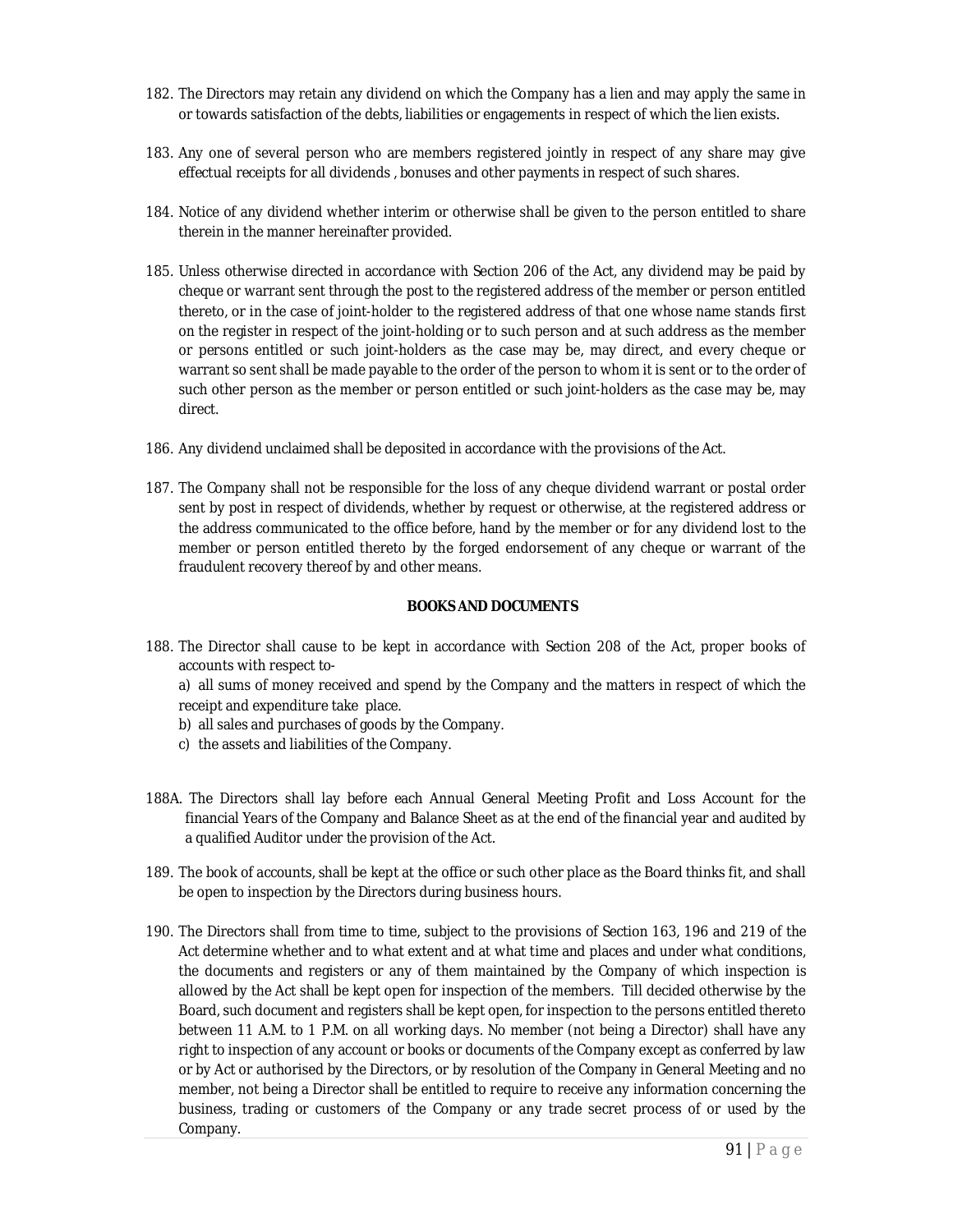- 191. Once at least in every year the books of accounts of the Company shall be examined by one or more Auditor or Auditors.
- 192. The Company at each Annual General Meeting shall appoint an auditor or auditors to hold office until the next Annual General Meeting and their appointment, remuneration. Rights duties shall be regulated by Section 224 to 227 of the Act.
- 193. Where the Company has a branch office; the provisions of Section 228 of the Act shall apply.
- 194. All notices of, and other communication relating to any General Meeting of the Company which any member of the Company is entitled to have been sent to him shall also be forwarded to the Auditor of the Company and the Auditor shall be entitled to attend any General Meeting and to be heard at any General Meeting which he attends on any part of the business which concerns him as an Auditor.
- 195. The Auditor's Report shall be read before the Company in General Meeting and shall be open to inspection by any member of the Company.
- 196. Every Balance Sheet and Profit and Loss Account of the Company when audited and adopted by the Company in General Meeting shall be conclusive in respect of transaction of the Company for the relevant year.

## **SERVICE OF NOTICE AND DOCUMENTS**

- 197. The Company shall comply with the provisions of Section 53, 172 and 190 of the Act as to the serving of notices.
- 198. The accidental omission to give notice to, or the non-receipt of notice, by any member or other person to whom it should be given shall not invalidate the proceedings at the meeting.
- 199. Every person who by operation of law, transfer, or other means whatsoever shall become entitled to any share, shall be bound by every notice in respect of such share which previously to his name and address being entered in the Register, shall be duly given to the person from whom he derives his title to such share.
- 200. The signature to any notice to be given by the Company may be written printed or lithographed.
- 201. Any notice or document delivered or sent by post to or left at the registered address of any member in pursuance of these Articles shall, notwithstanding such member be then deceased, be and whether or not the Company has share whether, registered solely or jointly with other persons, until some other person be registered in his stead as the member in respect thereof and such service for all purposes of the Articles be deemed a sufficient service of such notice or document on his or her heirs, executors or administrators and all persons if any , jointly, interested with him or her in any such share.
- 202. Any notice required to be given by the Company to the members or any or them and not expressly provided for these by Articles or by the Act shall be sufficiently given if given by advertisement.
- 203. Any notice required to be or which may be given by advertisement shall be advertised in one or more newspapers circulating in the neighborhood of the registered office.
- 204. Any notice by advertisement shall be deemed to have been given on the day on which the advertisement shall first appear.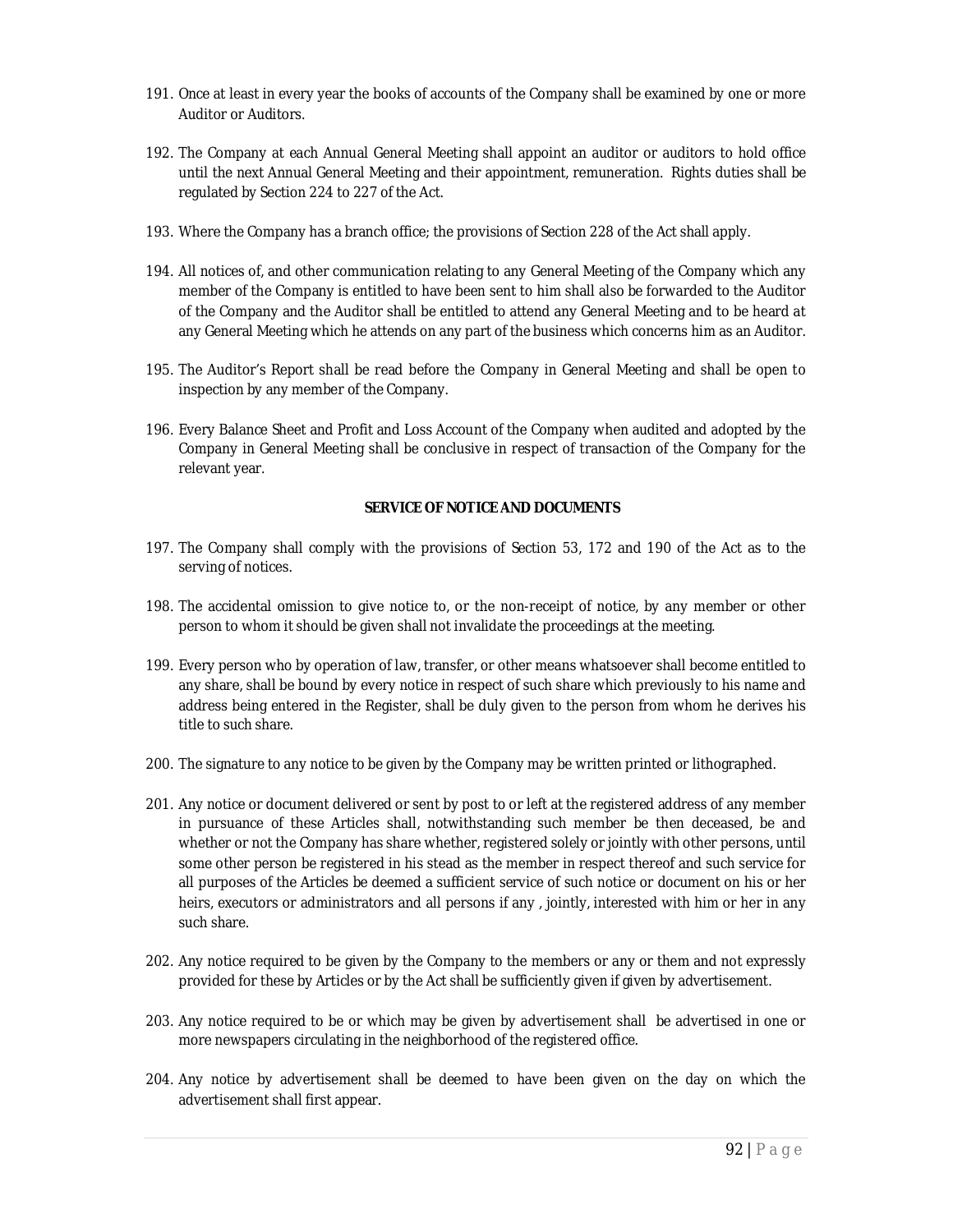#### **RECONSTRUCTION**

205. On any sale of the whole or any part of the undertaking of the Company the Board or the Liquidators on a winding up may, if authorized by special resolution, accept fully paid or partly paid-up shares, debentures or securities of any other Company, whether incorporated in India or not either then existing or to be formed for the purchase in the whole or in the part of the property of the Company and the Board (if the profits of the Company permit) or the Liquidators (in a winding up) may distribute such shares or securities, or any other property of the Company amongst the members without realisation, or vest the same in trustees for them, and any Special Resolution may provide for the distribution or appropriation of cash shares or other securities, benefits of property, otherwise than in accordance with the strict legal rights of the members of contributories of the Company, and for the valuation of any such securities or property at such price and in such manner as the meeting may approve and all holders of shares shall subject to the provisions of Section 395 of the Act, be bound to accept and shall be bound by any valuation or distribution so authorized, and waive all rights in relation thereto save only in case the Company is proposed to be or in course of being wound up and subject to the provision of Section 494 of the act as are incapable or being varied or excluded by these Articles.

## **WINDING UP**

- 206. On winding Preference Shares will rank as regards Capital in priority to Equity Shares to be extent of the paid up value of the said shares but to no other rights of participating in its assets..
- 207. 1) Subject to the provisions of the Act, if the Company shall be wound up, the liquidator may with the sanction of special resolution of the Company and any other sanction required by the Act divide amongst contributories in specie or kind the whole or any part of the assets of the Company whether they shall consist of property of the same kind of not.

2) For the purpose aforesaid, the liquidator may set such value as he deems fair upon any property to be divided as aforesaid and may determine how such division shall be carried out as between the members of different classes of members.

3) The liquidator may, with like sanction of a special resolution vest the whole or any part of such assets in trustees upon such trusts for the benefit or the contributories or any of them as the liquidator shall think fit.

208. 1) In the event of the Company being wound up, the holder of preference shares, if any, shall be entitled to have the surplus assets available for distribution amongst members as such applied in the first place in repaying to them the amount paid up to the preference shares held by them respectively and any arrears of dividend upto the commencement of the winding up whether declared or not. If the surplus assets available as aforesaid shall be insufficient to repay the whole of the amount paid up on the preference shares and arrears of dividend, such assets, shall be distributed amongst the holders of preference shares that the losses be borne by the holders of preference shares as nearly as may be in proportion to the capital paid up which ought to have been paid up on the shares held by them at the commencement of the winding up and the arrears of dividend as aforesaid.

2) The assets, if any, available for distribution after payment to the preference share-holders as aforesaid shall be distributed amongst the holders of Equity Shares in proportion to the capital at the commencement of the winding up, paid up or which ought to have been paid up on the shares in respect of which they were respectively registered.

3) This article is to be without prejudice to the right and privileges amongst holders of preference shares of different series.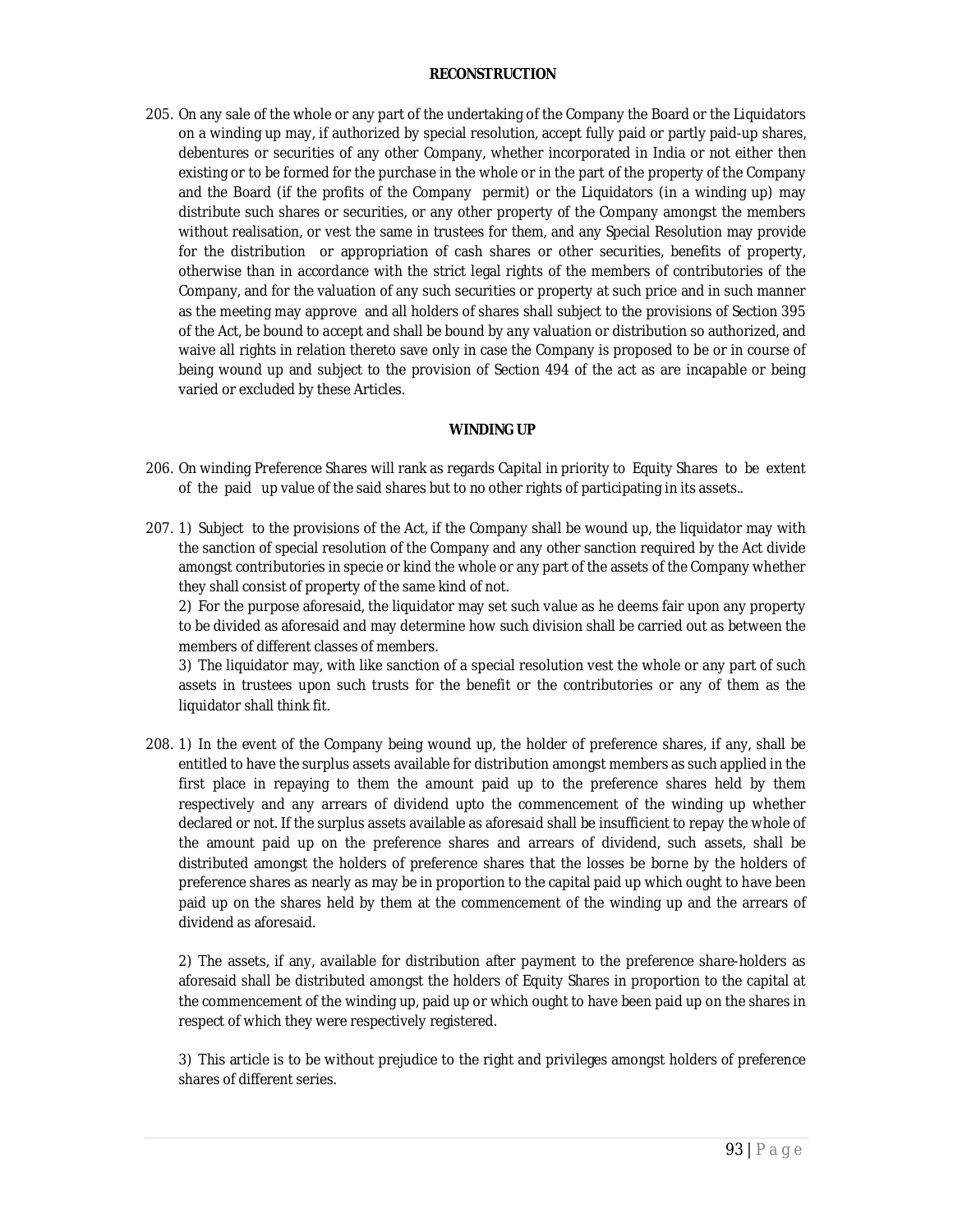#### **SECRECY**

- 209. Subject to provisions of Section 635B of the Act, every director, Manager, Auditor, Trustee Member of a Committee, Officer, Servant, Agent Accountant or other person employed in business of the Company shall if so required by the Board before entering upon the duties, sign a declaration pledging himself to observe a strict secrecy respecting all transactions of the Company with its customers and the state of accounts with individuals and in matter relating thereto, and shall be such declaration pledge himself not to reveal any of the matters which required so to do by the Board or by any meeting or by a court of law and except so far as may be necessary in order to comply with any of the provisions in these presents contained.
- 210. No member or other person (not being a Director) shall be entitled to visit or inspect any works of the Company or to enter upon the property of the Company or to inspect or examine Company's premises or properties of the Company without the permission of the Board or subject to Article 191 to require discovery of or any information respecting any detail of the Company's trading or any matter which is or may be in the nature of a trade secret, mystery of trade or secret process or of any matter whatsoever which may relate to the conduct of the business of the Company and within the opinion of the Director it will be expedient in the interest of the members of the Company to communicate.

#### **INDEMNITY**

- 211. Every Director, Managing Director, Secretary or Officer of the Company or any person (whether an officer of the Company or not) employed by the Company and any person appointed by the Company as Auditor shall be indemnified out of the assets of the Company, against all liabilities incurred by him as such Director, Managing Director , Manager, Secretary, Officer or Auditor in defending any benefited proceedings, whether civil or criminal, in which judgment is given is his favour or in which he is acquitted, or in connection with any application under Section 633 of the Act in which relief is granted to him by the Court.
- 212. Save and except so far as the provisions of these articles shall be avoided by Section 201 of the Act, the Board Mangers, Auditors, Secretary and other Officers or Servants for the time being of the Company and Trustees ( if any) for the time being acting in relation to any of the affairs of the Company and every one of them and every one of their executors and administrators shall be indemnified and secured harmless out of the assets and profits of the Company from and against all actions, costs, charges, losses, damages and expenses which they or any of them, their executors or administrators shall sustain by reason of any act done, concurred in or committed in or about the execution of their duty or supposed duty in their respective offices or trusts, except such (if any) as they shall incur or sustain through or by their won willful neglect or default, neglects or default of the other or other of them or for joining in any receipt for the sake of conformity or for any bankers or other persons with whom any moneys or effects belonging to the Company shall be deposited or for insufficiency or deficiency of any security upon which any moneys of or belonging to the Company shall be placed or invested or for any other loss, misfortune or damage which may happen in the execution of their respective offices or trusts or in relation thereto unless the same shall happen by or through their own wilful neglect or default respectively.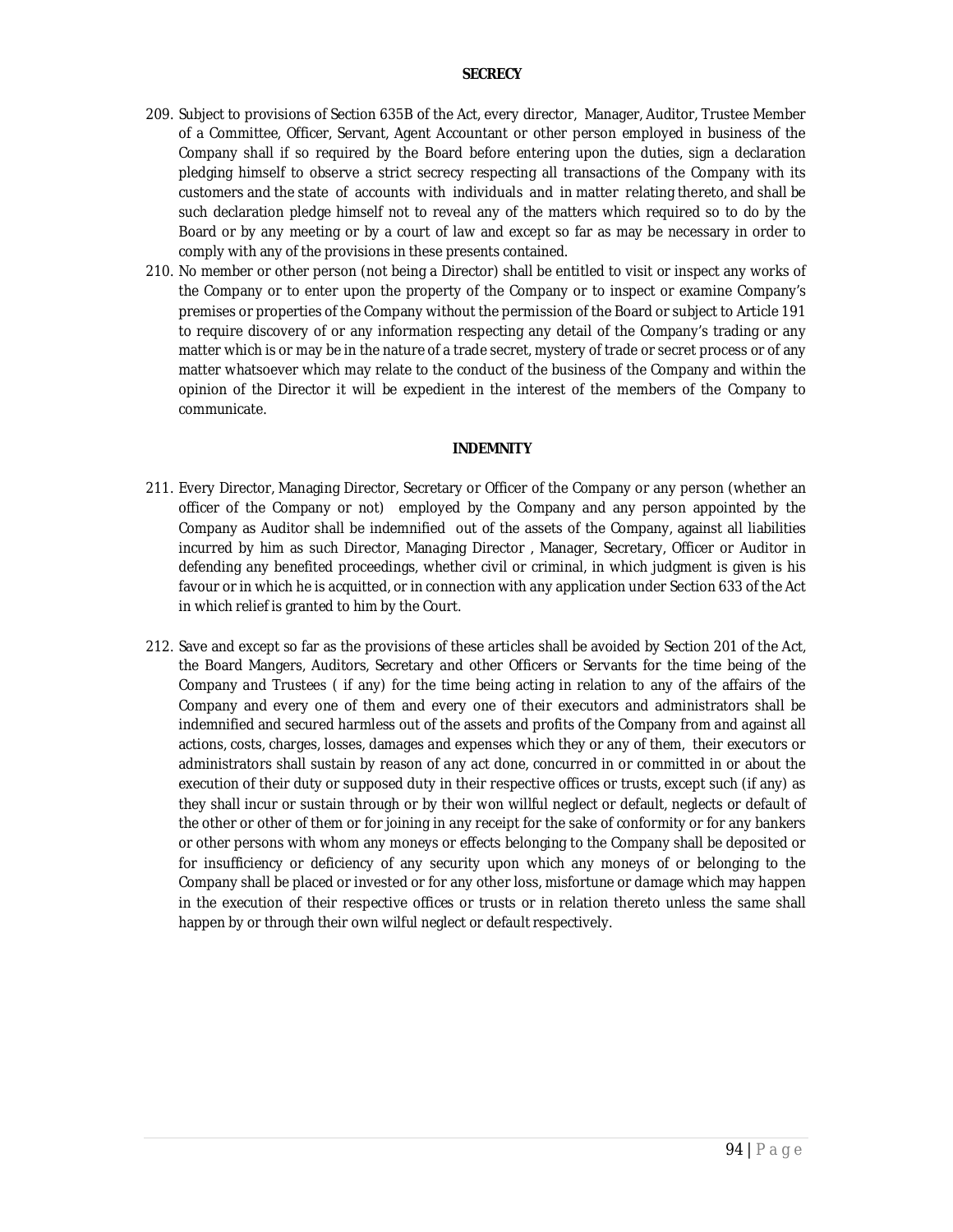#### **SECTION VIII – OTHER INFORMATION**

### **MATERIAL CONTRACTS AND DOCUMENTS FOR INSPECTION**

The following contracts (not being contracts entered into in the ordinary course of business carried on by our Company or contracts entered into more than two (2) years before the date of filing of this Information Memorandum) which are or may be deemed material have been entered or are to be entered into by our Company. These documents can be inspected at the Registered Office of our Company located at No. 7, 1st Floor, Surya Niketan, Vikas Marg, New Delhi – 110092, India on working days during 11 a.m. to 1 p.m..

# **CONTRACTS**

- 1. Agreement among NSDL, our Company and the Registrar to the Issue.
- 2. Agreement among CDSL, our Company and the Registrar to the Issue.

# **MATERIAL DOCUMENTS**

- 1. Certified true copy of the Memorandum and Articles of Association of our Company, as amended from time to time.
- 2. Certificate of Incorporation of Company
- 3. Resolution of the Board dated November 18, 2014 authorizing the proposed listing on BSE Limited.
- 4. Copy of Annual Report for last 3 Financial Years